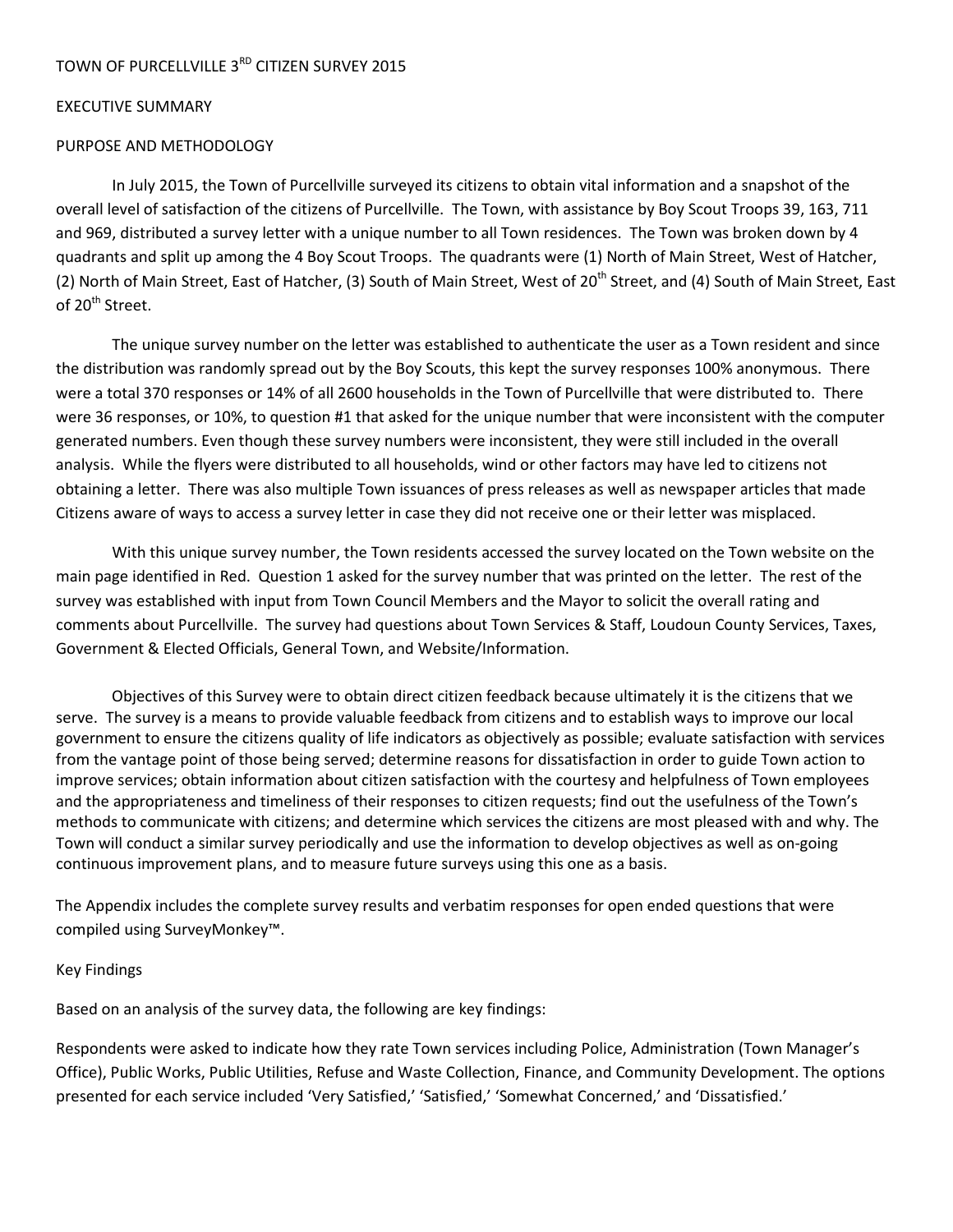When analyzing the graphs and answers, you also must take into account the numbers behind the percentages, eg. Loudoun County ambulance service got a 100% satisfactory rating, however only 1 citizen responded to that question. Please see Appendix for the raw data behind the percentages.

#### Citizen Survey Summary:

The Town has an overall satisfactory rating in many of the services it provides. Snow Removal on Local Streets – 90% Satisfied/Very Satisfied Trash Pick Up – 92% Satisfied/Very Satisfied Recycling – 91% Satisfied/Very Satisfied Law Enforcement – 83% Satisfied/Very Satisfied Water and Wastewater – 41% Satisfied/Very Satisfied Special Events – 92% Satisfied/Very Satisfied Responses and Resolutions to Citizens – 68% Satisfied/Very Satisfied Walking Paths/Sidewalks – 77% Satisfied/Very Satisfied Road and Street Maintenance – 84% Satisfied/Very Satisfied General Town Notices – 82% Satisfied/Very Satisfied

The County has an overall satisfactory rating the services we asked about as well. Main Street Snow Removal & Cleanup – 92% Satisfied/Very Satisfied Berlin Turnpike Snow Removal & Cleanup – 91% Satisfied/Very Satisfied Fire and Rescue – 99% Satisfied/Very Satisfied Ambulance – 100% Satisfied/Very Satisfied \*\* only 1 citizen responded

Overall, Citizens have a 77% satisfactory rate when it come to the current utilization of Purcellville tax dollars towards their services provided.

Overall, Citizens have a 79% satisfactory rate of how the Town Government cares about them.

Overall, Citizens have a 77% satisfactory rate in providing information on matters that affect them.

Approximately 54% of the citizens surveyed have attended a Council, Committee, Commission or Board meeting in Town.

Overall, 75% of Citizens have an access to Town officials and staff when there are concerns.

Overall, 85% of Citizens who have interaction with Town Staff, feel that the staff treats the customers courteously and perform their jobs in a professional manner.

Overall, 79% of Citizens feel informed about the Town and its Services.

Overall, 78% of Citizens feel that the website is user friendly and navigated.

The Citizens of Purcellville would prefer to get their information via these resources in order by percentages.

- 1) Online, as a subset, Facebook and Twitter could be utilized to better serve the citizens
- 2) Local Newspapers
- 3) Quarterly Town Newsletter
- 4) Inserts in Water Bill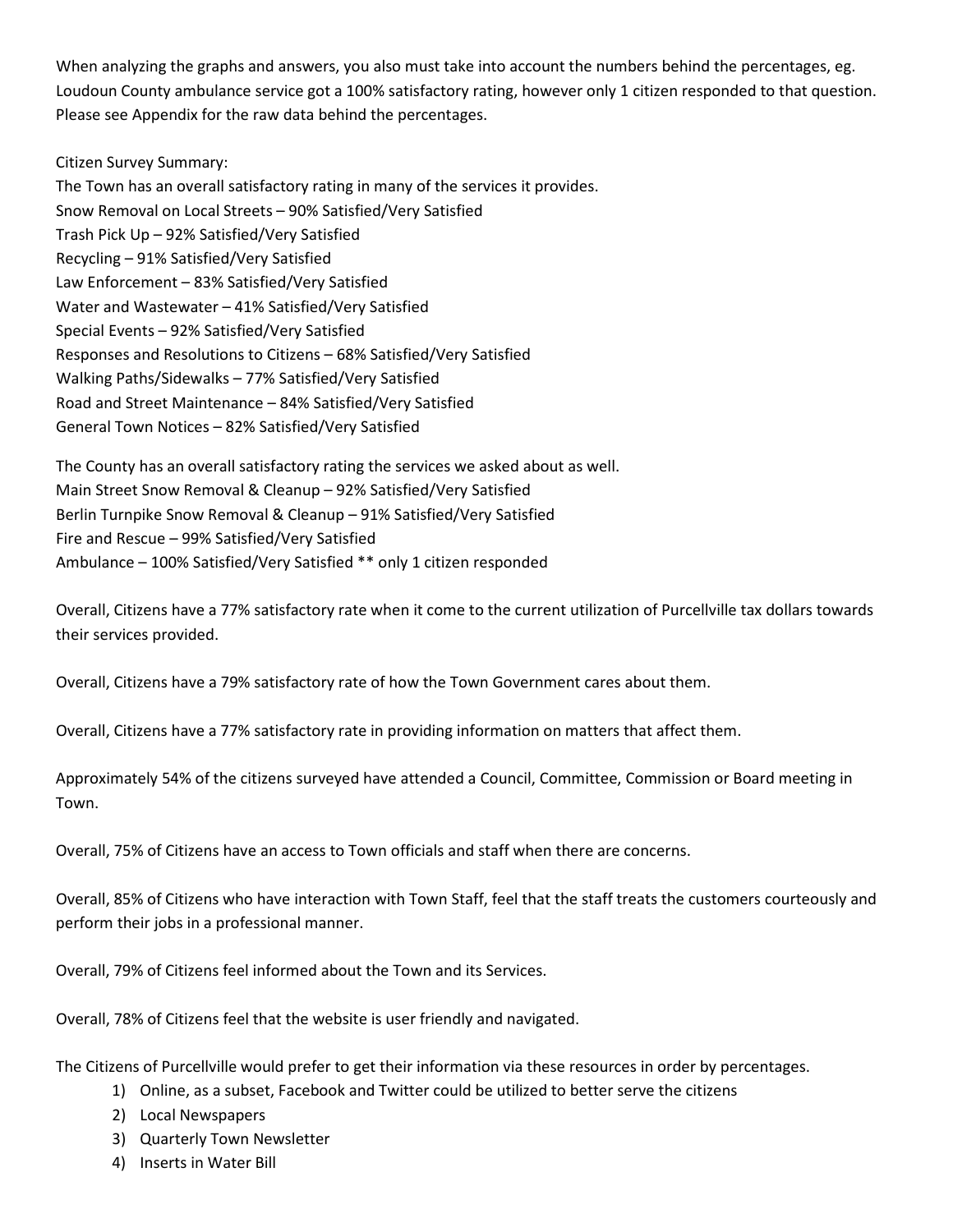- 5) Text Messages
- 6) Council Member Newsletters \*\* only 1 citizen responded

Citizens look forward to receiving information about these items in order of percentages.

- 1) Development Items
- 2) Events
- 3) Council Decisions
- 4) Public Policy
- 5) Finances
- 6) Sports

In terms of balancing a budget, Citizens preferred these methods, in order of percentages, to meet challenges.

- 1) Increasing Revenue from Non‐Tax sources (currently a priority with Council)
- 2) Reduce the Cost of Running Operations
- 3) Reducing or Eliminating Services
- 4) Combination of Reducing/Eliminating Services and Raising Taxes
- 5) Raising Taxes

Overall Citizens are 88% satisfied with the parking accommodations/improvements at Fireman's Field.

Overall, 80% of Citizens have attended an event at Fireman's Field. Of these citizens, 71% attended both sports and special events and 29% attended sports only.

The Top 5 ways to improve the Level of Satisfaction with our Citizens, in no specific order, are

- 1) Lower the Water/Sewer rates
- 2) Control Growth
- 3) Maintain a Small Town Atmosphere
- 4) More Recreation
- 5) Lower Taxes
- 6) Listen to Citizens

There were many comments about listening to Citizens. We currently review and listen to all Citizen concerns. There are many avenues of which we can be reached. Email, meetings, walking through local shops in the community, etc.

Of the Town Services Most and Least satisfied with, here are the top 5 items in no specific order.

Most Satisfied – Snow Removal, Events, Trash Pick‐up, Police and Staff

Least Satisfied – Water/Sewer Costs, Taxes, Police, Trash Pick‐up and Development

The top 5 reasons that Citizens decided to move to Purcellville are Affordable Housing, Schools, Small Town feel, raising a Family and Jobs.

The top 3 biggest issues that Citizens feel the Town has are Debt, Water/Sewer Rates and Development.

Some additional information that Citizens would like to see on the Town website are Votes by Council, More info about Projects in Town, and Financials.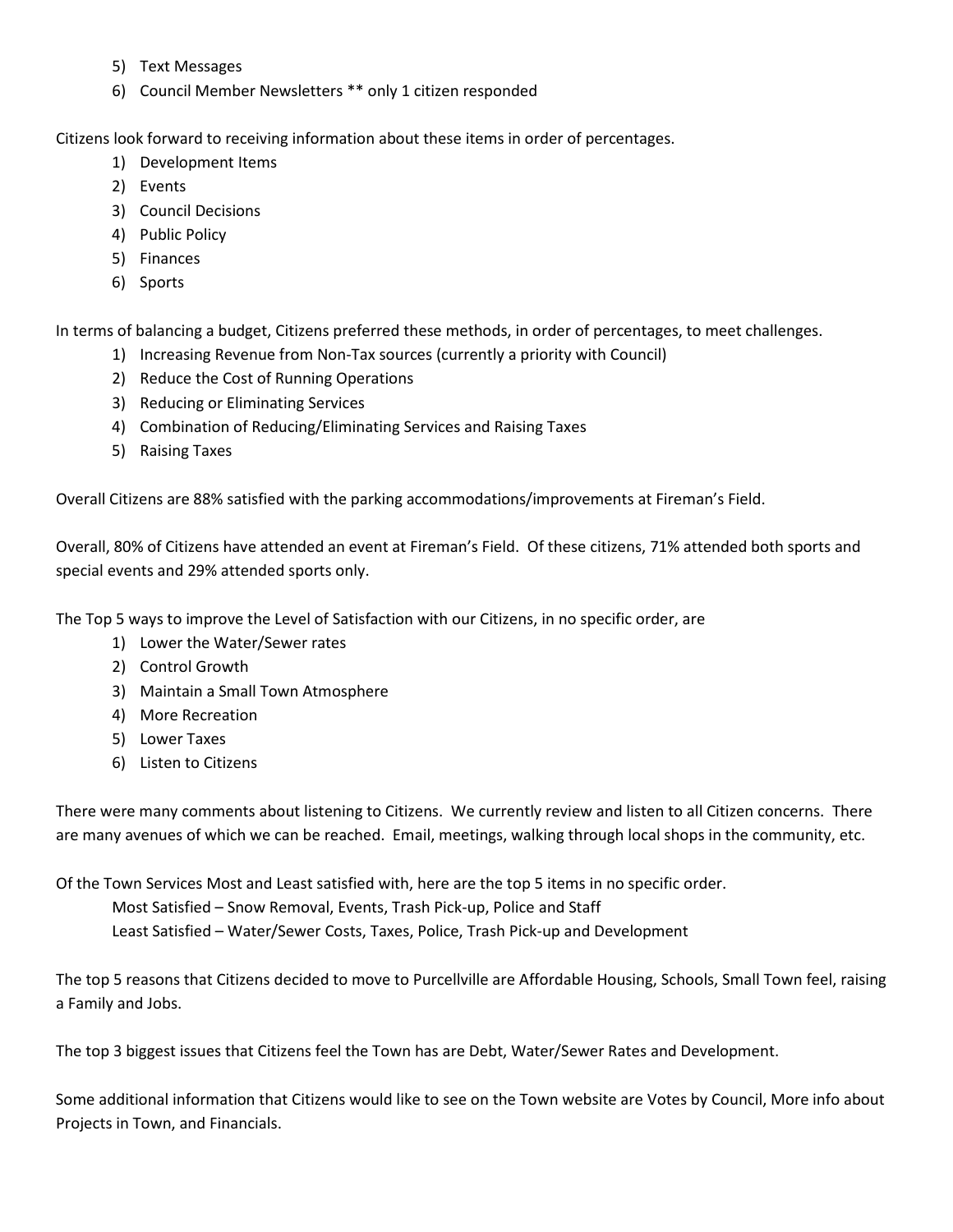Citizens feel that these are the Top 3 items that should be the priorities of Council.

- 1) Lower Water/Sewer Rates
- 2) Smart Growth
- 3) Taxes

The top 3 ways Citizens feel about funding new projects are Meals Tax and BPOL Tax, Development/Proffers/User Fees, and Grants.

This survey is a great snapshot of how Citizens feel today. The Town has gone through many changes. It is important that we stay in touch with our Citizens and local Government Officials to project the path of Purcellville in the future.

Thank you to all the Citizens who took time out of their busy day to give us the feedback we are looking for!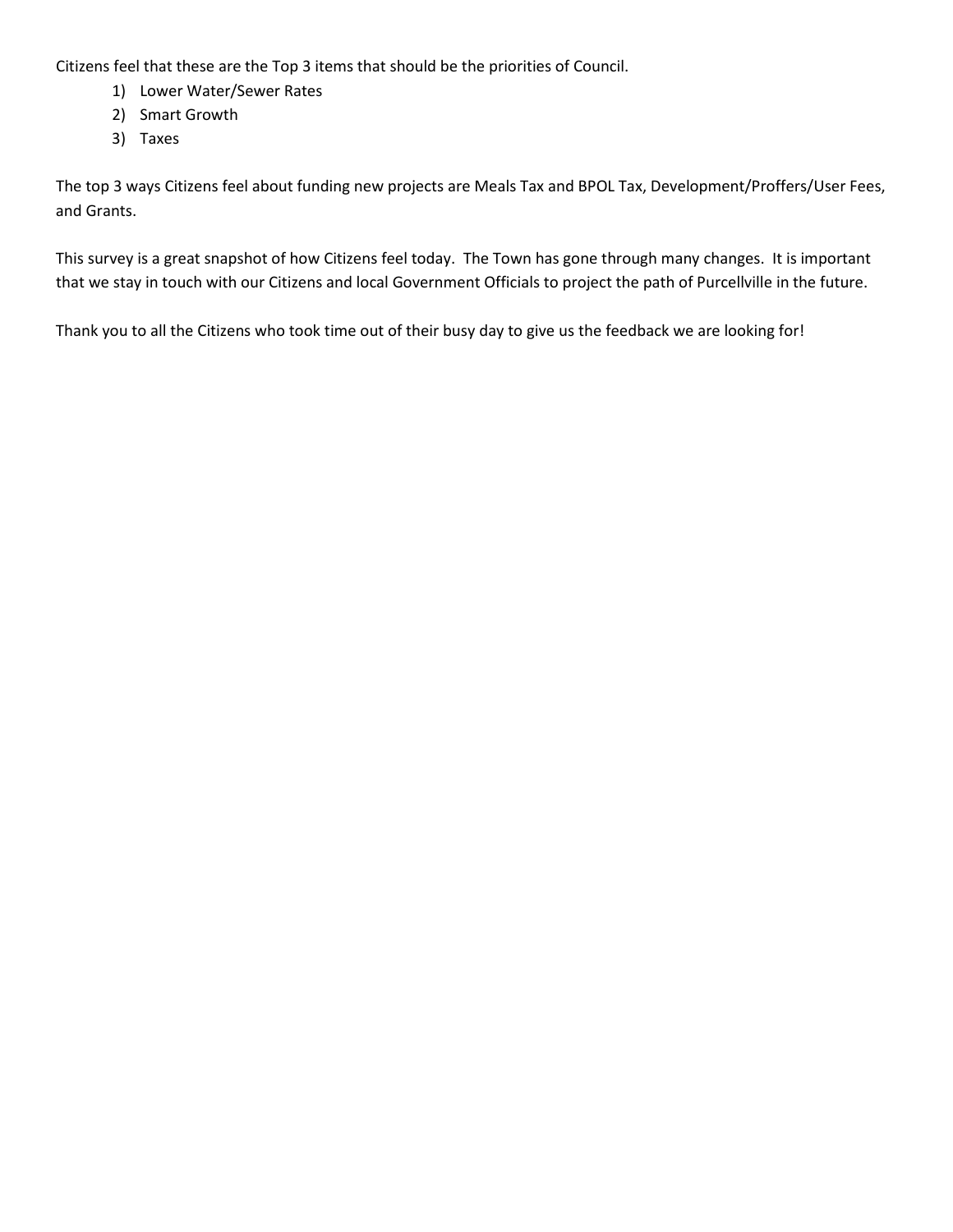#### **Q1 What is the randomly generated number located on your survey letter.**

**Answered: 368 Skipped: 2**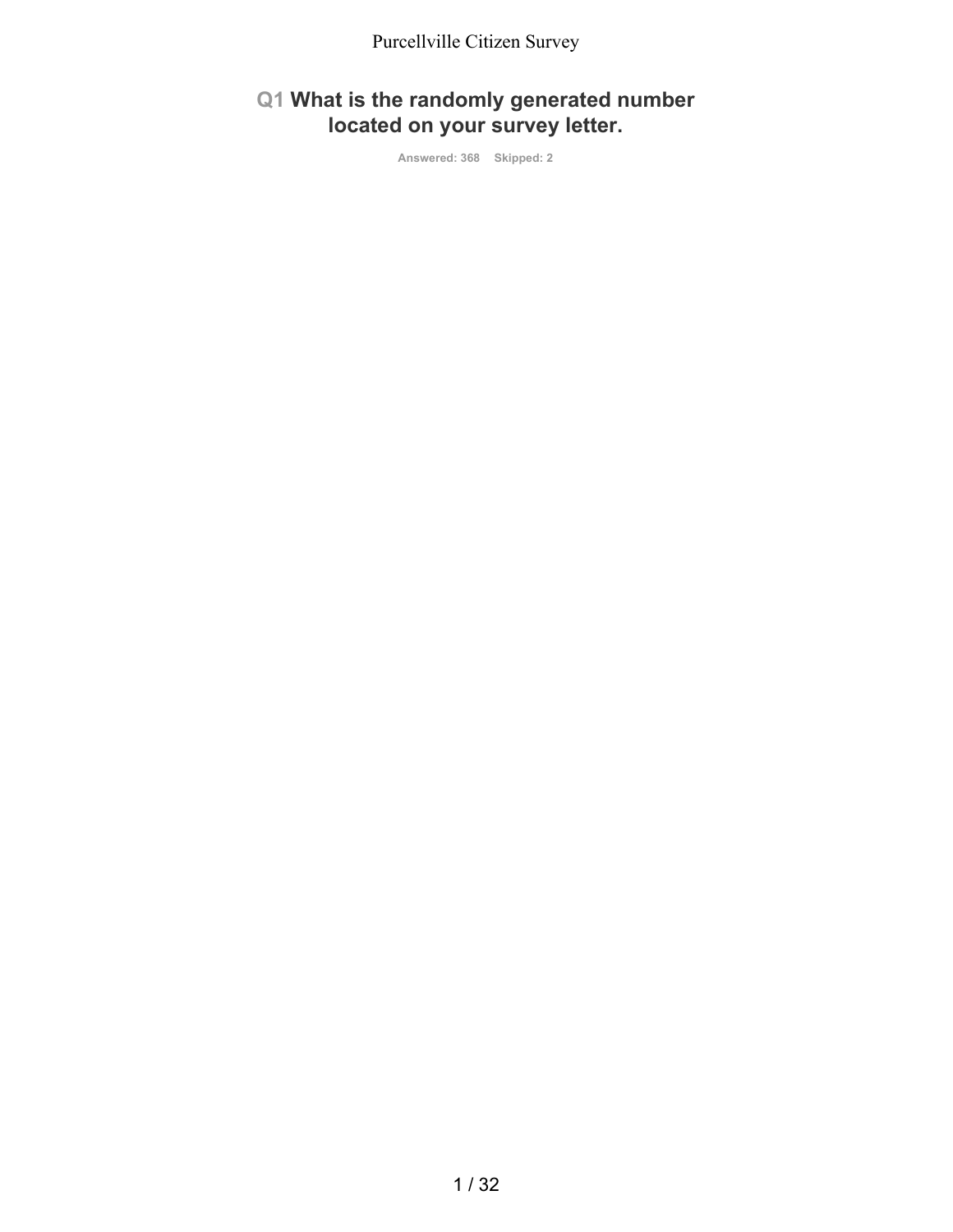#### **Q2 How satisfied are you with the quality of services the Town of Purcellville provides in the following areas?**

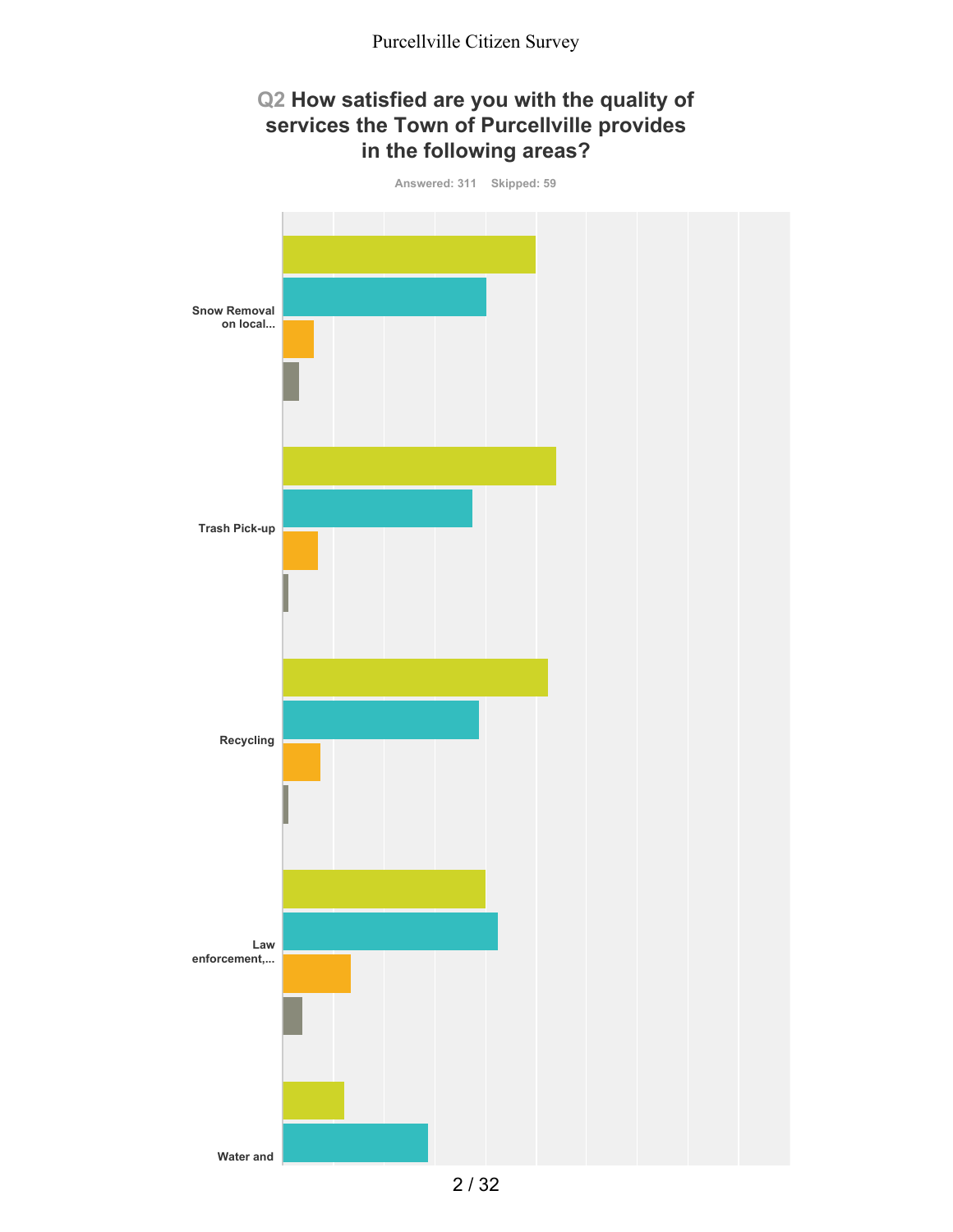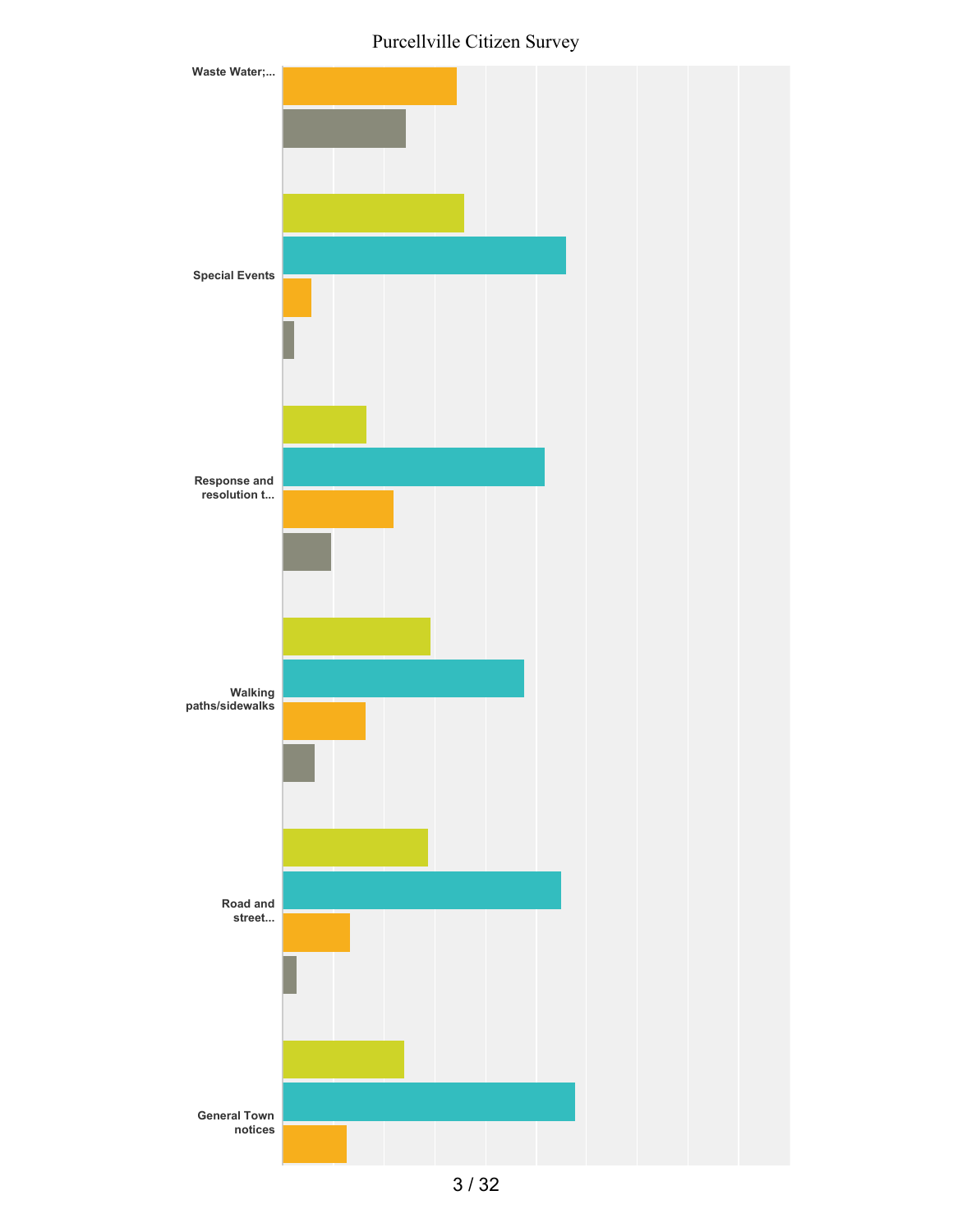

|                                                                      | <b>Very Satisfied</b> | <b>Satisfied</b> | <b>Somewhat Concerned</b> | <b>Dissatisfied</b>     | <b>Total</b> |
|----------------------------------------------------------------------|-----------------------|------------------|---------------------------|-------------------------|--------------|
| Snow Removal on local streets                                        | 50.16%<br>154         | 40.39%<br>124    | 6.19%<br>19               | 3.26%<br>10             | 307          |
| Trash Pick-up                                                        | 54.02%<br>168         | 37.62%<br>117    | 7.07%<br>22               | 1.29%<br>$\overline{4}$ | 311          |
| Recycling                                                            | 52.44%<br>161         | 38.76%<br>119    | 7.49%<br>23               | 1.30%<br>$\overline{4}$ | 307          |
| Law enforcement, traffic control, police engagement in the Community | 40.00%<br>124         | 42.58%<br>132    | 13.55%<br>42              | 3.87%<br>12             | 310          |
| Water and Waste Water; including quality and value                   | 12.26%<br>38          | 28.71%<br>89     | 34.52%<br>107             | 24.52%<br>76            | 310          |
| <b>Special Events</b>                                                | 35.83%<br>110         | 56.03%<br>172    | 5.86%<br>18               | 2.28%<br>7              | 307          |
| Response and resolution to citizen issues                            | 16.61%<br>50          | 51.83%<br>156    | 21.93%<br>66              | 9.63%<br>29             | 301          |
| Walking paths/sidewalks                                              | 29.22%<br>90          | 47.73%<br>147    | 16.56%<br>51              | 6.49%<br>20             | 308          |
| Road and street maintenance                                          | 28.80%<br>89          | 55.02%<br>170    | 13.27%<br>41              | 2.91%<br>9              | 309          |
| <b>General Town notices</b>                                          | 24.03%<br>74          | 57.79%<br>178    | 12.66%<br>39              | 5.52%<br>17             | 308          |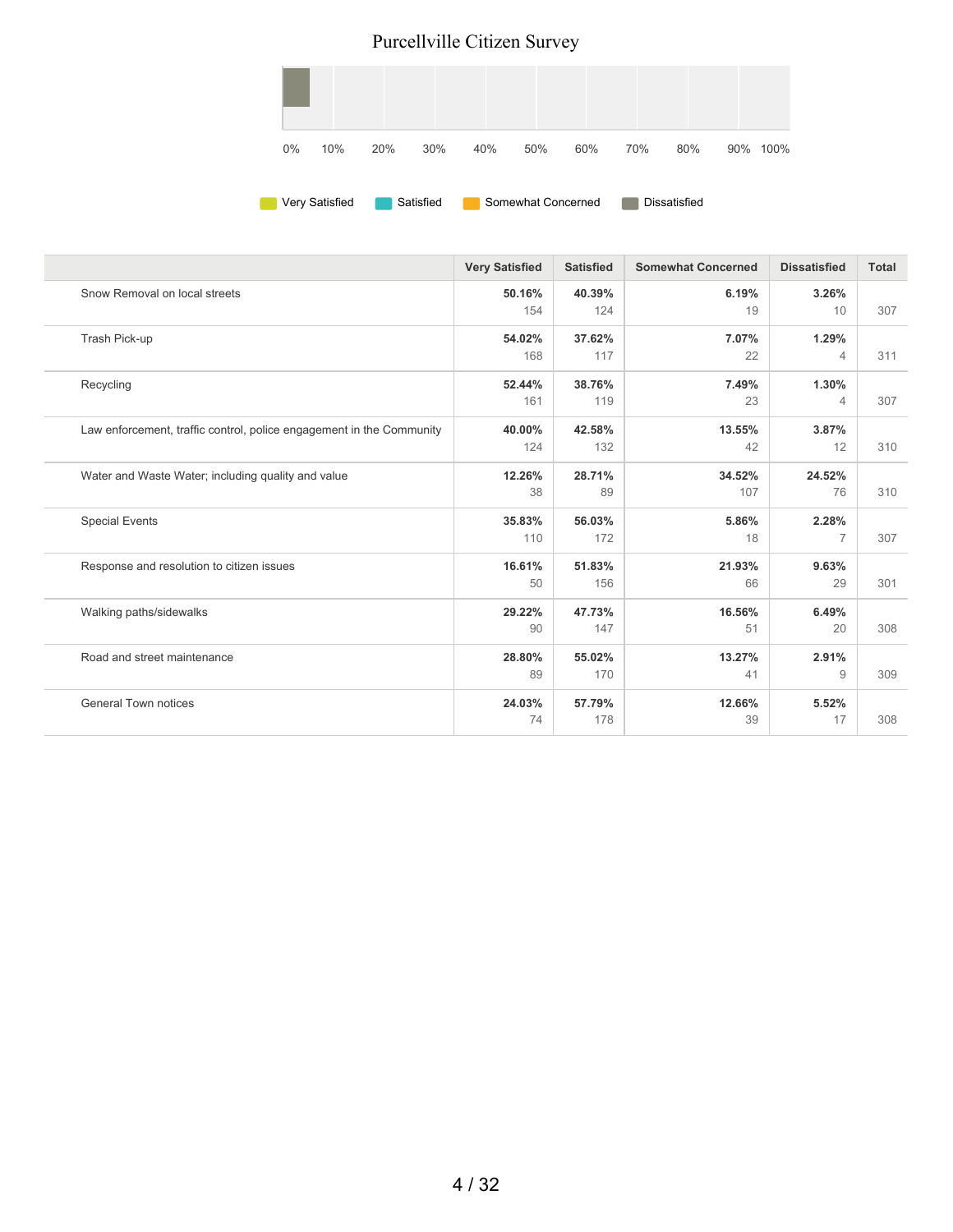#### **Q3 Please rate the quality of services Loudoun County and Va. Department of Transportation entities provide in the following areas?**

**Answered: 311 Skipped: 59**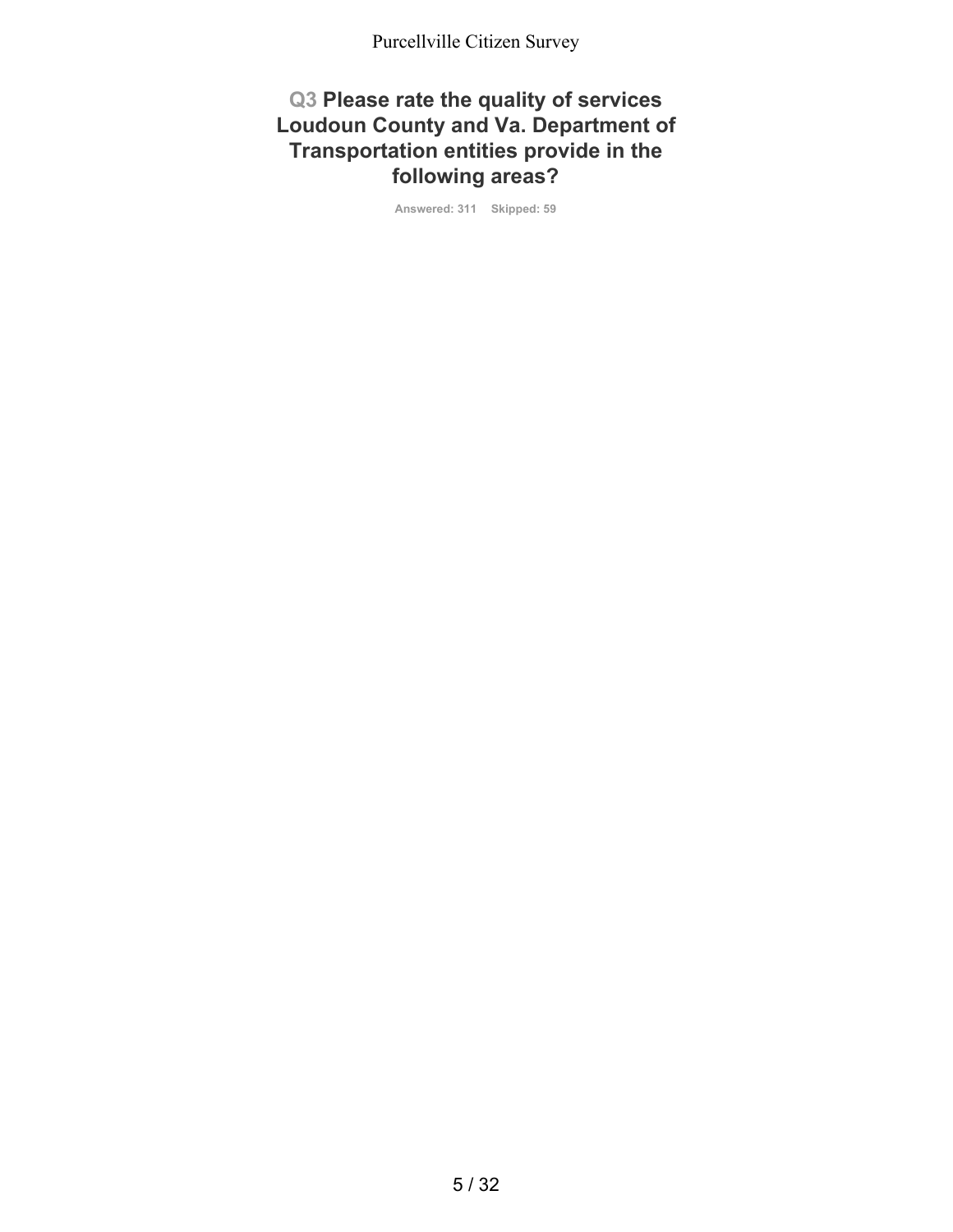

|                                           | <b>Very Satisfied</b> | <b>Satisfied</b> | Somewhat concerned | <b>Dissatisfied</b> | <b>Total</b> |
|-------------------------------------------|-----------------------|------------------|--------------------|---------------------|--------------|
| Main Street snow removal and Clean-up     | 42.07%<br>130         | 49.51%<br>153    | 7.12%<br>22        | 1.29%               | 309          |
| Berlin Turnpike snow removal and Clean-up | 37.05%                | 53.77%           | 7.54%              | ↵<br>1.64%          |              |
|                                           | 113                   | 164              | 23                 | $\overline{ }$<br>w | 305          |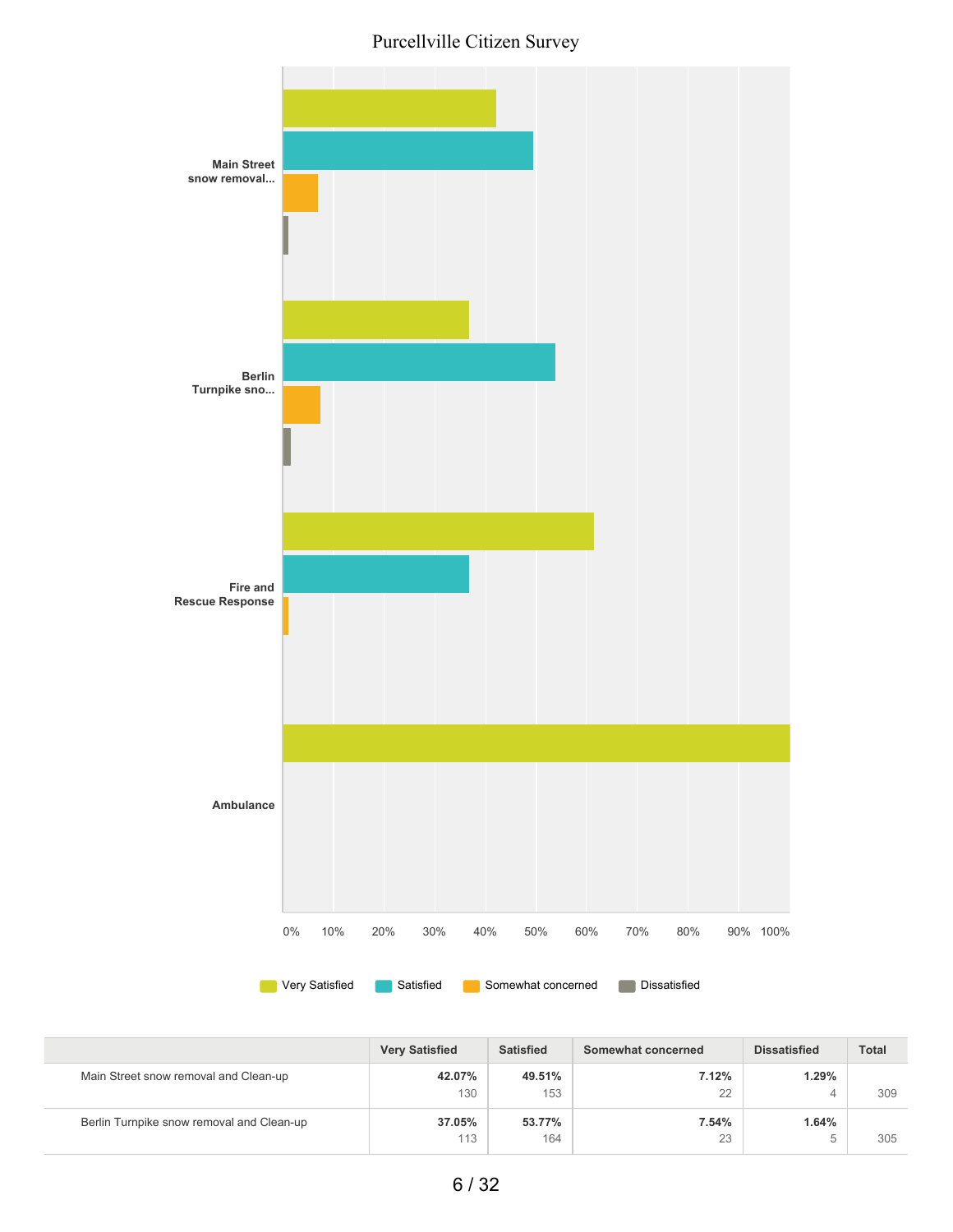| Fire and Rescue Response | 61.64%<br>188 | 37.05%<br>113 | 1.31%    | $0.00\%$ | 305 |
|--------------------------|---------------|---------------|----------|----------|-----|
| Ambulance                | 100.00%       | $0.00\%$      | $0.00\%$ | $0.00\%$ |     |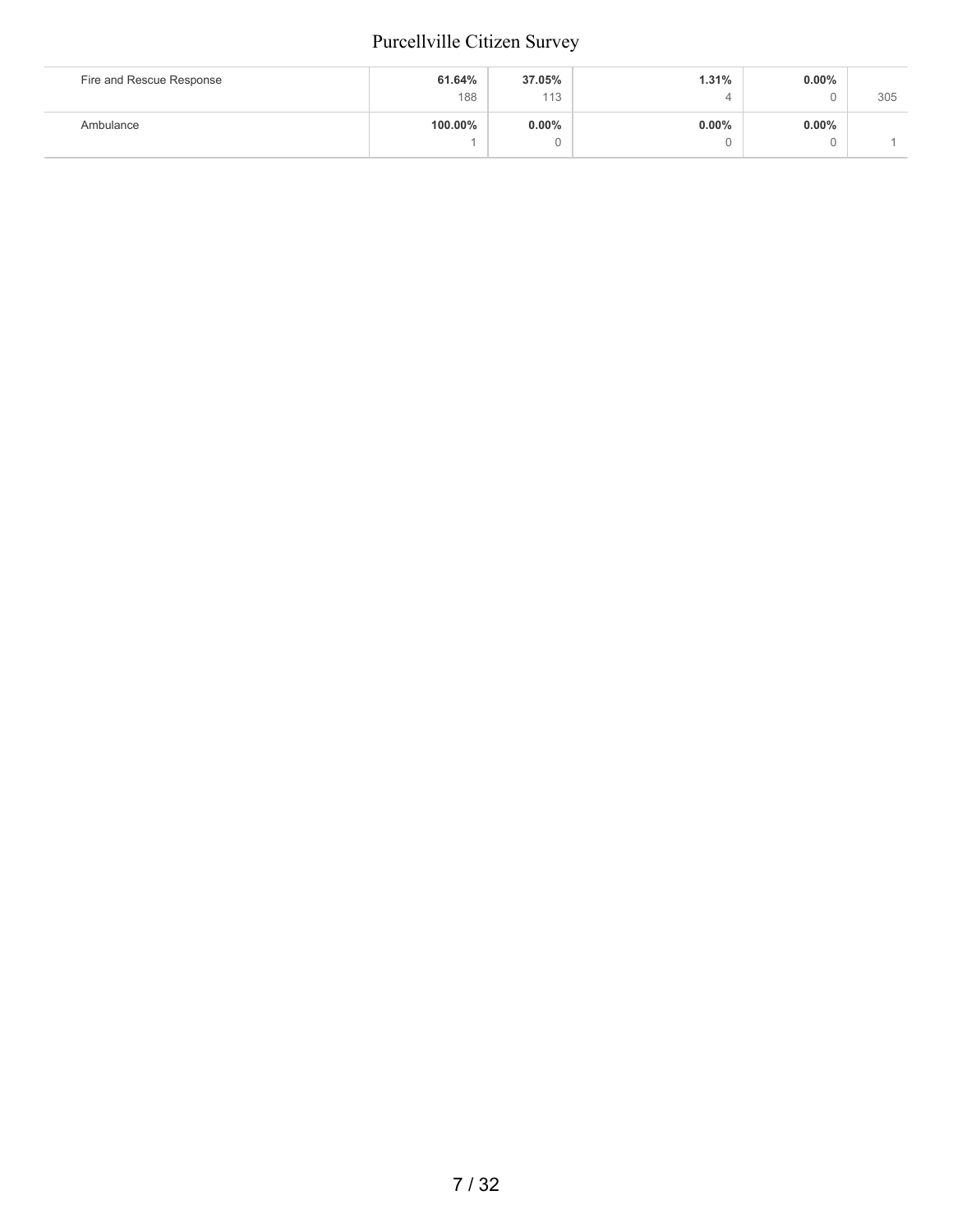#### **Q4 How would you rate the current utilization of Purcellville tax dollars toward the services you receive ?**



| <b>Answer Choices</b> | <b>Responses</b> |
|-----------------------|------------------|
| Very Satisfied        | 16.40%<br>51     |
| Satisfied             | 60.77%<br>189    |
| <b>Dissatisfied</b>   | 22.83%<br>71     |
| <b>Total</b>          | 311              |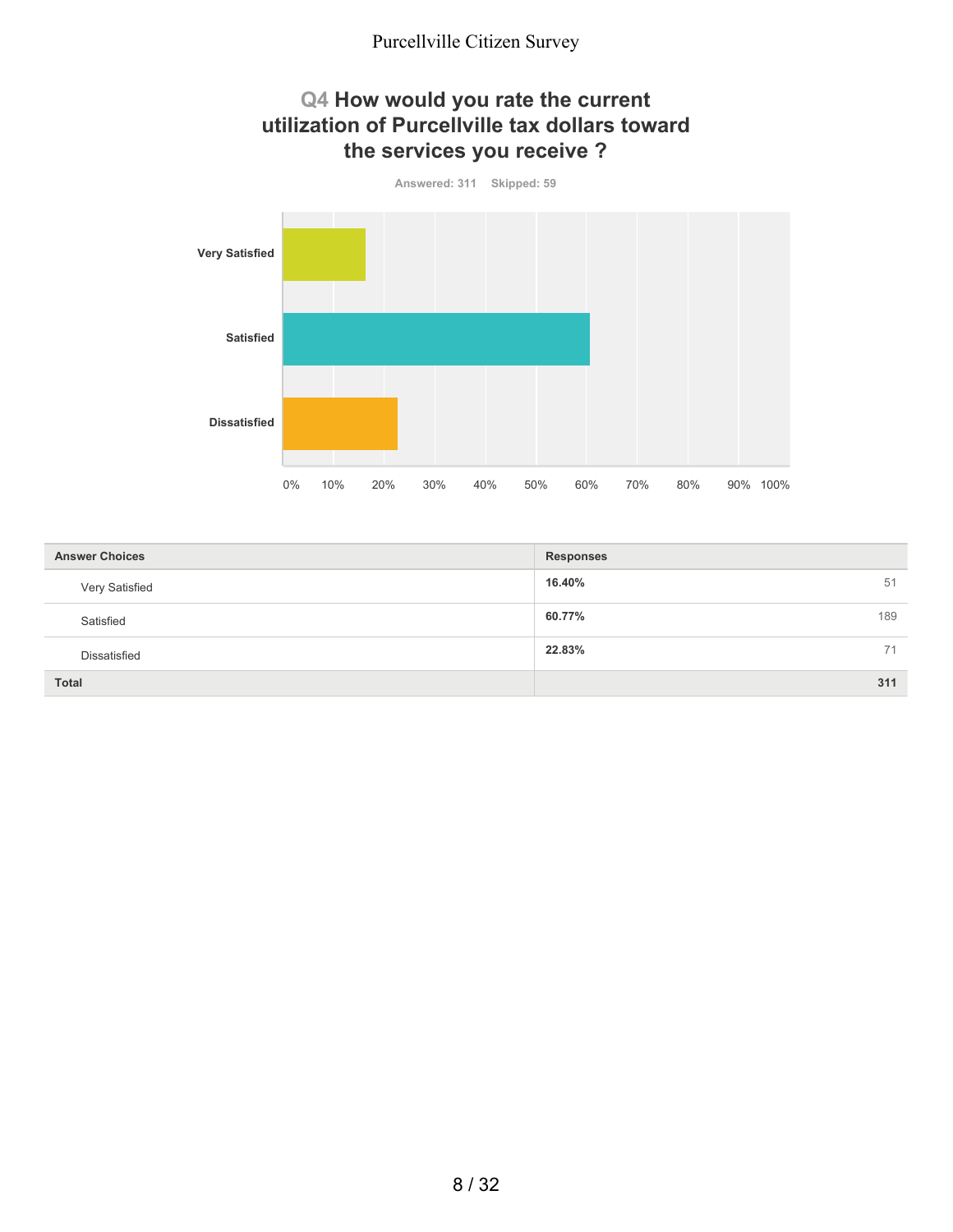#### **Q5 How would you rate the Purcellville Town Government in regards to caring about you as a resident**



| <b>Answer Choices</b> | <b>Responses</b>           |
|-----------------------|----------------------------|
| Very Satisfied        | 47<br>15.11%               |
| Satisfied             | 64.31%<br>200              |
| Dissatisfied          | 20.58%<br>64               |
| Very Bad              | $0.00\%$<br>$\overline{0}$ |
| <b>Total</b>          | 311                        |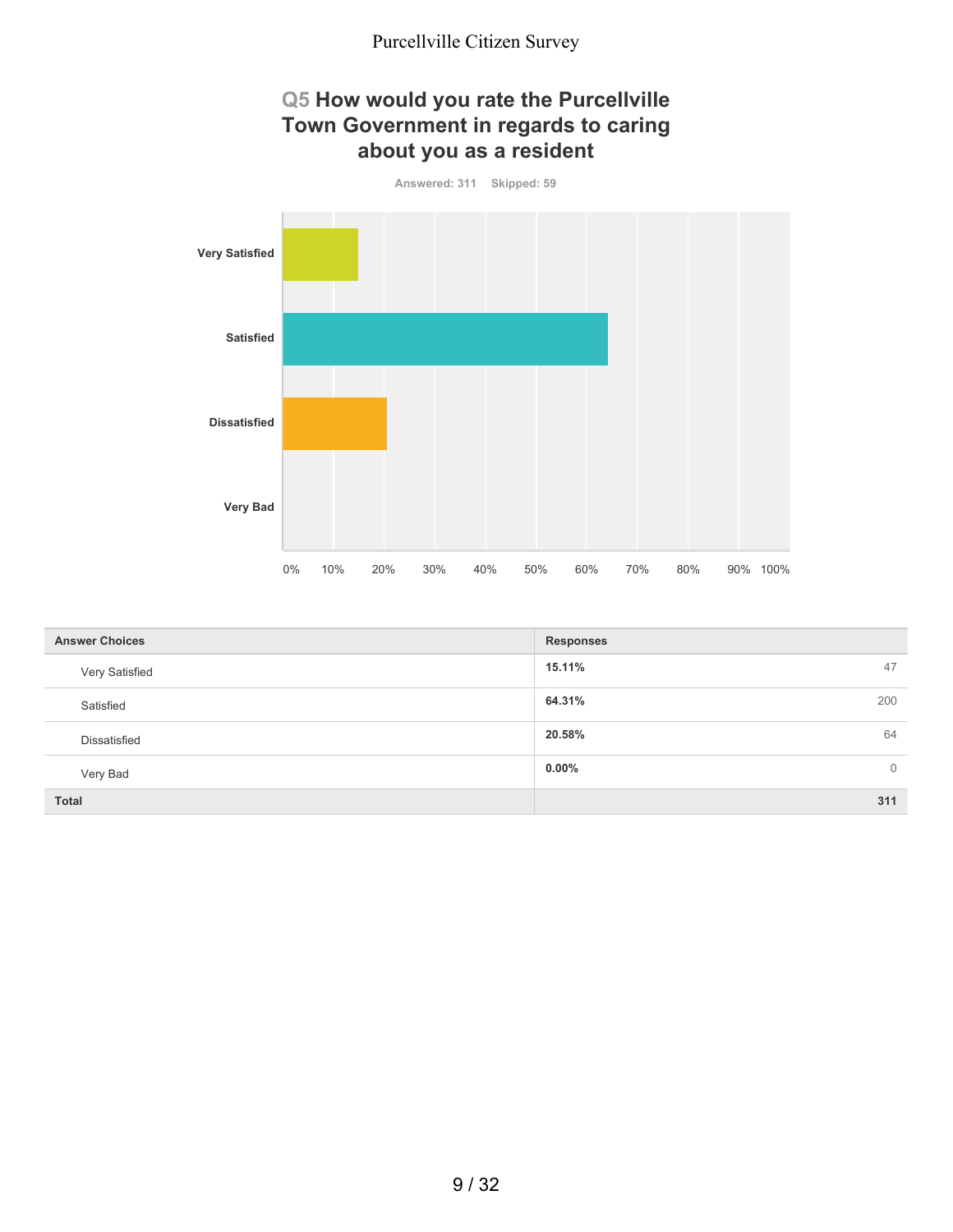

#### **Q6 Please rate the job the Purcellville Town Government is doing?**

| <b>Answer Choices</b> | <b>Responses</b> |
|-----------------------|------------------|
| Very Satisfied        | 14.47%<br>45     |
| Satisfied             | 63.02%<br>196    |
| Dissatisfied          | 22.51%<br>70     |
| <b>Total</b>          | 311              |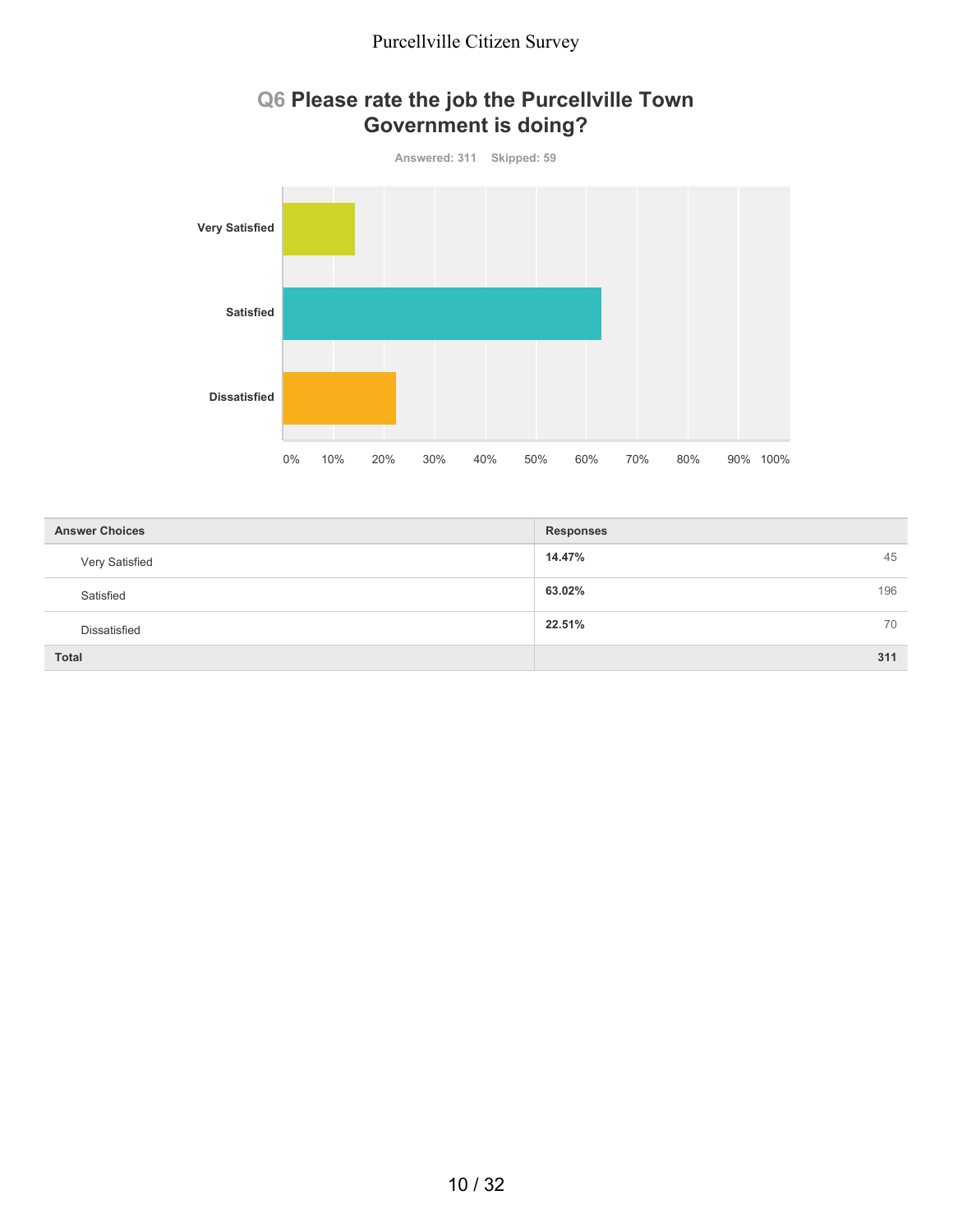

| <b>Answer Choices</b> | <b>Responses</b>           |
|-----------------------|----------------------------|
| Very Satisfied        | 14.15%<br>44               |
| Satisfied             | 195<br>62.70%              |
| <b>Dissatisfied</b>   | 23.15%<br>72               |
| Poor                  | $0.00\%$<br>$\overline{0}$ |
| <b>Total</b>          | 311                        |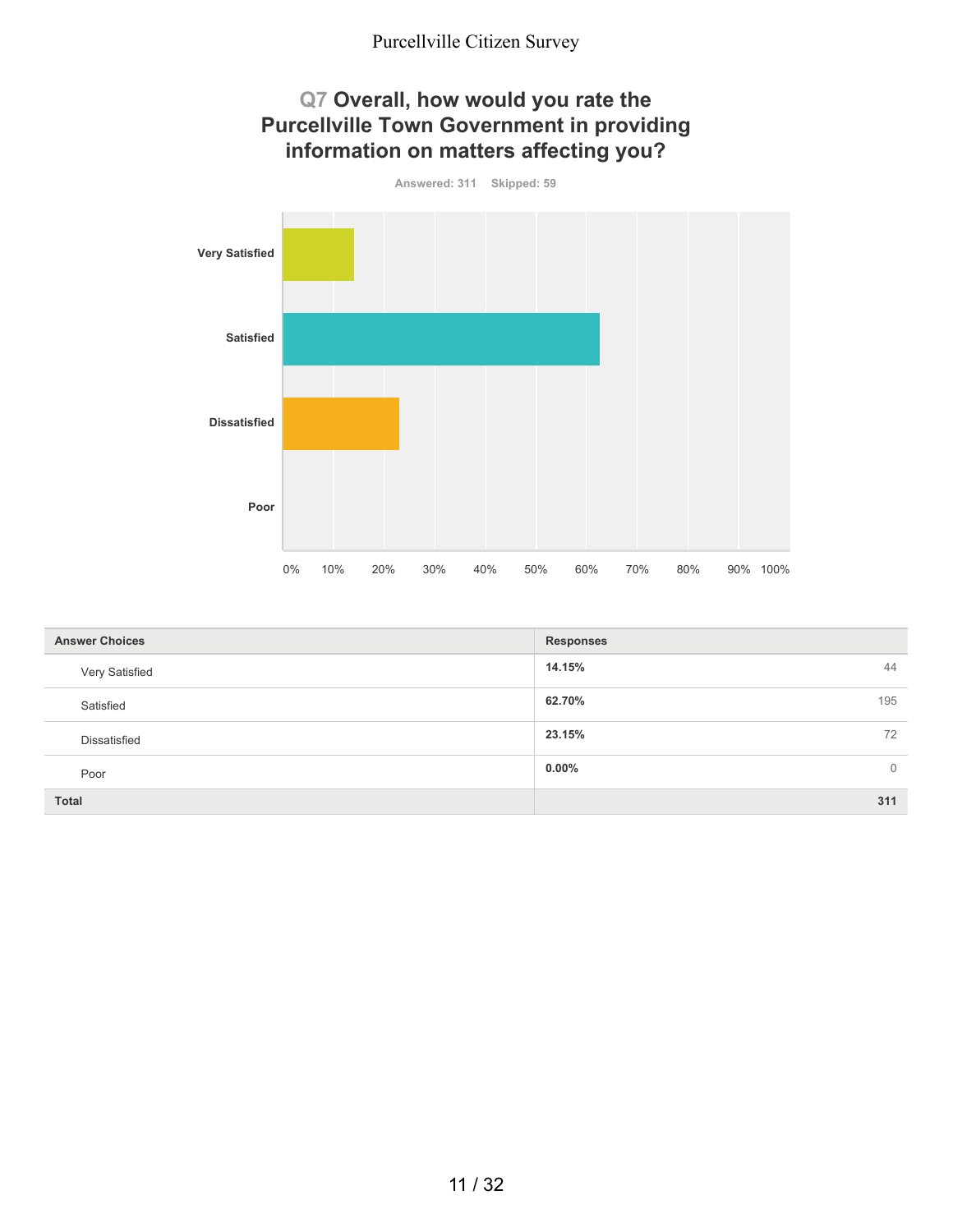#### **Q8 What is the most important thing the Town of Purcellville can do to improve your level of satisfaction?**

**Answered: 256 Skipped: 114**

| #  | <b>Responses</b>                                                                                                                                                                                                                                                                                                                                                                                                                                                                                                                                                                                                                                                                                                                                                                                                                                                                                                                                                                                                                                                                                                                                                                                                                                                                                                                            | <b>Date</b>        |
|----|---------------------------------------------------------------------------------------------------------------------------------------------------------------------------------------------------------------------------------------------------------------------------------------------------------------------------------------------------------------------------------------------------------------------------------------------------------------------------------------------------------------------------------------------------------------------------------------------------------------------------------------------------------------------------------------------------------------------------------------------------------------------------------------------------------------------------------------------------------------------------------------------------------------------------------------------------------------------------------------------------------------------------------------------------------------------------------------------------------------------------------------------------------------------------------------------------------------------------------------------------------------------------------------------------------------------------------------------|--------------------|
| 1  | Specifically, replace the light on country club drive at my residence at 731 as it is very dark for walking at night<br>and is dangerous due to the ditch vs sidewalks that were put in.                                                                                                                                                                                                                                                                                                                                                                                                                                                                                                                                                                                                                                                                                                                                                                                                                                                                                                                                                                                                                                                                                                                                                    | 8/2/2015 11:05 AM  |
| 2  | Make the zoning less confusing.                                                                                                                                                                                                                                                                                                                                                                                                                                                                                                                                                                                                                                                                                                                                                                                                                                                                                                                                                                                                                                                                                                                                                                                                                                                                                                             | 8/1/2015 10:13 PM  |
| 3  | Stop development of big projects which will destroy town character                                                                                                                                                                                                                                                                                                                                                                                                                                                                                                                                                                                                                                                                                                                                                                                                                                                                                                                                                                                                                                                                                                                                                                                                                                                                          | 8/1/2015 10:00 PM  |
| 4  | Not certain.                                                                                                                                                                                                                                                                                                                                                                                                                                                                                                                                                                                                                                                                                                                                                                                                                                                                                                                                                                                                                                                                                                                                                                                                                                                                                                                                | 8/1/2015 9:53 PM   |
| 5  | Better notification of issues (e.g., zoning changes) that could affect our town. I've seen some notices that give<br>very vague descriptions of items up for discussion at town council meeting. Flyers with detailed summary<br>descriptions of items up for vote/discussion would help me determine if the matter is something I care about.                                                                                                                                                                                                                                                                                                                                                                                                                                                                                                                                                                                                                                                                                                                                                                                                                                                                                                                                                                                              | 8/1/2015 4:17 PM   |
| 6  | Having a legislative body that understands its role.                                                                                                                                                                                                                                                                                                                                                                                                                                                                                                                                                                                                                                                                                                                                                                                                                                                                                                                                                                                                                                                                                                                                                                                                                                                                                        | 8/1/2015 3:22 PM   |
| 7  | The town does not solicit nor care about the concerns of the average citizen. The pro-growth environment is<br>contrary to why most of the citizens of the town moved here, yet concerns are ignored.                                                                                                                                                                                                                                                                                                                                                                                                                                                                                                                                                                                                                                                                                                                                                                                                                                                                                                                                                                                                                                                                                                                                       | 8/1/2015 1:40 PM   |
| 8  | Duplicate an Ida Lee type recreation center with indoor facilities as well as outdoor.                                                                                                                                                                                                                                                                                                                                                                                                                                                                                                                                                                                                                                                                                                                                                                                                                                                                                                                                                                                                                                                                                                                                                                                                                                                      | 8/1/2015 11:44 AM  |
| 9  | I disagree with removing the historical buildings on N 21st and building that monstrosity. The citizens were not<br>listened to, and the BAR was completely ignored.                                                                                                                                                                                                                                                                                                                                                                                                                                                                                                                                                                                                                                                                                                                                                                                                                                                                                                                                                                                                                                                                                                                                                                        | 8/1/2015 9:22 AM   |
| 10 | Maintain the small town atmosphere through building codes and regulations such as limiting building height,<br>keeping design in line with town character and history.                                                                                                                                                                                                                                                                                                                                                                                                                                                                                                                                                                                                                                                                                                                                                                                                                                                                                                                                                                                                                                                                                                                                                                      | 8/1/2015 9:16 AM   |
| 11 | Develop a comprehensive plan for growth. Set the expectations and boundaries of what can be done so that<br>there is not a battle between residents and developers every time a new project comes up.                                                                                                                                                                                                                                                                                                                                                                                                                                                                                                                                                                                                                                                                                                                                                                                                                                                                                                                                                                                                                                                                                                                                       | 7/31/2015 10:50 PM |
| 12 | First and foremost, listening to the residents. Second, letting residents know when big construction is going to<br>bring major changes to the town. For snow removal, they need to clear the road and make the intersections clear,<br>not just the width of the blade. Most of the side roads are small, and sometimes one car has to be off on the<br>shoulder for the other car to pass. Have a foot of snow on each side of the road hinders the ability for cars to be<br>able to pass (going up/down). Our road tends to have at least a food of snow on either side of the road that has<br>not been cleared. It appears to be just the width of the blade when they went up, and back down. The foot of snow<br>on the sides also includes where they have pushed. Also, some of the 4-way intersections don't allow for a car to<br>be out of the path of the car that needs to turn into that street, because the road still has pushed snow on it, and<br>gives room for 1 and a half cars. It drives me crazy because it just looks very unprofessional/lazy.                                                                                                                                                                                                                                                                  | 7/31/2015 2:44 PM  |
| 13 | Treat CITIZENS with respect, all of them. Give CITIZENS priority based on what we say, ask, and suggestions<br>that are made. Take CITIZENS seriously. There needs to be more oversight, checks and balances of decisions,<br>especially land development and capital projects. The Planning Dept. seems to favor development when listening<br>to Planning Commission meetings and talking to neighbors. And last, the conflicts of interest need to come to an<br>end. The council needs to stand up and do or say something. Even the Board of Supervisors censored a board<br>member for bad behaviors. Each council member is not their own vote, their vote is that of the more than 2500<br>households. The council should also never be allowed to show such disrespect to CITIZENS, as I have seen and<br>read of this happening. It seems that if a CITIZEN speaks out against something, they are ignored, or criticized.<br>We are glad there are some brave people willling to speak up for those of us too busy, or too afraid to say<br>something. There is a real undertone of intimidation towards CITIZENS, and a warm red carpet welcome for non<br>resident business owners and developers. You asked, and that is the perception. Seems that maybe some people<br>need to be fired, and some should not be re-elected. | 7/31/2015 2:21 PM  |
| 14 | 1) Not overbuild. 2) Not incur more debt 3) No more paying millions more for properties/buildings than they<br>appraise for.                                                                                                                                                                                                                                                                                                                                                                                                                                                                                                                                                                                                                                                                                                                                                                                                                                                                                                                                                                                                                                                                                                                                                                                                                | 7/30/2015 3:16 PM  |
| 15 | double taxes on town living and personal property                                                                                                                                                                                                                                                                                                                                                                                                                                                                                                                                                                                                                                                                                                                                                                                                                                                                                                                                                                                                                                                                                                                                                                                                                                                                                           | 7/30/2015 12:40 PM |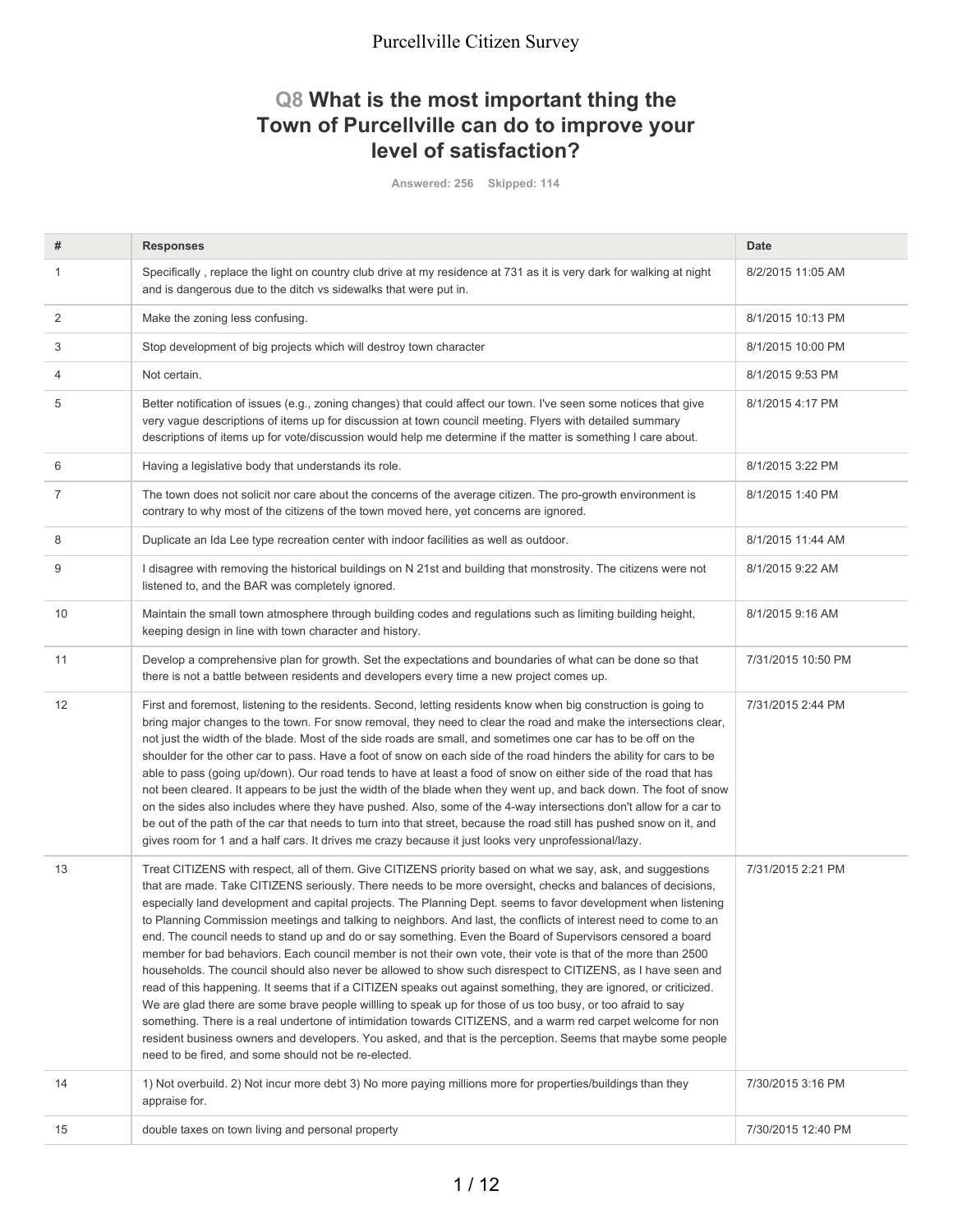| 16 | Stop wasting tax dollars on short term gains and perks from developers                                                                                                                                                                                                                                                                                                                                                                                                                                                                                                                                                                                                                                                                                                                                                                                                                                                                                                                                                                                                                                                                                                                                                                                                                                                                                                                                                                                                                                                                                                                                                                                                                                                                                                                                                                                                                                                    | 7/30/2015 10:40 AM |
|----|---------------------------------------------------------------------------------------------------------------------------------------------------------------------------------------------------------------------------------------------------------------------------------------------------------------------------------------------------------------------------------------------------------------------------------------------------------------------------------------------------------------------------------------------------------------------------------------------------------------------------------------------------------------------------------------------------------------------------------------------------------------------------------------------------------------------------------------------------------------------------------------------------------------------------------------------------------------------------------------------------------------------------------------------------------------------------------------------------------------------------------------------------------------------------------------------------------------------------------------------------------------------------------------------------------------------------------------------------------------------------------------------------------------------------------------------------------------------------------------------------------------------------------------------------------------------------------------------------------------------------------------------------------------------------------------------------------------------------------------------------------------------------------------------------------------------------------------------------------------------------------------------------------------------------|--------------------|
| 17 | Attend to issues on 12th Street, ie water drainage, speeding, lack of pedestrian walk way                                                                                                                                                                                                                                                                                                                                                                                                                                                                                                                                                                                                                                                                                                                                                                                                                                                                                                                                                                                                                                                                                                                                                                                                                                                                                                                                                                                                                                                                                                                                                                                                                                                                                                                                                                                                                                 | 7/30/2015 12:53 AM |
| 18 | Keep event free                                                                                                                                                                                                                                                                                                                                                                                                                                                                                                                                                                                                                                                                                                                                                                                                                                                                                                                                                                                                                                                                                                                                                                                                                                                                                                                                                                                                                                                                                                                                                                                                                                                                                                                                                                                                                                                                                                           | 7/29/2015 7:30 PM  |
| 19 | Keep Purcellville's small town feel and increase traffic patrol on A st between Blue Ridge and the 4 way stop<br>west of the school.                                                                                                                                                                                                                                                                                                                                                                                                                                                                                                                                                                                                                                                                                                                                                                                                                                                                                                                                                                                                                                                                                                                                                                                                                                                                                                                                                                                                                                                                                                                                                                                                                                                                                                                                                                                      | 7/28/2015 10:02 PM |
| 20 | Stop the police habit of detaining people even for a short term for questioning for "walking while Black" I have two<br>mixed children (ages 20 and 21) who live in a city and then come here who are appalled that only in Purcellville<br>have they EVER been stopped for "jaywalking". They both felt offended and believed they were being treated<br>differently simply as they look different from the majority. Additionally, I have a neighbor, who is a black man in<br>our predominately white neighborhood who tends to be stopped when walking in the neighborhood, or when<br>driving for seemingly innocuous things (like a tail light that had been out that the auto body shop indicated would<br>be OK if covered with a red tape for a temp repair yet the Purcellville police at one point stopped him for. There<br>was no LEGAL Reason to stop him, and I personally think we as a community need to do better at not treating<br>minorities differently than the white majority.) I think it obvious he is targeted as "suspicious" because of the<br>cultural differences between his Black American urban sensibilty and style and mannerisms which differ from the<br>predominately white suburban neighborhood we are in. Diversity and improving fear of the unknown are very<br>important to improve our community for all. The other issue I think we could improve is to allow the inclusion of<br>sidewalks, bike lanes and other means of improving the "walking score" and safety for those who prefer (or<br>econimically have no other choice but ) to walk or bike as a mode of transportation. I am dissapointed there has<br>been dissent over putting in sidewalks on 690 S which would be a HUGE improvement as people who live and<br>actualy work in service jobs in our town DO already walk there regularly. Lets be compassionate and make this<br>community safer for them. | 7/28/2015 12:43 PM |
| 21 | Strongly encourage pedestrians to use paths and sidewalks, rather than streets. There is a particular problem on<br>20th street between Fireman's Field and A Street, and on A between 20th and Maple; too many people walking in<br>the road when there are perfectly good paved paths and sidewalks available within feet of where they're walking.                                                                                                                                                                                                                                                                                                                                                                                                                                                                                                                                                                                                                                                                                                                                                                                                                                                                                                                                                                                                                                                                                                                                                                                                                                                                                                                                                                                                                                                                                                                                                                     | 7/28/2015 8:44 AM  |
| 22 | TOWN PLANNING MORE PARK/GREEN DON                                                                                                                                                                                                                                                                                                                                                                                                                                                                                                                                                                                                                                                                                                                                                                                                                                                                                                                                                                                                                                                                                                                                                                                                                                                                                                                                                                                                                                                                                                                                                                                                                                                                                                                                                                                                                                                                                         | 7/28/2015 8:38 AM  |
| 23 | Lower taxes and water/sewer rates. They are out of control compared to other Virginia cities!!                                                                                                                                                                                                                                                                                                                                                                                                                                                                                                                                                                                                                                                                                                                                                                                                                                                                                                                                                                                                                                                                                                                                                                                                                                                                                                                                                                                                                                                                                                                                                                                                                                                                                                                                                                                                                            | 7/27/2015 2:58 PM  |
| 24 | Reduce the water bill! The cost of using the town water has increased too much lately!                                                                                                                                                                                                                                                                                                                                                                                                                                                                                                                                                                                                                                                                                                                                                                                                                                                                                                                                                                                                                                                                                                                                                                                                                                                                                                                                                                                                                                                                                                                                                                                                                                                                                                                                                                                                                                    | 7/27/2015 1:15 PM  |
| 25 | Attract new businesses to the community and allow many families to spend their money here in the community<br>instead of Leesburg, Ashburn etc.                                                                                                                                                                                                                                                                                                                                                                                                                                                                                                                                                                                                                                                                                                                                                                                                                                                                                                                                                                                                                                                                                                                                                                                                                                                                                                                                                                                                                                                                                                                                                                                                                                                                                                                                                                           | 7/26/2015 4:32 PM  |
| 26 | Left hand turn signals from Maple to the main drag from both directions (at the 7-11 and other places). Stop<br>building, there is too much traffic on our small roads. More trees in our parks for shade. We need a dog park.                                                                                                                                                                                                                                                                                                                                                                                                                                                                                                                                                                                                                                                                                                                                                                                                                                                                                                                                                                                                                                                                                                                                                                                                                                                                                                                                                                                                                                                                                                                                                                                                                                                                                            | 7/26/2015 2:32 PM  |
| 27 | Put citizens first and listen to us, we are the reason they have a job. But any time I've dealt with town hall it never<br>seems that way.                                                                                                                                                                                                                                                                                                                                                                                                                                                                                                                                                                                                                                                                                                                                                                                                                                                                                                                                                                                                                                                                                                                                                                                                                                                                                                                                                                                                                                                                                                                                                                                                                                                                                                                                                                                | 7/25/2015 8:27 PM  |
| 28 | Slow overdevelioment!                                                                                                                                                                                                                                                                                                                                                                                                                                                                                                                                                                                                                                                                                                                                                                                                                                                                                                                                                                                                                                                                                                                                                                                                                                                                                                                                                                                                                                                                                                                                                                                                                                                                                                                                                                                                                                                                                                     | 7/24/2015 8:33 PM  |
| 29 | Better informing of town meeting/council agendas prior to meetings                                                                                                                                                                                                                                                                                                                                                                                                                                                                                                                                                                                                                                                                                                                                                                                                                                                                                                                                                                                                                                                                                                                                                                                                                                                                                                                                                                                                                                                                                                                                                                                                                                                                                                                                                                                                                                                        | 7/24/2015 8:14 PM  |
| 30 | Restrain development to control congestion because the town can't handle it - nor do we want it to                                                                                                                                                                                                                                                                                                                                                                                                                                                                                                                                                                                                                                                                                                                                                                                                                                                                                                                                                                                                                                                                                                                                                                                                                                                                                                                                                                                                                                                                                                                                                                                                                                                                                                                                                                                                                        | 7/24/2015 2:35 PM  |
| 31 | stop developing!!!!!                                                                                                                                                                                                                                                                                                                                                                                                                                                                                                                                                                                                                                                                                                                                                                                                                                                                                                                                                                                                                                                                                                                                                                                                                                                                                                                                                                                                                                                                                                                                                                                                                                                                                                                                                                                                                                                                                                      | 7/24/2015 2:33 PM  |
| 32 | Continue slow growth policy.                                                                                                                                                                                                                                                                                                                                                                                                                                                                                                                                                                                                                                                                                                                                                                                                                                                                                                                                                                                                                                                                                                                                                                                                                                                                                                                                                                                                                                                                                                                                                                                                                                                                                                                                                                                                                                                                                              | 7/24/2015 11:57 AM |
| 33 | keep out big box stores and limit pre-fab builder home developments and maintain small town feel.                                                                                                                                                                                                                                                                                                                                                                                                                                                                                                                                                                                                                                                                                                                                                                                                                                                                                                                                                                                                                                                                                                                                                                                                                                                                                                                                                                                                                                                                                                                                                                                                                                                                                                                                                                                                                         | 7/23/2015 6:29 PM  |
| 34 | keep doing the great job                                                                                                                                                                                                                                                                                                                                                                                                                                                                                                                                                                                                                                                                                                                                                                                                                                                                                                                                                                                                                                                                                                                                                                                                                                                                                                                                                                                                                                                                                                                                                                                                                                                                                                                                                                                                                                                                                                  | 7/23/2015 10:34 AM |
| 35 | Water & Sewer rates have us really concerned. Also side walks on side streets                                                                                                                                                                                                                                                                                                                                                                                                                                                                                                                                                                                                                                                                                                                                                                                                                                                                                                                                                                                                                                                                                                                                                                                                                                                                                                                                                                                                                                                                                                                                                                                                                                                                                                                                                                                                                                             | 7/21/2015 4:19 PM  |
| 36 | Improve the Town's culture, heritage and downtown area for growing families that want to raise their families in a<br>'small town' culture. Make Purvellville unique and entice new businesses from small business owners that<br>embrace this mindset. Keep 'Chain' restaurants and businesses out.                                                                                                                                                                                                                                                                                                                                                                                                                                                                                                                                                                                                                                                                                                                                                                                                                                                                                                                                                                                                                                                                                                                                                                                                                                                                                                                                                                                                                                                                                                                                                                                                                      | 7/21/2015 10:10 AM |
| 37 | Lower sewer and water bill and Firemans Field tax Better planning by asking us and not developers what we<br>want                                                                                                                                                                                                                                                                                                                                                                                                                                                                                                                                                                                                                                                                                                                                                                                                                                                                                                                                                                                                                                                                                                                                                                                                                                                                                                                                                                                                                                                                                                                                                                                                                                                                                                                                                                                                         | 7/20/2015 9:35 PM  |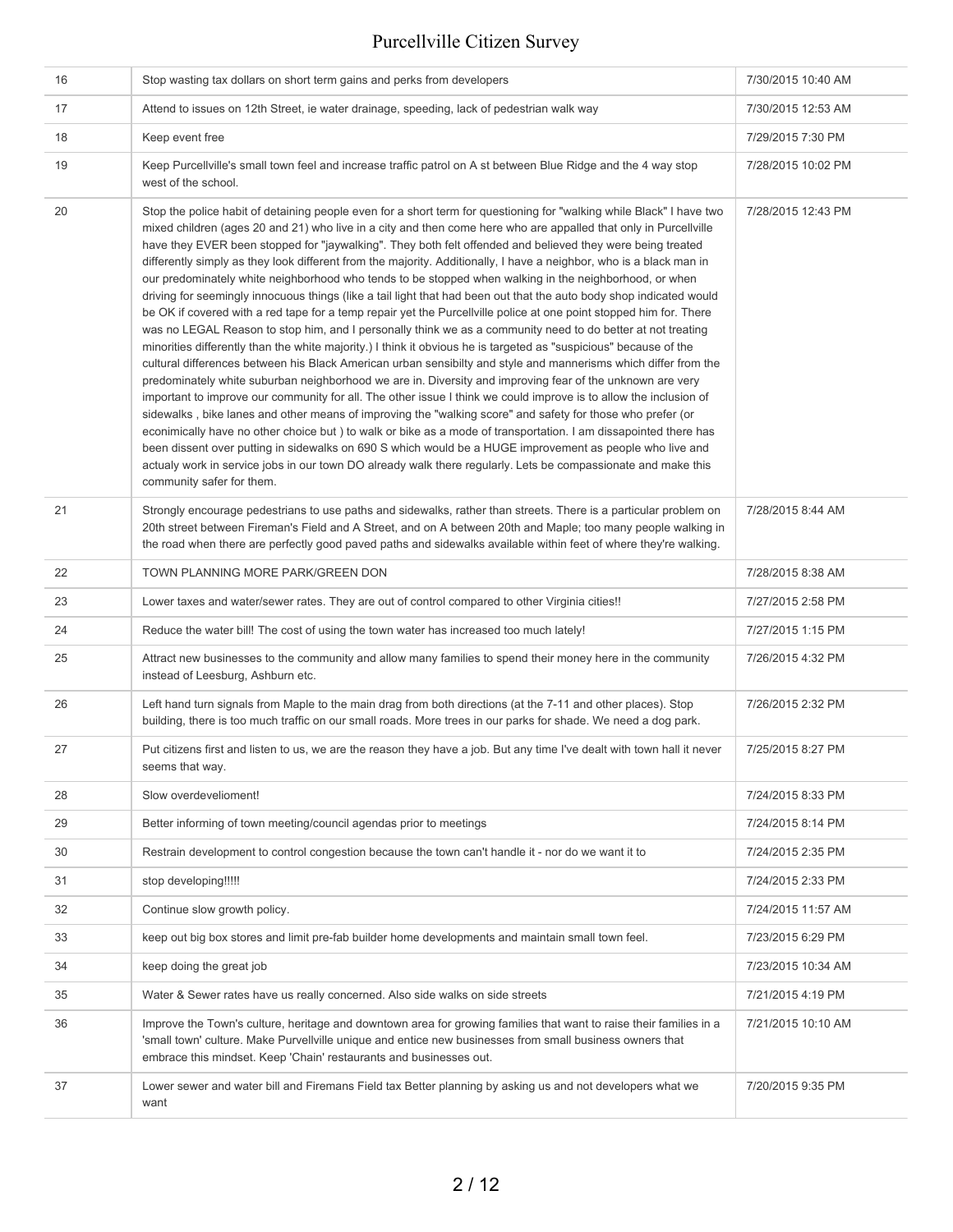| 38 | The water rates are too high. What can be done to relieve the burden on the tax payers. I like the idea of selling<br>water to private companies to generate revenue. Perhaps we can sell some water to smaller surrounding towns.<br>The cost of water is extremely high. Don't raise the rates, leverage your resources to generate income.                                                                                                                                    | 7/20/2015 1:33 PM  |
|----|----------------------------------------------------------------------------------------------------------------------------------------------------------------------------------------------------------------------------------------------------------------------------------------------------------------------------------------------------------------------------------------------------------------------------------------------------------------------------------|--------------------|
| 39 | Improve the quality of the water and reduce the cost. The water bills are too high.                                                                                                                                                                                                                                                                                                                                                                                              | 7/20/2015 12:04 AM |
| 40 | Keep growth under control                                                                                                                                                                                                                                                                                                                                                                                                                                                        | 7/19/2015 8:50 AM  |
| 41 | approve a pool and a pavilion in the Village Case neighborhood that can be utilized by the entire town.                                                                                                                                                                                                                                                                                                                                                                          | 7/18/2015 3:57 PM  |
| 42 | I've been asking for years to have a bus stop Cover in front of the Giant store on rte 7. This stop in frequently<br>used. I talked to Mr Lazro and Mr Lour in the passW                                                                                                                                                                                                                                                                                                         | 7/18/2015 12:53 PM |
| 43 | Better forms of communication that people can actually get to and have time to read. The Facebook page would<br>be a GREAT way to be sure residents are seeing updates and information about the town, rather than having to<br>actively seek out infromation                                                                                                                                                                                                                    | 7/18/2015 12:26 PM |
| 44 | Blue recycling bins and strong wings cause trash to blow, since trucks come late afternoon. Please replace all<br>with green rolling bins with lids.                                                                                                                                                                                                                                                                                                                             | 7/18/2015 11:01 AM |
| 45 | My biggest issue with living in Purcellville is the watervery expensive & there is a film on it when I make tea.<br>Not sure what causes that.                                                                                                                                                                                                                                                                                                                                   | 7/18/2015 9:50 AM  |
| 46 | reevaluate the sur charges on sewer and water                                                                                                                                                                                                                                                                                                                                                                                                                                    | 7/17/2015 3:06 PM  |
| 47 | make the police follow the rules - stop speeding through town - stop giving nuisance tickets - selectively<br>enforcing the law                                                                                                                                                                                                                                                                                                                                                  | 7/17/2015 8:10 AM  |
| 48 | Make sure those driving on Main Street are obeying the 25 mph speed limit and either add a sidewalk on the<br>north side of main street between 28th and 31st or add a cross walk at 31st Street and Main Street.                                                                                                                                                                                                                                                                | 7/16/2015 4:03 PM  |
| 49 | Control the water & sewer bill and town taxes                                                                                                                                                                                                                                                                                                                                                                                                                                    | 7/16/2015 3:21 PM  |
| 50 | The water and sewer rates have always been ridiculous. When I discuss this with others in neighboring counties<br>they are horrified. Frankly, every time I shower I feel like I have been in the pool the chlorine stench is so bad. I<br>would give Purcellville a C rating with regards to water. There is no place for a comment to number nine. I don't<br>attend the meetings because nothing ever gets accomplished. As soon as my kids graduate from Valley I'm<br>gone. | 7/16/2015 11:04 AM |
| 51 | I would love to see increased enforcement of the drivers that do nor stop at the crossways on Main Street. I do<br>not feel comfortable crossing the street with my young children.                                                                                                                                                                                                                                                                                              | 7/16/2015 12:20 AM |
| 52 | Most departments do an exceptional job; the town maintenance department has lost some of its former standards<br>of performance. Staffing in departments providing essential services (water, wastewater, maintenance and<br>safety) should be at levels that are adequate to decrease overtime and reduced coverage.                                                                                                                                                            | 7/15/2015 9:29 PM  |
| 53 | Need bike path to Franklin Park. Finish sidewalks on Main Street to roundabout.                                                                                                                                                                                                                                                                                                                                                                                                  | 7/15/2015 9:20 PM  |
| 54 | The one thing that the Town of Purcellville could do to improve my satisfaction is to all additional retail stores, i.e.,<br>Walmart. There are a multiple variety of restaurants, fast foods and grocery stores. I think having an affordable<br>retail store would definitely create jobs and increase the revenue here in Purcellville.                                                                                                                                       | 7/15/2015 5:14 PM  |
| 55 | Lower taxes, traffic improvement                                                                                                                                                                                                                                                                                                                                                                                                                                                 | 7/15/2015 11:53 AM |
| 56 | Stop taxing long-term residents out of this town. Utilize funds from new businesses and special events to ease the<br>tax burden.                                                                                                                                                                                                                                                                                                                                                | 7/15/2015 8:30 AM  |
| 57 | I feel like we have no say in the future of the town. We believe that the future is in the hands of a few people on<br>the town council (the "old" regime) and they are only interested in appeasing the developers. It's extremely<br>unsettling and it really needs to turn around. Basically, I believe the average citizen should have a bigger say in<br>the town via elections instead of town council decisions.                                                          | 7/14/2015 6:56 PM  |
| 58 | snow removal very satisfaction                                                                                                                                                                                                                                                                                                                                                                                                                                                   | 7/14/2015 5:24 PM  |
| 59 | More transparency from the new Mayor                                                                                                                                                                                                                                                                                                                                                                                                                                             | 7/14/2015 12:38 PM |
| 60 | lower water/sewer rates recycling pick ups often leave trash/recycling in containers                                                                                                                                                                                                                                                                                                                                                                                             | 7/14/2015 10:50 AM |
| 61 | Lowering the price of water & sewer.                                                                                                                                                                                                                                                                                                                                                                                                                                             | 7/14/2015 10:49 AM |
| 62 | stop the development on main street                                                                                                                                                                                                                                                                                                                                                                                                                                              | 7/14/2015 10:19 AM |
|    |                                                                                                                                                                                                                                                                                                                                                                                                                                                                                  |                    |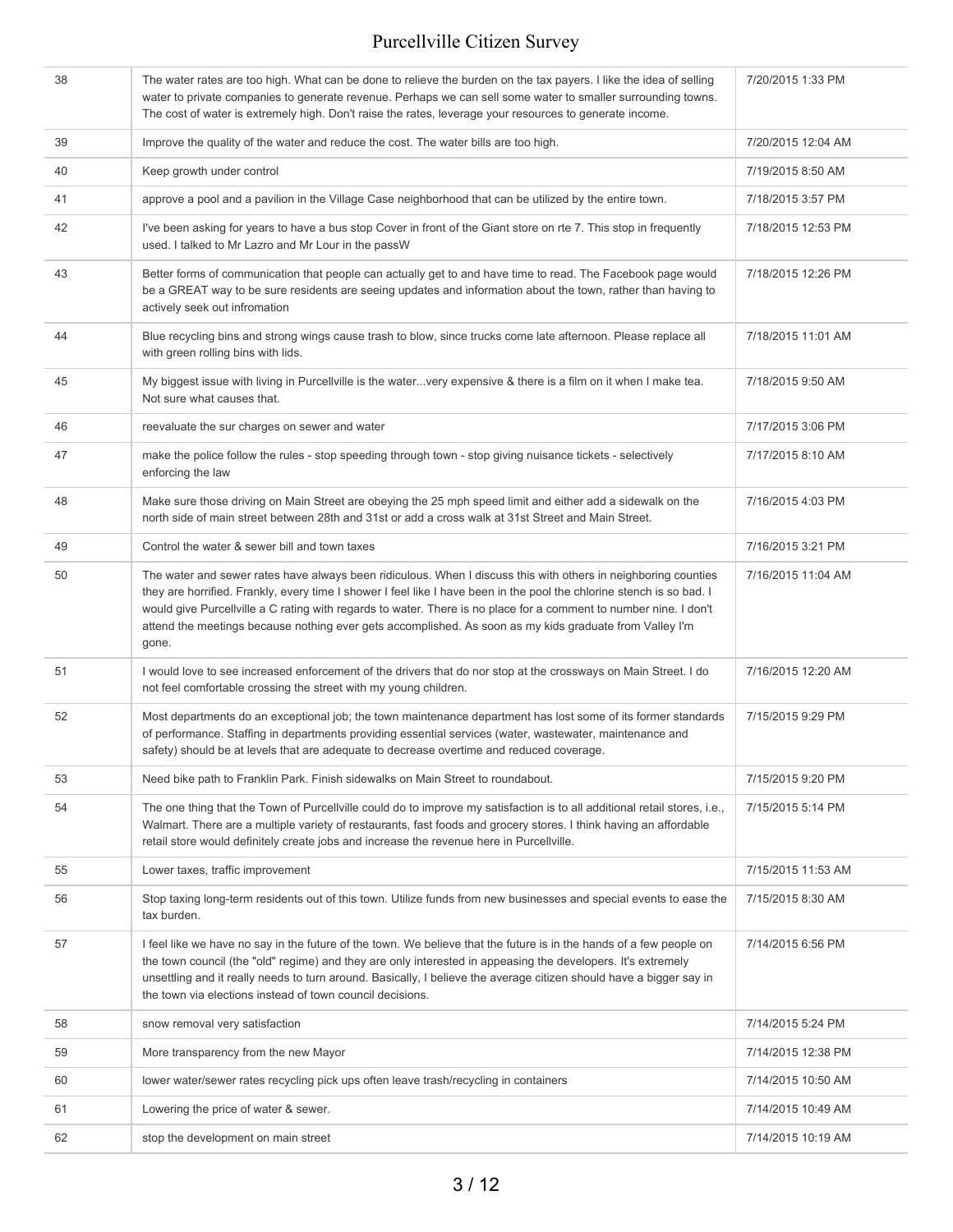| 63 | Implement a designated PAINTED public crosswalk from the McDonalds, over Main Street, to the BBT<br>Bank/Shopping complex area. Everyone crosses it, but at least this way the pedestrian flow will be focused on a<br>dedicated path instead of between passing cars anywhere an opening is available.                                                                                                                                                                                                                                                                                                                                                                                                                                                                                                                                                                                                                                                                                                                                                                                                                                                                                                                                                                                                                                                                                                                                                                                                                                                                                                                                                                                                                                                                                                                                                                                                                                                                                                                                                                                                        | 7/13/2015 5:27 PM  |
|----|----------------------------------------------------------------------------------------------------------------------------------------------------------------------------------------------------------------------------------------------------------------------------------------------------------------------------------------------------------------------------------------------------------------------------------------------------------------------------------------------------------------------------------------------------------------------------------------------------------------------------------------------------------------------------------------------------------------------------------------------------------------------------------------------------------------------------------------------------------------------------------------------------------------------------------------------------------------------------------------------------------------------------------------------------------------------------------------------------------------------------------------------------------------------------------------------------------------------------------------------------------------------------------------------------------------------------------------------------------------------------------------------------------------------------------------------------------------------------------------------------------------------------------------------------------------------------------------------------------------------------------------------------------------------------------------------------------------------------------------------------------------------------------------------------------------------------------------------------------------------------------------------------------------------------------------------------------------------------------------------------------------------------------------------------------------------------------------------------------------|--------------------|
| 64 | Not spending funds are items that are not necessary. Council Chambers are unsatisfactory. Video screen cannot<br>be seen by entire room. Room is kept way too cold. Elevator is inadequate.                                                                                                                                                                                                                                                                                                                                                                                                                                                                                                                                                                                                                                                                                                                                                                                                                                                                                                                                                                                                                                                                                                                                                                                                                                                                                                                                                                                                                                                                                                                                                                                                                                                                                                                                                                                                                                                                                                                    | 7/13/2015 3:36 PM  |
| 65 | Preserve the small town culture by being careful in how new development is handled                                                                                                                                                                                                                                                                                                                                                                                                                                                                                                                                                                                                                                                                                                                                                                                                                                                                                                                                                                                                                                                                                                                                                                                                                                                                                                                                                                                                                                                                                                                                                                                                                                                                                                                                                                                                                                                                                                                                                                                                                             | 7/13/2015 1:59 PM  |
| 66 | Lower taxation and rates                                                                                                                                                                                                                                                                                                                                                                                                                                                                                                                                                                                                                                                                                                                                                                                                                                                                                                                                                                                                                                                                                                                                                                                                                                                                                                                                                                                                                                                                                                                                                                                                                                                                                                                                                                                                                                                                                                                                                                                                                                                                                       | 7/13/2015 12:33 PM |
| 67 | lower the water bills also ' have merchant come in that citzens can afford also speed enforcement also left turn<br>signal light on south maple that cross main st                                                                                                                                                                                                                                                                                                                                                                                                                                                                                                                                                                                                                                                                                                                                                                                                                                                                                                                                                                                                                                                                                                                                                                                                                                                                                                                                                                                                                                                                                                                                                                                                                                                                                                                                                                                                                                                                                                                                             | 7/13/2015 9:41 AM  |
| 68 | Keep listening to the residents with regard to new commercial development.                                                                                                                                                                                                                                                                                                                                                                                                                                                                                                                                                                                                                                                                                                                                                                                                                                                                                                                                                                                                                                                                                                                                                                                                                                                                                                                                                                                                                                                                                                                                                                                                                                                                                                                                                                                                                                                                                                                                                                                                                                     | 7/13/2015 9:24 AM  |
| 69 | Improve traffic, including citizen knowledge of double turn lane on Main Street and continued education on traffic<br>circle use. Install a left turn light on maple and main. More neighborhood playgrounds More sidewalks.                                                                                                                                                                                                                                                                                                                                                                                                                                                                                                                                                                                                                                                                                                                                                                                                                                                                                                                                                                                                                                                                                                                                                                                                                                                                                                                                                                                                                                                                                                                                                                                                                                                                                                                                                                                                                                                                                   | 7/12/2015 8:01 PM  |
| 70 | Divert the traffic from Main Street. Turning onto or off of Main Street is difficult during heavy volume hours.<br>Slowing the traffic would help as well.                                                                                                                                                                                                                                                                                                                                                                                                                                                                                                                                                                                                                                                                                                                                                                                                                                                                                                                                                                                                                                                                                                                                                                                                                                                                                                                                                                                                                                                                                                                                                                                                                                                                                                                                                                                                                                                                                                                                                     | 7/12/2015 2:12 PM  |
| 71 | make a master land use plan and stick to it!                                                                                                                                                                                                                                                                                                                                                                                                                                                                                                                                                                                                                                                                                                                                                                                                                                                                                                                                                                                                                                                                                                                                                                                                                                                                                                                                                                                                                                                                                                                                                                                                                                                                                                                                                                                                                                                                                                                                                                                                                                                                   | 7/12/2015 1:20 PM  |
| 72 | STOP THE DEVELOPERS WHO, WHEN GIVEN THE CHANCE, WILL FAIRFAX-IZE THIS BEAUTIFUL TOWN<br>AND NOT LOOK BACK.                                                                                                                                                                                                                                                                                                                                                                                                                                                                                                                                                                                                                                                                                                                                                                                                                                                                                                                                                                                                                                                                                                                                                                                                                                                                                                                                                                                                                                                                                                                                                                                                                                                                                                                                                                                                                                                                                                                                                                                                     | 7/12/2015 12:33 PM |
| 73 | Listen more to residents then developers.                                                                                                                                                                                                                                                                                                                                                                                                                                                                                                                                                                                                                                                                                                                                                                                                                                                                                                                                                                                                                                                                                                                                                                                                                                                                                                                                                                                                                                                                                                                                                                                                                                                                                                                                                                                                                                                                                                                                                                                                                                                                      | 7/12/2015 11:23 AM |
| 74 | listen to the citizens                                                                                                                                                                                                                                                                                                                                                                                                                                                                                                                                                                                                                                                                                                                                                                                                                                                                                                                                                                                                                                                                                                                                                                                                                                                                                                                                                                                                                                                                                                                                                                                                                                                                                                                                                                                                                                                                                                                                                                                                                                                                                         | 7/12/2015 11:02 AM |
| 75 | a little better communication                                                                                                                                                                                                                                                                                                                                                                                                                                                                                                                                                                                                                                                                                                                                                                                                                                                                                                                                                                                                                                                                                                                                                                                                                                                                                                                                                                                                                                                                                                                                                                                                                                                                                                                                                                                                                                                                                                                                                                                                                                                                                  | 7/12/2015 10:16 AM |
| 76 | 1--Updating the town website is a must both in interface design and compatibility with mobile/desktop. Impossible<br>to find information and confusing. 2--Utilizing electronic communication such as running online video meetings to<br>allow citizens to easily attend virtually the meetings that are being held and ask questions accordingly. 3--<br>Communicating a roadmap (i.e. Comprehensive plan) of where we are and where we want to be in 5, 10, 20 year<br>segments, so we have goals for how we will be financially solvent and build the town we want. 4--Centralize<br>Communication for all changes that will or can occur. Many citizens such as our family find it difficult to know<br>what is happening and why it is important to know what is happening. A centralized location such as a webpage<br>with an archived log to record all actions, meeting and events with filters that is displayed in a clear and concise<br>manner is needed. 5--Financially update the town citizens every 6 months with a balance sheet, income<br>statement and cash flow, so we know where we are and how long it will take to lower our town debt. Additionally,<br>to make available an itemized list would be helpful so we can categorize exactly where our tax dollars are being<br>spent and recommend on possible reallocation of funds where needed. 6--Place significantly increasing high<br>fines on land owners and developers who break the law in order to mitigate blatant abuse of town law. 7--Find a<br>future cost effective plan, if possible, on lower the town costs for water and property/car taxes. 8--Lastly, improve<br>the citizen concern process by assigning a ticket number to a citizen concern and placing notes for citizens to see<br>where the process of the ticket is at, time to resolution and if there is any items needed from the citizen. The<br>current process is abstract and impossible to follow. Additionally, customer service and communication is sorely<br>lacking, but the heart of the matter seems to be in the right place sometimes. | 7/11/2015 4:42 PM  |
| 77 | Decrease in water and sewer rates - too high!                                                                                                                                                                                                                                                                                                                                                                                                                                                                                                                                                                                                                                                                                                                                                                                                                                                                                                                                                                                                                                                                                                                                                                                                                                                                                                                                                                                                                                                                                                                                                                                                                                                                                                                                                                                                                                                                                                                                                                                                                                                                  | 7/11/2015 3:57 PM  |
| 78 | Stop spending so much on lawsuits.                                                                                                                                                                                                                                                                                                                                                                                                                                                                                                                                                                                                                                                                                                                                                                                                                                                                                                                                                                                                                                                                                                                                                                                                                                                                                                                                                                                                                                                                                                                                                                                                                                                                                                                                                                                                                                                                                                                                                                                                                                                                             | 7/11/2015 2:05 PM  |
| 79 | The town needs to hold developers accountable for bond maintenance issues. The town seems to shrug its<br>shoulders when the developer does not follow through on its legal commitments.                                                                                                                                                                                                                                                                                                                                                                                                                                                                                                                                                                                                                                                                                                                                                                                                                                                                                                                                                                                                                                                                                                                                                                                                                                                                                                                                                                                                                                                                                                                                                                                                                                                                                                                                                                                                                                                                                                                       | 7/11/2015 9:38 AM  |
| 80 | Plan smart growth 1. what the town needsmore affordable water/sewer 2. what the town may wantask                                                                                                                                                                                                                                                                                                                                                                                                                                                                                                                                                                                                                                                                                                                                                                                                                                                                                                                                                                                                                                                                                                                                                                                                                                                                                                                                                                                                                                                                                                                                                                                                                                                                                                                                                                                                                                                                                                                                                                                                               | 7/11/2015 9:04 AM  |
| 81 | Lower water and sewer cost.                                                                                                                                                                                                                                                                                                                                                                                                                                                                                                                                                                                                                                                                                                                                                                                                                                                                                                                                                                                                                                                                                                                                                                                                                                                                                                                                                                                                                                                                                                                                                                                                                                                                                                                                                                                                                                                                                                                                                                                                                                                                                    | 7/10/2015 9:30 PM  |
| 82 | CUT THE WATER AND SEWER RATES BY BRINGING IN MORE PEOPLE                                                                                                                                                                                                                                                                                                                                                                                                                                                                                                                                                                                                                                                                                                                                                                                                                                                                                                                                                                                                                                                                                                                                                                                                                                                                                                                                                                                                                                                                                                                                                                                                                                                                                                                                                                                                                                                                                                                                                                                                                                                       | 7/10/2015 5:52 PM  |
| 83 | Perhaps a heightened social media presence?                                                                                                                                                                                                                                                                                                                                                                                                                                                                                                                                                                                                                                                                                                                                                                                                                                                                                                                                                                                                                                                                                                                                                                                                                                                                                                                                                                                                                                                                                                                                                                                                                                                                                                                                                                                                                                                                                                                                                                                                                                                                    | 7/10/2015 12:26 PM |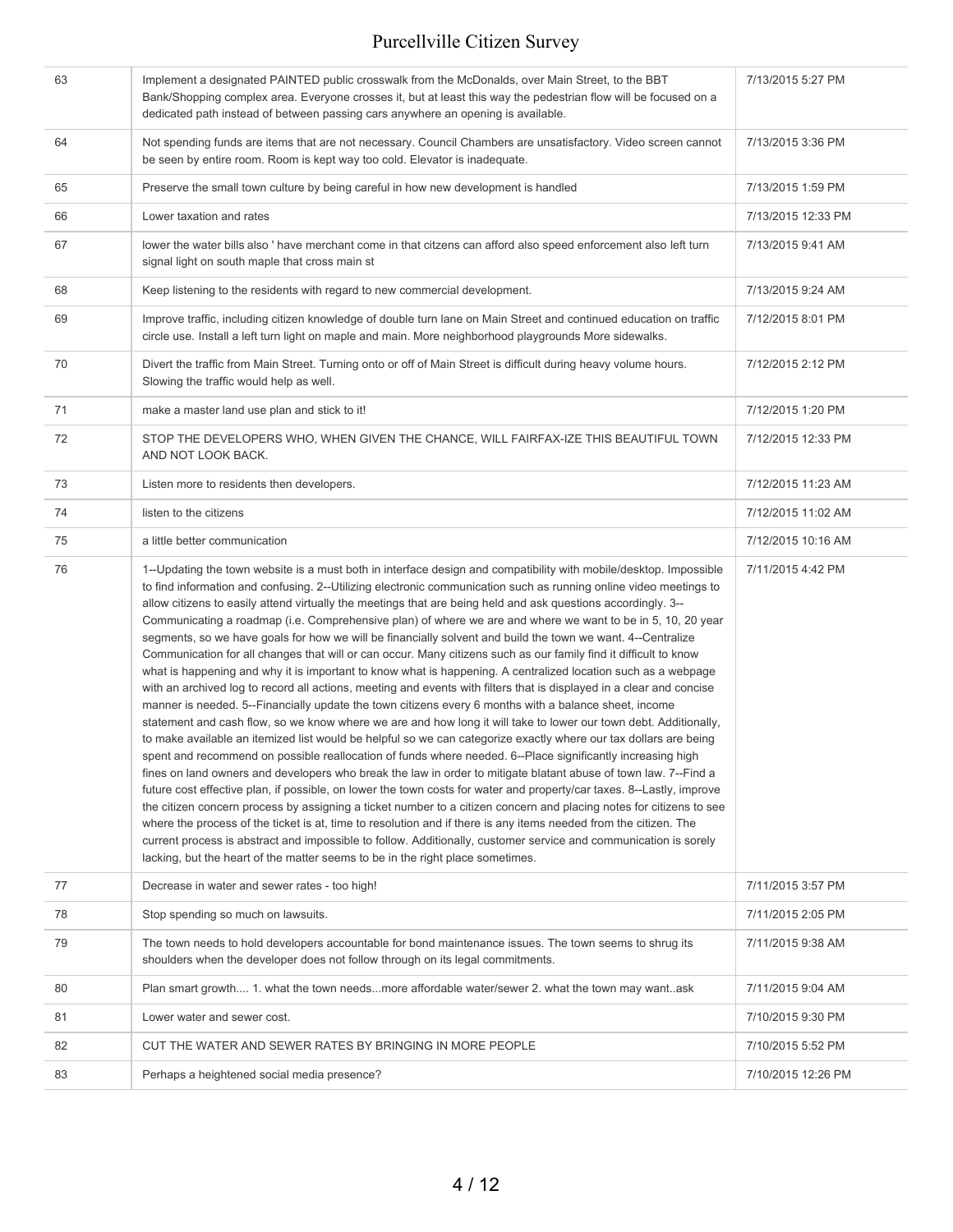| 84  | Think more about the residents of the Town and less about the developers! Appearance says most of the Town<br>council and all of the Zoning Board have deep open pockets when it comes to developers, in particular certain<br>developers. There is no reason this Town has to become another Leesburg. We did not move west, out of<br>Sterling, to live in a overly developed, big box store, area. We came for the quaint, small town Purcellville was<br>12-15 yrs ago. Slow down the commercial development. Also, spearate the Town govt from the PBA! They are<br>allowed to dictate much of what happens in town, much like the developers. | 7/9/2015 10:35 PM |
|-----|-----------------------------------------------------------------------------------------------------------------------------------------------------------------------------------------------------------------------------------------------------------------------------------------------------------------------------------------------------------------------------------------------------------------------------------------------------------------------------------------------------------------------------------------------------------------------------------------------------------------------------------------------------|-------------------|
| 85  | Slope the ditch you put in front of our house on 33rd so water does not stand and create a breeding area for<br>mosquitos.                                                                                                                                                                                                                                                                                                                                                                                                                                                                                                                          | 7/9/2015 5:12 PM  |
| 86  | Some of the brick crosswalks around downtown need to be improved.                                                                                                                                                                                                                                                                                                                                                                                                                                                                                                                                                                                   | 7/9/2015 4:57 PM  |
| 87  | Support the Vineland Square project on 21st Street. The existing buildings are neither attractive nor "historically<br>valuable," and Purcellville could use some additional housing and retail options (a clothing store, for example).<br>Also, the plaza could not only serve as a great gathering place for both residents and visitors, but also provide<br>additional space for special events.                                                                                                                                                                                                                                               | 7/9/2015 3:32 PM  |
| 88  | Get water rates under control.                                                                                                                                                                                                                                                                                                                                                                                                                                                                                                                                                                                                                      | 7/9/2015 1:44 PM  |
| 89  | develop electronic communication plan, message plan to residents.                                                                                                                                                                                                                                                                                                                                                                                                                                                                                                                                                                                   | 7/9/2015 11:37 AM |
| 90  | Quit spending and borrowing so incredibly much                                                                                                                                                                                                                                                                                                                                                                                                                                                                                                                                                                                                      | 7/9/2015 9:43 AM  |
| 91  | Reduce Water Costs and taxes.                                                                                                                                                                                                                                                                                                                                                                                                                                                                                                                                                                                                                       | 7/8/2015 9:23 PM  |
| 92  | Stick to the process, guidelines, statues and ordinances that the citizens have to abide by, e.g. zoning board<br>granting exception on 21st street project.                                                                                                                                                                                                                                                                                                                                                                                                                                                                                        | 7/8/2015 4:35 PM  |
| 93  | Lower our water bills. The amount people pay for water in our neighborhood for the different homes is so<br>inconsistent. It doesn't make sense. We've asked to have this resolved and investigated several times. It's<br>ridiculous.                                                                                                                                                                                                                                                                                                                                                                                                              | 7/8/2015 4:05 PM  |
| 94  | Address sidewalk maintenance and clean up town streets of debris in curbs, including grass clippings                                                                                                                                                                                                                                                                                                                                                                                                                                                                                                                                                | 7/8/2015 4:04 PM  |
| 95  | taxes are going up and up and we aren't seeing quality of life improving. Adding unwanted hotel, low income<br>apartments and loud obnoxious sport center is not my idea of a "nice town". Where is the dog park, play ground<br>for kids or athletic/kids play area that a whole family can enjoy? think of the people that live here and pay taxes<br>here, not the ones you want to bring in for a day. With that focus, surely you will have less residents pay taxes in<br>the long run and more daily visitors.                                                                                                                               | 7/8/2015 3:27 PM  |
| 96  | When making decisions, please continue putting what is best for the citizens first.                                                                                                                                                                                                                                                                                                                                                                                                                                                                                                                                                                 | 7/8/2015 3:25 PM  |
| 97  | Lowering water rates.                                                                                                                                                                                                                                                                                                                                                                                                                                                                                                                                                                                                                               | 7/8/2015 12:13 PM |
| 98  | Preserve town historic character and support small businesses                                                                                                                                                                                                                                                                                                                                                                                                                                                                                                                                                                                       | 7/8/2015 9:51 AM  |
| 99  | 1. Lower water bills 2. Minimize destruction of our historic downtown                                                                                                                                                                                                                                                                                                                                                                                                                                                                                                                                                                               | 7/8/2015 7:18 AM  |
| 100 | Lower taxes                                                                                                                                                                                                                                                                                                                                                                                                                                                                                                                                                                                                                                         | 7/7/2015 9:50 PM  |
| 101 | Stop the Town Council in-fighting. Council members should not air their dirty laundry in public papers regardless<br>of which side of the issue. Understand that there will be differences of opinion, but be respectful of each other.<br>Work it out one on one, and stop trying to garner public sympathy or support. GROW UP!!!!                                                                                                                                                                                                                                                                                                                | 7/7/2015 2:44 PM  |
| 102 | Address water cost and internet availability issues                                                                                                                                                                                                                                                                                                                                                                                                                                                                                                                                                                                                 | 7/7/2015 10:29 AM |
| 103 | More transparency and listen to the people more.                                                                                                                                                                                                                                                                                                                                                                                                                                                                                                                                                                                                    | 7/7/2015 9:25 AM  |
| 104 | Re-pave walking paths along near Village Case, two churchs, the asphalt sidewalks are in poor and<br>unacceptable shape;                                                                                                                                                                                                                                                                                                                                                                                                                                                                                                                            | 7/6/2015 7:42 PM  |
| 105 | I feel like the Town government is not a friend to business and goes out of it's way to put every obstacle possible<br>in the path of new and existing business.                                                                                                                                                                                                                                                                                                                                                                                                                                                                                    | 7/6/2015 4:51 PM  |
| 106 | DECREASE the water and sewer rates - they are very high and way out of line with other towns in Loudoun                                                                                                                                                                                                                                                                                                                                                                                                                                                                                                                                             | 7/6/2015 4:21 PM  |
| 107 | Stop spending get out of debt                                                                                                                                                                                                                                                                                                                                                                                                                                                                                                                                                                                                                       | 7/6/2015 2:26 PM  |
| 108 | Represent the people, period! Do not under any circumstances go by the way of big business and that crook of a<br>lawyer Nelis or Chapman. This town belongs to the people, not special interests. Also get rid of closed door<br>meetings or private town government sessions!!!                                                                                                                                                                                                                                                                                                                                                                   | 7/6/2015 2:21 PM  |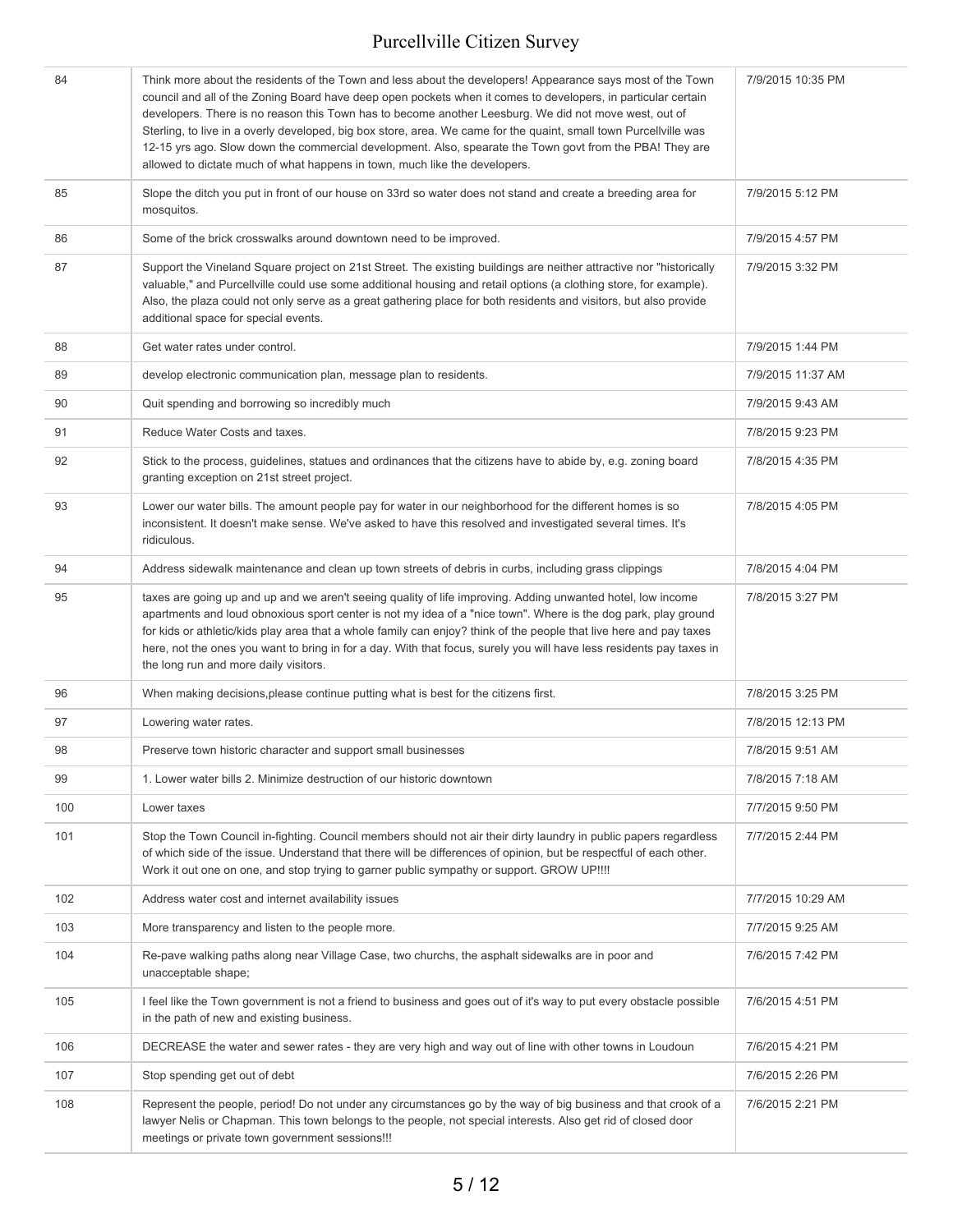| 109 | Do something about the water rates. The water in town is too expensive.                                                                                                                                                                                                                                                                                                                                                                                                                                                                                                                                                                                                                                             | 7/6/2015 1:14 PM  |
|-----|---------------------------------------------------------------------------------------------------------------------------------------------------------------------------------------------------------------------------------------------------------------------------------------------------------------------------------------------------------------------------------------------------------------------------------------------------------------------------------------------------------------------------------------------------------------------------------------------------------------------------------------------------------------------------------------------------------------------|-------------------|
| 110 | Improve mail sorting prior to delivery. My next door neighbor's mail regularly is placed in my box.                                                                                                                                                                                                                                                                                                                                                                                                                                                                                                                                                                                                                 | 7/6/2015 12:16 PM |
| 111 | Slow down development. Make sure development that happens is in appropriate scale for our town. Make sure<br>developers pay their own way. Don't let developers call the shots.                                                                                                                                                                                                                                                                                                                                                                                                                                                                                                                                     | 7/6/2015 11:45 AM |
| 112 | reduce water and sewer rate!                                                                                                                                                                                                                                                                                                                                                                                                                                                                                                                                                                                                                                                                                        | 7/6/2015 11:33 AM |
| 113 | The police department should be a full service agency or not have them at all. When you have a PD that attempts<br>to justify its need by issuing tickets that most law enforcement agencies would not even stop someone for it is<br>sad. People being stopped on Main Street for doing 6 mile above the limit at 11:00 pm or sitting in a<br>neighborhood watching a 4 way stop at 10:00 pm and giving a ticket for a resident rolling through it. Stopping a<br>citizen who has an expired inspection that is 2 days old & has an appointment with the inspection station but still<br>giving the summons & telling the citizen to come to court. These are things that my neighbors have had happen<br>to them. | 7/6/2015 9:35 AM  |
| 114 | Town staff that care about my concerns when I call                                                                                                                                                                                                                                                                                                                                                                                                                                                                                                                                                                                                                                                                  | 7/6/2015 9:24 AM  |
| 115 | Waste removal is very disappointing - town tax is too high for what we actually get from it.                                                                                                                                                                                                                                                                                                                                                                                                                                                                                                                                                                                                                        | 7/6/2015 9:09 AM  |
| 116 | Open a dog park!!!! There are so many dog walkers in town, it would be wonderful to have a dog park.                                                                                                                                                                                                                                                                                                                                                                                                                                                                                                                                                                                                                | 7/6/2015 8:34 AM  |
| 117 | Purcellville appears to be going the route of Reston and Ashville and allowing developers to come in to<br>fundamentally change the character of our town. There is no need for major development in this townwe don't<br>need or want big box stores, data centers, amusement parks or major dense housing projects. The town needs<br>to clarify this to developers and not consider new construction without requiring public input and review.                                                                                                                                                                                                                                                                  | 7/5/2015 5:06 PM  |
| 118 | check new development/growth/                                                                                                                                                                                                                                                                                                                                                                                                                                                                                                                                                                                                                                                                                       | 7/5/2015 1:02 PM  |
| 119 | EITHE ANSWER PHONE CALLS OR RETURN CALLS                                                                                                                                                                                                                                                                                                                                                                                                                                                                                                                                                                                                                                                                            | 7/5/2015 12:34 PM |
| 120 | Water bill is much too high. Asphalt on 29th St. is coming apart.                                                                                                                                                                                                                                                                                                                                                                                                                                                                                                                                                                                                                                                   | 7/5/2015 12:13 PM |
| 121 | Provide equal services to all citizens including those who now have to pay an HOA few to have their streets<br>plowed. Can the water be treated to reduce the lime etc levels                                                                                                                                                                                                                                                                                                                                                                                                                                                                                                                                       | 7/5/2015 12:05 PM |
| 122 | Stop spending so much money. Don't duplicate country services. Reduce the debit that we have!                                                                                                                                                                                                                                                                                                                                                                                                                                                                                                                                                                                                                       | 7/5/2015 10:48 AM |
| 123 | The water bill sewer rates are way TOO HIGH also property and personal taxes Also too much development for<br>so small a town I bought here because it was a small town                                                                                                                                                                                                                                                                                                                                                                                                                                                                                                                                             | 7/4/2015 6:57 PM  |
| 124 | full time police station personel, paving post office                                                                                                                                                                                                                                                                                                                                                                                                                                                                                                                                                                                                                                                               | 7/4/2015 3:31 PM  |
| 125 | Awareness of town reasons for not bring FIOS to Pville                                                                                                                                                                                                                                                                                                                                                                                                                                                                                                                                                                                                                                                              | 7/4/2015 2:44 PM  |
| 126 | Stop the council from rehashing things that have been settled--get the new old town development underway and<br>stop creating drama, the council should be getting things done instead of just talking about it---the Mayor and<br>Jimmermen need to go.                                                                                                                                                                                                                                                                                                                                                                                                                                                            | 7/4/2015 11:14 AM |
| 127 | water and waste water prices, very high                                                                                                                                                                                                                                                                                                                                                                                                                                                                                                                                                                                                                                                                             | 7/4/2015 10:22 AM |
| 128 | Better communication about what is going to happen with the open areas of land and the development of them.<br>The town is growing to fast and does not feel like the small town it was 10 years Go.                                                                                                                                                                                                                                                                                                                                                                                                                                                                                                                | 7/4/2015 10:15 AM |
| 129 | Lower water and sewer rates.                                                                                                                                                                                                                                                                                                                                                                                                                                                                                                                                                                                                                                                                                        | 7/4/2015 9:30 AM  |
| 130 | enforce crosswalk / bike crossings laws. Auto's to include town and county police do not stop for cross walks and<br>bike crossings. I'm concerned                                                                                                                                                                                                                                                                                                                                                                                                                                                                                                                                                                  | 7/4/2015 7:33 AM  |
| 131 | Lessen the traffic on Main Street                                                                                                                                                                                                                                                                                                                                                                                                                                                                                                                                                                                                                                                                                   | 7/3/2015 11:12 PM |
| 132 | Lower water prices to be more in line with surrounding municipalities. Our water is ridiculously expensive! Also,<br>police need to patrol school crossings. In Locust Grove, the 2 crossing to Emerick constantly have people parked<br>on the yellow lines and next to or ON the crosswalk! This includes our mayor who I see almost every morning<br>parked on the yellow curb. My son and I were almost hit one morning at the other crosswalk because of someone<br>parked on the yellow curb and another driver speeding up the street. Stop ticketing on Sillcott Springs, and patrol<br>the crosswalks!!!                                                                                                   | 7/3/2015 8:21 PM  |
| 133 | Improve walk ways for pedestrians.                                                                                                                                                                                                                                                                                                                                                                                                                                                                                                                                                                                                                                                                                  | 7/3/2015 4:49 PM  |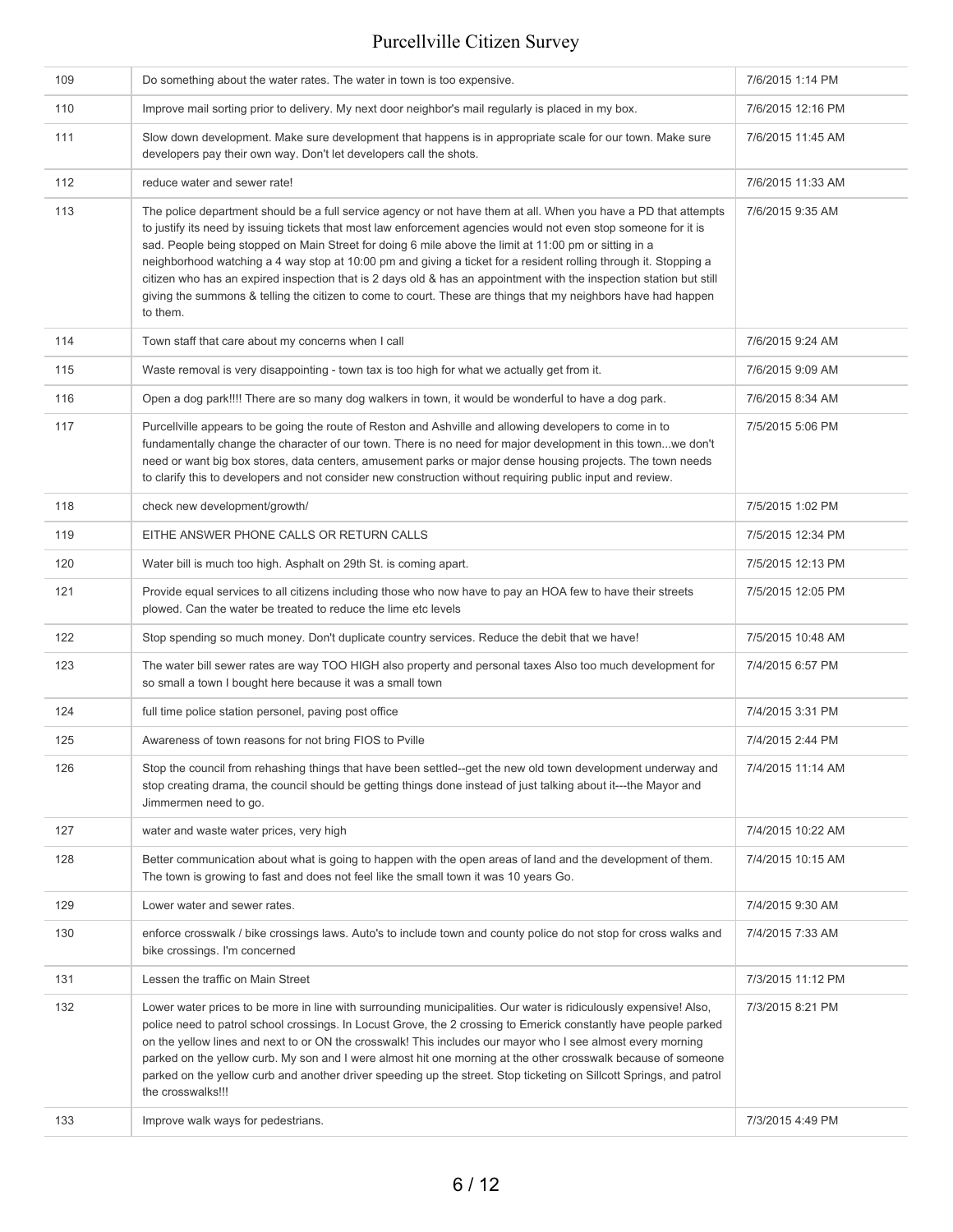| 134 | Our trash pick up has been happening later and later in the day. I'm not sure why that changed but it cause<br>peoples' trash to blow around, the cans to sit all day, and on rainy days the cans fill up with water.                                                                                                                                                                                                                                                                                                                                                                                                                                                                                                                                                                                 | 7/3/2015 4:00 PM  |
|-----|-------------------------------------------------------------------------------------------------------------------------------------------------------------------------------------------------------------------------------------------------------------------------------------------------------------------------------------------------------------------------------------------------------------------------------------------------------------------------------------------------------------------------------------------------------------------------------------------------------------------------------------------------------------------------------------------------------------------------------------------------------------------------------------------------------|-------------------|
| 135 | Lower the water/sewer rate. Lower taxes. Connect the town with a path to Franklin Park.                                                                                                                                                                                                                                                                                                                                                                                                                                                                                                                                                                                                                                                                                                               | 7/3/2015 2:41 PM  |
| 136 | Provide more information and interaction with me as a citizen, using *modern* technologies. Also, police are seen<br>as waiting to ticket us. I do not get the impression they are here to protect and to servein other words, it does<br>not feel like they are "on my side". Lastly, the high price of sewer makes it hard on families to operate.                                                                                                                                                                                                                                                                                                                                                                                                                                                  | 7/3/2015 10:55 AM |
| 137 | keep down cost. figure out water issues \$\$\$\$\$                                                                                                                                                                                                                                                                                                                                                                                                                                                                                                                                                                                                                                                                                                                                                    | 7/3/2015 8:27 AM  |
| 138 | More footpath in the west end of town between Franklin and town                                                                                                                                                                                                                                                                                                                                                                                                                                                                                                                                                                                                                                                                                                                                       | 7/2/2015 9:57 PM  |
| 139 | Water rates are way too high!                                                                                                                                                                                                                                                                                                                                                                                                                                                                                                                                                                                                                                                                                                                                                                         | 7/2/2015 6:00 PM  |
| 140 | You guys spend money like drunken sailors in port. Taxes are too high. Too many new commercial buildings<br>going up. Approving every developer's request for the sake of a new tax dollar. Quoting the famous US Marine<br>Corp private, "Shame, Shame, Shame!." Stop the growth. I moved here eight years ago for the small town feel.<br>You guys are destroying all that.                                                                                                                                                                                                                                                                                                                                                                                                                         | 7/2/2015 5:56 PM  |
| 141 | STOP THE ZONING CHANGES!!!!!!!!!!!!!                                                                                                                                                                                                                                                                                                                                                                                                                                                                                                                                                                                                                                                                                                                                                                  | 7/2/2015 5:05 PM  |
| 142 | Control costs, maintain public comment periods for all commercial zoning exceptions, respect the history of this<br>area and strive to maintain the links to the past                                                                                                                                                                                                                                                                                                                                                                                                                                                                                                                                                                                                                                 | 7/2/2015 3:53 PM  |
| 143 | Show less bias towards developers                                                                                                                                                                                                                                                                                                                                                                                                                                                                                                                                                                                                                                                                                                                                                                     | 7/2/2015 9:49 AM  |
| 144 | Represent the People of the town, NOT special Interest individuals or groups that are only worried about their<br>personal financial gain, regardless of the long term affects on the town and citizens. In this day and age, put more<br>things up for vote by the citizens. The council can decide which things warrent a vote, and let the PEOPLE of the<br>town decide through a vote instead of the council members deciding. I know that this is NOT THE WAY IT IS<br>DONE, but my questions is WHY NOT CHANGE, With the technology today, there is no reason there cannot be<br>a vote twice a year and let the PEOPLE decide what is done. Especially if it is changes to the Comprehensive<br>Plan or the town's desire to spend any amount over \$100,000 or whatever that number might be. | 7/1/2015 11:38 PM |
| 145 | If we are going to be a cohesive community, our Mayor and Town Council should function as a cohesive unit.<br>Please spend less time fighting and more time finding ways to resolve town issues.                                                                                                                                                                                                                                                                                                                                                                                                                                                                                                                                                                                                      | 7/1/2015 10:18 PM |
| 146 | Get Karen Jimmerson off the council. We don't need her vitriol around here.                                                                                                                                                                                                                                                                                                                                                                                                                                                                                                                                                                                                                                                                                                                           | 7/1/2015 9:11 PM  |
| 147 | Lower water and sewer prices. Discontinue personal property tax or lower                                                                                                                                                                                                                                                                                                                                                                                                                                                                                                                                                                                                                                                                                                                              | 7/1/2015 8:12 PM  |
| 148 | keeping in mind that while we want to develop the town in a thoughtful manner in which it maintains its small town<br>appeal. local shops, not a ton of chains. that is the charm that brought us to Purcellville in that last year.                                                                                                                                                                                                                                                                                                                                                                                                                                                                                                                                                                  | 7/1/2015 5:57 PM  |
| 149 | Find a way to reduce water costs!                                                                                                                                                                                                                                                                                                                                                                                                                                                                                                                                                                                                                                                                                                                                                                     | 7/1/2015 5:38 PM  |
| 150 | Respect and listen to long time residents. Encourage & facilitate the creative entrepreneurial spirit of individual<br>small town lovers.                                                                                                                                                                                                                                                                                                                                                                                                                                                                                                                                                                                                                                                             | 7/1/2015 4:28 PM  |
| 151 | Lower my water/sewage bill.                                                                                                                                                                                                                                                                                                                                                                                                                                                                                                                                                                                                                                                                                                                                                                           | 7/1/2015 3:27 PM  |
| 152 | The town's lack of funding for improvements for in-town street infrastructure (especially drainage issues) is a<br>great concern.                                                                                                                                                                                                                                                                                                                                                                                                                                                                                                                                                                                                                                                                     | 7/1/2015 3:18 PM  |
| 153 | Better Lighting for crosswalks in town - very poor                                                                                                                                                                                                                                                                                                                                                                                                                                                                                                                                                                                                                                                                                                                                                    | 7/1/2015 2:33 PM  |
| 154 | lower water rates                                                                                                                                                                                                                                                                                                                                                                                                                                                                                                                                                                                                                                                                                                                                                                                     | 7/1/2015 2:01 PM  |
| 155 | get gas lines                                                                                                                                                                                                                                                                                                                                                                                                                                                                                                                                                                                                                                                                                                                                                                                         | 7/1/2015 11:14 AM |
| 156 | Less emphasis on attracting businesses and more on finding businesses that are Good for the Town. More<br>attention to zoning impacts on water, sewer and placement of businesses.                                                                                                                                                                                                                                                                                                                                                                                                                                                                                                                                                                                                                    | 7/1/2015 10:49 AM |
| 157 | 1. SIDEWALKS along Main Street stretching west to Franklin Park. Connect the WEST side of town to the heart<br>of town by building SAFE walk/bikeways--sidewalks or paths. This would alleviate some of the minivan/family<br>traffic to Franklin Park. 2. Replacing the stupid, problematic, dangerous DITCHES in our very pedestrian-<br>centered neighborhood (Country Club Hills/Country Club Drive) with SIDEWALKS so we don't have to walk in<br>DITCHES on our daily walks.                                                                                                                                                                                                                                                                                                                    | 7/1/2015 10:43 AM |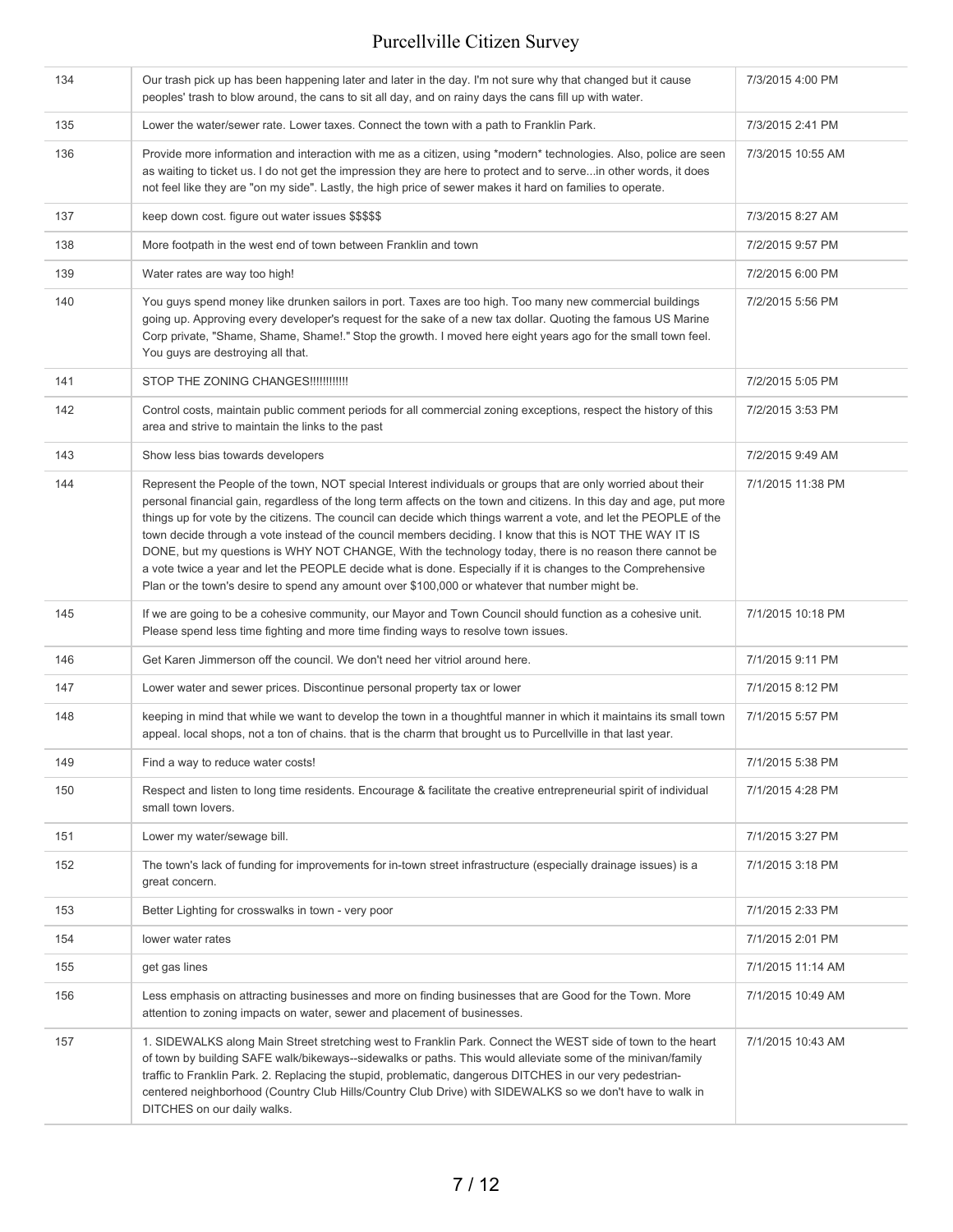| 158 | Water quality (it just tastes different) and the cost of water is just too high. Why do other areas cost less? This<br>should be a priority.                                                                                                                                                                                                                                                                                                                                                                                                                                                                                                                                                                                                                                            | 7/1/2015 10:37 AM  |
|-----|-----------------------------------------------------------------------------------------------------------------------------------------------------------------------------------------------------------------------------------------------------------------------------------------------------------------------------------------------------------------------------------------------------------------------------------------------------------------------------------------------------------------------------------------------------------------------------------------------------------------------------------------------------------------------------------------------------------------------------------------------------------------------------------------|--------------------|
| 159 | lower tax rates                                                                                                                                                                                                                                                                                                                                                                                                                                                                                                                                                                                                                                                                                                                                                                         | 7/1/2015 10:09 AM  |
| 160 | lower taxes; listen to the citizens when it comes to development                                                                                                                                                                                                                                                                                                                                                                                                                                                                                                                                                                                                                                                                                                                        | 7/1/2015 10:02 AM  |
| 161 | Eliminate any wasteful and unnecessary spending. It exists in all forms of government.                                                                                                                                                                                                                                                                                                                                                                                                                                                                                                                                                                                                                                                                                                  | 7/1/2015 10:00 AM  |
| 162 | Stave off the speculators from seeking to access town services through annexation and special permitting to<br>create strip development on the community's fringes. Retain PURCELLVILLE as a "walkable community" by<br>limiting development to within the core and encouraging in-fill residential and commercial de opens rather than<br>tract development on the fringes.                                                                                                                                                                                                                                                                                                                                                                                                            | 7/1/2015 9:59 AM   |
| 163 | lower the cost of water, it's ridiculous                                                                                                                                                                                                                                                                                                                                                                                                                                                                                                                                                                                                                                                                                                                                                | 7/1/2015 9:55 AM   |
| 164 | Try to manage utility fees and other taxes                                                                                                                                                                                                                                                                                                                                                                                                                                                                                                                                                                                                                                                                                                                                              | 7/1/2015 9:42 AM   |
| 165 | Stop increasing our water & sewer rates, in addition to removing the Fireman's Field Tax                                                                                                                                                                                                                                                                                                                                                                                                                                                                                                                                                                                                                                                                                                | 7/1/2015 8:42 AM   |
| 166 | Work cohesively between Mayor's office, Town Council and other departments. Way too much drama!                                                                                                                                                                                                                                                                                                                                                                                                                                                                                                                                                                                                                                                                                         | 7/1/2015 6:13 AM   |
| 167 | Invest in technology and communicate openly. Put town financials online. When you send out a news release -<br>don't send me an email with a link to a website that then links to a pdf I have to open on my phone - instead send<br>me the information in an email or a text so i don't have to click thru so many times to get to it. Lower the meals tax<br>on local restaurants. Lower the water rates. Ensure the police are trained in how to deal with mentally ill people<br>in a non-lethal way.                                                                                                                                                                                                                                                                               | 7/1/2015 1:38 AM   |
| 168 | Save 32nd St.                                                                                                                                                                                                                                                                                                                                                                                                                                                                                                                                                                                                                                                                                                                                                                           | 6/30/2015 10:04 PM |
| 169 | keep the people informed on what is going on. too many rumors of under the table deals.                                                                                                                                                                                                                                                                                                                                                                                                                                                                                                                                                                                                                                                                                                 | 6/30/2015 9:35 PM  |
| 170 | Need sidewalk that connects 21st street to Hirst rd. We need a sidewalk on Main St to Franklin Park                                                                                                                                                                                                                                                                                                                                                                                                                                                                                                                                                                                                                                                                                     | 6/30/2015 9:00 PM  |
| 171 | Reduce taxes and reduce water/sewer rates.                                                                                                                                                                                                                                                                                                                                                                                                                                                                                                                                                                                                                                                                                                                                              | 6/30/2015 7:45 PM  |
| 172 | Remember that a majority of citizens do NOT want big business and expansion. We LOVE our small town and<br>want slow and careful development in our area - things like the proposed data center, new apartment complex,<br>etc are contrary to protecting the schools and environment of our fantastic town and area. PLEASE consider with<br>genuine care for the citizens - not the money - how our home with grow.                                                                                                                                                                                                                                                                                                                                                                   | 6/30/2015 7:36 PM  |
| 173 | Do not annex the town limits to provide more houses/business. Leave Purcellville small - that is the reason why<br>we moved here.                                                                                                                                                                                                                                                                                                                                                                                                                                                                                                                                                                                                                                                       | 6/30/2015 7:15 PM  |
| 174 | Limit development in town and keep the small town character of Purcellville.                                                                                                                                                                                                                                                                                                                                                                                                                                                                                                                                                                                                                                                                                                            | 6/30/2015 6:19 PM  |
| 175 | Better education on water & sewer rate changes to allow us to understand where the dollars are going.                                                                                                                                                                                                                                                                                                                                                                                                                                                                                                                                                                                                                                                                                   | 6/30/2015 6:18 PM  |
| 176 | My family is very dissatisfied with the ongoing development of Purcellville. We believe that the projected<br>developments for 32nd Street and 21st street will ruin the character and small town charm that Purcellville is<br>currently clinging to and rapidly disappearing. We have attended town meetings and believe that the council<br>members are bias in their opinions on the development of Purcellville. They are in favor of the developers and<br>many have a conflict of interest in favor of the developers. In order to improve my level of satisfaction I would like<br>timely notifications of town meetings as well as council and zoning/architectural meetings where we can make<br>our voices heard. As of now I feel that our voices are falling on deaf ears. | 6/30/2015 5:43 PM  |
| 177 | More sidewalks                                                                                                                                                                                                                                                                                                                                                                                                                                                                                                                                                                                                                                                                                                                                                                          | 6/30/2015 5:42 PM  |
| 178 | Have time restrictions on mowing and power equipment on weekends, especially on Sundays. Something like<br>9am-5pm.                                                                                                                                                                                                                                                                                                                                                                                                                                                                                                                                                                                                                                                                     | 6/30/2015 5:38 PM  |
| 179 | Development. Need more stores such as Walmart, Target, Costco etc. Need more reastraunts like Chipotle,<br>Chick Fil A, etc. Need a mall in. The near future.                                                                                                                                                                                                                                                                                                                                                                                                                                                                                                                                                                                                                           | 6/30/2015 3:49 PM  |
| 180 | Reduce the charge for sewer and water.                                                                                                                                                                                                                                                                                                                                                                                                                                                                                                                                                                                                                                                                                                                                                  | 6/30/2015 3:37 PM  |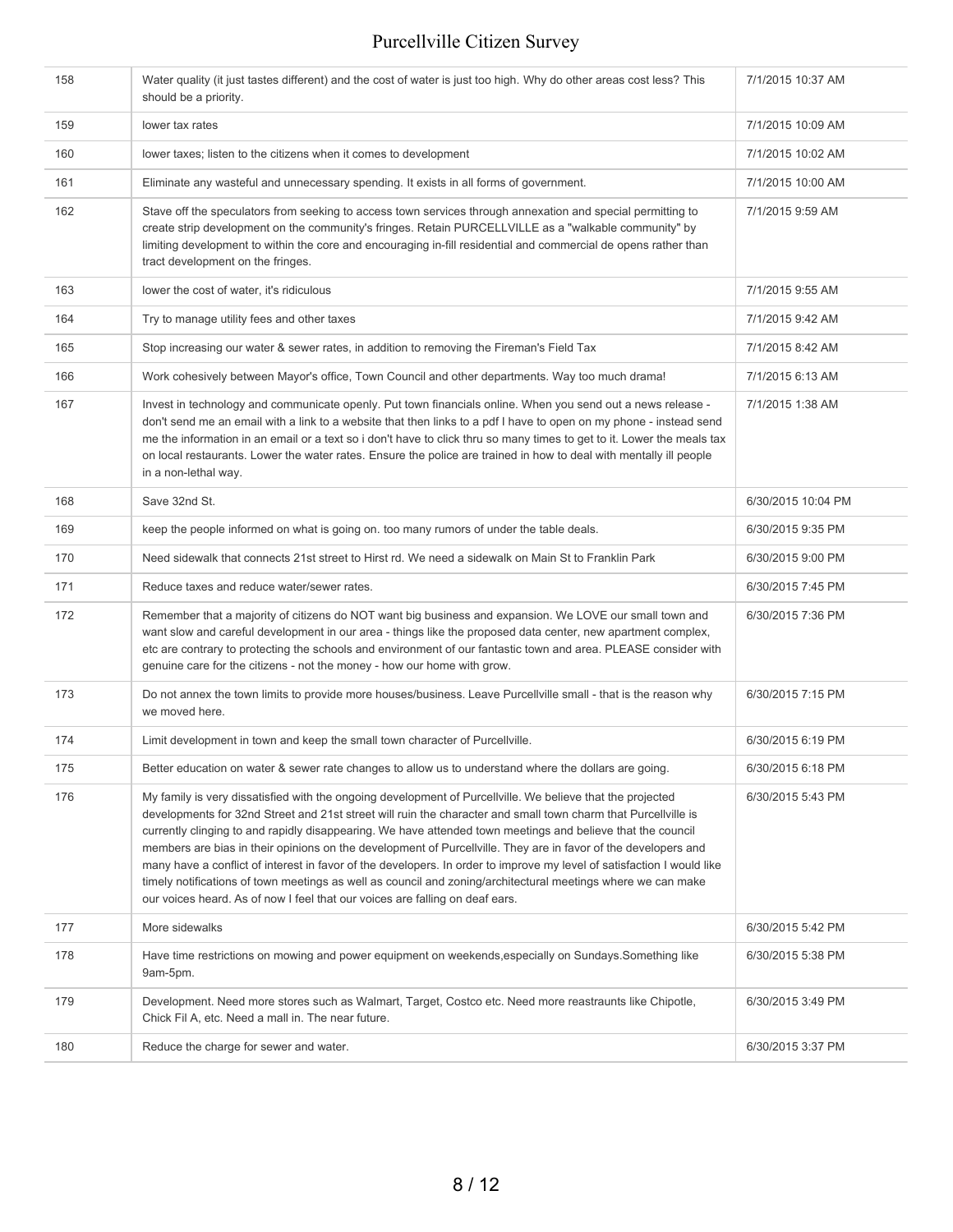| 181 | While we are very happy with our new mayor, we are extremely unhappy with the Town Counsel. These<br>individuals seem to be 'in the pocket' of builders who are doing their best to destroy the character of our town.<br>There appears to be graft and/or corruption amongst some of the counsel members and conflicts of interest<br>abound. We are all for things such as a 'face-lift' of the buildings on 21st Street and the rights of land-owners to<br>sell their properties for development purposes. However, we are not in favor of 5 story buildings (21st Street) that<br>are wholly inconsistent with the character of Old Town and the density, ill-conceived architecture and sham<br>advertising proposed for rezoning of the Ball property at the west end of town.                                                                                                                                                                                                  | 6/30/2015 2:49 PM  |
|-----|----------------------------------------------------------------------------------------------------------------------------------------------------------------------------------------------------------------------------------------------------------------------------------------------------------------------------------------------------------------------------------------------------------------------------------------------------------------------------------------------------------------------------------------------------------------------------------------------------------------------------------------------------------------------------------------------------------------------------------------------------------------------------------------------------------------------------------------------------------------------------------------------------------------------------------------------------------------------------------------|--------------------|
| 182 | Getting the water expense under control. Also with the development proposed in downtown, majority opinions on<br>design and use were seemingly ignored. We don't need to look like every other new area Reston Town<br>Centerthere is already one of those.                                                                                                                                                                                                                                                                                                                                                                                                                                                                                                                                                                                                                                                                                                                            | 6/30/2015 2:38 PM  |
| 183 | Continue to fight to keep Purcellville our small town. Don't let the developers win! Change the way the water is<br>treated; it smell like chlorine! Lower the water bill, please!                                                                                                                                                                                                                                                                                                                                                                                                                                                                                                                                                                                                                                                                                                                                                                                                     | 6/30/2015 2:03 PM  |
| 184 | THE TOWN NEEDS TO MAKE BETTER DECISIONS. WATER AND SEWER SHOULD NOT BE THIS<br>EXPENSIVE. TOWN HALL AND FIREMAN'S FIELD SPENDING WERE EXCESSIVE. SPENDING MONEY AND<br>THEN BILL THE TAXPAYER HAS TO STOP. CUT DEBT. REDUCE TAX BURDEN.                                                                                                                                                                                                                                                                                                                                                                                                                                                                                                                                                                                                                                                                                                                                                | 6/30/2015 1:45 PM  |
| 185 | Lower water rates. How dare you. Families with children involved in athletics get hammered by water bills,<br>having to clean uniforms, shower, etc. New residents continuing to pay for the lack of planning and maintenance<br>done in the past. It's water, not liquid gold and it needs to stop. Also, the ridiculous Firemans field tax. You tax me<br>for the field and then charge me to attend town events like the wind and food festival, which someone decided<br>would be best held on what is traditionally the hottest time of the year. Didn't we learn anything from when it was<br>held back in 2013 in the old town in sweltering heat? Business that are moving into town or moving around town<br>have to meet certain architectural guidelines. (Dilzer for one) However, we can have a legitimate junk yard of old<br>exercise machines smack in the middle of town as well as a gun shop that looks like a tenement. How is that fair<br>to our new businesses? | 6/30/2015 1:25 PM  |
| 186 | Listen more to the people and less to the developers and the attorneys. Spend less tax money on projects that<br>most members of the town do not support. Case in point - Tilley Entertainment fiasco.                                                                                                                                                                                                                                                                                                                                                                                                                                                                                                                                                                                                                                                                                                                                                                                 | 6/30/2015 1:21 PM  |
| 187 | Work with commercial landlords to diversify shopping and dining options so we're not overrun with already<br>overabundant services such as dry cleaners, nail salons, and pizza shops, while continuing to keep the Big<br>Boxes out.                                                                                                                                                                                                                                                                                                                                                                                                                                                                                                                                                                                                                                                                                                                                                  | 6/30/2015 1:12 PM  |
| 188 | Not allow any developers to get approval for things residentsdon'the want                                                                                                                                                                                                                                                                                                                                                                                                                                                                                                                                                                                                                                                                                                                                                                                                                                                                                                              | 6/30/2015 1:00 PM  |
| 189 | Maintain small town feel (no big box stores or chain restaurants); get FIOS for entire town; decrease water bill;                                                                                                                                                                                                                                                                                                                                                                                                                                                                                                                                                                                                                                                                                                                                                                                                                                                                      | 6/30/2015 12:50 PM |
| 190 | Spend tax money more efficiently                                                                                                                                                                                                                                                                                                                                                                                                                                                                                                                                                                                                                                                                                                                                                                                                                                                                                                                                                       | 6/30/2015 9:55 AM  |
| 191 | Build a modern swimming pool/park. I can get season passes to Six Flags cheaper than the little Franklin Park<br>swimming pool. Frog Problem in Hirst Farm is ridiculous.                                                                                                                                                                                                                                                                                                                                                                                                                                                                                                                                                                                                                                                                                                                                                                                                              | 6/30/2015 9:26 AM  |
| 192 | Listen to the citizens and not the developers who stand to profit on developments not sought after by the people<br>in the town. Closer examination of people with conflict of interests                                                                                                                                                                                                                                                                                                                                                                                                                                                                                                                                                                                                                                                                                                                                                                                               | 6/30/2015 9:12 AM  |
| 193 | lower water and sewage bills and tax's.                                                                                                                                                                                                                                                                                                                                                                                                                                                                                                                                                                                                                                                                                                                                                                                                                                                                                                                                                | 6/30/2015 9:03 AM  |
| 194 | maintenance of roads/sidewalks in neighborhoods that are not repaired are a problem. I live in Kingsbridge and<br>our streets roads and sidewalks are cracked and show their age. Grass grows between the cracks in the<br>pavement on sidestreets. Homeowners should not be responsible to maintaining the roads. Also, our drainage<br>ditch is always full of debris and attracts mosquitoes. It should be monitored and regraded on a regular basis NOT<br>when the area homeowners call to complain.                                                                                                                                                                                                                                                                                                                                                                                                                                                                              | 6/30/2015 8:51 AM  |
| 195 | stop building                                                                                                                                                                                                                                                                                                                                                                                                                                                                                                                                                                                                                                                                                                                                                                                                                                                                                                                                                                          | 6/30/2015 8:45 AM  |
| 196 | Reduce our water and tax bills.                                                                                                                                                                                                                                                                                                                                                                                                                                                                                                                                                                                                                                                                                                                                                                                                                                                                                                                                                        | 6/30/2015 8:06 AM  |
| 197 | give training to snow removal employees for cul-de-sacs.                                                                                                                                                                                                                                                                                                                                                                                                                                                                                                                                                                                                                                                                                                                                                                                                                                                                                                                               | 6/30/2015 7:43 AM  |
| 198 | Manage water rates so they are affordable.                                                                                                                                                                                                                                                                                                                                                                                                                                                                                                                                                                                                                                                                                                                                                                                                                                                                                                                                             | 6/30/2015 7:06 AM  |
| 199 | Lower water prices and bring natural gas to Purcellville to end our propane dependence                                                                                                                                                                                                                                                                                                                                                                                                                                                                                                                                                                                                                                                                                                                                                                                                                                                                                                 | 6/30/2015 5:38 AM  |
| 200 | Reevaluate the current water rate charges.                                                                                                                                                                                                                                                                                                                                                                                                                                                                                                                                                                                                                                                                                                                                                                                                                                                                                                                                             | 6/29/2015 11:47 PM |
| 201 | Please add another day of trash and recycling pick up (at least trash).                                                                                                                                                                                                                                                                                                                                                                                                                                                                                                                                                                                                                                                                                                                                                                                                                                                                                                                | 6/29/2015 11:13 PM |
|     |                                                                                                                                                                                                                                                                                                                                                                                                                                                                                                                                                                                                                                                                                                                                                                                                                                                                                                                                                                                        |                    |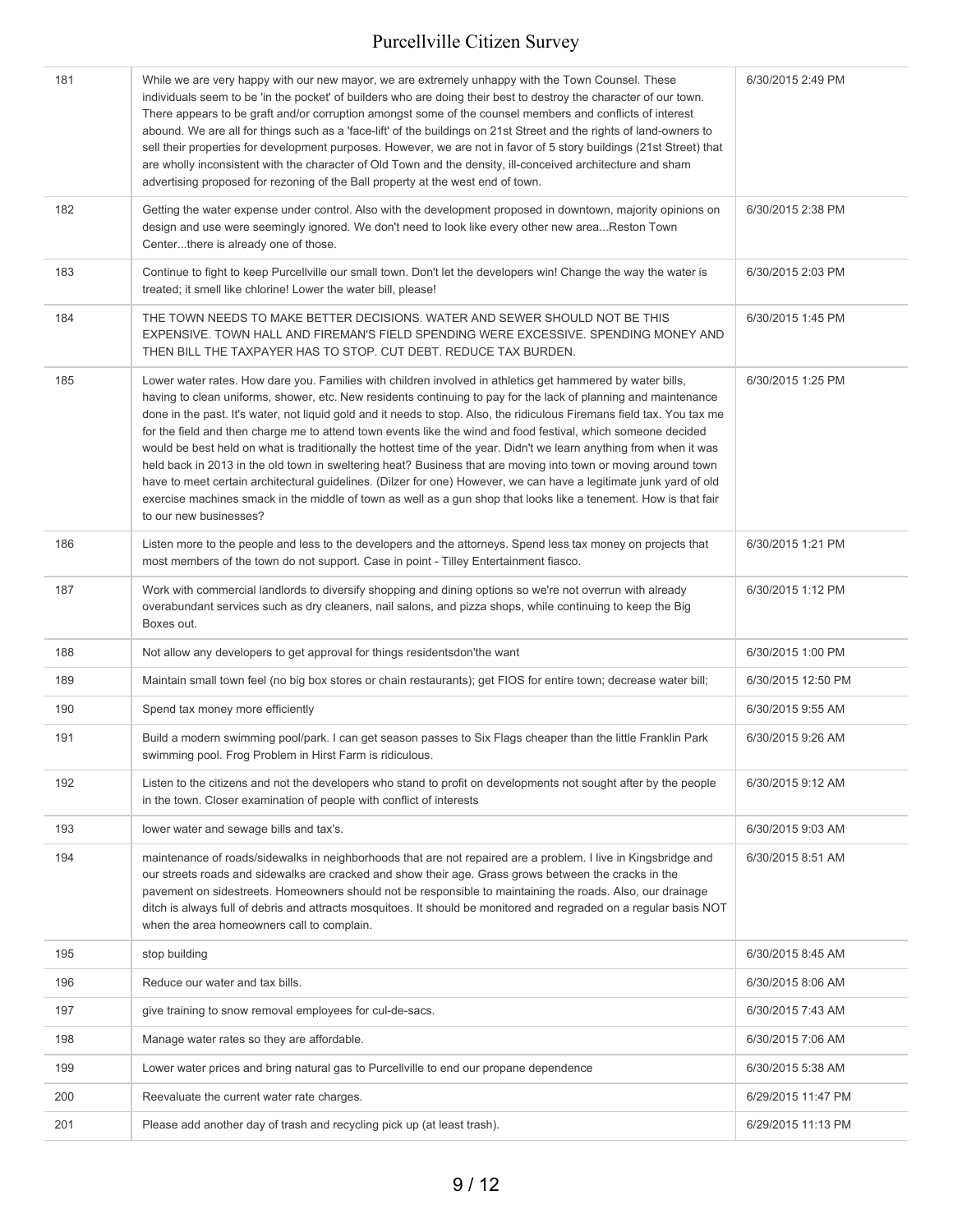| 202 | Continue to come up with creative ways to raise town revenue without taxing residents more to pay for services -<br>for example, thank you for the first ever reasonable "user fee" for the Wine Festival this year.                                                                                                                                                                                                                                                                                                                                                                | 6/29/2015 11:08 PM |
|-----|-------------------------------------------------------------------------------------------------------------------------------------------------------------------------------------------------------------------------------------------------------------------------------------------------------------------------------------------------------------------------------------------------------------------------------------------------------------------------------------------------------------------------------------------------------------------------------------|--------------------|
| 203 | Lower the water bill.                                                                                                                                                                                                                                                                                                                                                                                                                                                                                                                                                               | 6/29/2015 10:26 PM |
| 204 | It is such a JOY to live in Purcellville, VA!!! We have no suggestions for improvements only a thank you to all the<br>leaders who do such a fabulous job!!!! We are grateful to live here!!!                                                                                                                                                                                                                                                                                                                                                                                       | 6/29/2015 10:07 PM |
| 205 | Water rates are outrageous in this town.                                                                                                                                                                                                                                                                                                                                                                                                                                                                                                                                            | 6/29/2015 9:50 PM  |
| 206 | lower property and resturant tax                                                                                                                                                                                                                                                                                                                                                                                                                                                                                                                                                    | 6/29/2015 9:02 PM  |
| 207 | Get some entertainment into the community.                                                                                                                                                                                                                                                                                                                                                                                                                                                                                                                                          | 6/29/2015 8:45 PM  |
| 208 | Lowering the water rates                                                                                                                                                                                                                                                                                                                                                                                                                                                                                                                                                            | 6/29/2015 8:37 PM  |
| 209 | I still do not understand why Comcast is the only Broadband internet provider in town. Why we don't have Fios?<br>We are at the mercy of the unique provider with no alternative.                                                                                                                                                                                                                                                                                                                                                                                                   | 6/29/2015 8:34 PM  |
| 210 | Maintain the small town feel and operate transparently.                                                                                                                                                                                                                                                                                                                                                                                                                                                                                                                             | 6/29/2015 8:33 PM  |
| 211 | Find ways to lower cost of water/sewer, and permit homeowners access to water meters to verify rates being<br>charged are accurate. And, by the way, are the county schools paying the same rate for water that we the<br>homeowners pay??                                                                                                                                                                                                                                                                                                                                          | 6/29/2015 8:27 PM  |
| 212 | Build more sidewalks, reduce taxes and pay off the town debt. Help LC Transit build a perm. local park and ride<br>lot.                                                                                                                                                                                                                                                                                                                                                                                                                                                             | 6/29/2015 8:17 PM  |
| 213 | Safety                                                                                                                                                                                                                                                                                                                                                                                                                                                                                                                                                                              | 6/29/2015 8:14 PM  |
| 214 | Stop wasting money on stupid things like fireman field. Building things like vineyard square that people don't<br>want!                                                                                                                                                                                                                                                                                                                                                                                                                                                             | 6/29/2015 8:08 PM  |
| 215 | Lower water/sewer rates - they are criminal.                                                                                                                                                                                                                                                                                                                                                                                                                                                                                                                                        | 6/29/2015 8:00 PM  |
| 216 | More police presence. I rarely see any police on the streets. Too many speeders. Regulate bikers on roads.<br>There are miles and miles of bike paths. Bikers dont belong in streets. It is dangerous for both the bikes and cars<br>alike.                                                                                                                                                                                                                                                                                                                                         | 6/29/2015 7:43 PM  |
| 217 | Assure me that Town assets (like Fireman's Field and others) are not being looked at by this council as<br>potentially salable.                                                                                                                                                                                                                                                                                                                                                                                                                                                     | 6/29/2015 7:36 PM  |
| 218 | Lower the water bill \$\$                                                                                                                                                                                                                                                                                                                                                                                                                                                                                                                                                           | 6/29/2015 7:09 PM  |
| 219 | Be careful with allowing further commercial and residential development - traffic problems on Main St. are also a<br>concern                                                                                                                                                                                                                                                                                                                                                                                                                                                        | 6/29/2015 12:16 PM |
| 220 | 1) Do more to promote volunteerism within and around the town (including nearby towns) 2) Push back against<br>developers                                                                                                                                                                                                                                                                                                                                                                                                                                                           | 6/29/2015 11:38 AM |
| 221 | Inform citizens on how to get Town notices by email and slowmail. For every street/road that is plowed - also<br>remove snow from sidewalks. The "resident with a sidewalk is responsible" approach is not working. Recycling<br>pickup should be separated before going into a truck.                                                                                                                                                                                                                                                                                              | 6/29/2015 11:38 AM |
| 222 | ensure there is no graft, corruption or favoritism                                                                                                                                                                                                                                                                                                                                                                                                                                                                                                                                  | 6/29/2015 9:08 AM  |
| 223 | Don't allow rezoning for condos or go kart tracks. Keep Purcellville the charming wine country town that we<br>moved here for. Would love to see the storefronts of the historic area open up more to attract more walking traffic.                                                                                                                                                                                                                                                                                                                                                 | 6/29/2015 8:45 AM  |
| 224 | Keep taxes down                                                                                                                                                                                                                                                                                                                                                                                                                                                                                                                                                                     | 6/28/2015 10:31 PM |
| 225 | Provide a shuttle from Main Street to Franklin Park (especially in the summer, to the pool)!                                                                                                                                                                                                                                                                                                                                                                                                                                                                                        | 6/28/2015 9:15 PM  |
| 226 | Help to reduce our personal property taxes, as we get taxed twice by county and city, as well as our water rates.                                                                                                                                                                                                                                                                                                                                                                                                                                                                   | 6/28/2015 6:43 PM  |
| 227 | medical services                                                                                                                                                                                                                                                                                                                                                                                                                                                                                                                                                                    | 6/28/2015 6:26 PM  |
| 228 | Stop the development of Vineyard Square. This is a travesty that is not wanted by the citizens of Purcellville. It is<br>proceeding without regard for laws requiring proper permits, is vastly out of scale for its location, and exists only<br>to line the pockets of the developer and a few politicians. If put to a popular vote, probably 80% or more of<br>Purcellville residents would say no. It stinks of corruption. Redevelopment of our downtown area is not a bad<br>thing to do, if done right. Start over, obey the laws and rules, and get input from the public. | 6/28/2015 6:12 PM  |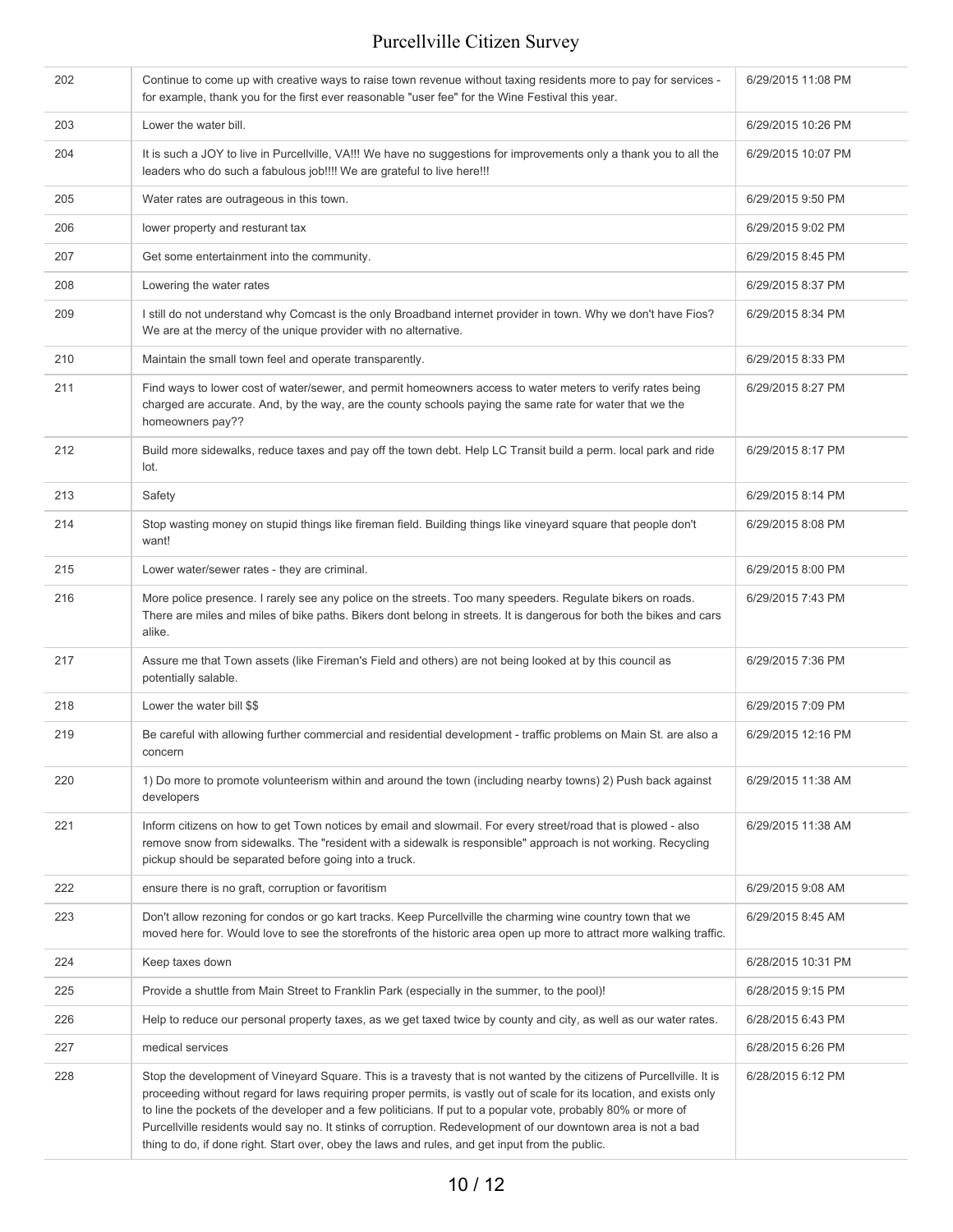| 229 | Provide a bit more information about the improvements planned for downtown. A more detailed description of the<br>project, progress and completion date would be appreciated.                                                                                                                                                                                                                                                                                                                                                                                                                                                                                                                                                                                                                                                                                                                                                                                                                                                                                | 6/28/2015 5:56 PM  |
|-----|--------------------------------------------------------------------------------------------------------------------------------------------------------------------------------------------------------------------------------------------------------------------------------------------------------------------------------------------------------------------------------------------------------------------------------------------------------------------------------------------------------------------------------------------------------------------------------------------------------------------------------------------------------------------------------------------------------------------------------------------------------------------------------------------------------------------------------------------------------------------------------------------------------------------------------------------------------------------------------------------------------------------------------------------------------------|--------------------|
| 230 | not allow development on 21st street as currently designed.                                                                                                                                                                                                                                                                                                                                                                                                                                                                                                                                                                                                                                                                                                                                                                                                                                                                                                                                                                                                  | 6/28/2015 4:00 PM  |
| 231 | lower costs to live here. Water, taxes are out of control.                                                                                                                                                                                                                                                                                                                                                                                                                                                                                                                                                                                                                                                                                                                                                                                                                                                                                                                                                                                                   | 6/28/2015 3:33 PM  |
| 232 | Town council doesn't need to agree on everything but honor each other's opinion. It feels aggressive towards<br>each other.                                                                                                                                                                                                                                                                                                                                                                                                                                                                                                                                                                                                                                                                                                                                                                                                                                                                                                                                  | 6/28/2015 2:10 PM  |
| 233 | I feel hopeful that things may now start to improve with the election of our new mayor and a couple of the new<br>town council members. I would like to see more transparency from the Town government and BZA in regard to<br>major development issues that could have an unfortunate impact on the small-town quality of life that the majority<br>of citizens who call Purcellville home enjoy. I appreciate the new Mayor's efforts to come up with creative and<br>innovative ways to bring in more income to the town without having to raise town taxes, water rates (which are still<br>WAY to high for the average citizen to have to pay!), or promoting sizeable commercial development. I think he<br>has some fantastic ideas, some of which are already starting to generate income, such as the sale of town water<br>to outside entities. Let's all PLEASE work together to keep the small-town atmosphere that make Purcellville a<br>special place in the midst of this continuously over-developed and congested Northern Virginia area!! | 6/28/2015 12:12 PM |
| 234 | Improve the Main/Maple intersection.                                                                                                                                                                                                                                                                                                                                                                                                                                                                                                                                                                                                                                                                                                                                                                                                                                                                                                                                                                                                                         | 6/28/2015 9:41 AM  |
| 235 | Keep the water costs down: Don't shrink back on dealing with overgrowth too fast in downtown;                                                                                                                                                                                                                                                                                                                                                                                                                                                                                                                                                                                                                                                                                                                                                                                                                                                                                                                                                                | 6/28/2015 8:20 AM  |
| 236 | disapprove new construction projects and stop with all the drama                                                                                                                                                                                                                                                                                                                                                                                                                                                                                                                                                                                                                                                                                                                                                                                                                                                                                                                                                                                             | 6/27/2015 6:31 PM  |
| 237 | How about a store (Wal-Mart, Target, etc) so we don't have to go to traffic chocked Leesburg.                                                                                                                                                                                                                                                                                                                                                                                                                                                                                                                                                                                                                                                                                                                                                                                                                                                                                                                                                                | 6/27/2015 2:09 PM  |
| 238 | stop the building of residents and commercial facilities that use what little water this town has available. Leave<br>historic old town as is. Do not tear down our historic area to put up new unwanted buildings.                                                                                                                                                                                                                                                                                                                                                                                                                                                                                                                                                                                                                                                                                                                                                                                                                                          | 6/26/2015 6:59 PM  |
| 239 | Add a couple more traffic lights at certain intersections and streets.                                                                                                                                                                                                                                                                                                                                                                                                                                                                                                                                                                                                                                                                                                                                                                                                                                                                                                                                                                                       | 6/26/2015 1:41 PM  |
| 240 | reduce tax and better open government session                                                                                                                                                                                                                                                                                                                                                                                                                                                                                                                                                                                                                                                                                                                                                                                                                                                                                                                                                                                                                | 6/25/2015 10:10 PM |
| 241 | Lower the cost of water.                                                                                                                                                                                                                                                                                                                                                                                                                                                                                                                                                                                                                                                                                                                                                                                                                                                                                                                                                                                                                                     | 6/24/2015 9:30 PM  |
| 242 | Build a skateboard park. I believe it could be self-sufficient through user fees. My kids would use it regularly.                                                                                                                                                                                                                                                                                                                                                                                                                                                                                                                                                                                                                                                                                                                                                                                                                                                                                                                                            | 6/24/2015 3:01 PM  |
| 243 | Reduce the water bill                                                                                                                                                                                                                                                                                                                                                                                                                                                                                                                                                                                                                                                                                                                                                                                                                                                                                                                                                                                                                                        | 6/24/2015 12:05 PM |
| 244 | I appreciate the police presence in Purcellville. I believe it has helped in many ways and I am very grateful for<br>them. But the lights on the new vehicles are extremely obnoxious and distracting. I believe they are dangerous<br>and blinding to people driving by them.                                                                                                                                                                                                                                                                                                                                                                                                                                                                                                                                                                                                                                                                                                                                                                               | 6/24/2015 11:08 AM |
| 245 | 1. Permit the opening of a store like Target. 2. Encourage more restaurants like Panera Bread. 3. Install a Left<br>Turn signal at Main and Maple.                                                                                                                                                                                                                                                                                                                                                                                                                                                                                                                                                                                                                                                                                                                                                                                                                                                                                                           | 6/23/2015 6:39 PM  |
| 246 | Do not allow any more fast food restaurants in town, or gun stores.                                                                                                                                                                                                                                                                                                                                                                                                                                                                                                                                                                                                                                                                                                                                                                                                                                                                                                                                                                                          | 6/23/2015 6:26 PM  |
| 247 | Better communication. I miss the announcement board on Main St. Water billss upcoming events, etc.                                                                                                                                                                                                                                                                                                                                                                                                                                                                                                                                                                                                                                                                                                                                                                                                                                                                                                                                                           | 6/23/2015 1:15 PM  |
| 248 | 1) Remove prepared food tax or provide discounts for local residents 2) Water and sewage rates are outrageous<br>- provide water to other municipalities in order to spread expenditures                                                                                                                                                                                                                                                                                                                                                                                                                                                                                                                                                                                                                                                                                                                                                                                                                                                                     | 6/23/2015 1:00 PM  |
| 249 | Stop the destruction of 21st. Keep Purcellville quaint!!!                                                                                                                                                                                                                                                                                                                                                                                                                                                                                                                                                                                                                                                                                                                                                                                                                                                                                                                                                                                                    | 6/23/2015 12:15 PM |
| 250 | Reduce exorbitant water rates                                                                                                                                                                                                                                                                                                                                                                                                                                                                                                                                                                                                                                                                                                                                                                                                                                                                                                                                                                                                                                | 6/23/2015 12:13 PM |
| 251 | Lower water rates                                                                                                                                                                                                                                                                                                                                                                                                                                                                                                                                                                                                                                                                                                                                                                                                                                                                                                                                                                                                                                            | 6/23/2015 12:12 PM |
| 252 | Correct the drainage proble across my property. I live next to blue ridge middle school and the pond overflows up<br>to 1 foot level across my property to move on to city maintained drainage. My acre is unuseable but is valued at<br>100K it is worth less than 0 because of the issues I face with no help from city, county and Scholl that surround<br>my property inside the city limits. 800 South 15th Street                                                                                                                                                                                                                                                                                                                                                                                                                                                                                                                                                                                                                                      | 6/23/2015 11:40 AM |
| 253 | Reduce spending and reduce water/sewer taxes                                                                                                                                                                                                                                                                                                                                                                                                                                                                                                                                                                                                                                                                                                                                                                                                                                                                                                                                                                                                                 | 6/23/2015 11:40 AM |
| 254 | Just run the Town. Don't make everything political                                                                                                                                                                                                                                                                                                                                                                                                                                                                                                                                                                                                                                                                                                                                                                                                                                                                                                                                                                                                           | 6/23/2015 11:33 AM |
| 255 | <b>Better amenities</b>                                                                                                                                                                                                                                                                                                                                                                                                                                                                                                                                                                                                                                                                                                                                                                                                                                                                                                                                                                                                                                      | 6/23/2015 11:29 AM |
|     |                                                                                                                                                                                                                                                                                                                                                                                                                                                                                                                                                                                                                                                                                                                                                                                                                                                                                                                                                                                                                                                              |                    |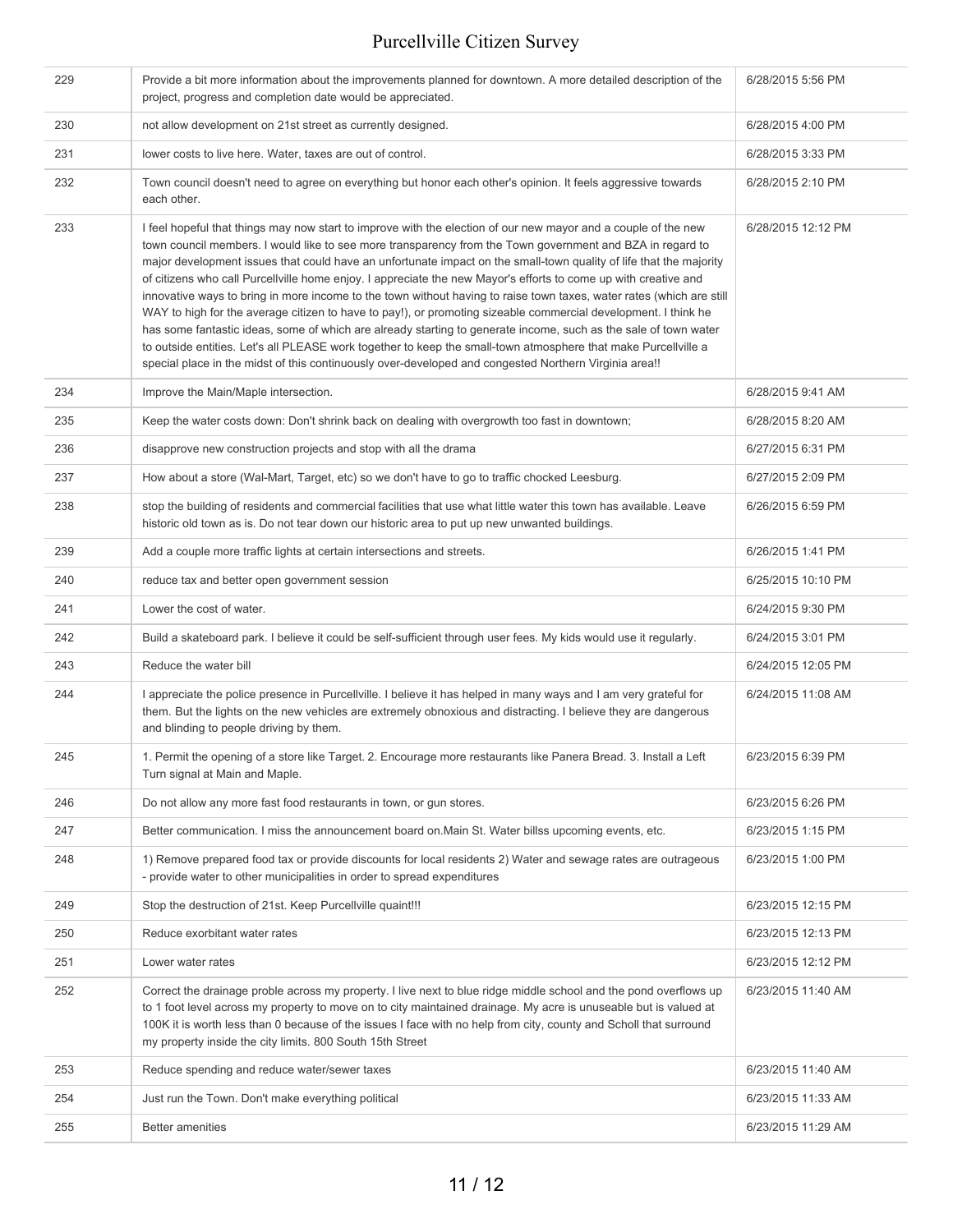|          | 0.022      |
|----------|------------|
| 256      | A/GI'      |
| $V_{AC}$ | $\Delta$ r |
| ∠∪∪      | $\lambda$  |
| 153      | U.UZ       |
|          | $\Gamma$   |
| ____     |            |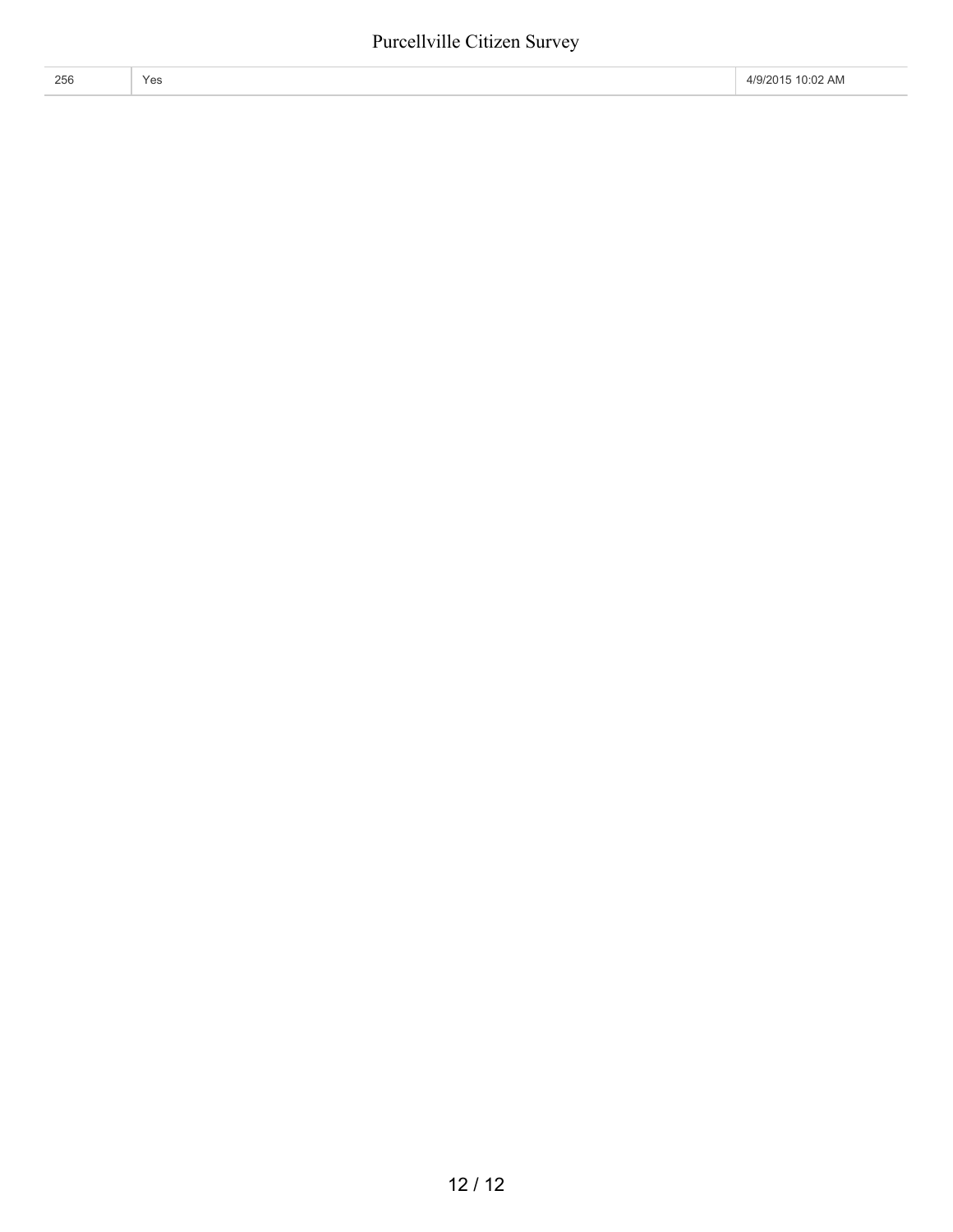#### **Q9 Have you ever attended any of the following : Town Meetings, Town Council Meetings, Committees, Commissions and Boards?**

**Answered: 311 Skipped: 59 Yes: one Yes more than one No: have not attended** 0% 10% 20% 30% 40% 50% 60% 70% 80% 90% 100%

| <b>Answer Choices</b> | <b>Responses</b> |
|-----------------------|------------------|
| Yes: one              | 13.83%<br>43     |
| Yes more than one     | 39.87%<br>124    |
| No: have not attended | 46.30%<br>144    |
| <b>Total</b>          | 311              |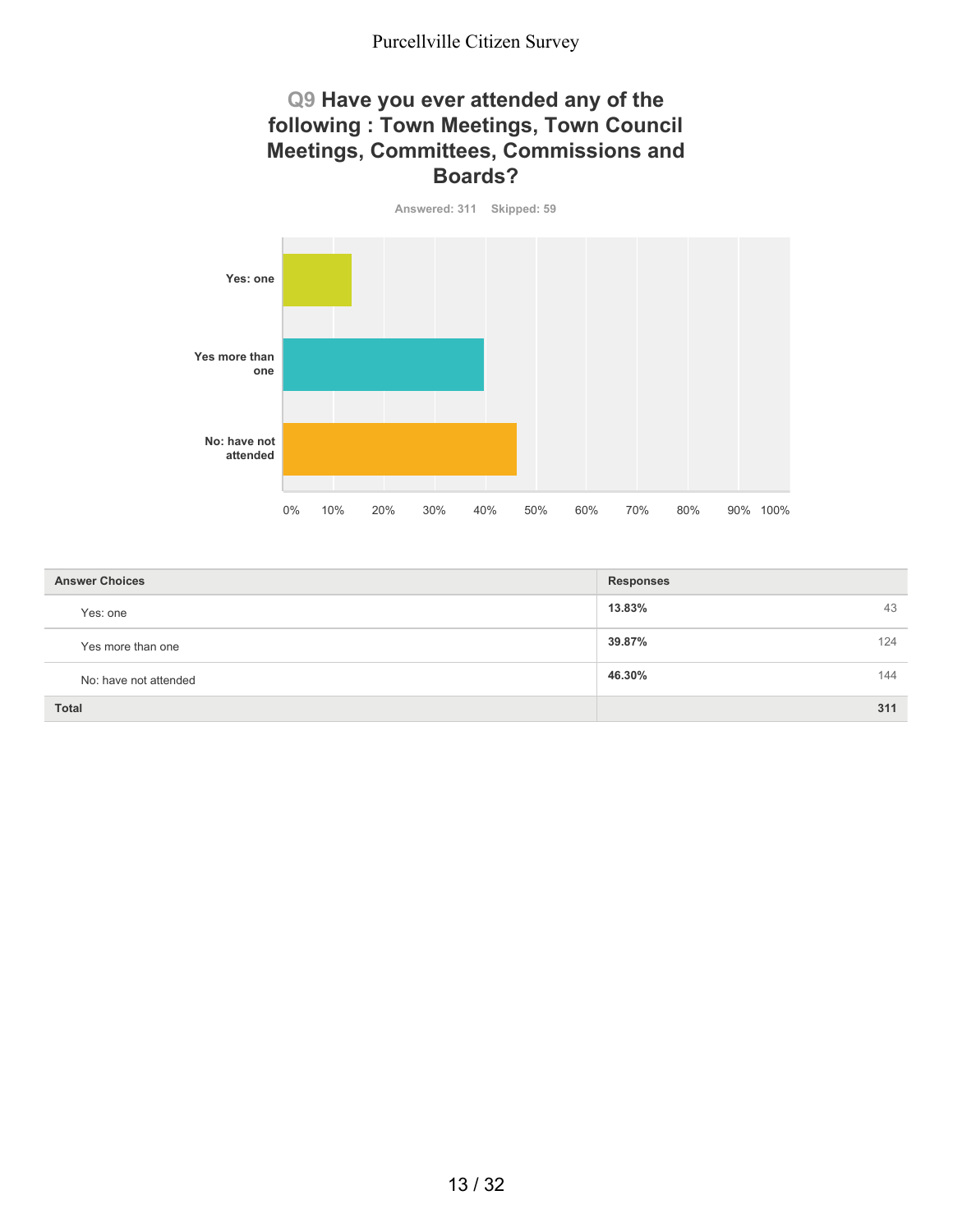#### **Q10 What service from the Town of Purcellville are you most satisfied with? Least satisfied with?**

**Answered: 235 Skipped: 135**

| <b>Answer Choices</b>         | <b>Responses</b> |     |
|-------------------------------|------------------|-----|
| Service most satisfied with:  | 91.06%           | 214 |
| Service least satisfied with: | 90.64%           | 213 |

| #              | Service most satisfied with:                                                          | <b>Date</b>        |
|----------------|---------------------------------------------------------------------------------------|--------------------|
| 1              | Snow removal                                                                          | 8/2/2015 11:11 AM  |
| 2              | water and sewer                                                                       | 8/2/2015 11:05 AM  |
| 3              | General support of Town Hall personnel                                                | 8/1/2015 10:13 PM  |
| $\overline{4}$ | Attempts to be transparent, community events, integrity of Mayor                      | 8/1/2015 10:00 PM  |
| 5              | Questions answerted by personnel at Town Hall.                                        | 8/1/2015 9:53 PM   |
| 6              | Police monitoring                                                                     | 8/1/2015 4:39 PM   |
| $\overline{7}$ | Support of small businesses, town events, no huge chain restaurants.                  | 8/1/2015 4:17 PM   |
| 8              | <b>Trash Service</b>                                                                  | 8/1/2015 3:22 PM   |
| 9              | general cleanliness of the area                                                       | 8/1/2015 11:44 AM  |
| 10             | Snow removal                                                                          | 8/1/2015 9:16 AM   |
| 11             | Youth sports programs                                                                 | 7/31/2015 10:50 PM |
| 12             | A new mayor that is listening and working to make changes-but with obvious opposition | 7/31/2015 2:21 PM  |
| 13             | Small town feel                                                                       | 7/30/2015 3:16 PM  |
| 14             | Community events                                                                      | 7/30/2015 12:40 PM |
| 15             | Trash, recycling and refuse pick up                                                   | 7/30/2015 10:40 AM |
| 16             | Snow removal                                                                          | 7/29/2015 7:30 PM  |
| 17             | Roads and Snow removal                                                                | 7/28/2015 10:02 PM |
| 18             | All                                                                                   | 7/28/2015 8:44 AM  |
| 19             | PURCELLVILLE LIBRARY--TRASH PICKUP                                                    | 7/28/2015 8:38 AM  |
| 20             | Fire/rescue and police                                                                | 7/27/2015 2:58 PM  |
| 21             | Trash and snow removal                                                                | 7/27/2015 1:15 PM  |
| 22             | Response from Town on issues                                                          | 7/26/2015 4:32 PM  |
| 23             | Trash, recycling                                                                      | 7/25/2015 8:27 PM  |
| 24             | community events                                                                      | 7/24/2015 8:33 PM  |
| 25             | Snow removal                                                                          | 7/24/2015 8:14 PM  |
| 26             | Trash collection                                                                      | 7/24/2015 2:35 PM  |
| 27             | Community sponsored events                                                            | 7/24/2015 11:57 AM |
| 28             | That the town has maintained a small town feel and culture.                           | 7/23/2015 6:29 PM  |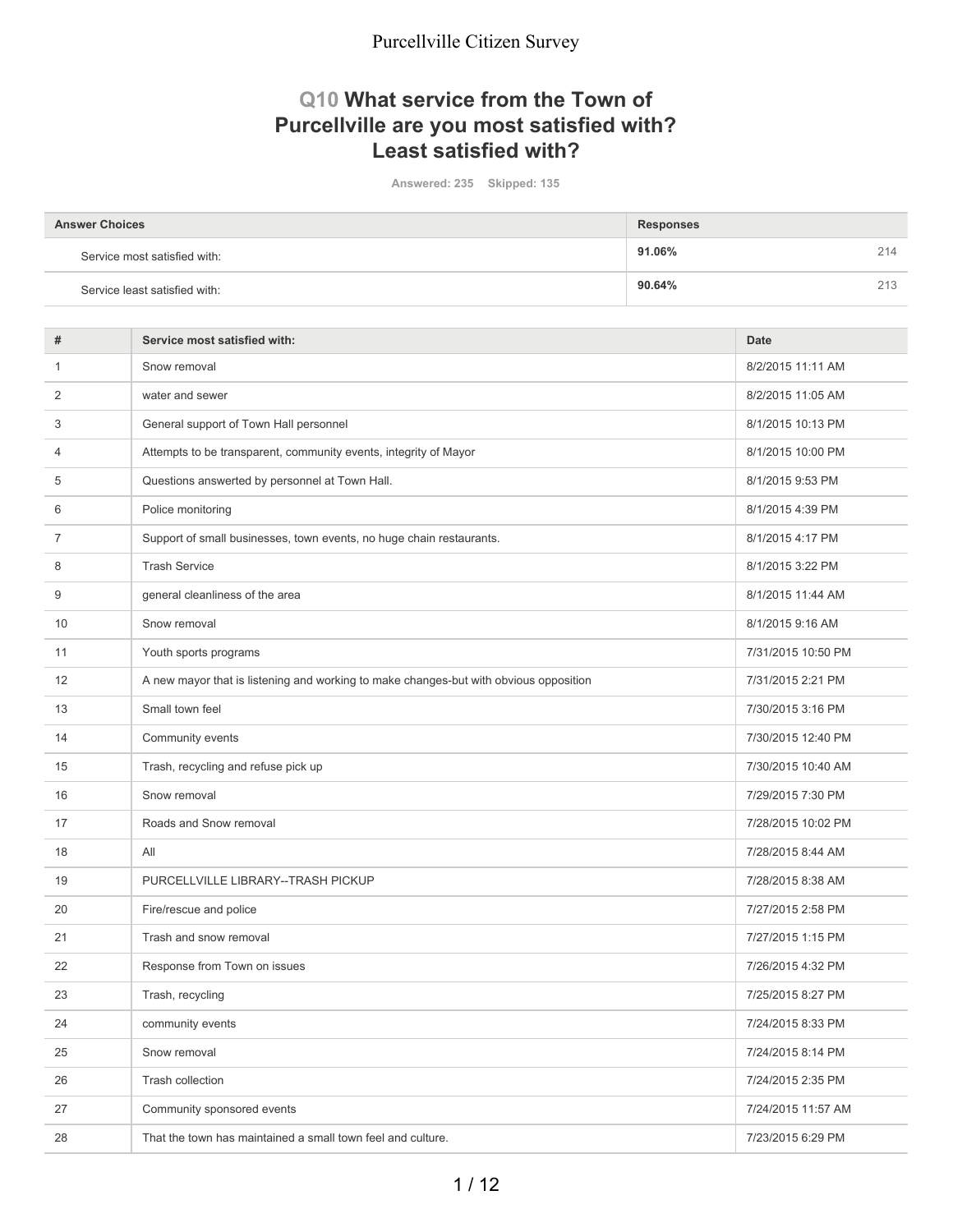| 29 | friendly and clean environment                                                                          | 7/23/2015 10:34 AM |
|----|---------------------------------------------------------------------------------------------------------|--------------------|
| 30 | Police department                                                                                       | 7/21/2015 8:44 PM  |
| 31 | Police & Fire Dept                                                                                      | 7/21/2015 4:19 PM  |
| 32 | Snow removal                                                                                            | 7/20/2015 9:35 PM  |
| 33 | Safety and emergency personnell                                                                         | 7/20/2015 1:33 PM  |
| 34 | Trash and recycling                                                                                     | 7/19/2015 8:50 AM  |
| 35 | snow removal                                                                                            | 7/18/2015 11:01 AM |
| 36 | Trash removal                                                                                           | 7/18/2015 9:50 AM  |
| 37 | trash                                                                                                   | 7/17/2015 3:06 PM  |
| 38 | Snow Removal                                                                                            | 7/16/2015 4:03 PM  |
| 39 | Trash Pick-up and Recycling                                                                             | 7/16/2015 3:21 PM  |
| 40 | Snow removal                                                                                            | 7/16/2015 11:04 AM |
| 41 | snow removal                                                                                            | 7/16/2015 7:45 AM  |
| 42 | Clean town                                                                                              | 7/16/2015 12:20 AM |
| 43 | Law Enforcement                                                                                         | 7/15/2015 9:29 PM  |
| 44 | snow removal                                                                                            | 7/15/2015 9:20 PM  |
| 45 | Since I don't have a home computer, I find that local library and it's services are most useful for me. | 7/15/2015 5:14 PM  |
| 46 | Snow removal                                                                                            | 7/15/2015 11:53 AM |
| 47 | Person: Mayor Frazer. Has good ideas but is thwarted.                                                   | 7/15/2015 8:30 AM  |
| 48 | Snow removal, trash removal                                                                             | 7/14/2015 6:56 PM  |
| 49 | snow removal                                                                                            | 7/14/2015 5:24 PM  |
| 50 | $\tilde{?}$                                                                                             | 7/14/2015 10:50 AM |
| 51 | Trash/Recycling                                                                                         | 7/14/2015 10:49 AM |
| 52 | trash pickup                                                                                            | 7/13/2015 3:36 PM  |
| 53 | quality of development like Gateway and fire/rescue facility                                            | 7/13/2015 1:59 PM  |
| 54 | activities                                                                                              | 7/13/2015 12:33 PM |
| 55 | trash pick up / snow removal                                                                            | 7/13/2015 9:41 AM  |
| 56 | Number and quality of family friendly activities.                                                       | 7/12/2015 8:01 PM  |
| 57 | most seem OK                                                                                            | 7/12/2015 1:20 PM  |
| 58 | Overall maintenance of infrastructure; winter road care                                                 | 7/12/2015 12:33 PM |
| 59 | water and sewer                                                                                         | 7/12/2015 11:02 AM |
| 60 | snow removal                                                                                            | 7/12/2015 10:16 AM |
| 61 | The cleanliness of the town is absolutely wonderful.                                                    | 7/11/2015 4:42 PM  |
| 62 | Fire and rescue                                                                                         | 7/11/2015 3:57 PM  |
| 63 | Police                                                                                                  | 7/11/2015 2:05 PM  |
| 64 | trash removal                                                                                           | 7/11/2015 9:38 AM  |
| 65 | SNOW REMOVAL                                                                                            | 7/10/2015 5:52 PM  |
| 66 | Access to local government                                                                              | 7/10/2015 12:26 PM |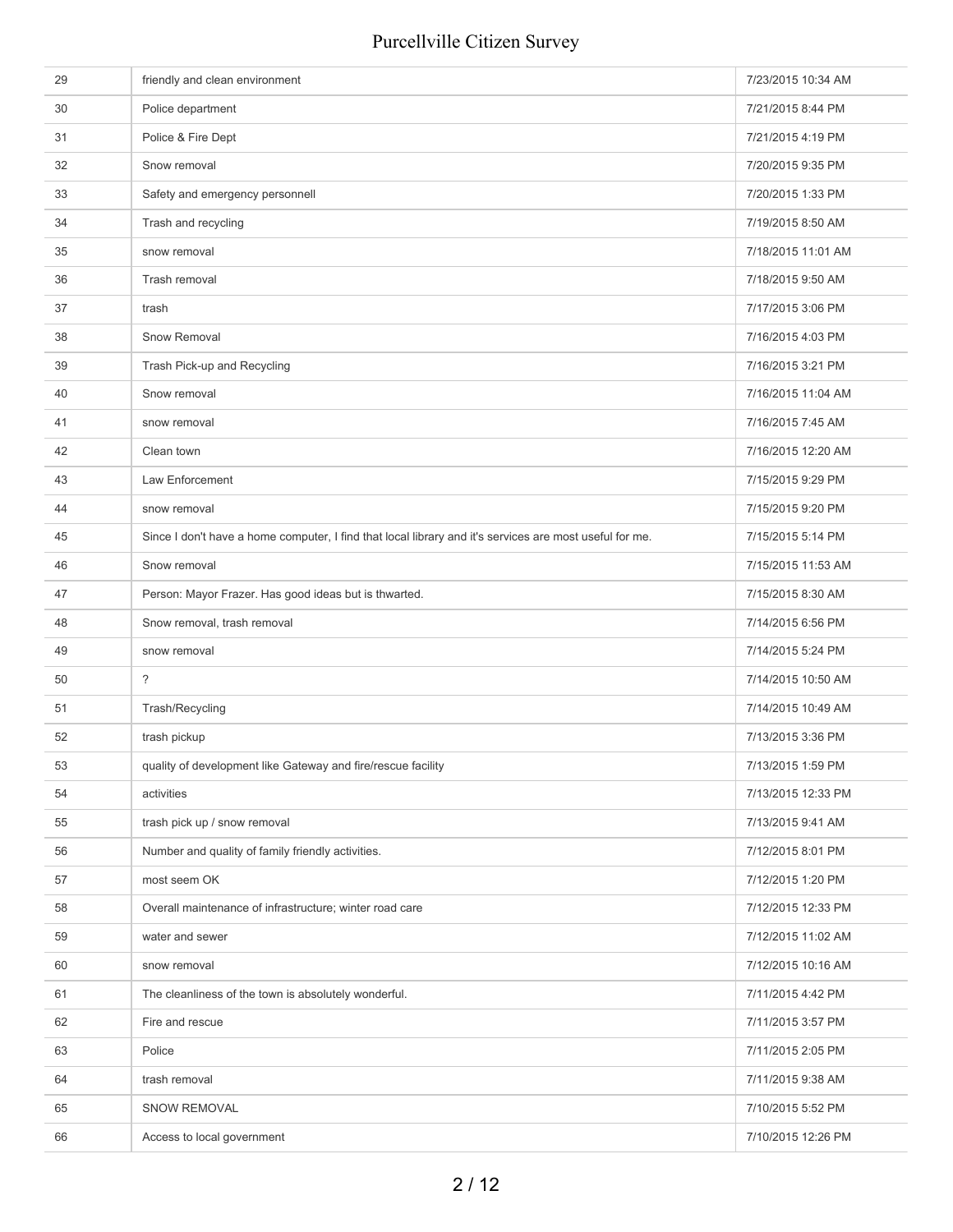| 67  | Trash and Snow Removal                                       | 7/9/2015 10:35 PM |
|-----|--------------------------------------------------------------|-------------------|
| 68  | finally not giving developers the green light at every turn. | 7/9/2015 5:12 PM  |
| 69  | Trash/recycling                                              | 7/9/2015 4:57 PM  |
| 70  | Special Events/Parades/Festivals                             | 7/9/2015 1:44 PM  |
| 71  | general town upkeep                                          | 7/9/2015 11:37 AM |
| 72  | trash removal                                                | 7/9/2015 9:43 AM  |
| 73  | Snow Removal                                                 | 7/8/2015 9:23 PM  |
| 74  | Overall governance                                           | 7/8/2015 4:35 PM  |
| 75  | Police force                                                 | 7/8/2015 4:05 PM  |
| 76  | water quality, special events                                | 7/8/2015 4:04 PM  |
| 77  | town events                                                  | 7/8/2015 3:27 PM  |
| 78  | basic services provided                                      | 7/8/2015 3:25 PM  |
| 79  | <b>Town Events</b>                                           | 7/8/2015 12:13 PM |
| 80  | Roads                                                        | 7/8/2015 11:59 AM |
| 81  | Town events                                                  | 7/8/2015 9:51 AM  |
| 82  | <b>Trash Service</b>                                         | 7/8/2015 7:18 AM  |
| 83  | Snow Maintenance                                             | 7/7/2015 2:44 PM  |
| 84  | Trash removal                                                | 7/7/2015 10:29 AM |
| 85  | <b>Public Safety</b>                                         | 7/7/2015 9:25 AM  |
| 86  | trash pick up                                                | 7/6/2015 7:42 PM  |
| 87  | Events                                                       | 7/6/2015 4:51 PM  |
| 88  | Police                                                       | 7/6/2015 4:21 PM  |
| 89  | snow removal                                                 | 7/6/2015 2:26 PM  |
| 90  | The improvement in transparency                              | 7/6/2015 2:21 PM  |
| 91  | trash pick up - neat and tidy!                               | 7/6/2015 12:16 PM |
| 92  | Improvement of Fireman's Field and adjacent area. Thanks!    | 7/6/2015 11:45 AM |
| 93  | trash                                                        | 7/6/2015 11:33 AM |
| 94  | sidewalks                                                    | 7/6/2015 10:27 AM |
| 95  | Road & Street Maintenance                                    | 7/6/2015 9:35 AM  |
| 96  | The knowledge of the Town staff                              | 7/6/2015 9:24 AM  |
| 97  | Snow removal                                                 | 7/6/2015 9:09 AM  |
| 98  | street cleaning                                              | 7/6/2015 8:34 AM  |
| 99  | Snow removal. Event management                               | 7/5/2015 5:06 PM  |
| 100 | snowremoval                                                  | 7/5/2015 1:02 PM  |
| 101 | Garbage etc. collection                                      | 7/5/2015 12:13 PM |
| 102 | information distribution                                     | 7/5/2015 12:05 PM |
| 103 | town employees                                               | 7/5/2015 11:51 AM |
| 104 | Snow removel                                                 | 7/5/2015 10:48 AM |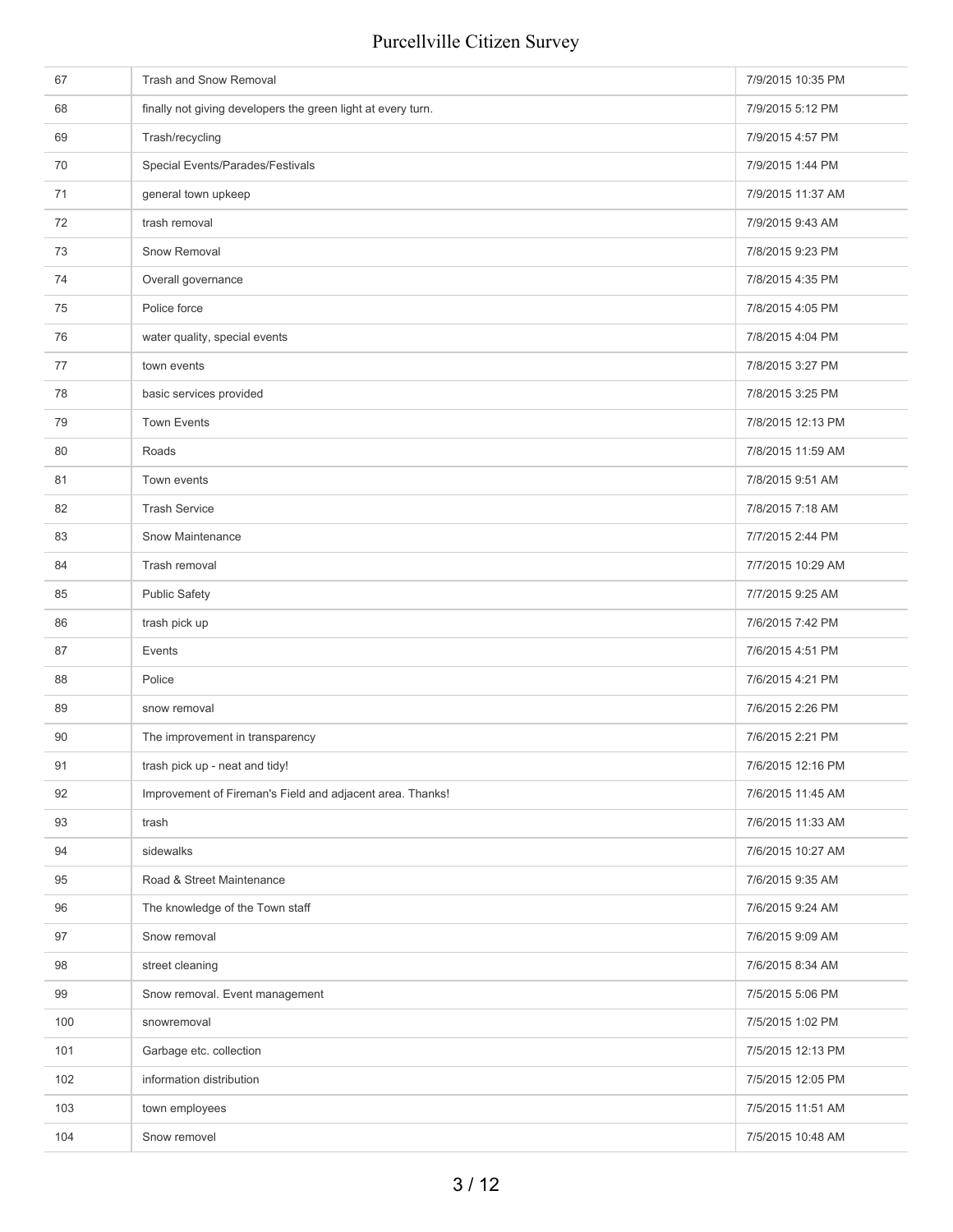| 105 | The staff at Town Hall                                                   | 7/4/2015 11:14 AM |
|-----|--------------------------------------------------------------------------|-------------------|
| 106 | road and street maintenance                                              | 7/4/2015 10:22 AM |
| 107 | Trash and recycling                                                      | 7/4/2015 10:15 AM |
| 108 | Trash and recycling removal                                              | 7/4/2015 9:30 AM  |
| 109 | maintenance                                                              | 7/4/2015 7:33 AM  |
| 110 | <b>Town Maintenance</b>                                                  | 7/3/2015 11:12 PM |
| 111 | Garbage/recycling                                                        | 7/3/2015 8:21 PM  |
| 112 | Access to Town Hall and the quality of the staff and the schools.        | 7/3/2015 7:13 PM  |
| 113 | Trash pick up                                                            | 7/3/2015 4:49 PM  |
| 114 | Snow Removal                                                             | 7/3/2015 4:00 PM  |
| 115 | safety, beauty, activities, cleanliness                                  | 7/3/2015 2:41 PM  |
| 116 | Sidewalks                                                                | 7/3/2015 10:55 AM |
| 117 | clean pretty town                                                        | 7/3/2015 10:54 AM |
| 118 | snow removal                                                             | 7/3/2015 8:27 AM  |
| 119 | Events                                                                   | 7/2/2015 6:00 PM  |
| 120 | No opinion                                                               | 7/2/2015 5:56 PM  |
| 121 | The Mayor is responsive to phone calls/emails, but does nothing to help. | 7/2/2015 5:05 PM  |
| 122 | Fire and rescue                                                          | 7/2/2015 3:53 PM  |
| 123 | Special events                                                           | 7/2/2015 9:49 AM  |
| 124 | Staff interaction with me.                                               | 7/1/2015 11:38 PM |
| 125 | Town staff is extremely helpful and welcoming to new residents           | 7/1/2015 10:18 PM |
| 126 | snow removal                                                             | 7/1/2015 9:11 PM  |
| 127 | Trash collection                                                         | 7/1/2015 8:12 PM  |
| 128 | all services                                                             | 7/1/2015 5:57 PM  |
| 129 | Snow renoval                                                             | 7/1/2015 5:38 PM  |
| 130 | Volunteer fire and rescue                                                | 7/1/2015 3:18 PM  |
| 131 | Snow removal and upkeep of the town in general                           | 7/1/2015 2:33 PM  |
| 132 | Trash pickup                                                             | 7/1/2015 10:49 AM |
| 133 | Special events related to local wine culture.                            | 7/1/2015 10:43 AM |
| 134 | Generally everything.                                                    | 7/1/2015 10:37 AM |
| 135 | Care and maintenance of public spaces.                                   | 7/1/2015 9:59 AM  |
| 136 | snow removal                                                             | 7/1/2015 9:42 AM  |
| 137 | Accessibility to Town - Sidewalks/Paths                                  | 7/1/2015 8:42 AM  |
| 138 | snow removal, special events                                             | 7/1/2015 1:38 AM  |
| 139 | fire and rescue/support for events like parades/ball games               | 6/30/2015 9:35 PM |
| 140 | Police and Fire                                                          | 6/30/2015 9:32 PM |
| 141 | snow removal                                                             | 6/30/2015 9:00 PM |
| 142 | water, sewer, trash removal, growth management                           | 6/30/2015 7:51 PM |
|     |                                                                          |                   |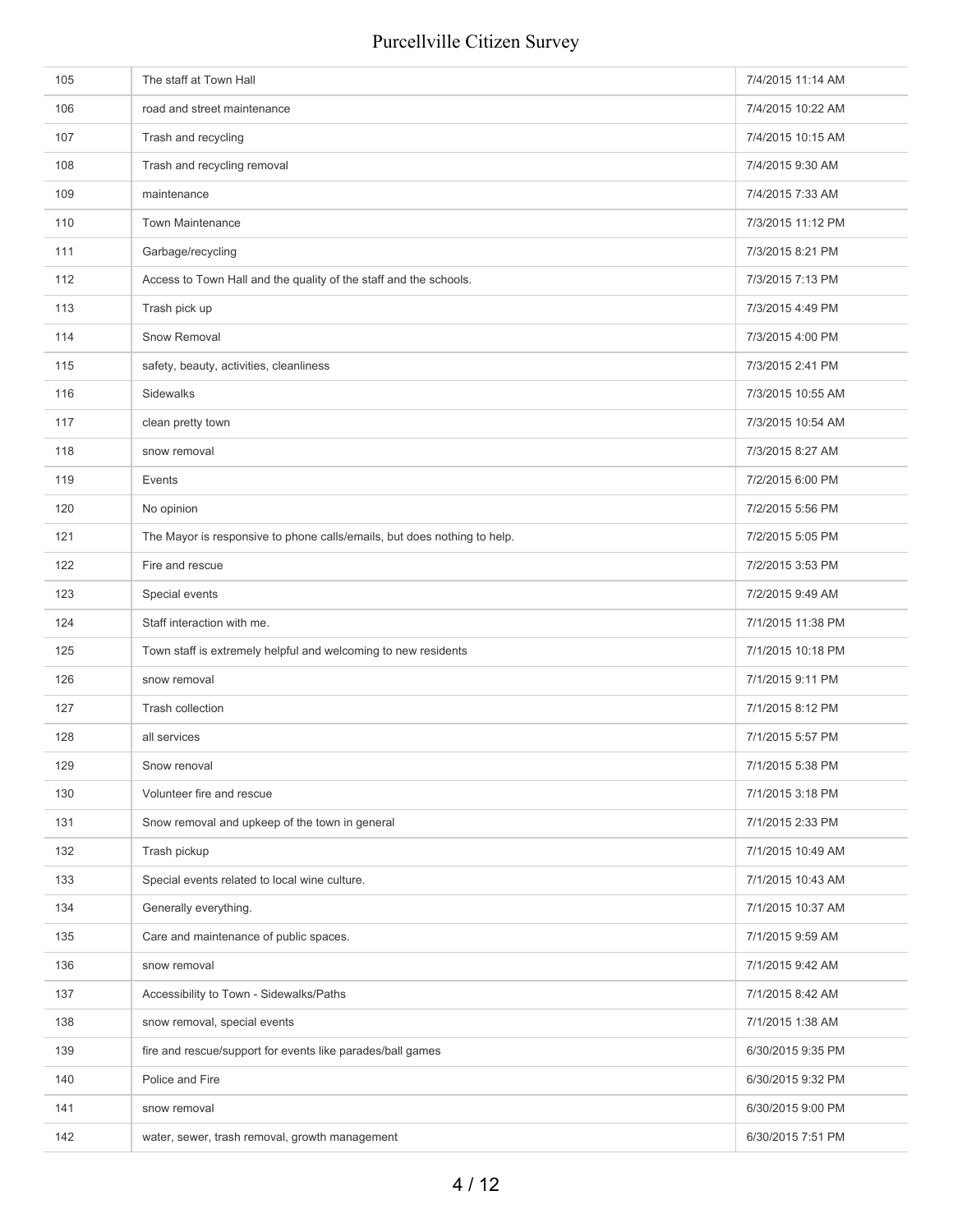| 143 | Garbage                                                                                         | 6/30/2015 7:45 PM  |
|-----|-------------------------------------------------------------------------------------------------|--------------------|
| 144 | Special events and police                                                                       | 6/30/2015 7:36 PM  |
| 145 | Snow Removal                                                                                    | 6/30/2015 7:15 PM  |
| 146 | All others                                                                                      | 6/30/2015 6:19 PM  |
| 147 | Garbage & Recycling service                                                                     | 6/30/2015 6:18 PM  |
| 148 | Events                                                                                          | 6/30/2015 5:43 PM  |
| 149 | Garbage                                                                                         | 6/30/2015 5:38 PM  |
| 150 | <b>City Maintainence</b>                                                                        | 6/30/2015 3:49 PM  |
| 151 | Town-sponsored events                                                                           | 6/30/2015 2:49 PM  |
| 152 | Snow removal                                                                                    | 6/30/2015 2:38 PM  |
| 153 | Safety of the residents                                                                         | 6/30/2015 2:03 PM  |
| 154 | <b>TRASH SERVICE</b>                                                                            | 6/30/2015 1:45 PM  |
| 155 | snow removal                                                                                    | 6/30/2015 1:25 PM  |
| 156 | the various small town events                                                                   | 6/30/2015 1:21 PM  |
| 157 | Snow removal                                                                                    | 6/30/2015 1:12 PM  |
| 158 | <b>Trash Service</b>                                                                            | 6/30/2015 9:55 AM  |
| 159 | Trash pickup                                                                                    | 6/30/2015 9:26 AM  |
| 160 | trash removal                                                                                   | 6/30/2015 9:12 AM  |
| 161 | please note that your fire department is staffed equally by volunteers and paid county staff    | 6/30/2015 8:45 AM  |
| 162 | Snow removal - Outstanding                                                                      | 6/30/2015 8:06 AM  |
| 163 | response to complaints                                                                          | 6/30/2015 7:43 AM  |
| 164 | Snow removal                                                                                    | 6/30/2015 7:06 AM  |
| 165 | trash and recycling                                                                             | 6/30/2015 5:38 AM  |
| 166 | <b>Special Events</b>                                                                           | 6/29/2015 11:47 PM |
| 167 | Festivals and Art Shows                                                                         | 6/29/2015 11:13 PM |
| 168 | Sidewalks (except why is there one spot next to Total Fitness Outlet that was never completed?) | 6/29/2015 11:08 PM |
| 169 | Police                                                                                          | 6/29/2015 10:26 PM |
| 170 | Well, there are many, but snow removal is outstanding.                                          | 6/29/2015 10:07 PM |
| 171 | Trash pickup                                                                                    | 6/29/2015 9:50 PM  |
| 172 | trash                                                                                           | 6/29/2015 9:02 PM  |
| 173 | Trash                                                                                           | 6/29/2015 8:51 PM  |
| 174 | keeping community safe                                                                          | 6/29/2015 8:45 PM  |
| 175 | Garbage pick up                                                                                 | 6/29/2015 8:37 PM  |
| 176 | <b>Community Events</b>                                                                         | 6/29/2015 8:27 PM  |
| 177 | Water                                                                                           | 6/29/2015 8:17 PM  |
| 178 | Getting more businesses to open up in town                                                      | 6/29/2015 8:14 PM  |
| 179 | <b>Streets</b>                                                                                  | 6/29/2015 8:08 PM  |
| 180 | trail and sidewalk improvements                                                                 | 6/29/2015 8:00 PM  |
|     |                                                                                                 |                    |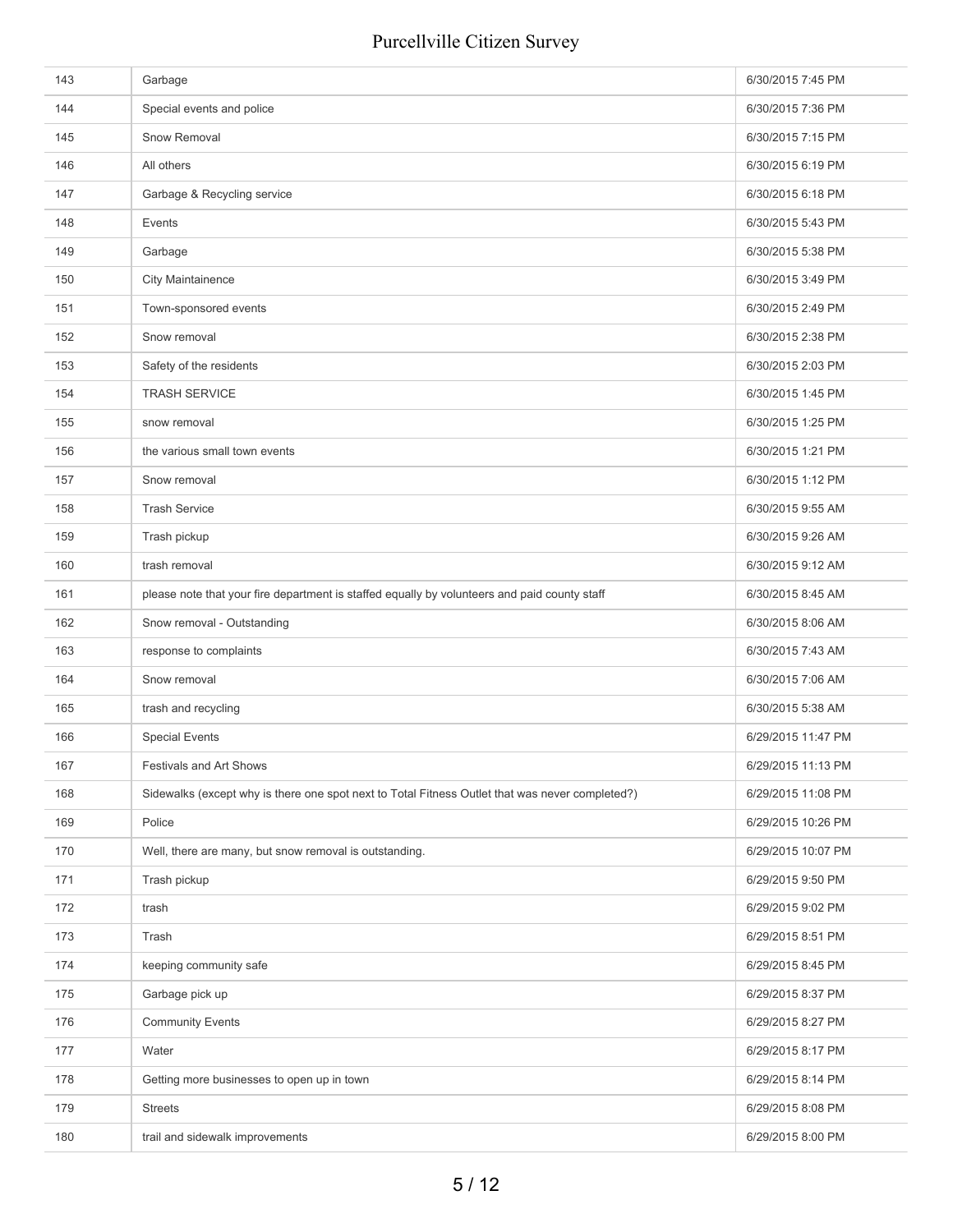| 181            | Landscaping always looks great                                              | 6/29/2015 7:43 PM  |
|----------------|-----------------------------------------------------------------------------|--------------------|
| 182            | Water                                                                       | 6/29/2015 7:36 PM  |
| 183            | Clean road ways                                                             | 6/29/2015 7:09 PM  |
| 184            | <b>Special Events</b>                                                       | 6/29/2015 12:16 PM |
| 185            | Water quality and supply.                                                   | 6/29/2015 11:38 AM |
| 186            | policing                                                                    | 6/29/2015 9:08 AM  |
| 187            | <b>Community Events</b>                                                     | 6/29/2015 8:45 AM  |
| 188            | Keepong town clean                                                          | 6/28/2015 10:31 PM |
| 189            | Special Events; Town Wide Tag sale, parades, festivals                      | 6/28/2015 9:15 PM  |
| 190            | snow removal                                                                | 6/28/2015 6:43 PM  |
| 191            | Hard to say, we've only been here 7 months.                                 | 6/28/2015 6:12 PM  |
| 192            | Snow removal was good.                                                      | 6/28/2015 5:56 PM  |
| 193            | trash pick up                                                               | 6/28/2015 4:00 PM  |
| 194            | trash pick up                                                               | 6/28/2015 3:33 PM  |
| 195            | If we have an issue the town responds                                       | 6/28/2015 2:10 PM  |
| 196            | Waste removal and recycle pickup                                            | 6/28/2015 12:12 PM |
| 197            | <b>Town Events</b>                                                          | 6/28/2015 8:20 AM  |
| 198            | Snow Removal                                                                | 6/26/2015 1:41 PM  |
| 199            | Trash pick up                                                               | 6/25/2015 10:10 PM |
| 200            | Water                                                                       | 6/24/2015 3:01 PM  |
| 201            | events                                                                      | 6/24/2015 12:05 PM |
| 202            | <b>Purcellville Police</b>                                                  | 6/24/2015 11:08 AM |
| 203            | Trash pick up                                                               | 6/23/2015 6:39 PM  |
| 204            | Public works-snow removal, landscaping                                      | 6/23/2015 6:26 PM  |
| 205            | Trash pickup                                                                | 6/23/2015 2:13 PM  |
| 206            | trash pick up                                                               | 6/23/2015 1:15 PM  |
| 207            | The mayor--he means well                                                    | 6/23/2015 12:15 PM |
| 208            | Events. Amenities.                                                          | 6/23/2015 12:13 PM |
| 209            | Snow clean up                                                               | 6/23/2015 12:12 PM |
| 210            | police and fire department                                                  | 6/23/2015 11:40 AM |
| 211            | Policing                                                                    | 6/23/2015 11:40 AM |
| 212            | Town community events                                                       | 6/23/2015 11:33 AM |
| 213            | N/a                                                                         | 6/23/2015 11:29 AM |
| 214            | Rob                                                                         | 4/9/2015 10:02 AM  |
| $\#$           | Service least satisfied with:                                               | Date               |
| $\mathbf{1}$   | lack of sidewalks on country club dr.one of the oldest development in PVill | 8/2/2015 11:05 AM  |
| $\overline{2}$ | Nothing comes to mind.                                                      | 8/1/2015 10:13 PM  |
| 3              | Allowing developers free hand, "by right" bending of laws                   | 8/1/2015 10:00 PM  |
|                |                                                                             |                    |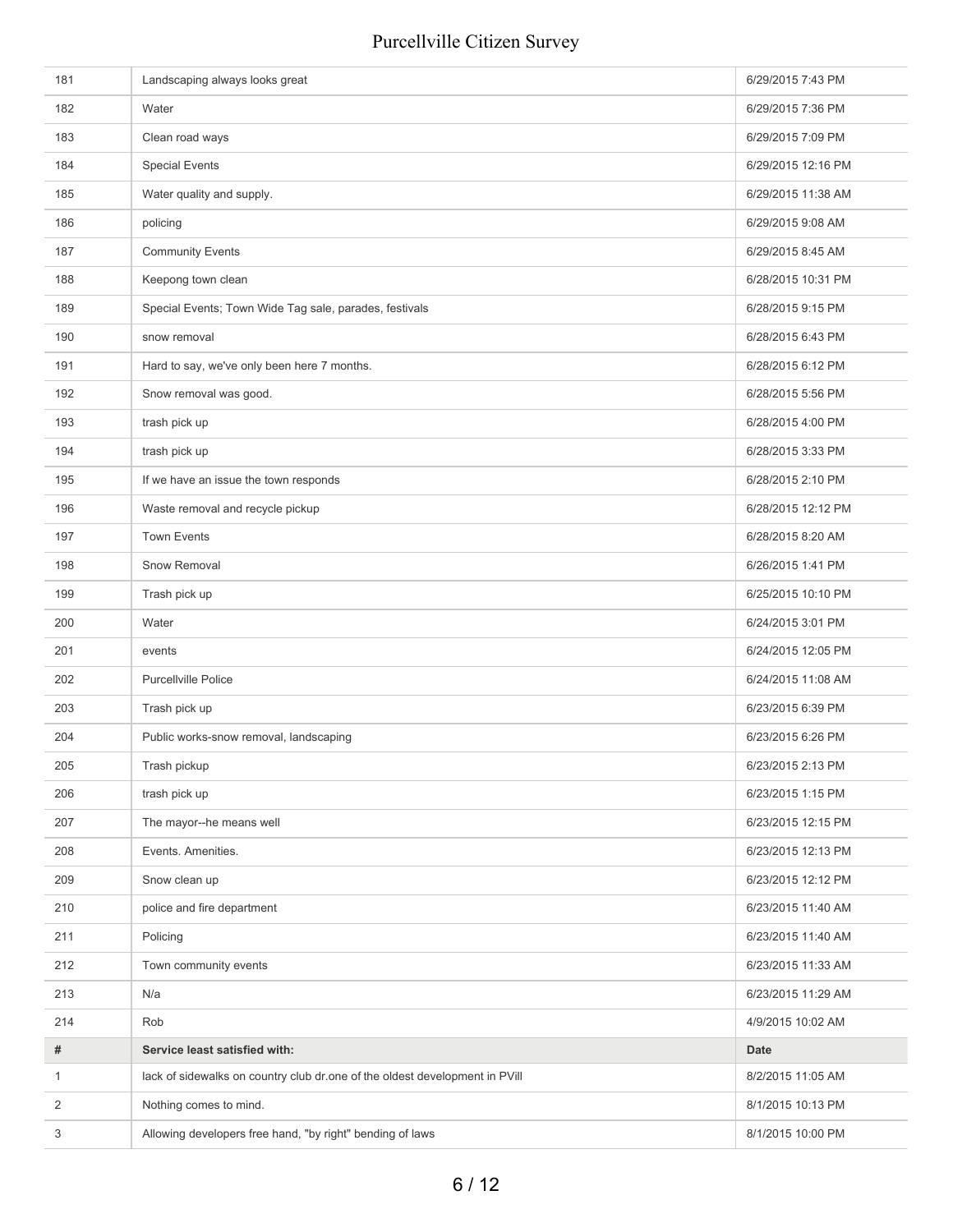| 4  | To frequent street cleaning                                                                                                                                                                                                                                                                              | 8/1/2015 9:53 PM   |
|----|----------------------------------------------------------------------------------------------------------------------------------------------------------------------------------------------------------------------------------------------------------------------------------------------------------|--------------------|
| 5  | More bike trails / bike lanes (this might be more of a county issue). More sidewalks. Many new town sidewalks<br>are spalling. This is from improper pouring of concrete (typically caused by adding water to surface to help<br>smooth it). You may want to look into better contractors in the future. | 8/1/2015 4:17 PM   |
| 6  | cost of water/sewer, main street traffic                                                                                                                                                                                                                                                                 | 8/1/2015 1:34 PM   |
| 7  | zoning which caters to developers but not to residents who don't want everything paved over                                                                                                                                                                                                              | 8/1/2015 11:44 AM  |
| 8  | Traffic management at certain times of the day                                                                                                                                                                                                                                                           | 8/1/2015 9:16 AM   |
| 9  | <b>Planning Commission</b>                                                                                                                                                                                                                                                                               | 7/31/2015 10:50 PM |
| 10 | <b>Police Department</b>                                                                                                                                                                                                                                                                                 | 7/31/2015 2:44 PM  |
| 11 | details are not forth coming regarding how money is spent, and not vetted as justified. The unjustified and loosely<br>captured argument by staff does not constitute analysis of benefits or impacts/risks.                                                                                             | 7/31/2015 2:21 PM  |
| 12 | Prior to this mayor's admin, it seemed that citizens were ignored                                                                                                                                                                                                                                        | 7/30/2015 3:16 PM  |
| 13 | zoning/planning of new businesses                                                                                                                                                                                                                                                                        | 7/30/2015 12:40 PM |
| 14 | Town planning staff                                                                                                                                                                                                                                                                                      | 7/30/2015 10:40 AM |
| 15 | Engineering, public maintenance                                                                                                                                                                                                                                                                          | 7/30/2015 12:53 AM |
| 16 | Q                                                                                                                                                                                                                                                                                                        | 7/29/2015 7:30 PM  |
| 17 | Cost of water and speeders on A St                                                                                                                                                                                                                                                                       | 7/28/2015 10:02 PM |
| 18 | None leap to mind.                                                                                                                                                                                                                                                                                       | 7/28/2015 8:44 AM  |
| 19 | Planning-- the developers are running things                                                                                                                                                                                                                                                             | 7/27/2015 2:58 PM  |
| 20 | Water costs                                                                                                                                                                                                                                                                                              | 7/27/2015 1:15 PM  |
| 21 | Accessible athletic fields and new businesses                                                                                                                                                                                                                                                            | 7/26/2015 4:32 PM  |
| 22 | Water                                                                                                                                                                                                                                                                                                    | 7/25/2015 8:27 PM  |
| 23 | taces, water prices, & overdevelopment                                                                                                                                                                                                                                                                   | 7/24/2015 8:33 PM  |
| 24 | Trash                                                                                                                                                                                                                                                                                                    | 7/24/2015 8:14 PM  |
| 25 | trash removal.                                                                                                                                                                                                                                                                                           | 7/24/2015 2:33 PM  |
| 26 | new construction                                                                                                                                                                                                                                                                                         | 7/24/2015 11:57 AM |
| 27 | Cost of water bills.                                                                                                                                                                                                                                                                                     | 7/23/2015 6:29 PM  |
| 28 | water                                                                                                                                                                                                                                                                                                    | 7/21/2015 8:44 PM  |
| 29 | Water & Sewer                                                                                                                                                                                                                                                                                            | 7/21/2015 4:19 PM  |
| 30 | Fireman's Field, water and sewer overpriced                                                                                                                                                                                                                                                              | 7/20/2015 9:35 PM  |
| 31 | Trash is being picked up too late in the day                                                                                                                                                                                                                                                             | 7/20/2015 1:33 PM  |
| 32 | Water                                                                                                                                                                                                                                                                                                    | 7/20/2015 12:04 AM |
| 33 | Water value                                                                                                                                                                                                                                                                                              | 7/19/2015 8:50 AM  |
| 34 | Planning Commission, lack of understanding of long-term plan.                                                                                                                                                                                                                                            | 7/18/2015 11:01 AM |
| 35 | water                                                                                                                                                                                                                                                                                                    | 7/18/2015 9:50 AM  |
| 36 | water                                                                                                                                                                                                                                                                                                    | 7/17/2015 3:06 PM  |
| 37 | public safety                                                                                                                                                                                                                                                                                            | 7/17/2015 8:10 AM  |
| 38 | Police department speed control                                                                                                                                                                                                                                                                          | 7/16/2015 4:03 PM  |
| 39 | Water rates                                                                                                                                                                                                                                                                                              | 7/16/2015 11:04 AM |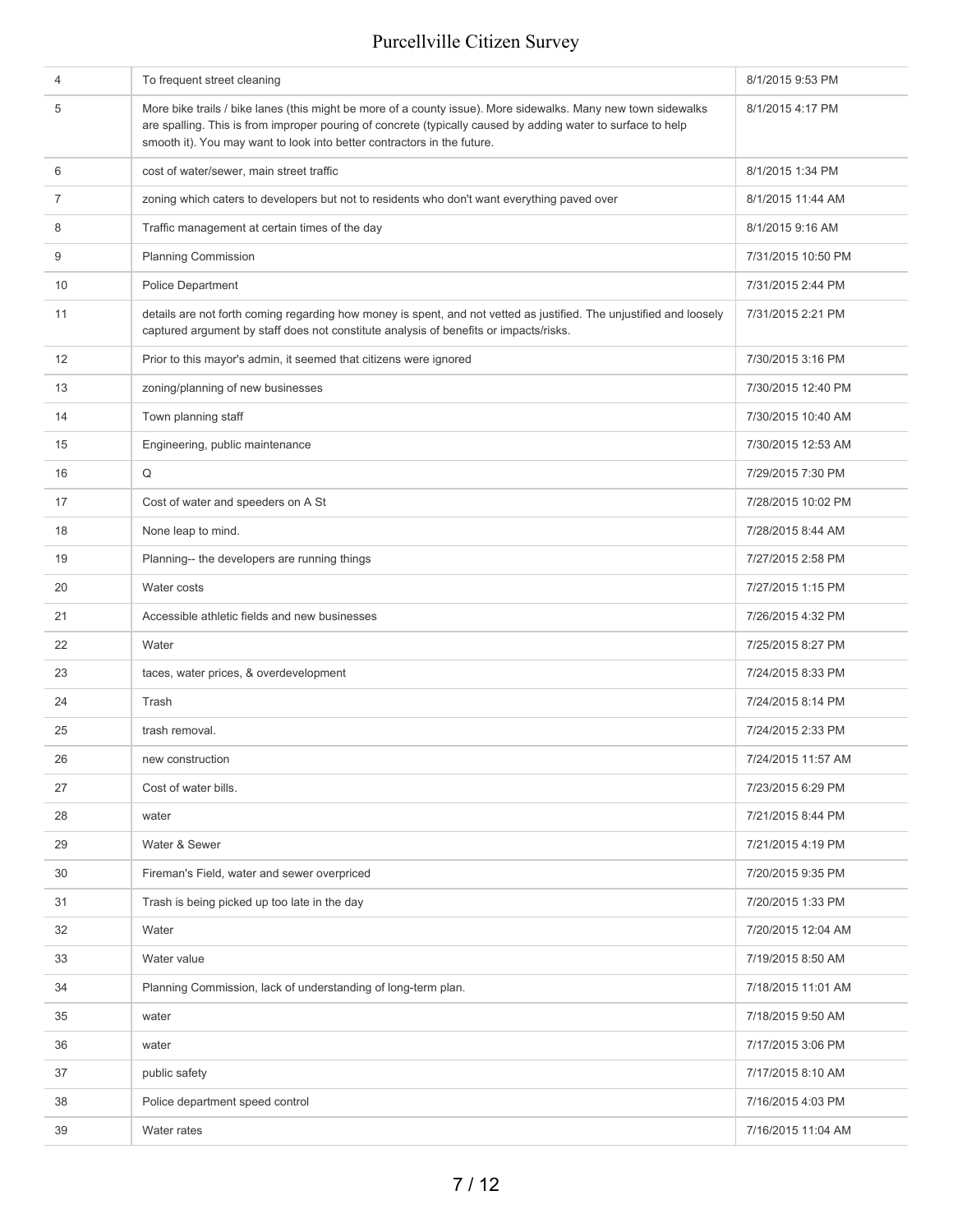| 40 | cost of water and sewer                                                                                                                                                                                | 7/16/2015 7:45 AM  |
|----|--------------------------------------------------------------------------------------------------------------------------------------------------------------------------------------------------------|--------------------|
| 41 | Crosswalks                                                                                                                                                                                             | 7/16/2015 12:20 AM |
| 42 | Maintenance                                                                                                                                                                                            | 7/15/2015 9:29 PM  |
| 43 | access to Franklin Park                                                                                                                                                                                | 7/15/2015 9:20 PM  |
| 44 | The tap water could be of better quality especially for drinking. I have tasted it on numerous ocassions and it truly<br>failed the test for me. Perhaps is needs to cleansed and tested periodically. | 7/15/2015 5:14 PM  |
| 45 | Taxes, water bill, traffic congestion                                                                                                                                                                  | 7/15/2015 11:53 AM |
| 46 | trash pick-up - erratic & careless.                                                                                                                                                                    | 7/15/2015 8:30 AM  |
| 47 | town council (developer focused), high cost of water & sewer                                                                                                                                           | 7/14/2015 6:56 PM  |
| 48 | none                                                                                                                                                                                                   | 7/14/2015 5:24 PM  |
| 49 | $\overline{\phantom{a}}$                                                                                                                                                                               | 7/14/2015 10:50 AM |
| 50 | Water/Sewer prices                                                                                                                                                                                     | 7/14/2015 10:49 AM |
| 51 | water and sewer rates                                                                                                                                                                                  | 7/13/2015 10:36 PM |
| 52 | snow removal and some police work                                                                                                                                                                      | 7/13/2015 3:36 PM  |
| 53 | water rates                                                                                                                                                                                            | 7/13/2015 1:59 PM  |
| 54 | trash                                                                                                                                                                                                  | 7/13/2015 12:33 PM |
| 55 | speed/                                                                                                                                                                                                 | 7/13/2015 9:41 AM  |
| 56 | <b>Traffic flow</b>                                                                                                                                                                                    | 7/12/2015 8:01 PM  |
| 57 | zoning and land use organization                                                                                                                                                                       | 7/12/2015 1:20 PM  |
| 58 | Water/sewer costs are waaaay out of control                                                                                                                                                            | 7/12/2015 12:33 PM |
| 59 | street and sidewalk maitenance and improvement                                                                                                                                                         | 7/12/2015 11:02 AM |
| 60 | water                                                                                                                                                                                                  | 7/12/2015 10:16 AM |
| 61 | The absence of online meetings relying on antiquated communication methods that working families cannot<br>attend in person meetings.                                                                  | 7/11/2015 4:42 PM  |
| 62 | Water and sewer                                                                                                                                                                                        | 7/11/2015 3:57 PM  |
| 63 | snow removal                                                                                                                                                                                           | 7/11/2015 9:38 AM  |
| 64 | water                                                                                                                                                                                                  | 7/10/2015 9:30 PM  |
| 65 | POLICE SPEED CRACK DOWNS                                                                                                                                                                               | 7/10/2015 5:52 PM  |
| 66 | <b>Information Dissemination</b>                                                                                                                                                                       | 7/10/2015 12:26 PM |
| 67 | Water, quality and price                                                                                                                                                                               | 7/9/2015 10:35 PM  |
| 68 | policing speeding and stop sign runners in country club hills                                                                                                                                          | 7/9/2015 5:12 PM   |
| 69 | Water and Sewer                                                                                                                                                                                        | 7/9/2015 1:44 PM   |
| 70 | taxes                                                                                                                                                                                                  | 7/9/2015 11:37 AM  |
| 71 | Police force                                                                                                                                                                                           | 7/9/2015 9:43 AM   |
| 72 | Water and Tax                                                                                                                                                                                          | 7/8/2015 9:23 PM   |
| 73 | Zoning board actions on the 21st street project                                                                                                                                                        | 7/8/2015 4:35 PM   |
| 74 | Water                                                                                                                                                                                                  | 7/8/2015 4:05 PM   |
| 75 | sidewalk maintenance                                                                                                                                                                                   | 7/8/2015 4:04 PM   |
| 76 | future plans for the town                                                                                                                                                                              | 7/8/2015 3:27 PM   |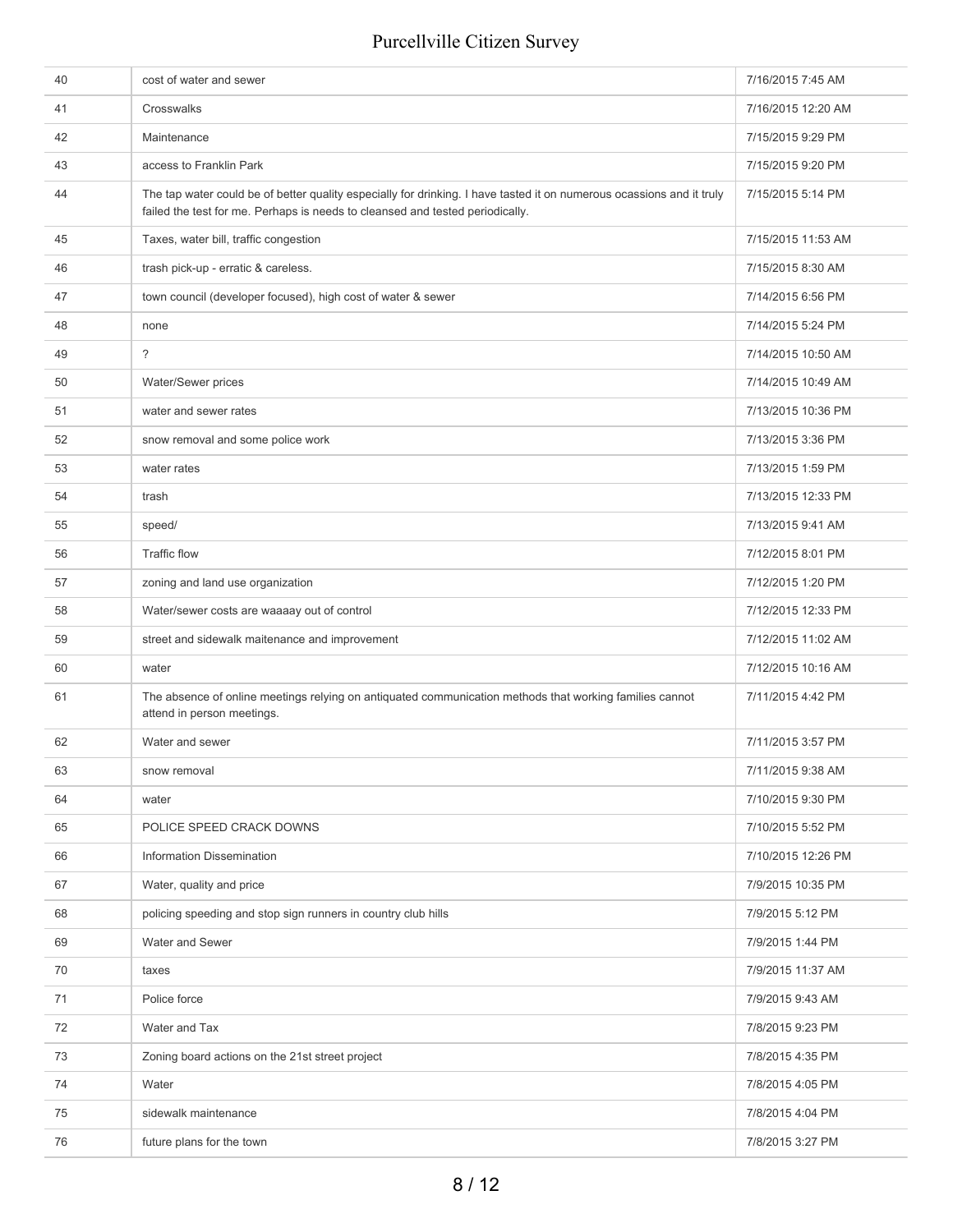| 77  | sewer rates going up                                                       | 7/8/2015 3:25 PM  |
|-----|----------------------------------------------------------------------------|-------------------|
| 78  | Water rates                                                                | 7/8/2015 12:13 PM |
| 79  | Water/Sewer                                                                | 7/8/2015 11:59 AM |
| 80  | Lack of free online bill payments                                          | 7/8/2015 9:51 AM  |
| 81  | <b>Water Service</b>                                                       | 7/8/2015 7:18 AM  |
| 82  | Development-related concerns                                               | 7/7/2015 7:06 PM  |
| 83  | <b>Town Council</b>                                                        | 7/7/2015 2:44 PM  |
| 84  | Water                                                                      | 7/7/2015 10:29 AM |
| 85  | Water                                                                      | 7/7/2015 9:25 AM  |
| 86  | quality of water, cost and the project cost                                | 7/6/2015 7:42 PM  |
| 87  | Atmosphere for business                                                    | 7/6/2015 4:51 PM  |
| 88  | Town Office - utilities                                                    | 7/6/2015 4:21 PM  |
| 89  | fireman field - what am i pay for?                                         | 7/6/2015 2:26 PM  |
| 90  | Water/Sewer bills and management of such. The debt and ridiculous taxes!!! | 7/6/2015 2:21 PM  |
| 91  | water                                                                      | 7/6/2015 1:14 PM  |
| 92  | mail sorting                                                               | 7/6/2015 12:16 PM |
| 93  | water and sewer                                                            | 7/6/2015 11:33 AM |
| 94  | Police                                                                     | 7/6/2015 9:35 AM  |
| 95  | The acknowledgement of staff                                               | 7/6/2015 9:24 AM  |
| 96  | Trash pickup                                                               | 7/6/2015 9:09 AM  |
| 97  | too many "speed traps"                                                     | 7/6/2015 8:34 AM  |
| 98  | Catering to developers as some Council members appear to be doing.         | 7/5/2015 5:06 PM  |
| 99  | traffic groyh                                                              | 7/5/2015 1:02 PM  |
| 100 | Snow plows hitting mailbox                                                 | 7/5/2015 12:13 PM |
| 101 | unequal services for taxes                                                 | 7/5/2015 12:05 PM |
| 102 | water bill                                                                 | 7/5/2015 11:51 AM |
| 103 | Spending our tax dollars                                                   | 7/5/2015 10:48 AM |
| 104 | water & sewer                                                              | 7/4/2015 6:57 PM  |
| 105 | Mayor and Jimmerman on council                                             | 7/4/2015 11:14 AM |
| 106 | none                                                                       | 7/4/2015 10:22 AM |
| 107 | Snow removal                                                               | 7/4/2015 10:15 AM |
| 108 | Water                                                                      | 7/4/2015 9:30 AM  |
| 109 | no comment                                                                 | 7/4/2015 7:33 AM  |
| 110 | Planning and zoning                                                        | 7/3/2015 11:12 PM |
| 111 | Water                                                                      | 7/3/2015 8:21 PM  |
| 112 | More sidewalks and repair ones in existence.                               | 7/3/2015 7:13 PM  |
| 113 | Cost of water                                                              | 7/3/2015 4:49 PM  |
| 114 | Trash Pick Up                                                              | 7/3/2015 4:00 PM  |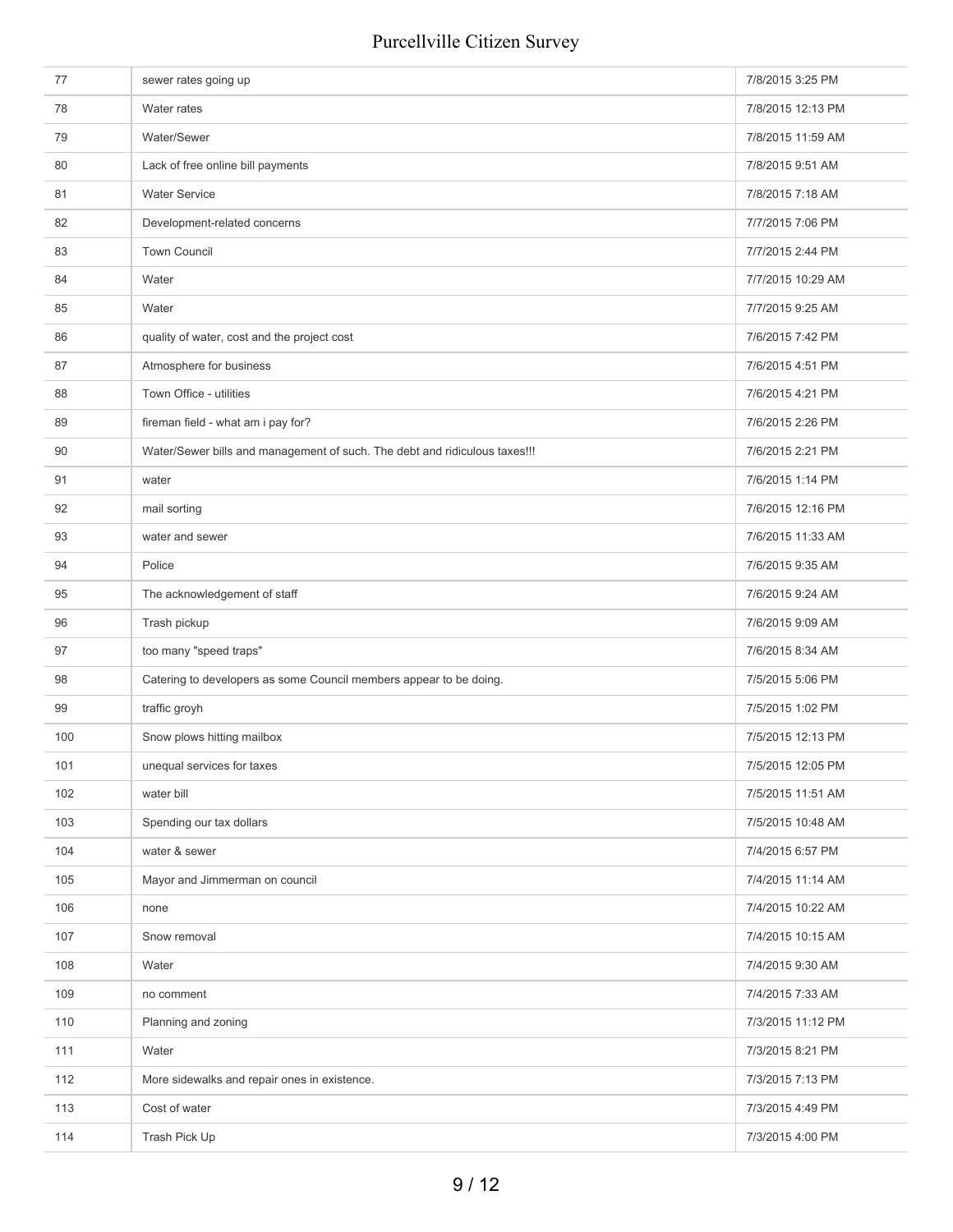| 115 | water/sewer rates                                                                                                                                                            | 7/3/2015 2:41 PM  |
|-----|------------------------------------------------------------------------------------------------------------------------------------------------------------------------------|-------------------|
| 116 | Police                                                                                                                                                                       | 7/3/2015 10:55 AM |
| 117 | snow removal, we citizens do our job clearing snow from sidewalks with hard work multiple times per day only to<br>have snow plows unnecesarily creating glazier on sidewalk | 7/3/2015 10:54 AM |
| 118 | Water rates                                                                                                                                                                  | 7/2/2015 6:00 PM  |
| 119 | Taxes and growth                                                                                                                                                             | 7/2/2015 5:56 PM  |
| 120 | this is a tie between the Zoning supervisor and the Water department raising rates.                                                                                          | 7/2/2015 5:05 PM  |
| 121 | \$300 deposit for water service                                                                                                                                              | 7/2/2015 3:53 PM  |
| 122 | <b>Community Development</b>                                                                                                                                                 | 7/2/2015 9:49 AM  |
| 123 | Secret special interest deals behind closed doors.                                                                                                                           | 7/1/2015 11:38 PM |
| 124 | <b>Town Council Meetings</b>                                                                                                                                                 | 7/1/2015 10:18 PM |
| 125 | water rates                                                                                                                                                                  | 7/1/2015 9:11 PM  |
| 126 | n/a                                                                                                                                                                          | 7/1/2015 5:57 PM  |
| 127 | water and sewer cost                                                                                                                                                         | 7/1/2015 5:38 PM  |
| 128 | Street sweeping                                                                                                                                                              | 7/1/2015 4:28 PM  |
| 129 | water/sewage                                                                                                                                                                 | 7/1/2015 3:27 PM  |
| 130 | Attention to the town's aging infrastructure such as sewer and drainage.                                                                                                     | 7/1/2015 3:18 PM  |
| 131 | trash removal, propane                                                                                                                                                       | 7/1/2015 11:14 AM |
| 132 | Police presence. Traffic is only one concern, they rarely patrol thru areas                                                                                                  | 7/1/2015 10:49 AM |
| 133 | Dearth of sidewalks in my neighborhood and on the west side.                                                                                                                 | 7/1/2015 10:43 AM |
| 134 | Water                                                                                                                                                                        | 7/1/2015 10:37 AM |
| 135 | Cost of water and sewer services.                                                                                                                                            | 7/1/2015 9:59 AM  |
| 136 | water                                                                                                                                                                        | 7/1/2015 9:55 AM  |
| 137 | vehicle tax fees (not really a service but annoying)                                                                                                                         | 7/1/2015 9:42 AM  |
| 138 | How are tax dollars are spent                                                                                                                                                | 7/1/2015 8:42 AM  |
| 139 | water rates, restaurant tax                                                                                                                                                  | 7/1/2015 1:38 AM  |
| 140 | no one likes higher taxes                                                                                                                                                    | 6/30/2015 9:35 PM |
| 141 | water/sewer                                                                                                                                                                  | 6/30/2015 9:32 PM |
| 142 | cost of water/sewer I pay 2-3 times what people in other areas pay                                                                                                           | 6/30/2015 9:00 PM |
| 143 | Zoning                                                                                                                                                                       | 6/30/2015 7:45 PM |
| 144 | Water cost is still horrible                                                                                                                                                 | 6/30/2015 7:36 PM |
| 145 | Water/Sewer expenses                                                                                                                                                         | 6/30/2015 7:15 PM |
| 146 | Water only due to cost                                                                                                                                                       | 6/30/2015 6:19 PM |
| 147 | n/a                                                                                                                                                                          | 6/30/2015 6:18 PM |
| 148 | <b>Town Council</b>                                                                                                                                                          | 6/30/2015 5:43 PM |
| 149 | N/A                                                                                                                                                                          | 6/30/2015 5:38 PM |
| 150 | City Devolopment                                                                                                                                                             | 6/30/2015 3:49 PM |
| 151 | Cost of sewer and water                                                                                                                                                      | 6/30/2015 3:37 PM |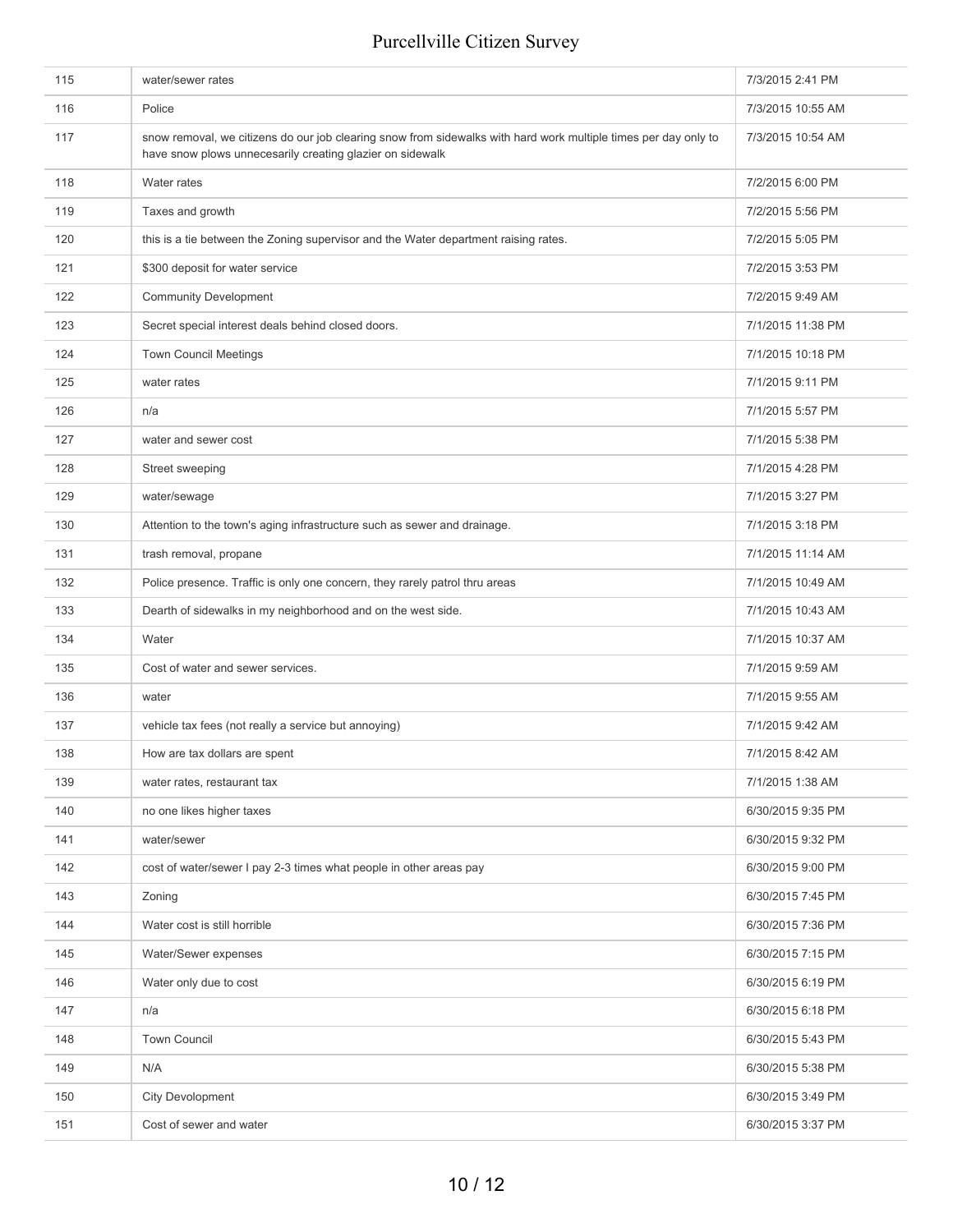| 153<br>6/30/2015 2:38 PM<br>Water<br>154<br>Water quality and cost<br>6/30/2015 2:03 PM<br>155<br>COST OF LITIGATION AND NUMBER OF PUBLIC EMPLOYEES. PLEASE QUIT USING THE TINY GRAVEL<br>6/30/2015 1:45 PM<br>ON ROADS DURING SNOW STORMS.<br>156<br>6/30/2015 1:25 PM<br>Water<br>157<br>the desire of some board members to build upwards<br>6/30/2015 1:21 PM<br>158<br>Rising costs of water and sewer<br>6/30/2015 1:12 PM<br><b>HOA</b><br>159<br>6/30/2015 9:26 AM<br>160<br>Water/sewage rates increase and Fireman Field tax<br>6/30/2015 9:12 AM<br>161<br>cost of water<br>6/30/2015 8:06 AM<br>162<br>6/30/2015 7:43 AM<br>snow removal<br>163<br>6/30/2015 7:06 AM<br>Water costs<br>164<br>water (prices)<br>6/30/2015 5:38 AM<br>One time per week trash removal<br>165<br>6/29/2015 11:47 PM<br>166<br>Trash Pick up Frequency<br>6/29/2015 11:13 PM<br>With the exception of Chick-fil-a coming soon (thank goodness!), attracting "chain" causal sit-down restaurants,<br>167<br>6/29/2015 11:08 PM<br>such as a Texas Roadhouse, Applebees, etc to balance the local restaurants - the "local" restaurants often do not<br>provide as much value as chains do.<br>168<br>6/29/2015 10:26 PM<br>Cost of water<br>We are not dissatisfied with any services.<br>169<br>6/29/2015 10:07 PM<br>170<br>Water<br>6/29/2015 9:50 PM<br>171<br>traffic on main street<br>6/29/2015 9:02 PM<br>172<br>Charging for Town Events<br>6/29/2015 8:51 PM<br>173<br>things to do for entertainment<br>6/29/2015 8:45 PM<br>174<br>Water cost<br>6/29/2015 8:37 PM<br>Water/Sewer<br>175<br>6/29/2015 8:27 PM<br>Street repair and leaf pick-up around Fireman's Field<br>176<br>6/29/2015 8:17 PM<br>Level of involvement of the police dept.<br>6/29/2015 8:14 PM<br>177<br>Water department<br>178<br>6/29/2015 8:08 PM<br>179<br>water/sewer costs and water taste<br>6/29/2015 8:00 PM<br>180<br>police presence<br>6/29/2015 7:43 PM<br>181<br>Lack of swimming pool<br>6/29/2015 7:36 PM<br>182<br>Police<br>6/29/2015 7:09 PM<br>183<br>Water<br>6/29/2015 12:16 PM<br>184<br>Water quality. Sewer cost.<br>6/29/2015 11:38 AM<br>185<br>Recycling pickup.<br>6/29/2015 11:38 AM<br>186<br>The type of growth that is being allowed / considered.<br>6/29/2015 8:45 AM<br>not getting enough info about new building and expansion<br>187<br>6/28/2015 10:31 PM | 152 | Town Counsel continued support of unfettered development and rezoning | 6/30/2015 2:49 PM |
|-----------------------------------------------------------------------------------------------------------------------------------------------------------------------------------------------------------------------------------------------------------------------------------------------------------------------------------------------------------------------------------------------------------------------------------------------------------------------------------------------------------------------------------------------------------------------------------------------------------------------------------------------------------------------------------------------------------------------------------------------------------------------------------------------------------------------------------------------------------------------------------------------------------------------------------------------------------------------------------------------------------------------------------------------------------------------------------------------------------------------------------------------------------------------------------------------------------------------------------------------------------------------------------------------------------------------------------------------------------------------------------------------------------------------------------------------------------------------------------------------------------------------------------------------------------------------------------------------------------------------------------------------------------------------------------------------------------------------------------------------------------------------------------------------------------------------------------------------------------------------------------------------------------------------------------------------------------------------------------------------------------------------------------------------------------------------------------------------------------------------------------------------------------------------------------------------------------------------------------------------------------------------------------------------------------------------------------------------------------------------------|-----|-----------------------------------------------------------------------|-------------------|
|                                                                                                                                                                                                                                                                                                                                                                                                                                                                                                                                                                                                                                                                                                                                                                                                                                                                                                                                                                                                                                                                                                                                                                                                                                                                                                                                                                                                                                                                                                                                                                                                                                                                                                                                                                                                                                                                                                                                                                                                                                                                                                                                                                                                                                                                                                                                                                             |     |                                                                       |                   |
|                                                                                                                                                                                                                                                                                                                                                                                                                                                                                                                                                                                                                                                                                                                                                                                                                                                                                                                                                                                                                                                                                                                                                                                                                                                                                                                                                                                                                                                                                                                                                                                                                                                                                                                                                                                                                                                                                                                                                                                                                                                                                                                                                                                                                                                                                                                                                                             |     |                                                                       |                   |
|                                                                                                                                                                                                                                                                                                                                                                                                                                                                                                                                                                                                                                                                                                                                                                                                                                                                                                                                                                                                                                                                                                                                                                                                                                                                                                                                                                                                                                                                                                                                                                                                                                                                                                                                                                                                                                                                                                                                                                                                                                                                                                                                                                                                                                                                                                                                                                             |     |                                                                       |                   |
|                                                                                                                                                                                                                                                                                                                                                                                                                                                                                                                                                                                                                                                                                                                                                                                                                                                                                                                                                                                                                                                                                                                                                                                                                                                                                                                                                                                                                                                                                                                                                                                                                                                                                                                                                                                                                                                                                                                                                                                                                                                                                                                                                                                                                                                                                                                                                                             |     |                                                                       |                   |
|                                                                                                                                                                                                                                                                                                                                                                                                                                                                                                                                                                                                                                                                                                                                                                                                                                                                                                                                                                                                                                                                                                                                                                                                                                                                                                                                                                                                                                                                                                                                                                                                                                                                                                                                                                                                                                                                                                                                                                                                                                                                                                                                                                                                                                                                                                                                                                             |     |                                                                       |                   |
|                                                                                                                                                                                                                                                                                                                                                                                                                                                                                                                                                                                                                                                                                                                                                                                                                                                                                                                                                                                                                                                                                                                                                                                                                                                                                                                                                                                                                                                                                                                                                                                                                                                                                                                                                                                                                                                                                                                                                                                                                                                                                                                                                                                                                                                                                                                                                                             |     |                                                                       |                   |
|                                                                                                                                                                                                                                                                                                                                                                                                                                                                                                                                                                                                                                                                                                                                                                                                                                                                                                                                                                                                                                                                                                                                                                                                                                                                                                                                                                                                                                                                                                                                                                                                                                                                                                                                                                                                                                                                                                                                                                                                                                                                                                                                                                                                                                                                                                                                                                             |     |                                                                       |                   |
|                                                                                                                                                                                                                                                                                                                                                                                                                                                                                                                                                                                                                                                                                                                                                                                                                                                                                                                                                                                                                                                                                                                                                                                                                                                                                                                                                                                                                                                                                                                                                                                                                                                                                                                                                                                                                                                                                                                                                                                                                                                                                                                                                                                                                                                                                                                                                                             |     |                                                                       |                   |
|                                                                                                                                                                                                                                                                                                                                                                                                                                                                                                                                                                                                                                                                                                                                                                                                                                                                                                                                                                                                                                                                                                                                                                                                                                                                                                                                                                                                                                                                                                                                                                                                                                                                                                                                                                                                                                                                                                                                                                                                                                                                                                                                                                                                                                                                                                                                                                             |     |                                                                       |                   |
|                                                                                                                                                                                                                                                                                                                                                                                                                                                                                                                                                                                                                                                                                                                                                                                                                                                                                                                                                                                                                                                                                                                                                                                                                                                                                                                                                                                                                                                                                                                                                                                                                                                                                                                                                                                                                                                                                                                                                                                                                                                                                                                                                                                                                                                                                                                                                                             |     |                                                                       |                   |
|                                                                                                                                                                                                                                                                                                                                                                                                                                                                                                                                                                                                                                                                                                                                                                                                                                                                                                                                                                                                                                                                                                                                                                                                                                                                                                                                                                                                                                                                                                                                                                                                                                                                                                                                                                                                                                                                                                                                                                                                                                                                                                                                                                                                                                                                                                                                                                             |     |                                                                       |                   |
|                                                                                                                                                                                                                                                                                                                                                                                                                                                                                                                                                                                                                                                                                                                                                                                                                                                                                                                                                                                                                                                                                                                                                                                                                                                                                                                                                                                                                                                                                                                                                                                                                                                                                                                                                                                                                                                                                                                                                                                                                                                                                                                                                                                                                                                                                                                                                                             |     |                                                                       |                   |
|                                                                                                                                                                                                                                                                                                                                                                                                                                                                                                                                                                                                                                                                                                                                                                                                                                                                                                                                                                                                                                                                                                                                                                                                                                                                                                                                                                                                                                                                                                                                                                                                                                                                                                                                                                                                                                                                                                                                                                                                                                                                                                                                                                                                                                                                                                                                                                             |     |                                                                       |                   |
|                                                                                                                                                                                                                                                                                                                                                                                                                                                                                                                                                                                                                                                                                                                                                                                                                                                                                                                                                                                                                                                                                                                                                                                                                                                                                                                                                                                                                                                                                                                                                                                                                                                                                                                                                                                                                                                                                                                                                                                                                                                                                                                                                                                                                                                                                                                                                                             |     |                                                                       |                   |
|                                                                                                                                                                                                                                                                                                                                                                                                                                                                                                                                                                                                                                                                                                                                                                                                                                                                                                                                                                                                                                                                                                                                                                                                                                                                                                                                                                                                                                                                                                                                                                                                                                                                                                                                                                                                                                                                                                                                                                                                                                                                                                                                                                                                                                                                                                                                                                             |     |                                                                       |                   |
|                                                                                                                                                                                                                                                                                                                                                                                                                                                                                                                                                                                                                                                                                                                                                                                                                                                                                                                                                                                                                                                                                                                                                                                                                                                                                                                                                                                                                                                                                                                                                                                                                                                                                                                                                                                                                                                                                                                                                                                                                                                                                                                                                                                                                                                                                                                                                                             |     |                                                                       |                   |
|                                                                                                                                                                                                                                                                                                                                                                                                                                                                                                                                                                                                                                                                                                                                                                                                                                                                                                                                                                                                                                                                                                                                                                                                                                                                                                                                                                                                                                                                                                                                                                                                                                                                                                                                                                                                                                                                                                                                                                                                                                                                                                                                                                                                                                                                                                                                                                             |     |                                                                       |                   |
|                                                                                                                                                                                                                                                                                                                                                                                                                                                                                                                                                                                                                                                                                                                                                                                                                                                                                                                                                                                                                                                                                                                                                                                                                                                                                                                                                                                                                                                                                                                                                                                                                                                                                                                                                                                                                                                                                                                                                                                                                                                                                                                                                                                                                                                                                                                                                                             |     |                                                                       |                   |
|                                                                                                                                                                                                                                                                                                                                                                                                                                                                                                                                                                                                                                                                                                                                                                                                                                                                                                                                                                                                                                                                                                                                                                                                                                                                                                                                                                                                                                                                                                                                                                                                                                                                                                                                                                                                                                                                                                                                                                                                                                                                                                                                                                                                                                                                                                                                                                             |     |                                                                       |                   |
|                                                                                                                                                                                                                                                                                                                                                                                                                                                                                                                                                                                                                                                                                                                                                                                                                                                                                                                                                                                                                                                                                                                                                                                                                                                                                                                                                                                                                                                                                                                                                                                                                                                                                                                                                                                                                                                                                                                                                                                                                                                                                                                                                                                                                                                                                                                                                                             |     |                                                                       |                   |
|                                                                                                                                                                                                                                                                                                                                                                                                                                                                                                                                                                                                                                                                                                                                                                                                                                                                                                                                                                                                                                                                                                                                                                                                                                                                                                                                                                                                                                                                                                                                                                                                                                                                                                                                                                                                                                                                                                                                                                                                                                                                                                                                                                                                                                                                                                                                                                             |     |                                                                       |                   |
|                                                                                                                                                                                                                                                                                                                                                                                                                                                                                                                                                                                                                                                                                                                                                                                                                                                                                                                                                                                                                                                                                                                                                                                                                                                                                                                                                                                                                                                                                                                                                                                                                                                                                                                                                                                                                                                                                                                                                                                                                                                                                                                                                                                                                                                                                                                                                                             |     |                                                                       |                   |
|                                                                                                                                                                                                                                                                                                                                                                                                                                                                                                                                                                                                                                                                                                                                                                                                                                                                                                                                                                                                                                                                                                                                                                                                                                                                                                                                                                                                                                                                                                                                                                                                                                                                                                                                                                                                                                                                                                                                                                                                                                                                                                                                                                                                                                                                                                                                                                             |     |                                                                       |                   |
|                                                                                                                                                                                                                                                                                                                                                                                                                                                                                                                                                                                                                                                                                                                                                                                                                                                                                                                                                                                                                                                                                                                                                                                                                                                                                                                                                                                                                                                                                                                                                                                                                                                                                                                                                                                                                                                                                                                                                                                                                                                                                                                                                                                                                                                                                                                                                                             |     |                                                                       |                   |
|                                                                                                                                                                                                                                                                                                                                                                                                                                                                                                                                                                                                                                                                                                                                                                                                                                                                                                                                                                                                                                                                                                                                                                                                                                                                                                                                                                                                                                                                                                                                                                                                                                                                                                                                                                                                                                                                                                                                                                                                                                                                                                                                                                                                                                                                                                                                                                             |     |                                                                       |                   |
|                                                                                                                                                                                                                                                                                                                                                                                                                                                                                                                                                                                                                                                                                                                                                                                                                                                                                                                                                                                                                                                                                                                                                                                                                                                                                                                                                                                                                                                                                                                                                                                                                                                                                                                                                                                                                                                                                                                                                                                                                                                                                                                                                                                                                                                                                                                                                                             |     |                                                                       |                   |
|                                                                                                                                                                                                                                                                                                                                                                                                                                                                                                                                                                                                                                                                                                                                                                                                                                                                                                                                                                                                                                                                                                                                                                                                                                                                                                                                                                                                                                                                                                                                                                                                                                                                                                                                                                                                                                                                                                                                                                                                                                                                                                                                                                                                                                                                                                                                                                             |     |                                                                       |                   |
|                                                                                                                                                                                                                                                                                                                                                                                                                                                                                                                                                                                                                                                                                                                                                                                                                                                                                                                                                                                                                                                                                                                                                                                                                                                                                                                                                                                                                                                                                                                                                                                                                                                                                                                                                                                                                                                                                                                                                                                                                                                                                                                                                                                                                                                                                                                                                                             |     |                                                                       |                   |
|                                                                                                                                                                                                                                                                                                                                                                                                                                                                                                                                                                                                                                                                                                                                                                                                                                                                                                                                                                                                                                                                                                                                                                                                                                                                                                                                                                                                                                                                                                                                                                                                                                                                                                                                                                                                                                                                                                                                                                                                                                                                                                                                                                                                                                                                                                                                                                             |     |                                                                       |                   |
|                                                                                                                                                                                                                                                                                                                                                                                                                                                                                                                                                                                                                                                                                                                                                                                                                                                                                                                                                                                                                                                                                                                                                                                                                                                                                                                                                                                                                                                                                                                                                                                                                                                                                                                                                                                                                                                                                                                                                                                                                                                                                                                                                                                                                                                                                                                                                                             |     |                                                                       |                   |
|                                                                                                                                                                                                                                                                                                                                                                                                                                                                                                                                                                                                                                                                                                                                                                                                                                                                                                                                                                                                                                                                                                                                                                                                                                                                                                                                                                                                                                                                                                                                                                                                                                                                                                                                                                                                                                                                                                                                                                                                                                                                                                                                                                                                                                                                                                                                                                             |     |                                                                       |                   |
|                                                                                                                                                                                                                                                                                                                                                                                                                                                                                                                                                                                                                                                                                                                                                                                                                                                                                                                                                                                                                                                                                                                                                                                                                                                                                                                                                                                                                                                                                                                                                                                                                                                                                                                                                                                                                                                                                                                                                                                                                                                                                                                                                                                                                                                                                                                                                                             |     |                                                                       |                   |
|                                                                                                                                                                                                                                                                                                                                                                                                                                                                                                                                                                                                                                                                                                                                                                                                                                                                                                                                                                                                                                                                                                                                                                                                                                                                                                                                                                                                                                                                                                                                                                                                                                                                                                                                                                                                                                                                                                                                                                                                                                                                                                                                                                                                                                                                                                                                                                             |     |                                                                       |                   |
|                                                                                                                                                                                                                                                                                                                                                                                                                                                                                                                                                                                                                                                                                                                                                                                                                                                                                                                                                                                                                                                                                                                                                                                                                                                                                                                                                                                                                                                                                                                                                                                                                                                                                                                                                                                                                                                                                                                                                                                                                                                                                                                                                                                                                                                                                                                                                                             |     |                                                                       |                   |
|                                                                                                                                                                                                                                                                                                                                                                                                                                                                                                                                                                                                                                                                                                                                                                                                                                                                                                                                                                                                                                                                                                                                                                                                                                                                                                                                                                                                                                                                                                                                                                                                                                                                                                                                                                                                                                                                                                                                                                                                                                                                                                                                                                                                                                                                                                                                                                             |     |                                                                       |                   |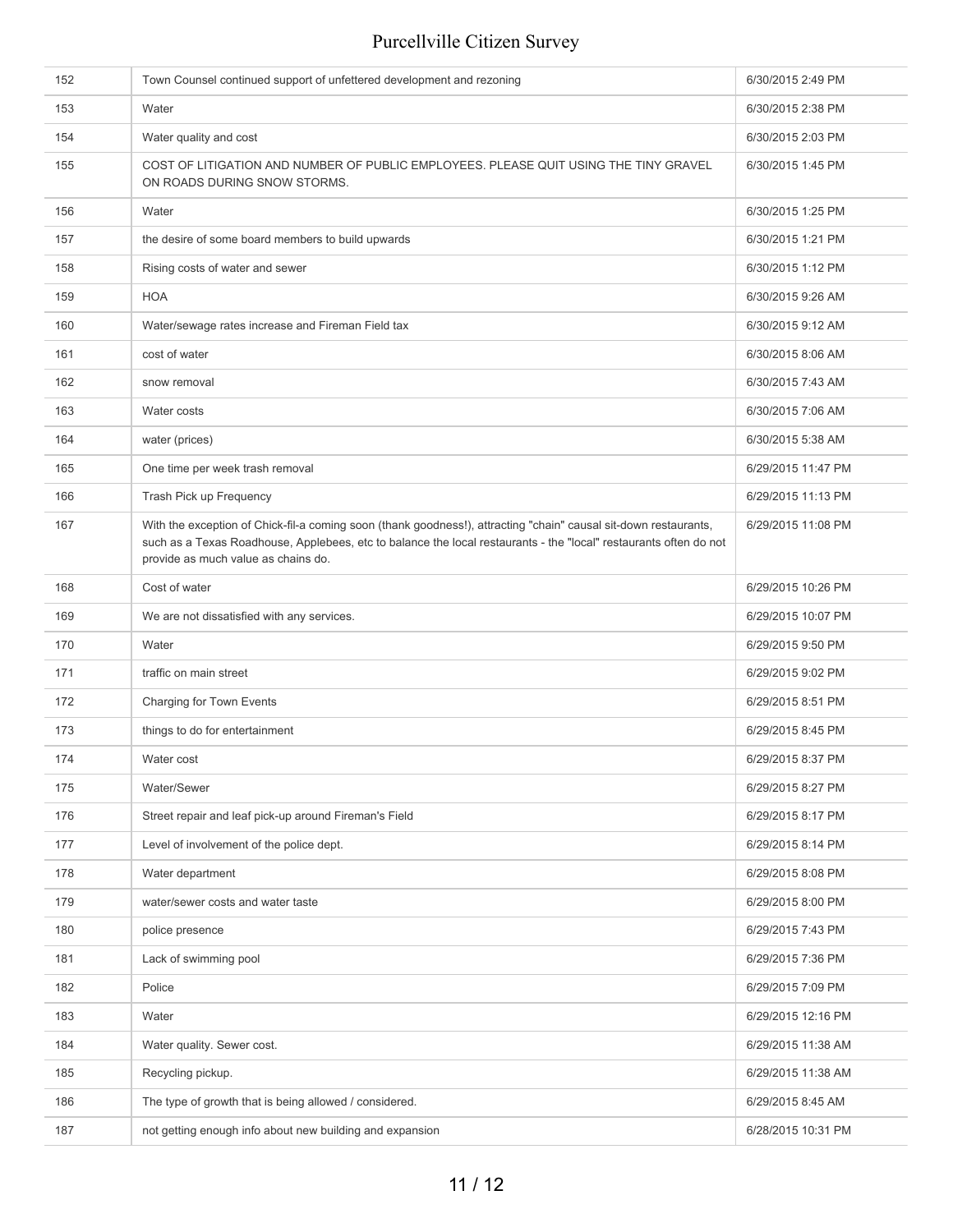| 188 | water rates                                                         | 6/28/2015 6:43 PM  |
|-----|---------------------------------------------------------------------|--------------------|
| 189 | town needs more rental aptsspecially for seniors                    | 6/28/2015 6:26 PM  |
| 190 | Lack of obtaining citizen involvement in development decisions.     | 6/28/2015 6:12 PM  |
| 191 | n/a                                                                 | 6/28/2015 5:56 PM  |
| 192 | road clearing after heavy snow                                      | 6/28/2015 4:00 PM  |
| 193 | water, taxes                                                        | 6/28/2015 3:33 PM  |
| 194 | They are good across the board.                                     | 6/28/2015 2:10 PM  |
| 195 | Zoning Administration (BZA)                                         | 6/28/2015 12:12 PM |
| 196 | Cost of the water and DOWNTOWN OVERGROWTH                           | 6/28/2015 8:20 AM  |
| 197 | approval of construction projects                                   | 6/27/2015 6:31 PM  |
| 198 | Shopping                                                            | 6/27/2015 2:09 PM  |
| 199 | new building that we can not support with our current infostructure | 6/26/2015 6:59 PM  |
| 200 | The lack of traffic lights                                          | 6/26/2015 1:41 PM  |
| 201 | Snow remover                                                        | 6/25/2015 10:10 PM |
| 202 | Parking                                                             | 6/24/2015 3:01 PM  |
| 203 | water                                                               | 6/24/2015 12:05 PM |
| 204 | Slowness of traffic on Main Street                                  | 6/23/2015 6:39 PM  |
| 205 | Snow removal                                                        | 6/23/2015 2:13 PM  |
| 206 | no girls sports at Firemans Field.                                  | 6/23/2015 1:15 PM  |
| 207 | Everyone else, especially the council on development                | 6/23/2015 12:15 PM |
| 208 | Water rates                                                         | 6/23/2015 12:13 PM |
| 209 | Price of water                                                      | 6/23/2015 12:12 PM |
| 210 | Water and Storm water run-off                                       | 6/23/2015 11:40 AM |
| 211 | Transparency on local decisions                                     | 6/23/2015 11:40 AM |
| 212 | Water sewer                                                         | 6/23/2015 11:29 AM |
| 213 | Traffic                                                             | 4/9/2015 10:02 AM  |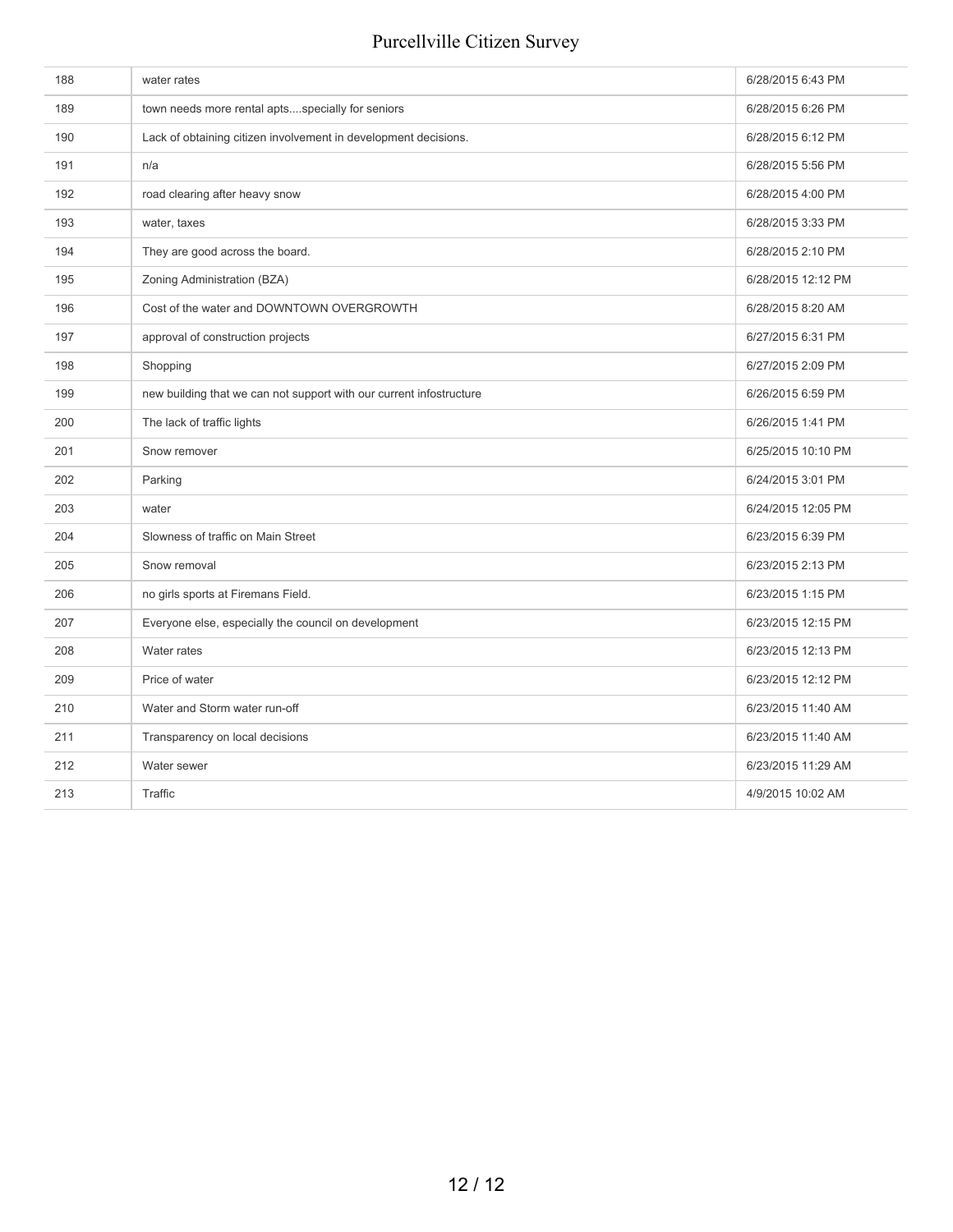#### **Q11 Why did you choose to reside in Purcellville?**

**Answered: 286 Skipped: 84**

| #  | <b>Responses</b>                                                                                                                                                                                                                                                                          | <b>Date</b>        |
|----|-------------------------------------------------------------------------------------------------------------------------------------------------------------------------------------------------------------------------------------------------------------------------------------------|--------------------|
| 1  | Better schools, affordable house                                                                                                                                                                                                                                                          | 8/2/2015 11:11 AM  |
| 2  | For the schools and have many friends who live here and near The Country Club.                                                                                                                                                                                                            | 8/2/2015 11:05 AM  |
| 3  | Moving back to Virginia and wanted to be in Leesburg area. Found rental space in Purcellville                                                                                                                                                                                             | 8/1/2015 10:13 PM  |
| 4  | Small town feel, human scale of buildings, feeling of safety in close community of neighbors                                                                                                                                                                                              | 8/1/2015 10:00 PM  |
| 5  | Was looking at Leesburg and Hamilton, and stumbled upon Purcellville.                                                                                                                                                                                                                     | 8/1/2015 9:53 PM   |
| 6  | safety                                                                                                                                                                                                                                                                                    | 8/1/2015 4:39 PM   |
| 7  | I grew up in this area and we enjoy the small town feel. Being able to walk to stores and events.                                                                                                                                                                                         | 8/1/2015 4:17 PM   |
| 8  | Schools, proximity to job and convenience.                                                                                                                                                                                                                                                | 8/1/2015 3:22 PM   |
| 9  | Because I wanted a small town, not a Sterling or Leesburg - which is where we seem to be headed. I'll be moving<br>to Round Hill, Hamilton, or Bluemont if growth continues as it seems it will.                                                                                          | 8/1/2015 1:40 PM   |
| 10 | Away from congestion and pollution of more urban areas, a consideration for our special needs child                                                                                                                                                                                       | 8/1/2015 11:44 AM  |
| 11 | Purcellville is a quaint, quiet, friendly, beautiful country side, has unique wineries and breweries. It was less<br>crowded in 1999 when I purchased our home near downtown on 20th street.                                                                                              | 8/1/2015 9:22 AM   |
| 12 | Small town atmosphere, family activities (parades)                                                                                                                                                                                                                                        | 8/1/2015 9:16 AM   |
| 13 | Small town feel                                                                                                                                                                                                                                                                           | 7/31/2015 10:50 PM |
| 14 | I was born in Purcellville. I am currently trying to move out of the area because I can't afford to live here, and it is<br>not the town I grew up in.                                                                                                                                    | 7/31/2015 2:44 PM  |
| 15 | Had the inititial perception is was a small, caring town so we would feel safe, and live where we would know our<br>fellow residents.                                                                                                                                                     | 7/31/2015 2:21 PM  |
| 16 | 1) Small town feel 2) Great place to raise kids                                                                                                                                                                                                                                           | 7/30/2015 3:16 PM  |
| 17 | small town feel and community                                                                                                                                                                                                                                                             | 7/30/2015 12:40 PM |
| 18 | Friendly low-key environment; not trendy tourist town but has loads of charm and character so attractive to<br>visitors and residents; excellent schools                                                                                                                                  | 7/30/2015 10:40 AM |
| 19 | Quality of life, neighbors                                                                                                                                                                                                                                                                | 7/30/2015 12:53 AM |
| 20 | Small town feel, excellent schools                                                                                                                                                                                                                                                        | 7/29/2015 7:30 PM  |
| 21 | Small town but had the desired amenities.                                                                                                                                                                                                                                                 | 7/28/2015 10:02 PM |
| 22 | I chose my home I purchased in Main St. Village in town specifically because of its proximity to both the bus line<br>and walkability that offers a healthy lifestyle where my family can walk and bike around town in close proximity to<br>good schools my children can easily walk to. | 7/28/2015 12:43 PM |
| 23 | Small town feel, cheaper than South Riding.                                                                                                                                                                                                                                               | 7/28/2015 8:44 AM  |
| 24 | LOCATION/NOT OVERDEVELOPED HISTORICAL HOUSES/OLDER CHARM COUNTRY FEEL /NO BIG<br><b>STORES</b>                                                                                                                                                                                            | 7/28/2015 8:38 AM  |
| 25 | Family                                                                                                                                                                                                                                                                                    | 7/27/2015 2:58 PM  |
| 26 | Good location and nearby to family.                                                                                                                                                                                                                                                       | 7/27/2015 1:15 PM  |
| 27 | Family                                                                                                                                                                                                                                                                                    | 7/26/2015 4:32 PM  |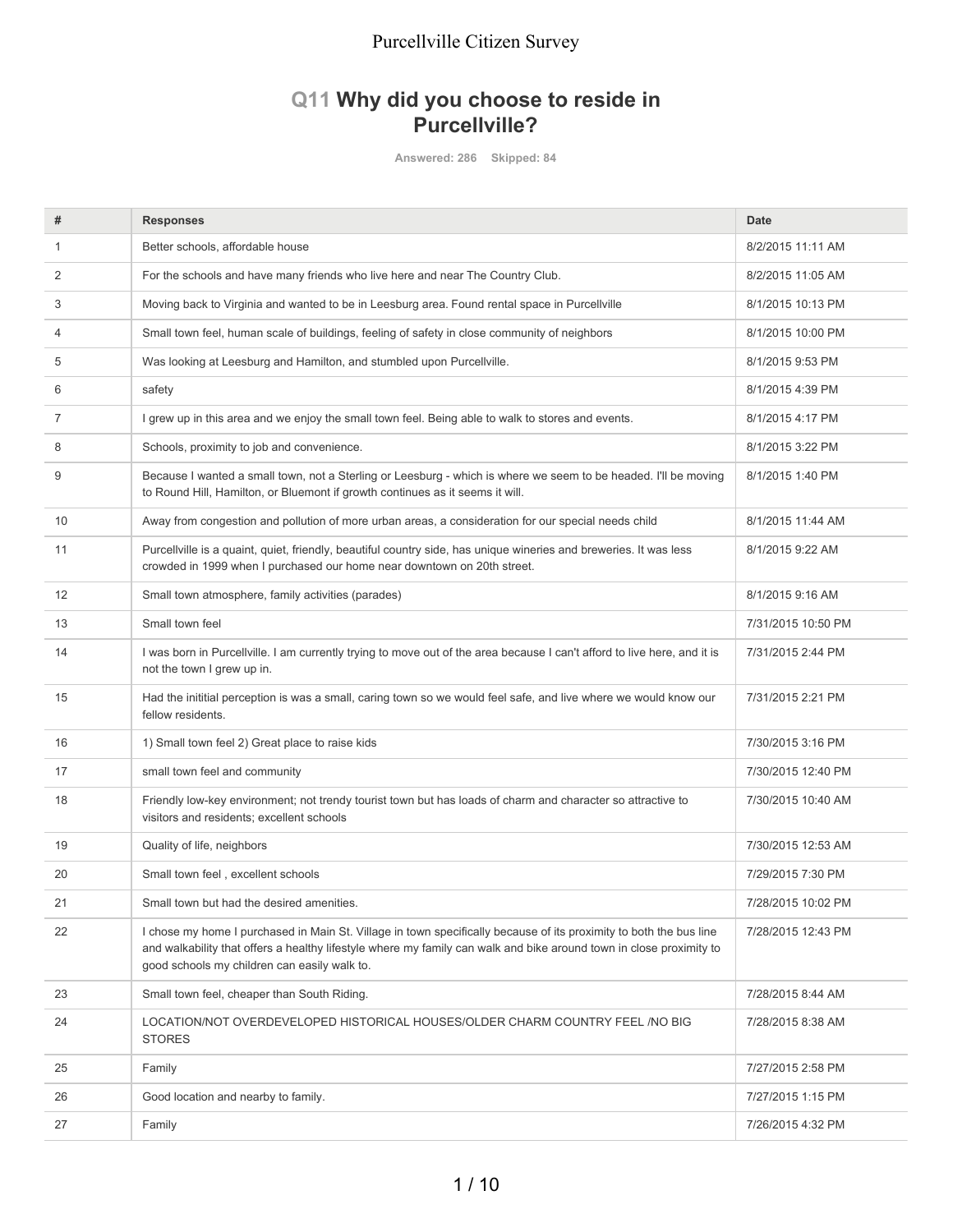| 28 | For the small town feel, to get away from the city, traffic and crime.                                                                                                                                                                                                                                             | 7/26/2015 2:32 PM  |
|----|--------------------------------------------------------------------------------------------------------------------------------------------------------------------------------------------------------------------------------------------------------------------------------------------------------------------|--------------------|
| 29 | Small town, not over developed.                                                                                                                                                                                                                                                                                    | 7/25/2015 8:27 PM  |
| 30 | Small, rural town.                                                                                                                                                                                                                                                                                                 | 7/24/2015 8:33 PM  |
| 31 | Small town, low crime, good school system, commuting distanxe                                                                                                                                                                                                                                                      | 7/24/2015 8:14 PM  |
| 32 | Lower cost of living, less congestion                                                                                                                                                                                                                                                                              | 7/24/2015 2:35 PM  |
| 33 | it was a small town not a tourist trap that it has become.                                                                                                                                                                                                                                                         | 7/24/2015 2:33 PM  |
| 34 | Small town living                                                                                                                                                                                                                                                                                                  | 7/24/2015 11:57 AM |
| 35 | Bought new construction here to allow time to sell house out-of-state.                                                                                                                                                                                                                                             | 7/23/2015 9:31 PM  |
| 36 | Because of the small town feel with good accessibly and convienances. We like the culture of the town.                                                                                                                                                                                                             | 7/23/2015 6:29 PM  |
| 37 | liked the home we bought and small town                                                                                                                                                                                                                                                                            | 7/23/2015 10:34 AM |
| 38 | Small town feel and atmosphere                                                                                                                                                                                                                                                                                     | 7/23/2015 10:14 AM |
| 39 | Safer neighborhood                                                                                                                                                                                                                                                                                                 | 7/21/2015 8:44 PM  |
| 40 | Worked in the area.                                                                                                                                                                                                                                                                                                | 7/21/2015 4:19 PM  |
| 41 | <b>Beauty</b>                                                                                                                                                                                                                                                                                                      | 7/21/2015 11:27 AM |
| 42 | downtown feel. Friendly people. Local farms and local businesses. The beautiful countryside. The slower way of<br>life and peace. The heritage.                                                                                                                                                                    | 7/21/2015 10:10 AM |
| 43 | school system and country atmosphere and it's away from eastern Loudoun. It's not leesburg, ashburn, or<br>sterling                                                                                                                                                                                                | 7/20/2015 9:35 PM  |
| 44 | I like the close knit residential neighborhoods with access to modern conveniences. I like the quiet and being<br>removed from the busy-ness of large commercial and entertainment centers. I don't mind traveling a few miles to<br>be entertained or to do major shopping. I like to come home to the quietness. | 7/20/2015 1:33 PM  |
| 45 | I wanted a small town to raise my kids in away from the Fairfax we left. It has turned into another Fairfax.                                                                                                                                                                                                       | 7/20/2015 12:04 AM |
| 46 | Schools and affordability                                                                                                                                                                                                                                                                                          | 7/19/2015 8:50 AM  |
| 47 | Demographics                                                                                                                                                                                                                                                                                                       | 7/18/2015 3:57 PM  |
| 48 | I've been here 45 years. Got here when it was small.                                                                                                                                                                                                                                                               | 7/18/2015 12:53 PM |
| 49 | Small town feel, no big box, cookie-cutter plazas/strip malls/etc. Reasonable distance to commute to Fairfax<br>County Friendliness of the residents Local, small town events                                                                                                                                      | 7/18/2015 12:26 PM |
| 50 | nice people                                                                                                                                                                                                                                                                                                        | 7/18/2015 11:01 AM |
| 51 | We wanted our children to attend LVHS                                                                                                                                                                                                                                                                              | 7/18/2015 9:50 AM  |
| 52 | I like the small town atmosphere, but we're in danger of losing it as more chain businesses push out the small<br>shops                                                                                                                                                                                            | 7/17/2015 3:06 PM  |
| 53 | love the town                                                                                                                                                                                                                                                                                                      | 7/17/2015 8:10 AM  |
| 54 | Because it was a small town with only 1,500 residents and sufficient shopping within walking distance of our<br>home. It is no longer a small town and the stores where we could buy clothing, shoes, groceries and appliances<br>are no longer within walking distance.                                           | 7/16/2015 4:03 PM  |
| 55 | Significantly smaller than Leesburg where we lived for 9 years prior to moving to Purcellville. This has been a<br>great place to live and raise our family as the schools are better here. Plus, it is quiet and green.                                                                                           | 7/16/2015 3:21 PM  |
| 56 | I thought the small town atmosphere would be ideal for raising kids.                                                                                                                                                                                                                                               | 7/16/2015 11:04 AM |
| 57 | Nice town, nice people, things to do                                                                                                                                                                                                                                                                               | 7/16/2015 8:20 AM  |
| 58 | location                                                                                                                                                                                                                                                                                                           | 7/16/2015 7:45 AM  |
| 59 | The small town feel.                                                                                                                                                                                                                                                                                               | 7/16/2015 12:20 AM |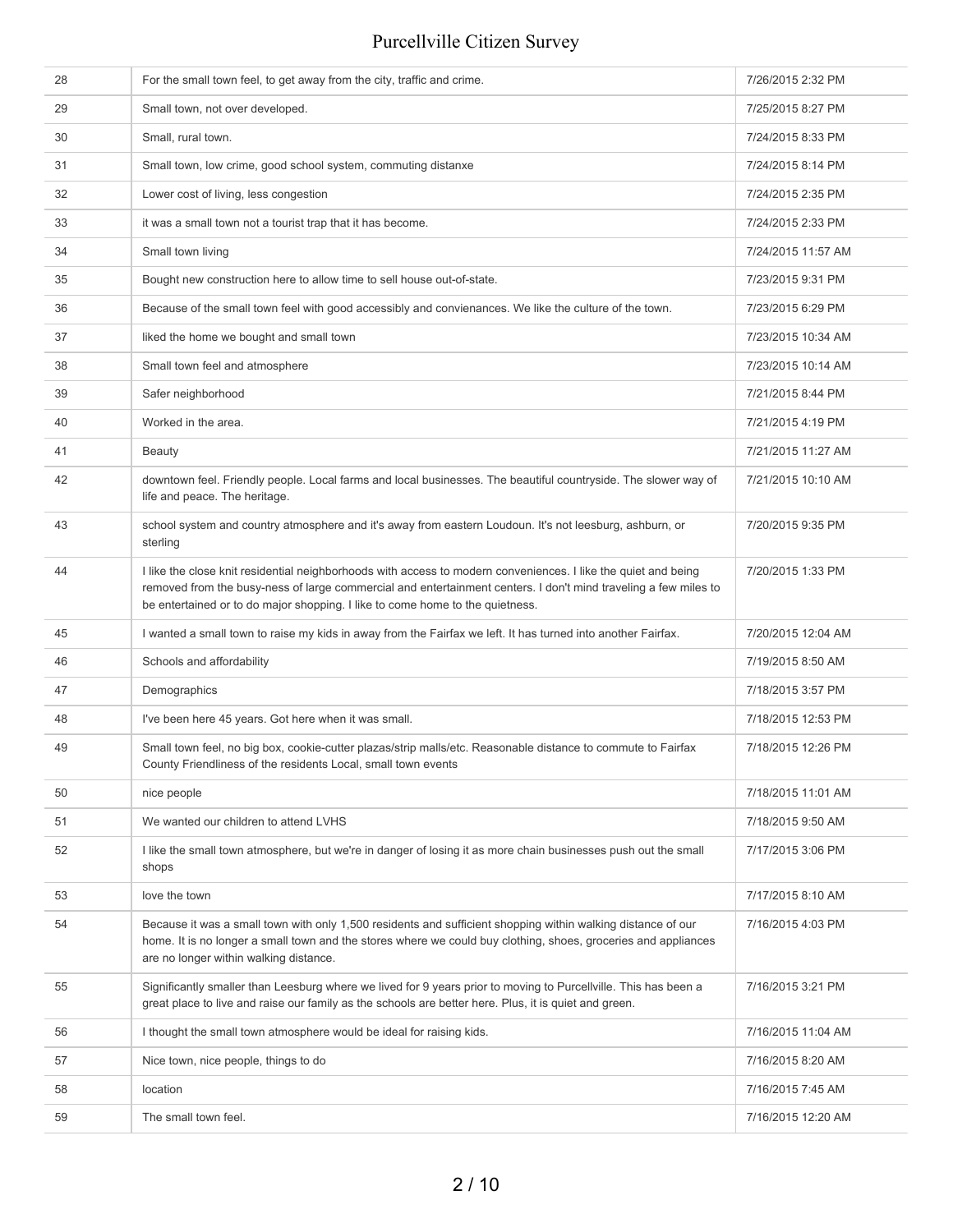| 60 | Small, safe, friendly community, limited amount of "modern" development and massive commercial areas. The<br>town had a "genuine" feeling of "hominess" and unpretentious.                | 7/15/2015 9:29 PM  |
|----|-------------------------------------------------------------------------------------------------------------------------------------------------------------------------------------------|--------------------|
| 61 | small town/schools                                                                                                                                                                        | 7/15/2015 9:20 PM  |
| 62 | I chose to currently reside in Purcellville because it has affordable living accommodations. I was also attracted by<br>the walking path outside of my apartment complex.                 | 7/15/2015 5:14 PM  |
| 63 | 30 years ago it was a small town atmosphere, affordable and great place to raise kids.                                                                                                    | 7/15/2015 11:53 AM |
| 64 | My employment. I have lived in Purcellville for over 40 years.                                                                                                                            | 7/15/2015 8:30 AM  |
| 65 | Small town feel, with distinct main street. didn't have the over development that much of Loudoun had.                                                                                    | 7/14/2015 6:56 PM  |
| 66 | found one level house                                                                                                                                                                     | 7/14/2015 5:24 PM  |
| 67 | small town atmosphere                                                                                                                                                                     | 7/14/2015 12:38 PM |
| 68 | Nice, safe town, close to schools, affordable                                                                                                                                             | 7/14/2015 10:50 AM |
| 69 | I love the small town feel, schools and safety                                                                                                                                            | 7/14/2015 10:49 AM |
| 70 | a Loudoun County native for 88 years                                                                                                                                                      | 7/14/2015 10:19 AM |
| 71 | location versus cost                                                                                                                                                                      | 7/13/2015 10:36 PM |
| 72 | It is my original hometown.                                                                                                                                                               | 7/13/2015 5:27 PM  |
| 73 | Born and raised here.                                                                                                                                                                     | 7/13/2015 3:36 PM  |
| 74 | Small town feel                                                                                                                                                                           | 7/13/2015 1:59 PM  |
| 75 | reasonable commute to work but still small town feel                                                                                                                                      | 7/13/2015 12:33 PM |
| 76 | because it was small population                                                                                                                                                           | 7/13/2015 9:41 AM  |
| 77 | We lived in Waterford for 7 years, but moved into town a couple of months ago, because we do everything in<br>town. Now we have easy access to all the things we love about Purcellville. | 7/13/2015 9:24 AM  |
| 78 | Near work                                                                                                                                                                                 | 7/12/2015 8:01 PM  |
| 79 | Small town atmosphere.                                                                                                                                                                    | 7/12/2015 2:12 PM  |
| 80 | like small town                                                                                                                                                                           | 7/12/2015 1:20 PM  |
| 81 | Small town feel, quaintness.                                                                                                                                                              | 7/12/2015 12:33 PM |
| 82 | Wanted to live in a small friendly town. That is no longer the case!!                                                                                                                     | 7/12/2015 11:23 AM |
| 83 | always lived here                                                                                                                                                                         | 7/12/2015 11:02 AM |
| 84 | close to my daughters school                                                                                                                                                              | 7/12/2015 10:16 AM |
| 85 | The culture--being family oriented area where we live with kids and generally observing a small town feel with<br>small growth is what attracted us to the area and why we have remained. | 7/11/2015 4:42 PM  |
| 86 | overall cost of living in proximity to our jobs and small town feel                                                                                                                       | 7/11/2015 4:32 PM  |
| 87 | Small town character with services; lack of overcrowding, traffic congestion, and suburbanization unlike other<br>areas within DC NOVA area                                               | 7/11/2015 3:57 PM  |
| 88 | Short commute                                                                                                                                                                             | 7/11/2015 2:05 PM  |
| 89 | House selection, small town feel                                                                                                                                                          | 7/11/2015 9:38 AM  |
| 90 | location, size                                                                                                                                                                            | 7/11/2015 9:04 AM  |
| 91 | Quite and quaint town to start our family.                                                                                                                                                | 7/10/2015 9:30 PM  |
| 92 | AFFORDABLE HOUSING                                                                                                                                                                        | 7/10/2015 5:52 PM  |
| 93 | Cost of living was lower 10 years ago                                                                                                                                                     | 7/10/2015 3:03 PM  |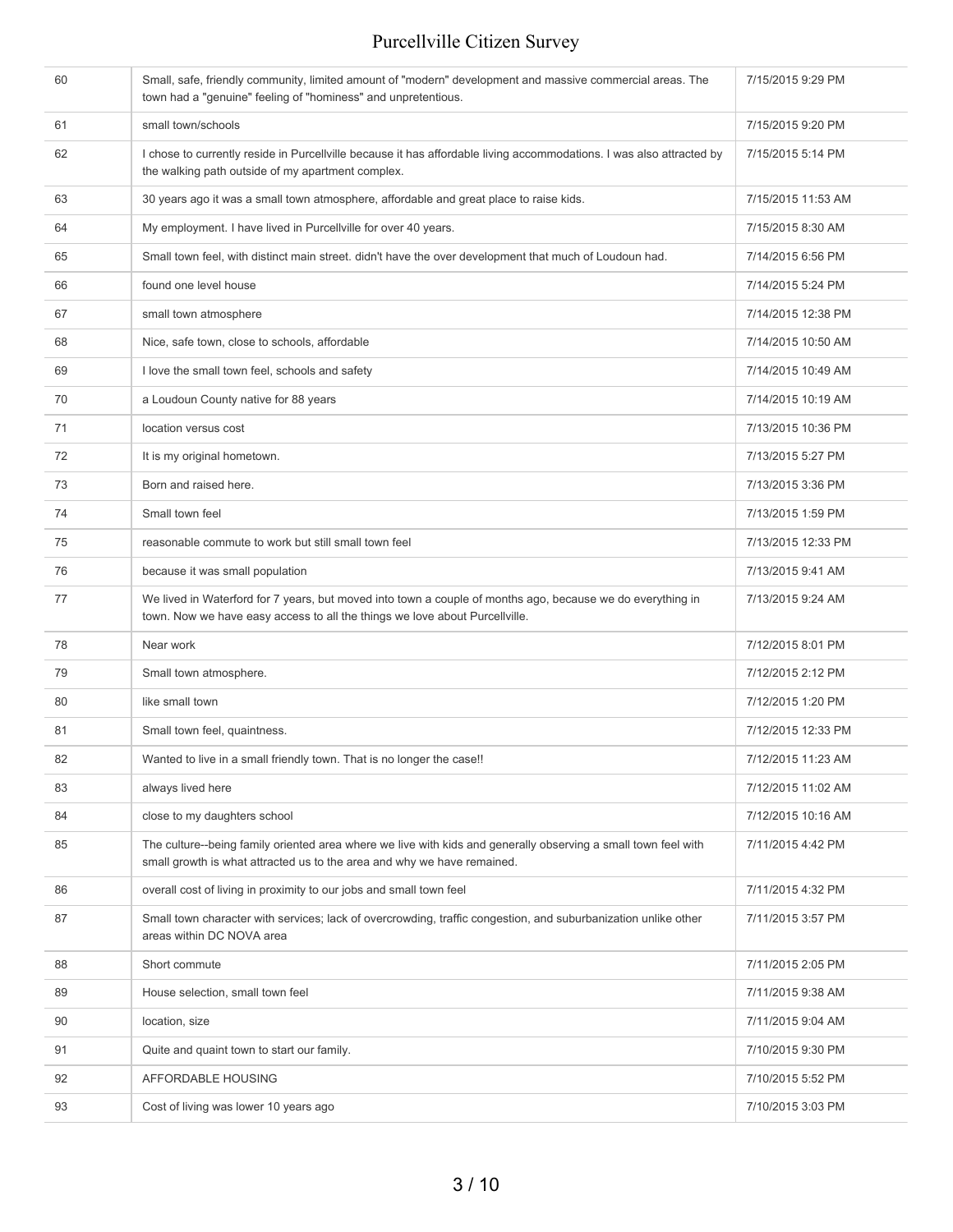| 94  | The bright, vibrant community. Proximity to undeveloped green space / agriculture (and hoping responsible and<br>sustainable.                                                                                                                                                                                                                                                                                                            | 7/10/2015 12:26 PM |
|-----|------------------------------------------------------------------------------------------------------------------------------------------------------------------------------------------------------------------------------------------------------------------------------------------------------------------------------------------------------------------------------------------------------------------------------------------|--------------------|
| 95  | It was away from the crazy hub-bub of Sterling. Home prices were good, houses big, and it seemed like a safe<br>place to raise a family. Now there is too much commercial development.                                                                                                                                                                                                                                                   | 7/9/2015 10:35 PM  |
| 96  | Wonderful neighborhood and the chance for our children to move about town without concern for their safety.                                                                                                                                                                                                                                                                                                                              | 7/9/2015 5:12 PM   |
| 97  | My hometown!                                                                                                                                                                                                                                                                                                                                                                                                                             | 7/9/2015 4:57 PM   |
| 98  | Born and raised here.                                                                                                                                                                                                                                                                                                                                                                                                                    | 7/9/2015 3:32 PM   |
| 99  | Location/Small Town feel                                                                                                                                                                                                                                                                                                                                                                                                                 | 7/9/2015 1:44 PM   |
| 100 | Small town feel                                                                                                                                                                                                                                                                                                                                                                                                                          | 7/9/2015 11:37 AM  |
| 101 | available one story living                                                                                                                                                                                                                                                                                                                                                                                                               | 7/9/2015 9:43 AM   |
| 102 | We love the small town feel. Less traffic and congestion. We feel relaxed here, enjoy shopping locally, and love<br>that we can walk to most locations in town. We hope that Purcellville stays a small town and does not let large<br>businesses or developers take over as they have in Ashburn. Keep the SMALL TOWN FEEL by adding some<br>development that is good for the town. We left Ashburn to enjoy the quiet of a small town. | 7/9/2015 8:47 AM   |
| 103 | Location, Quality of Life, Neighborhod                                                                                                                                                                                                                                                                                                                                                                                                   | 7/8/2015 9:23 PM   |
| 104 | It USED to be a small town and not built up. That is why we chose to live here 11 years ago.                                                                                                                                                                                                                                                                                                                                             | 7/8/2015 4:05 PM   |
| 105 | Small town atmosphere and opportunity to live in a walking community                                                                                                                                                                                                                                                                                                                                                                     | 7/8/2015 4:04 PM   |
| 106 | Small, quaint town with good schools and safe neighborhoods                                                                                                                                                                                                                                                                                                                                                                              | 7/8/2015 3:27 PM   |
| 107 | We love the small town feeling. Lived here all of our lives and could not imagine living anywhere else.                                                                                                                                                                                                                                                                                                                                  | 7/8/2015 3:25 PM   |
| 108 | Small town environment, great schools, easy access to bigger cities, friends recommended                                                                                                                                                                                                                                                                                                                                                 | 7/8/2015 12:13 PM  |
| 109 | Rural, small town. Low density housing. Family oriented. Freedom from traffic and congestion. Proximity to<br>Appalachian Trail.                                                                                                                                                                                                                                                                                                         | 7/8/2015 11:59 AM  |
| 110 | Historic character and reduced traffic and crime                                                                                                                                                                                                                                                                                                                                                                                         | 7/8/2015 9:51 AM   |
| 111 | Small town environment, which is now being significantly erroded; we are looking at moving away due to the<br>development that we feel is unwarranted based on the population needs.                                                                                                                                                                                                                                                     | 7/8/2015 7:18 AM   |
| 112 | Housing costs                                                                                                                                                                                                                                                                                                                                                                                                                            | 7/7/2015 9:50 PM   |
| 113 | Pretty much grew up here and like it, but it's getting to be too mean and arrogant.                                                                                                                                                                                                                                                                                                                                                      | 7/7/2015 2:44 PM   |
| 114 | Originally from the area                                                                                                                                                                                                                                                                                                                                                                                                                 | 7/7/2015 10:29 AM  |
| 115 | Because it is a small town and has the small town feel. Not over commercialized and not large developments or<br>condos.                                                                                                                                                                                                                                                                                                                 | 7/7/2015 9:25 AM   |
| 116 | No particular reason except for proximity to schools (high school)                                                                                                                                                                                                                                                                                                                                                                       | 7/6/2015 7:42 PM   |
| 117 | Size and prince of housing                                                                                                                                                                                                                                                                                                                                                                                                               | 7/6/2015 4:51 PM   |
| 118 | Daughter urged me to come here close to her family; I liked small town atmosphere; ease of navigation by car                                                                                                                                                                                                                                                                                                                             | 7/6/2015 4:26 PM   |
| 119 | We wanted a small town for our children to grow up in.                                                                                                                                                                                                                                                                                                                                                                                   | 7/6/2015 4:21 PM   |
| 120 | Rural and quaint, with slow pace and access to DC.                                                                                                                                                                                                                                                                                                                                                                                       | 7/6/2015 2:26 PM   |
| 121 | Small town feel which is disappearing rapidly.                                                                                                                                                                                                                                                                                                                                                                                           | 7/6/2015 2:21 PM   |
| 122 | Job brought us here. Loudoun County Public School system.                                                                                                                                                                                                                                                                                                                                                                                | 7/6/2015 1:14 PM   |
| 123 | Love the look and feel of the town. Have lived here three years                                                                                                                                                                                                                                                                                                                                                                          | 7/6/2015 12:16 PM  |
| 124 | Close to work; wanted older home with large yard; wanted excellent schools.                                                                                                                                                                                                                                                                                                                                                              | 7/6/2015 11:45 AM  |
| 125 | cost and distance from NVA. Town atmosphere.                                                                                                                                                                                                                                                                                                                                                                                             | 7/6/2015 11:33 AM  |
| 126 | family friendly town, sidewalks, lots of great activities for kids, close to hiking/biking                                                                                                                                                                                                                                                                                                                                               | 7/6/2015 10:27 AM  |
|     |                                                                                                                                                                                                                                                                                                                                                                                                                                          |                    |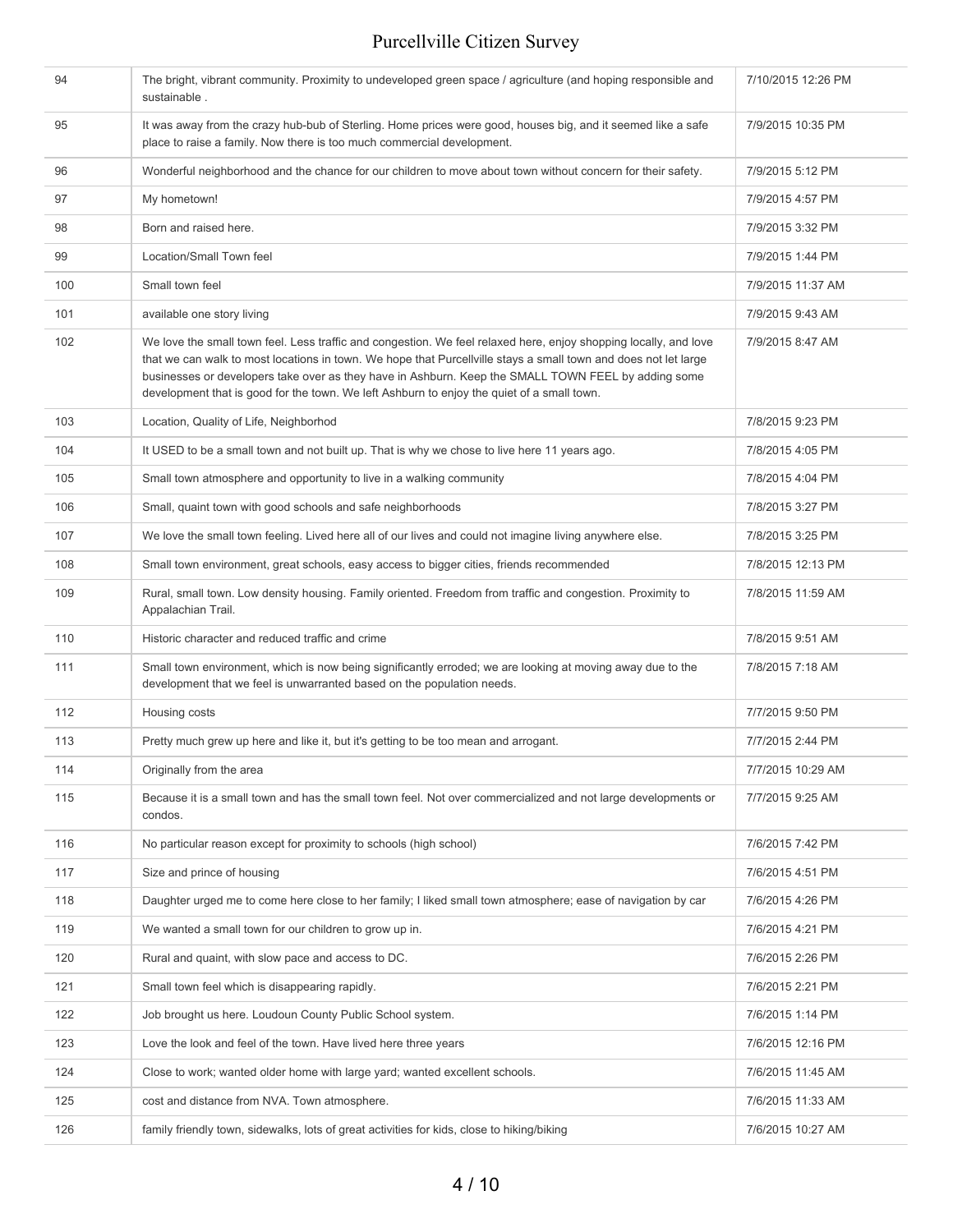| 127 | Family lives here                                                                                                                                                           | 7/6/2015 9:35 AM  |
|-----|-----------------------------------------------------------------------------------------------------------------------------------------------------------------------------|-------------------|
| 128 | I grew up here - it's my home town!                                                                                                                                         | 7/6/2015 9:24 AM  |
| 129 | Raise a family                                                                                                                                                              | 7/6/2015 9:09 AM  |
| 130 | 30 years ago, for the beauty and small town. Loving all the new stuff now, too.                                                                                             | 7/6/2015 8:34 AM  |
| 131 | Affordability of housing, community, small town feel.                                                                                                                       | 7/5/2015 8:04 PM  |
| 132 | small town feel and services                                                                                                                                                | 7/5/2015 5:06 PM  |
| 133 | ease to library/grocery/fire/rescue drug store etc                                                                                                                          | 7/5/2015 1:02 PM  |
| 134 | Job                                                                                                                                                                         | 7/5/2015 12:13 PM |
| 135 | Small town, low crime, close to emergency services                                                                                                                          | 7/5/2015 12:05 PM |
| 136 | quality of life = lived in town for 46 years                                                                                                                                | 7/5/2015 11:51 AM |
| 137 | Small, quaint town. Please don't change this.                                                                                                                               | 7/5/2015 10:48 AM |
| 138 | Small town less crime PEACE & QUIET                                                                                                                                         | 7/4/2015 6:57 PM  |
| 139 | Loudoun Valley High School, small town, rural community                                                                                                                     | 7/4/2015 3:31 PM  |
| 140 | Excellent schools, Small town, family friendly, slower pace, tight knit community, churches                                                                                 | 7/4/2015 2:44 PM  |
| 141 | Family--really great place to raise a family--Youth Sports are the best anywhere, Loudoun Valley High School sat<br>scores, Franklin Park, wineries, agriculture activities | 7/4/2015 11:14 AM |
| 142 | short commute to work, clean, good location                                                                                                                                 | 7/4/2015 10:22 AM |
| 143 | For the small town feel, location, people, and cost of living.                                                                                                              | 7/4/2015 10:15 AM |
| 144 | Love the area, good schools                                                                                                                                                 | 7/4/2015 9:30 AM  |
| 145 | school system                                                                                                                                                               | 7/4/2015 7:33 AM  |
| 146 | Lived her for 20 + years so most of the reasons have changed.                                                                                                               | 7/3/2015 11:12 PM |
| 147 | Small town community feel                                                                                                                                                   | 7/3/2015 8:21 PM  |
| 148 | Active small town. It is the first place we have ever lived where we can walk to three major grocery schools.                                                               | 7/3/2015 7:13 PM  |
| 149 | More space and slower pace living.                                                                                                                                          | 7/3/2015 4:49 PM  |
| 150 | I like the small town community feel to the area.                                                                                                                           | 7/3/2015 4:00 PM  |
| 151 | great place to raise children                                                                                                                                               | 7/3/2015 2:41 PM  |
| 152 | safety & education for my children.                                                                                                                                         | 7/3/2015 10:55 AM |
| 153 | best value around, nice town                                                                                                                                                | 7/3/2015 10:54 AM |
| 154 | small town low crime family                                                                                                                                                 | 7/3/2015 8:27 AM  |
| 155 | Schools, small town, low crime, great place to raise kids, super people.                                                                                                    | 7/2/2015 6:00 PM  |
| 156 | For the small town life that you guys are attempting to destroy!                                                                                                            | 7/2/2015 5:56 PM  |
| 157 | Small town appeal, decent zoning considerations with input from residents, low rates for in-town services.                                                                  | 7/2/2015 5:05 PM  |
| 158 | proximity to my family                                                                                                                                                      | 7/2/2015 3:53 PM  |
| 159 | Schools and Family Friendly Community                                                                                                                                       | 7/2/2015 1:56 PM  |
| 160 | Great place to raise a family                                                                                                                                               | 7/2/2015 9:49 AM  |
| 161 | In 1992 it was a small town with small town values.                                                                                                                         | 7/1/2015 11:38 PM |
| 162 | Because of the small town atmosphere and friendly people. There are not many places left that still have parades<br>down main street!!                                      | 7/1/2015 10:18 PM |
| 163 | Location                                                                                                                                                                    | 7/1/2015 9:11 PM  |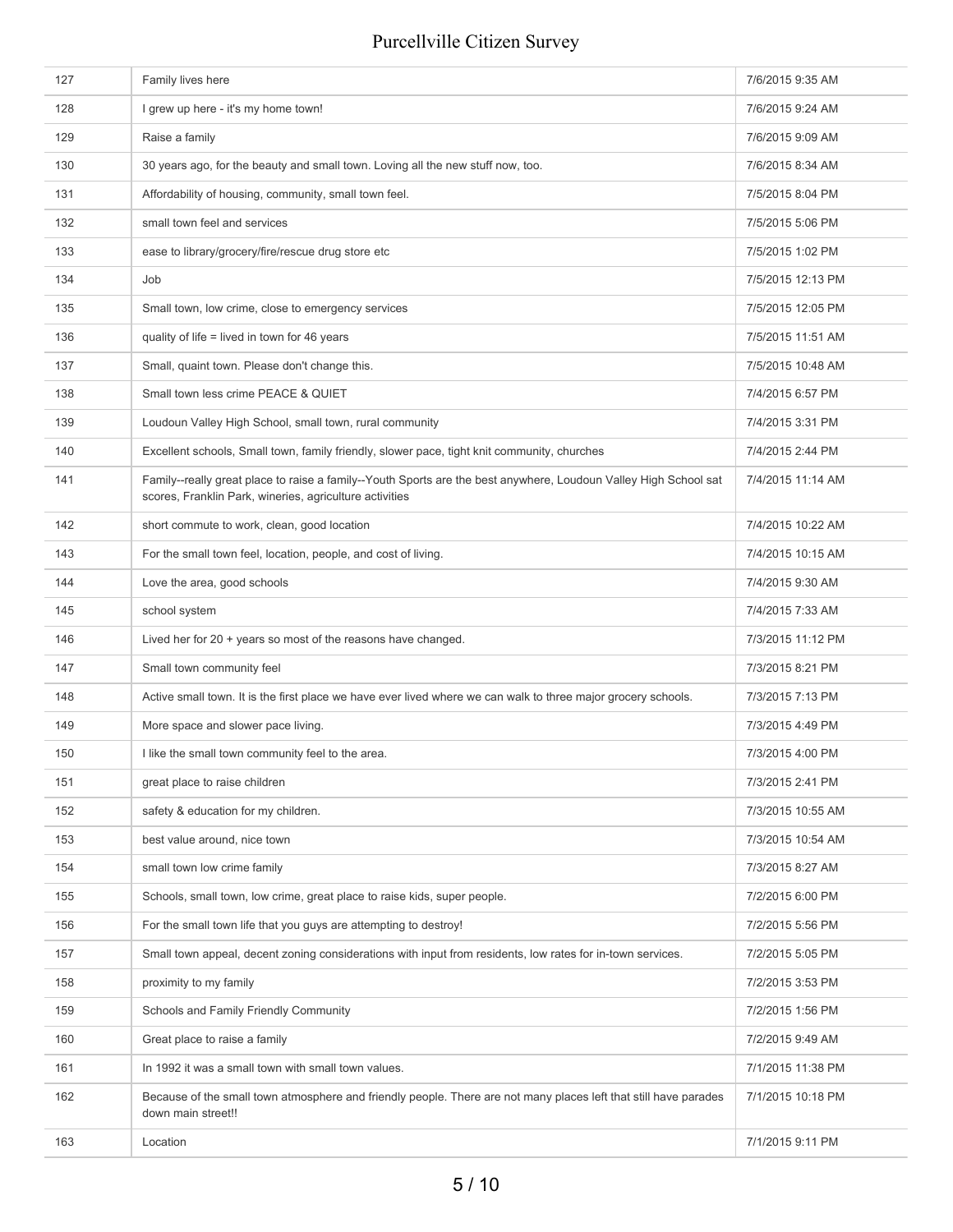| 164 | Fell in love with the house                                                                                                                                                                                                                                                                                  | 7/1/2015 8:12 PM   |
|-----|--------------------------------------------------------------------------------------------------------------------------------------------------------------------------------------------------------------------------------------------------------------------------------------------------------------|--------------------|
| 165 | affordable housing compared to rest of Nova. Small town feel. Great schools.                                                                                                                                                                                                                                 | 7/1/2015 5:57 PM   |
| 166 | size and location of home                                                                                                                                                                                                                                                                                    | 7/1/2015 5:38 PM   |
| 167 | Family.                                                                                                                                                                                                                                                                                                      | 7/1/2015 4:28 PM   |
| 168 | smaller town                                                                                                                                                                                                                                                                                                 | 7/1/2015 3:27 PM   |
| 169 | Moved here 18 years ago to start a family in a "small town. It was roughly a town of 2800 citizens then!                                                                                                                                                                                                     | 7/1/2015 3:18 PM   |
| 170 | Have lived here 43 years and loved it. Not sure I love it so much with all of the building going on. Chapman has<br>way to much input as to what goes on in our town.                                                                                                                                        | 7/1/2015 2:33 PM   |
| 171 | Family                                                                                                                                                                                                                                                                                                       | 7/1/2015 2:01 PM   |
| 172 | Small town                                                                                                                                                                                                                                                                                                   | 7/1/2015 11:14 AM  |
| 173 | Town living, walking to Main street accessibility.                                                                                                                                                                                                                                                           | 7/1/2015 10:49 AM  |
| 174 | Close to beautiful outdoor recreation, small town atmosphere.                                                                                                                                                                                                                                                | 7/1/2015 10:43 AM  |
| 175 | Purcellville is a great place to raise a family. The schools are great and our neighborhood looks like something<br>out of a family movie.                                                                                                                                                                   | 7/1/2015 10:37 AM  |
| 176 | 15 years ago, it was a good value and a good community for raising children.                                                                                                                                                                                                                                 | 7/1/2015 10:09 AM  |
| 177 | education for my son                                                                                                                                                                                                                                                                                         | 7/1/2015 10:02 AM  |
| 178 | At that time it was location and affordability.                                                                                                                                                                                                                                                              | 7/1/2015 10:00 AM  |
| 179 | PURCELLVILLE is the only community in northern Virginia that has retained its commercial and public services<br>within a walkable core. This is quite unique.                                                                                                                                                | 7/1/2015 9:59 AM   |
| 180 | I thought cost of living but living in the town city limit has been costly                                                                                                                                                                                                                                   | 7/1/2015 9:55 AM   |
| 181 | friendly neighbors, right price, close proximity to necessities                                                                                                                                                                                                                                              | 7/1/2015 9:42 AM   |
| 182 | Small town atmosphere and schools                                                                                                                                                                                                                                                                            | 7/1/2015 8:42 AM   |
| 183 | It's simply where the house is that I wanted                                                                                                                                                                                                                                                                 | 7/1/2015 8:15 AM   |
| 184 | 21 year resident. Bucolic lifestyle, relatively low cost of real estate at the time                                                                                                                                                                                                                          | 7/1/2015 6:13 AM   |
| 185 | Small town atmosphere. Does not feel like a planned development with lots of corporate presence. Purcellville is<br>unique. It is a real town.                                                                                                                                                               | 7/1/2015 1:38 AM   |
| 186 | small town flavor                                                                                                                                                                                                                                                                                            | 6/30/2015 10:04 PM |
| 187 | it seemed like a nice community to raise a family. The people are nice, I am glad to say I am from here. I am glad<br>the high school was finally built, but we need to limit the growth. I don't want to become a Reston or a Fairfax. I<br>know the money is there from the developers, but don't take it. | 6/30/2015 9:35 PM  |
| 188 | close to family                                                                                                                                                                                                                                                                                              | 6/30/2015 9:32 PM  |
| 189 | Church and good schools. Ability to walk to activities                                                                                                                                                                                                                                                       | 6/30/2015 9:00 PM  |
| 190 | Once a really small town                                                                                                                                                                                                                                                                                     | 6/30/2015 7:51 PM  |
| 191 | Schools                                                                                                                                                                                                                                                                                                      | 6/30/2015 7:45 PM  |
| 192 | Small town values, small population, less traffic, small schools. We adore this town and want to see it continue to<br>focus on being the unique, small, happy place that it is for so many.                                                                                                                 | 6/30/2015 7:36 PM  |
| 193 | Love the small town feeling.                                                                                                                                                                                                                                                                                 | 6/30/2015 7:15 PM  |
| 194 | We liked the character of the town.                                                                                                                                                                                                                                                                          | 6/30/2015 6:19 PM  |
| 195 | Small town within reasonable commute with good schools.                                                                                                                                                                                                                                                      | 6/30/2015 6:18 PM  |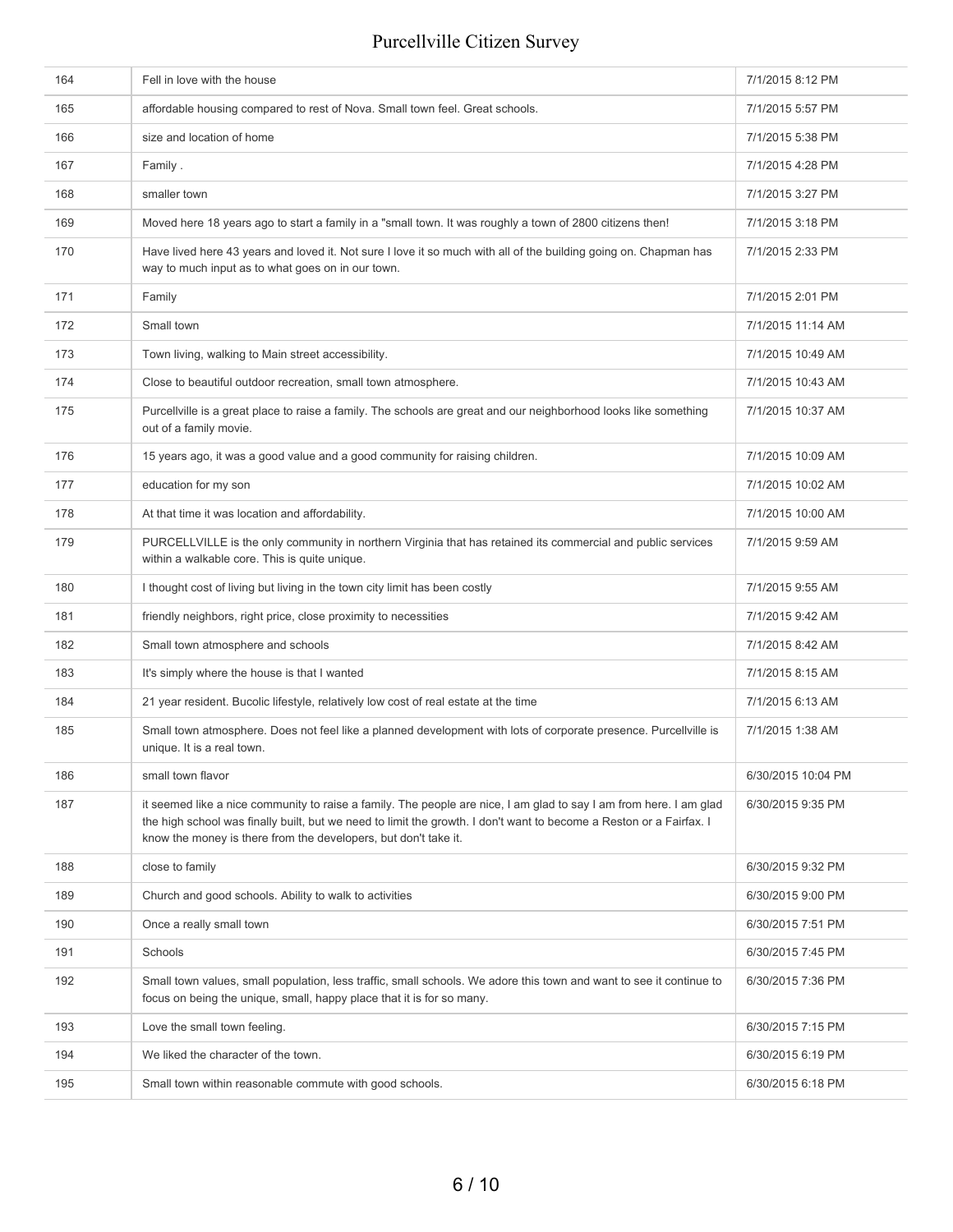| 196 | I purchased my first ever home in Purcellville last year because I wanted to raise my son in the type of small<br>town atmosphere I was raised in. However, since moving we have learned of the towns council plans to ruin this<br>small town feeling. Needless to say, my family has second guessed our first home purchase more than once<br>after attending the town council meetings. | 6/30/2015 5:43 PM  |
|-----|--------------------------------------------------------------------------------------------------------------------------------------------------------------------------------------------------------------------------------------------------------------------------------------------------------------------------------------------------------------------------------------------|--------------------|
| 197 | It was a small town and it wass affordable                                                                                                                                                                                                                                                                                                                                                 | 6/30/2015 5:42 PM  |
| 198 | Great town                                                                                                                                                                                                                                                                                                                                                                                 | 6/30/2015 5:38 PM  |
| 199 | Location in Loudoun County                                                                                                                                                                                                                                                                                                                                                                 | 6/30/2015 3:49 PM  |
| 200 | Small town with amenities.                                                                                                                                                                                                                                                                                                                                                                 | 6/30/2015 3:37 PM  |
| 201 | Small town atmosphere; family-friendly. I raised my family here and have assisted my children in purchasing their<br>homes in the town.                                                                                                                                                                                                                                                    | 6/30/2015 2:49 PM  |
| 202 | Our kids walk to Emerick, pedestrian activities. But not for the extra taxes, that was kind of a surprise.                                                                                                                                                                                                                                                                                 | 6/30/2015 2:38 PM  |
| 203 | Safe and near to job.                                                                                                                                                                                                                                                                                                                                                                      | 6/30/2015 2:03 PM  |
| 204 | WE THOUGHT IT WAS A GOOD PLACE TO RAISE A FAMILY. THE COSTS ARE HAVING US DEBATE A<br>MOVE.                                                                                                                                                                                                                                                                                                | 6/30/2015 1:45 PM  |
| 205 | Affordable small town environment.                                                                                                                                                                                                                                                                                                                                                         | 6/30/2015 1:25 PM  |
| 206 | Lived in Arlington for 38 years and the growth just started to get stifling. My daughter moved to NW Loudoun and I<br>liked the small town atmosphere and the clean air and the old town feel.                                                                                                                                                                                             | 6/30/2015 1:21 PM  |
| 207 | Less expensive housing, slower growth, better demographics, and safer neighborhoods than in eastern Loudoun.                                                                                                                                                                                                                                                                               | 6/30/2015 1:12 PM  |
| 208 | Small town                                                                                                                                                                                                                                                                                                                                                                                 | 6/30/2015 1:00 PM  |
| 209 | Small town feel, safety, schools, family focused.                                                                                                                                                                                                                                                                                                                                          | 6/30/2015 12:50 PM |
| 210 | Nice town                                                                                                                                                                                                                                                                                                                                                                                  | 6/30/2015 9:55 AM  |
| 211 | Get away from the big city life in the direction of the DC area.                                                                                                                                                                                                                                                                                                                           | 6/30/2015 9:26 AM  |
| 212 | The small town feel. Didn't want to live in a planned area such as Ashburn.                                                                                                                                                                                                                                                                                                                | 6/30/2015 9:12 AM  |
| 213 | job transfer us to VA                                                                                                                                                                                                                                                                                                                                                                      | 6/30/2015 9:03 AM  |
| 214 | small town environment                                                                                                                                                                                                                                                                                                                                                                     | 6/30/2015 8:51 AM  |
| 215 | because 16 years ago it was a small local town                                                                                                                                                                                                                                                                                                                                             | 6/30/2015 8:45 AM  |
| 216 | Family oriented town                                                                                                                                                                                                                                                                                                                                                                       | 6/30/2015 8:06 AM  |
| 217 | small town                                                                                                                                                                                                                                                                                                                                                                                 | 6/30/2015 7:43 AM  |
| 218 | Types of homes and businesses available and length of commute                                                                                                                                                                                                                                                                                                                              | 6/30/2015 7:06 AM  |
| 219 | The caring, small town feel-- please do not overdevelop and lose this!!!!                                                                                                                                                                                                                                                                                                                  | 6/30/2015 5:38 AM  |
| 220 | Recently moved from Leesburg. Desired a less crowded, small town community.                                                                                                                                                                                                                                                                                                                | 6/29/2015 11:47 PM |
| 221 | We wanted a small town feel that was close enough to DC                                                                                                                                                                                                                                                                                                                                    | 6/29/2015 11:13 PM |
| 222 | Balancing distance from work with cost of living, while still having some businesses nearby.                                                                                                                                                                                                                                                                                               | 6/29/2015 11:08 PM |
| 223 | Schools, town culture, friendly moral people                                                                                                                                                                                                                                                                                                                                               | 6/29/2015 10:26 PM |
| 224 | After my husband accepted a new position with USAID in DC last summer, we looked at over 40 houses in<br>Leesburg. No house seemed right until we visited Purcellville. We are grateful and love living in the Hirst Farm<br>community!!!                                                                                                                                                  | 6/29/2015 10:07 PM |
| 225 | Good schools.                                                                                                                                                                                                                                                                                                                                                                              | 6/29/2015 9:50 PM  |
| 226 | end of the trail                                                                                                                                                                                                                                                                                                                                                                           | 6/29/2015 9:02 PM  |
| 227 | Moved from Lancaster Pa and wanted to live in a rural area of Northern Va                                                                                                                                                                                                                                                                                                                  | 6/29/2015 8:51 PM  |
| 228 | Cost and small town atmosphere                                                                                                                                                                                                                                                                                                                                                             | 6/29/2015 8:50 PM  |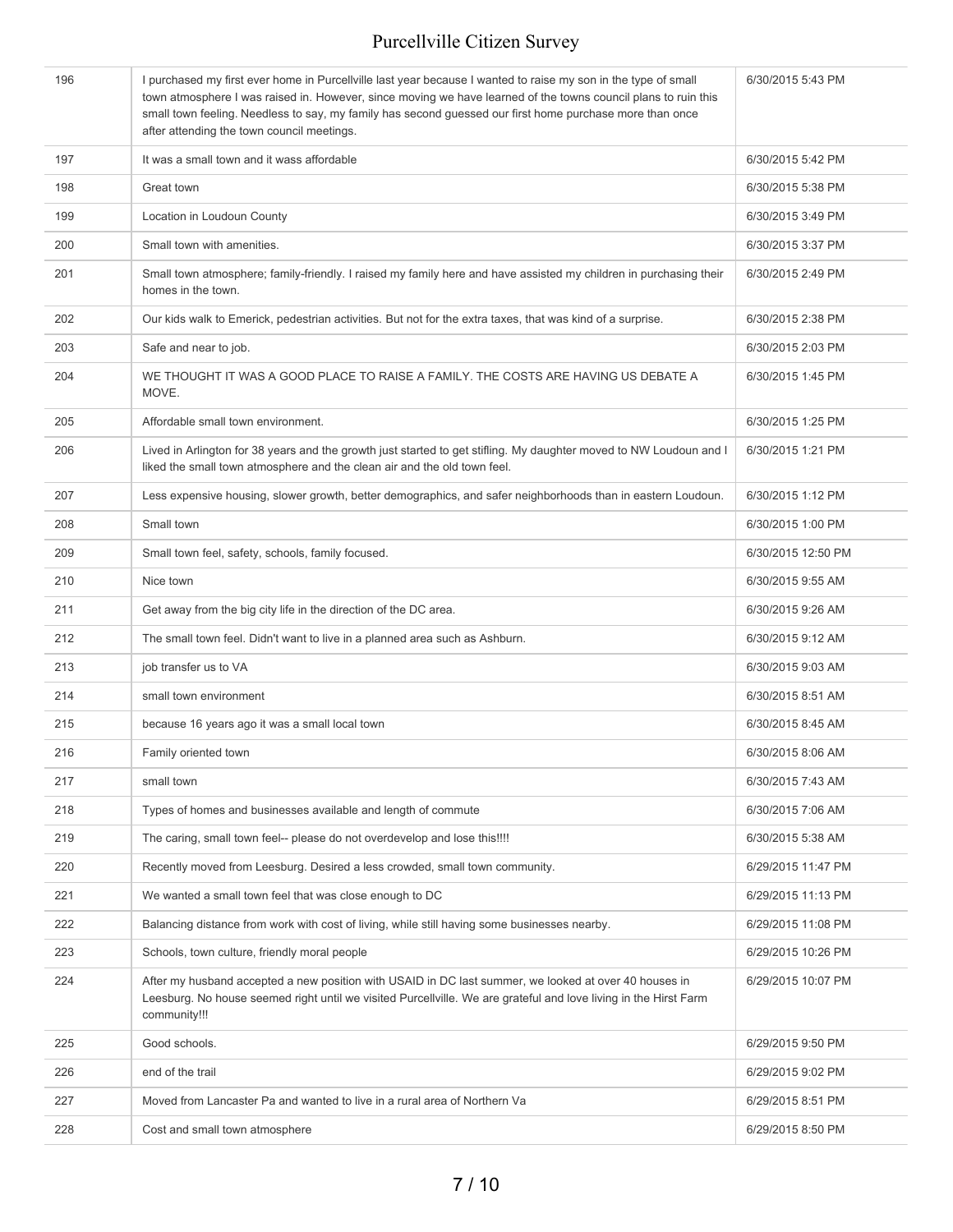| 229 | Schools but then horribly disappointed so ended up in private school.                                                                                            | 6/29/2015 8:45 PM  |
|-----|------------------------------------------------------------------------------------------------------------------------------------------------------------------|--------------------|
| 230 | Beautiful town that was halfway between my job and my husbands job.                                                                                              | 6/29/2015 8:37 PM  |
| 231 | Small town feel with enough convenience                                                                                                                          | 6/29/2015 8:33 PM  |
| 232 | Small town atmosphere and access to W&OD bike trail.                                                                                                             | 6/29/2015 8:27 PM  |
| 233 | Closet to DC to afford a home. Safe place to live in. Nice people who care about having a good quality life.                                                     | 6/29/2015 8:17 PM  |
| 234 | Affordable housing, safe neighborhoods, good schools. Overall, a nice place to raise a family.                                                                   | 6/29/2015 8:14 PM  |
| 235 | Small town low growth                                                                                                                                            | 6/29/2015 8:08 PM  |
| 236 | When I moved here, the water/sewer rates were about 25% of todays rates and the taxes were substantially<br>lower. We do love the sense of community in the Town | 6/29/2015 8:00 PM  |
| 237 | peaceful living                                                                                                                                                  | 6/29/2015 7:47 PM  |
| 238 | small town feel                                                                                                                                                  | 6/29/2015 7:43 PM  |
| 239 | Among other reasons, because there always seems to be something fun going on around here.                                                                        | 6/29/2015 7:36 PM  |
| 240 | Nice community                                                                                                                                                   | 6/29/2015 7:09 PM  |
| 241 | small town atmosphere and walkability of the community                                                                                                           | 6/29/2015 12:16 PM |
| 242 | Small-town character.                                                                                                                                            | 6/29/2015 11:38 AM |
| 243 | Compact town with lots of services within walking distance.                                                                                                      | 6/29/2015 11:38 AM |
| 244 | Cost and availability of housing; small town environment.                                                                                                        | 6/29/2015 11:15 AM |
| 245 | rural atmosphere                                                                                                                                                 | 6/29/2015 9:08 AM  |
| 246 | It is a charming little town that is close to wine country and far away from the hustle of Sterling.                                                             | 6/29/2015 8:45 AM  |
| 247 | Quiet, friendly, peaceful, family oriented                                                                                                                       | 6/28/2015 10:31 PM |
| 248 | Love the small town feel. Excellent schools, more for our money vs. Eastern Loudoun. Better quality of life.                                                     | 6/28/2015 9:15 PM  |
| 249 | We wanted to live in a small town, wonderful downtown area that we can walk to                                                                                   | 6/28/2015 6:43 PM  |
| 250 | I moved in 2010 by chance, and I like it  It is quiet & peaceful, mostly everything is walking distance                                                          | 6/28/2015 6:26 PM  |
| 251 | We have horses nearby, so we want to be close to them. We wanted to escape the overdevelopment and traffic<br>that exists from Leesburg eastward.                | 6/28/2015 6:12 PM  |
| 252 | Most of our children/grand children live here or within 20 minutes of Purcellville; good, small-town atmosphere.                                                 | 6/28/2015 5:56 PM  |
| 253 | affordability, ambiance and having things withing walking distance                                                                                               | 6/28/2015 4:00 PM  |
| 254 | Thought it would be affordable small town. Boy are we surprised. Love the small town feel hate the cost.                                                         | 6/28/2015 3:33 PM  |
| 255 | Small town. We can reach No. Va and DC but not the intensity of NVa.                                                                                             | 6/28/2015 2:10 PM  |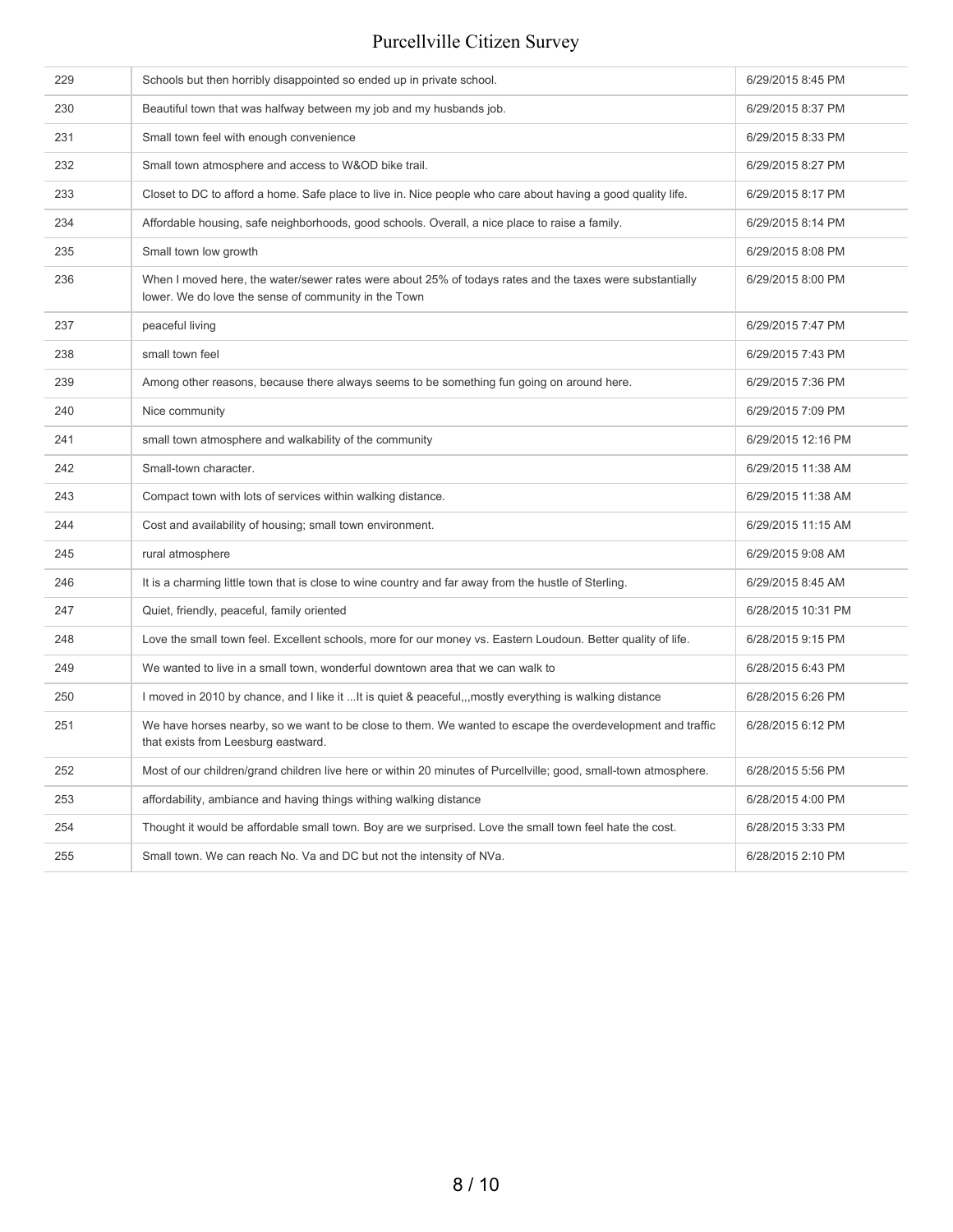| 256 | Twenty-five years ago, I moved to Purcellville from Fairfax because I had a co-worker at my work location in<br>Fairfax who lived here, and he always talked about the fantastic community and small-town feel of Purcellville<br>and said it was worth the substantial commute to & from work to live in such a place. I have LOVED living here<br>and could not have chosen a better place to raise my son (who is now 19). It has been worth the long commute to<br>the various locations of my full-time job, which was originally Fairfax, then Reston, and now McLean. It has even<br>been worth the 15 minute drive to/from Leesburg if I needed something at one of the "big box stores", because I<br>knew I was always coming back home to my fantastic, safe and peaceful small town of Purcellville! Although I<br>know development/"progress?" cannot be avoided in any small town, I have become extremely concerned over<br>the past several years about the rapid, large-scale development of some areas of Purcellville (and the very<br>unfortunate developer demands for zoning changes that are apparently on the horizon). I fear that soon, my main<br>reasons for moving to and remaining in Purcellville - the unique small town feel, the very low crime rate, the<br>unique and wonderful small local businesses (Nichols Hardware, Crooked Run Orchard, fabulous antique and<br>consignment shops) - will be destroyed due to the extensive planned development (both commercial &<br>residential) of this town. Then I will have to re-think continuing to live here, as there will be nothing to justify a 1<br>1/2 hour each way commute to work every day, just to come home to another "Leesburg", "Ashburn" or<br>"Sterling". Once the small-town uniqueness of Purcellville is destroyed, it will be gone forever, and this is the only<br>thing that truly makes this town special and a favorable place to live. | 6/28/2015 12:12 PM |
|-----|------------------------------------------------------------------------------------------------------------------------------------------------------------------------------------------------------------------------------------------------------------------------------------------------------------------------------------------------------------------------------------------------------------------------------------------------------------------------------------------------------------------------------------------------------------------------------------------------------------------------------------------------------------------------------------------------------------------------------------------------------------------------------------------------------------------------------------------------------------------------------------------------------------------------------------------------------------------------------------------------------------------------------------------------------------------------------------------------------------------------------------------------------------------------------------------------------------------------------------------------------------------------------------------------------------------------------------------------------------------------------------------------------------------------------------------------------------------------------------------------------------------------------------------------------------------------------------------------------------------------------------------------------------------------------------------------------------------------------------------------------------------------------------------------------------------------------------------------------------------------------------------------------------------------------------------------------|--------------------|
| 257 | We liked the small town country feel.                                                                                                                                                                                                                                                                                                                                                                                                                                                                                                                                                                                                                                                                                                                                                                                                                                                                                                                                                                                                                                                                                                                                                                                                                                                                                                                                                                                                                                                                                                                                                                                                                                                                                                                                                                                                                                                                                                                | 6/28/2015 9:41 AM  |
| 258 | It was a rural community at the time                                                                                                                                                                                                                                                                                                                                                                                                                                                                                                                                                                                                                                                                                                                                                                                                                                                                                                                                                                                                                                                                                                                                                                                                                                                                                                                                                                                                                                                                                                                                                                                                                                                                                                                                                                                                                                                                                                                 | 6/28/2015 9:34 AM  |
| 259 | Joined our son's family here to be closer to grandchildren; Opportunity to buy a nice home                                                                                                                                                                                                                                                                                                                                                                                                                                                                                                                                                                                                                                                                                                                                                                                                                                                                                                                                                                                                                                                                                                                                                                                                                                                                                                                                                                                                                                                                                                                                                                                                                                                                                                                                                                                                                                                           | 6/28/2015 8:20 AM  |
| 260 | small town                                                                                                                                                                                                                                                                                                                                                                                                                                                                                                                                                                                                                                                                                                                                                                                                                                                                                                                                                                                                                                                                                                                                                                                                                                                                                                                                                                                                                                                                                                                                                                                                                                                                                                                                                                                                                                                                                                                                           | 6/27/2015 6:31 PM  |
| 261 | small town                                                                                                                                                                                                                                                                                                                                                                                                                                                                                                                                                                                                                                                                                                                                                                                                                                                                                                                                                                                                                                                                                                                                                                                                                                                                                                                                                                                                                                                                                                                                                                                                                                                                                                                                                                                                                                                                                                                                           | 6/26/2015 6:59 PM  |
| 262 | Liked the small town feeling.                                                                                                                                                                                                                                                                                                                                                                                                                                                                                                                                                                                                                                                                                                                                                                                                                                                                                                                                                                                                                                                                                                                                                                                                                                                                                                                                                                                                                                                                                                                                                                                                                                                                                                                                                                                                                                                                                                                        | 6/26/2015 1:41 PM  |
| 263 | Better life living, reduce tax and open government                                                                                                                                                                                                                                                                                                                                                                                                                                                                                                                                                                                                                                                                                                                                                                                                                                                                                                                                                                                                                                                                                                                                                                                                                                                                                                                                                                                                                                                                                                                                                                                                                                                                                                                                                                                                                                                                                                   | 6/25/2015 10:10 PM |
| 264 | Cost of living and community feel.                                                                                                                                                                                                                                                                                                                                                                                                                                                                                                                                                                                                                                                                                                                                                                                                                                                                                                                                                                                                                                                                                                                                                                                                                                                                                                                                                                                                                                                                                                                                                                                                                                                                                                                                                                                                                                                                                                                   | 6/24/2015 9:30 PM  |
| 265 | Small town feel                                                                                                                                                                                                                                                                                                                                                                                                                                                                                                                                                                                                                                                                                                                                                                                                                                                                                                                                                                                                                                                                                                                                                                                                                                                                                                                                                                                                                                                                                                                                                                                                                                                                                                                                                                                                                                                                                                                                      | 6/24/2015 6:33 PM  |
| 266 | Found a house I liked.                                                                                                                                                                                                                                                                                                                                                                                                                                                                                                                                                                                                                                                                                                                                                                                                                                                                                                                                                                                                                                                                                                                                                                                                                                                                                                                                                                                                                                                                                                                                                                                                                                                                                                                                                                                                                                                                                                                               | 6/24/2015 3:01 PM  |
| 267 | Family in the area, close to DC.                                                                                                                                                                                                                                                                                                                                                                                                                                                                                                                                                                                                                                                                                                                                                                                                                                                                                                                                                                                                                                                                                                                                                                                                                                                                                                                                                                                                                                                                                                                                                                                                                                                                                                                                                                                                                                                                                                                     | 6/24/2015 1:42 PM  |
| 268 | I grew up in Hamilton. I traded a long commute for a better school and closer to my family. Also, on a single<br>income, I could easily afford a townhouse in Purcellville. I was previously living in Fairfax cty with my son<br>attending a private school. I work in Old Town Alexandria.                                                                                                                                                                                                                                                                                                                                                                                                                                                                                                                                                                                                                                                                                                                                                                                                                                                                                                                                                                                                                                                                                                                                                                                                                                                                                                                                                                                                                                                                                                                                                                                                                                                         | 6/24/2015 12:05 PM |
| 269 | <b>Education system</b>                                                                                                                                                                                                                                                                                                                                                                                                                                                                                                                                                                                                                                                                                                                                                                                                                                                                                                                                                                                                                                                                                                                                                                                                                                                                                                                                                                                                                                                                                                                                                                                                                                                                                                                                                                                                                                                                                                                              | 6/24/2015 11:49 AM |
| 270 | Small town feel with the ability to have access to restuaurants/shopping needs.                                                                                                                                                                                                                                                                                                                                                                                                                                                                                                                                                                                                                                                                                                                                                                                                                                                                                                                                                                                                                                                                                                                                                                                                                                                                                                                                                                                                                                                                                                                                                                                                                                                                                                                                                                                                                                                                      | 6/24/2015 11:08 AM |
| 271 | Small town                                                                                                                                                                                                                                                                                                                                                                                                                                                                                                                                                                                                                                                                                                                                                                                                                                                                                                                                                                                                                                                                                                                                                                                                                                                                                                                                                                                                                                                                                                                                                                                                                                                                                                                                                                                                                                                                                                                                           | 6/24/2015 10:15 AM |
| 272 | family nearby                                                                                                                                                                                                                                                                                                                                                                                                                                                                                                                                                                                                                                                                                                                                                                                                                                                                                                                                                                                                                                                                                                                                                                                                                                                                                                                                                                                                                                                                                                                                                                                                                                                                                                                                                                                                                                                                                                                                        | 6/24/2015 9:44 AM  |
| 273 | Proximity of family                                                                                                                                                                                                                                                                                                                                                                                                                                                                                                                                                                                                                                                                                                                                                                                                                                                                                                                                                                                                                                                                                                                                                                                                                                                                                                                                                                                                                                                                                                                                                                                                                                                                                                                                                                                                                                                                                                                                  | 6/23/2015 6:39 PM  |
| 274 | I found the perfect house to buy, and I liked how small Purcellville Was.                                                                                                                                                                                                                                                                                                                                                                                                                                                                                                                                                                                                                                                                                                                                                                                                                                                                                                                                                                                                                                                                                                                                                                                                                                                                                                                                                                                                                                                                                                                                                                                                                                                                                                                                                                                                                                                                            | 6/23/2015 6:26 PM  |
| 275 | Affordability                                                                                                                                                                                                                                                                                                                                                                                                                                                                                                                                                                                                                                                                                                                                                                                                                                                                                                                                                                                                                                                                                                                                                                                                                                                                                                                                                                                                                                                                                                                                                                                                                                                                                                                                                                                                                                                                                                                                        | 6/23/2015 4:07 PM  |
| 276 | Relative value, location                                                                                                                                                                                                                                                                                                                                                                                                                                                                                                                                                                                                                                                                                                                                                                                                                                                                                                                                                                                                                                                                                                                                                                                                                                                                                                                                                                                                                                                                                                                                                                                                                                                                                                                                                                                                                                                                                                                             | 6/23/2015 2:13 PM  |
| 277 | It was somewhat remote from traffic and light pollution. That's changed though.                                                                                                                                                                                                                                                                                                                                                                                                                                                                                                                                                                                                                                                                                                                                                                                                                                                                                                                                                                                                                                                                                                                                                                                                                                                                                                                                                                                                                                                                                                                                                                                                                                                                                                                                                                                                                                                                      | 6/23/2015 1:15 PM  |
| 278 | Family friendly, community oriented, traditional small town feel and friendliness                                                                                                                                                                                                                                                                                                                                                                                                                                                                                                                                                                                                                                                                                                                                                                                                                                                                                                                                                                                                                                                                                                                                                                                                                                                                                                                                                                                                                                                                                                                                                                                                                                                                                                                                                                                                                                                                    | 6/23/2015 1:00 PM  |
| 279 | For thre small town atmosphere which is slowly changing with the addition of fast food and the destruction of our<br>quaint 21st street                                                                                                                                                                                                                                                                                                                                                                                                                                                                                                                                                                                                                                                                                                                                                                                                                                                                                                                                                                                                                                                                                                                                                                                                                                                                                                                                                                                                                                                                                                                                                                                                                                                                                                                                                                                                              | 6/23/2015 12:15 PM |
| 280 | Cheaper housing, quaint and quiet town                                                                                                                                                                                                                                                                                                                                                                                                                                                                                                                                                                                                                                                                                                                                                                                                                                                                                                                                                                                                                                                                                                                                                                                                                                                                                                                                                                                                                                                                                                                                                                                                                                                                                                                                                                                                                                                                                                               | 6/23/2015 12:13 PM |
| 281 | Small town, low traffic. Not so much that way anymore.                                                                                                                                                                                                                                                                                                                                                                                                                                                                                                                                                                                                                                                                                                                                                                                                                                                                                                                                                                                                                                                                                                                                                                                                                                                                                                                                                                                                                                                                                                                                                                                                                                                                                                                                                                                                                                                                                               | 6/23/2015 12:12 PM |
| 282 | small town feel with big town aminities                                                                                                                                                                                                                                                                                                                                                                                                                                                                                                                                                                                                                                                                                                                                                                                                                                                                                                                                                                                                                                                                                                                                                                                                                                                                                                                                                                                                                                                                                                                                                                                                                                                                                                                                                                                                                                                                                                              | 6/23/2015 11:40 AM |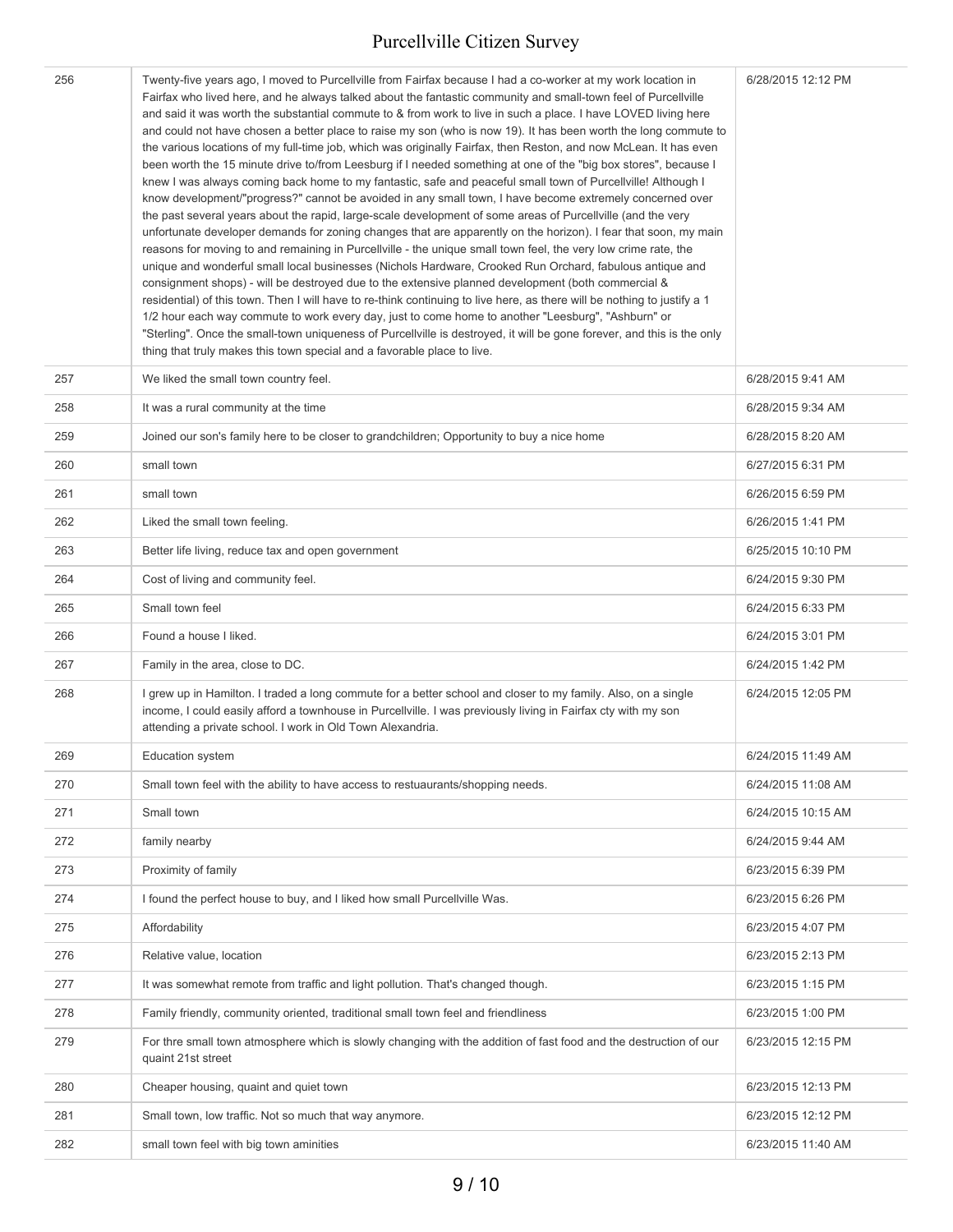| 283 | Born                                | 6/23/2015 11:40 AM |
|-----|-------------------------------------|--------------------|
| 284 | Sense of community                  | 6/23/2015 11:33 AM |
| 285 | Use to be quiet little country town | 6/23/2015 11:29 AM |
| 286 | Family                              | 4/9/2015 10:02 AM  |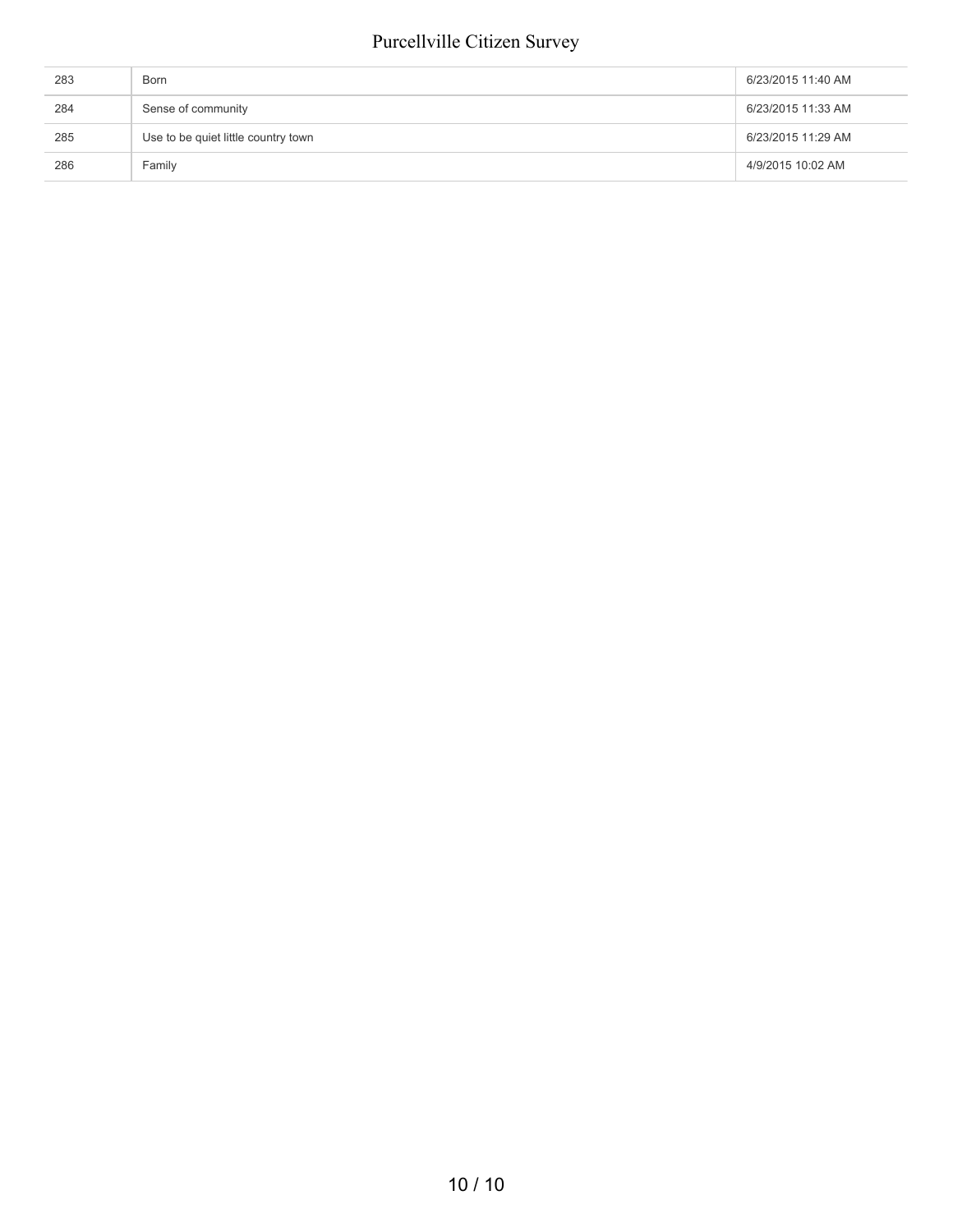#### **Q12 How many people currently live in your household?**

**Answered: 305 Skipped: 65**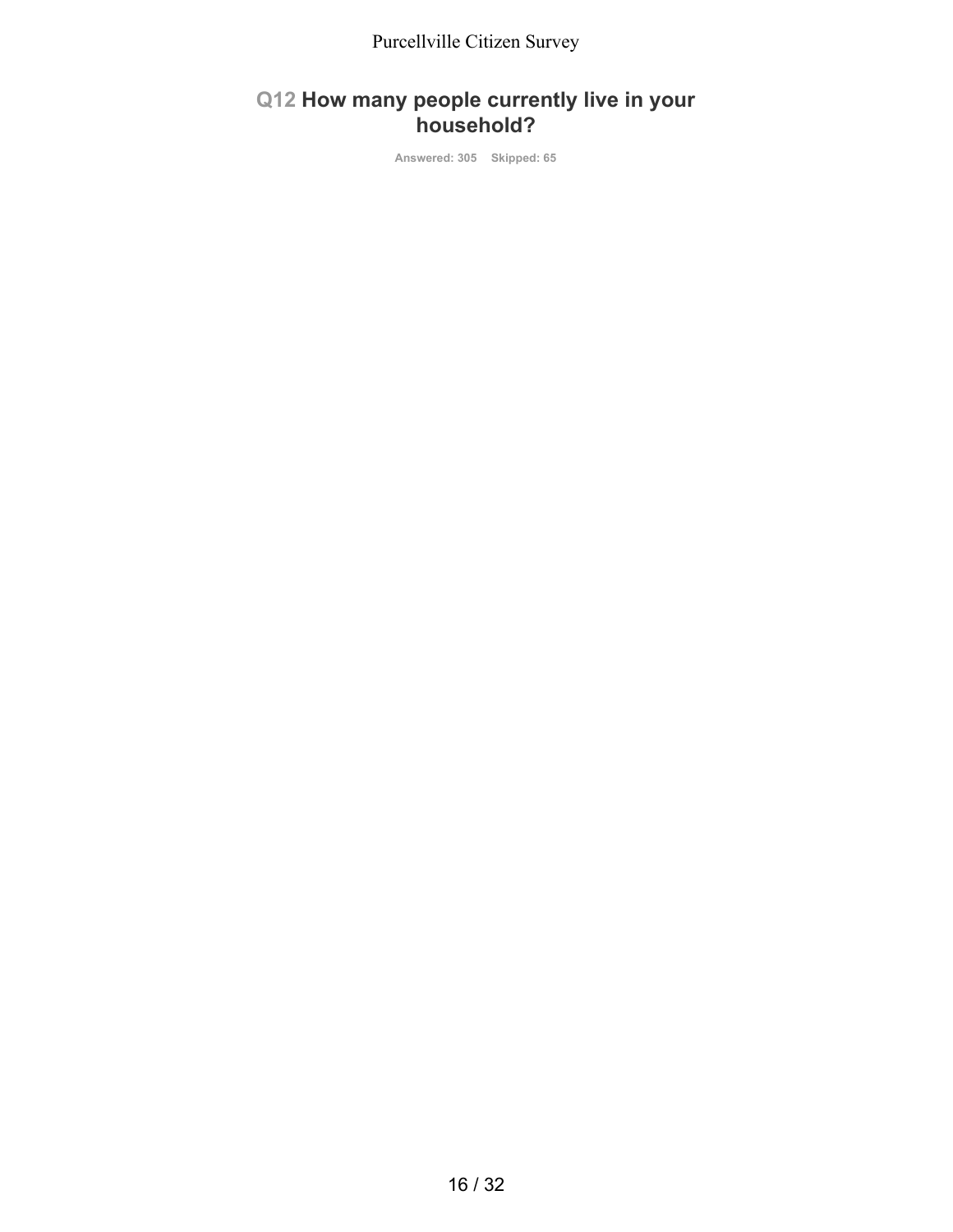#### **Q13 I have access to the Town officials and staff when I have a concern**



| <b>Answer Choices</b> | <b>Responses</b> |
|-----------------------|------------------|
| Yes                   | 65.59%<br>204    |
| No                    | 9.32%<br>29      |
| Not Applicable        | 25.08%<br>78     |
| Total                 | 311              |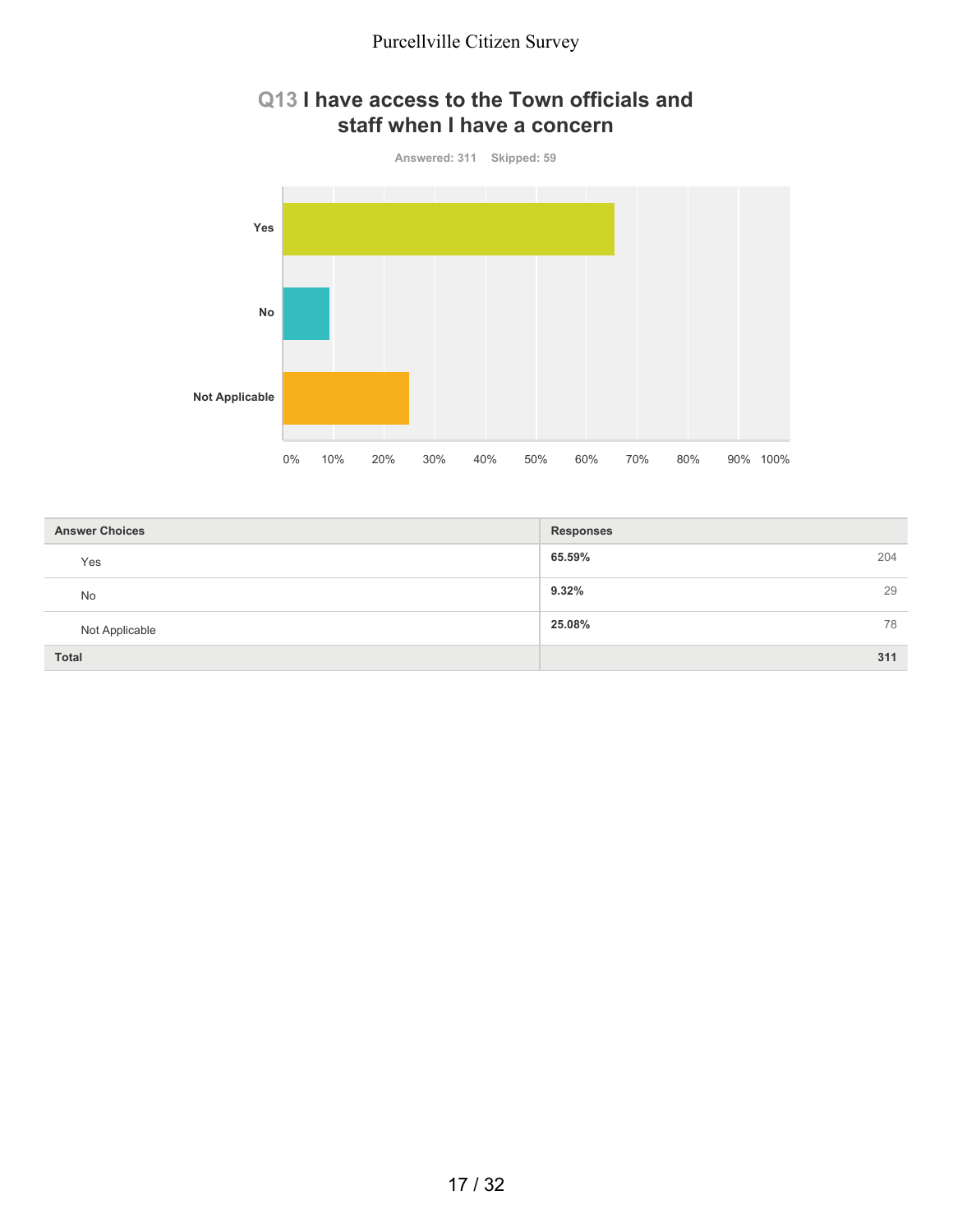#### **Q14 Town staff treats customers courteously and perform their jobs in a professional manner.**



| <b>Answer Choices</b> | <b>Responses</b> |
|-----------------------|------------------|
| Yes                   | 80.06%<br>249    |
| No                    | 5.14%<br>16      |
| Not Applicable        | 46<br>14.79%     |
| Total                 | 311              |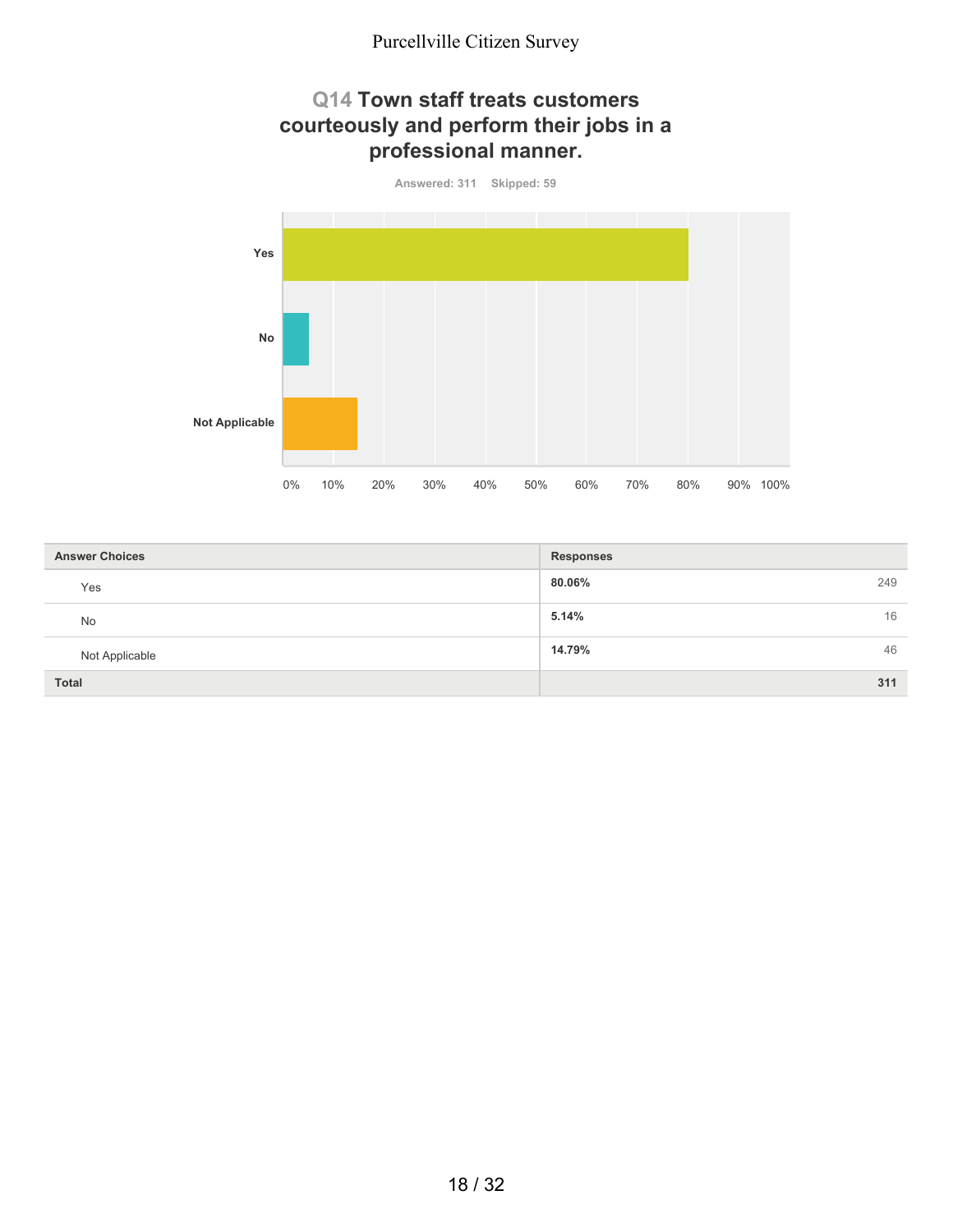#### **Q15 I feel informed about the Town and its services.**



| <b>Answer Choices</b>                                  |          |          |
|--------------------------------------------------------|----------|----------|
| Yes                                                    | 79.12%   | 235      |
| No.                                                    | 20.88%   | 62       |
| If you are not informed, how may we better engage you? | $0.00\%$ | $\Omega$ |
| Not Applicable                                         | $0.00\%$ | $\Omega$ |
| <b>Total</b>                                           |          | 297      |

| # | If you are not informed how may we better engage you?                                                                                                  | Date               |
|---|--------------------------------------------------------------------------------------------------------------------------------------------------------|--------------------|
|   | would like a quarterly newsletter to highlight what is happening in the town                                                                           | 8/2/2015 11:05 AM  |
|   | See number 8. I feel summary of town decisions could be better.                                                                                        | 8/1/2015 4:17 PM   |
|   | subscribe to the "News Flash" but the Town Council meetings with an agenda are not provided.                                                           | 8/1/2015 9:22 AM   |
|   | Make the emails and links more easily accessed                                                                                                         | 8/1/2015 9:16 AM   |
| 5 | Push more information; email and mailers                                                                                                               | 7/31/2015 10:50 PM |
| 6 | A fact sheet of ordinances, what's allowed, what's not. Telling the residents when big changes are being made to<br>the town BEFORE they are voted on. | 7/31/2015 2:44 PM  |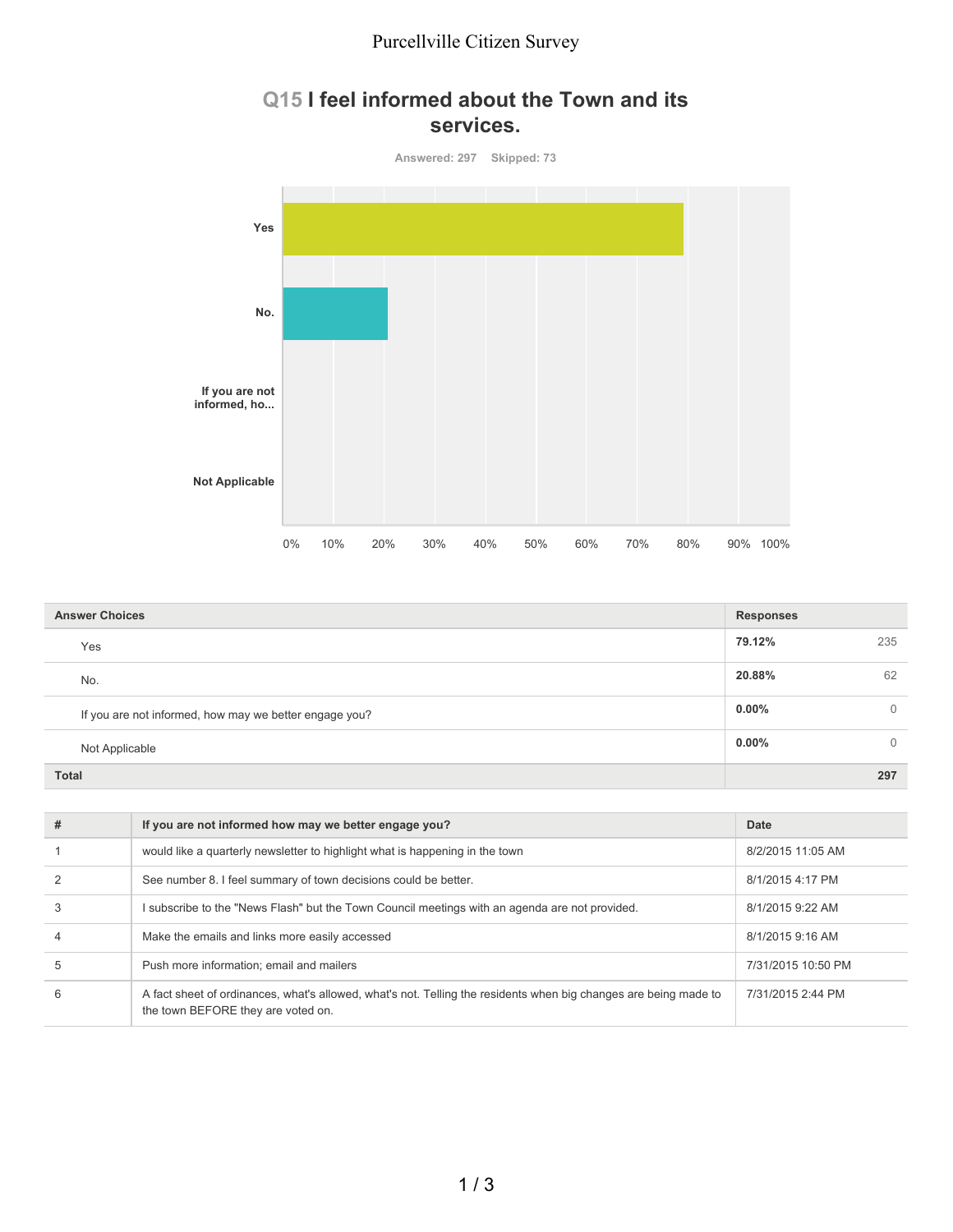| 7  | There is a real disconnection of how hard facts are put out to the public. If it were not for the Blue ridge<br>newspaper I would not even know about most things. It seems I would miss it until after votes happened.<br>Decisions are made too quickling with little to know real long term analysis. I must comment on the outrageous<br>statement sent out by the town manager about the newspaper regarding the officer that fell asleep. Shameful. I<br>asked the woman who's car was totaled and the officer did not get a ticket? And the poor single mom had to<br>purchase a newer car to be comparable to her total loss. Shame on the town. The town must take responsibility<br>when something is done wrong and costs the residents. How much are the 3 tanks just discovered in the ground<br>going to cost us? | 7/31/2015 2:21 PM  |
|----|---------------------------------------------------------------------------------------------------------------------------------------------------------------------------------------------------------------------------------------------------------------------------------------------------------------------------------------------------------------------------------------------------------------------------------------------------------------------------------------------------------------------------------------------------------------------------------------------------------------------------------------------------------------------------------------------------------------------------------------------------------------------------------------------------------------------------------|--------------------|
| 8  | The local papers are great. But I think they omit some things (for political reasons)                                                                                                                                                                                                                                                                                                                                                                                                                                                                                                                                                                                                                                                                                                                                           | 7/30/2015 3:16 PM  |
| 9  | The website could provide much more information about town activities and meetings                                                                                                                                                                                                                                                                                                                                                                                                                                                                                                                                                                                                                                                                                                                                              | 7/30/2015 10:40 AM |
| 10 | Follow up and stop making empty promises                                                                                                                                                                                                                                                                                                                                                                                                                                                                                                                                                                                                                                                                                                                                                                                        | 7/30/2015 12:53 AM |
| 11 | Monthly or quarterly emails                                                                                                                                                                                                                                                                                                                                                                                                                                                                                                                                                                                                                                                                                                                                                                                                     | 7/28/2015 10:02 PM |
| 12 | Stop the development of Tilley off St Francis and Wright Farm                                                                                                                                                                                                                                                                                                                                                                                                                                                                                                                                                                                                                                                                                                                                                                   | 7/28/2015 9:58 AM  |
| 13 | A digital board with running updates, it could be designed befitting to a small town.                                                                                                                                                                                                                                                                                                                                                                                                                                                                                                                                                                                                                                                                                                                                           | 7/26/2015 2:32 PM  |
| 14 | somewhat informed. more town news updates                                                                                                                                                                                                                                                                                                                                                                                                                                                                                                                                                                                                                                                                                                                                                                                       | 7/24/2015 8:33 PM  |
| 15 | Better website and social media                                                                                                                                                                                                                                                                                                                                                                                                                                                                                                                                                                                                                                                                                                                                                                                                 | 7/20/2015 9:35 PM  |
| 16 | If I have time to read the newspaper, I MAY get some information. Mtgs are held at bedtime, so we've only been<br>able to make it to one.                                                                                                                                                                                                                                                                                                                                                                                                                                                                                                                                                                                                                                                                                       | 7/18/2015 12:26 PM |
| 17 | Send out a list of all the town services that we may not know about (or just a complete list)                                                                                                                                                                                                                                                                                                                                                                                                                                                                                                                                                                                                                                                                                                                                   | 7/16/2015 8:20 AM  |
| 18 | Emails                                                                                                                                                                                                                                                                                                                                                                                                                                                                                                                                                                                                                                                                                                                                                                                                                          | 7/15/2015 11:53 AM |
| 19 | improved web site, possibly eboards (similar to current board by mcdonalds)                                                                                                                                                                                                                                                                                                                                                                                                                                                                                                                                                                                                                                                                                                                                                     | 7/14/2015 6:56 PM  |
| 20 | I'm a senior citizen and you're of the modern age, you figure it out                                                                                                                                                                                                                                                                                                                                                                                                                                                                                                                                                                                                                                                                                                                                                            | 7/14/2015 10:19 AM |
| 21 | Do more to inform citizensof what the town is considering long before it is approved. Many times we hear about<br>plans after they have been approved. The citizens should be able to participate in a well publicised vote before<br>any new development is approved.                                                                                                                                                                                                                                                                                                                                                                                                                                                                                                                                                          | 7/12/2015 11:23 AM |
| 22 | Centralized online communication using options via user accounts such as sending email, texts and offering to<br>attend online meetings and flagging important notices. Fairfax County website is a start on a viable interface.<br>Please no more emails that lead to a pdf file that has to be downloaded and then openedplease!                                                                                                                                                                                                                                                                                                                                                                                                                                                                                              | 7/11/2015 4:42 PM  |
| 23 | But not always                                                                                                                                                                                                                                                                                                                                                                                                                                                                                                                                                                                                                                                                                                                                                                                                                  | 7/11/2015 3:57 PM  |
| 24 | E-mail newsletter                                                                                                                                                                                                                                                                                                                                                                                                                                                                                                                                                                                                                                                                                                                                                                                                               | 7/10/2015 9:30 PM  |
| 25 | email distros                                                                                                                                                                                                                                                                                                                                                                                                                                                                                                                                                                                                                                                                                                                                                                                                                   | 7/9/2015 11:37 AM  |
| 26 | your answers are too limiting. Yes or no is not an effective survey.                                                                                                                                                                                                                                                                                                                                                                                                                                                                                                                                                                                                                                                                                                                                                            | 7/8/2015 4:35 PM   |
| 27 | Have a quarterly newsletter. Last one posted on this web site was 2014.                                                                                                                                                                                                                                                                                                                                                                                                                                                                                                                                                                                                                                                                                                                                                         | 7/8/2015 4:04 PM   |
| 28 | create a facebook page or send out text alerts                                                                                                                                                                                                                                                                                                                                                                                                                                                                                                                                                                                                                                                                                                                                                                                  | 7/8/2015 3:27 PM   |
| 29 | Notices are vague. As an example, too much time is needed to figure out the proposed changes to the zoning.<br>Numbers and charts that need to be cross referenced, etc. Just say what and where is being discussed by name<br>and location.                                                                                                                                                                                                                                                                                                                                                                                                                                                                                                                                                                                    | 7/7/2015 2:44 PM   |
| 30 | I need to access methods of obtaining information                                                                                                                                                                                                                                                                                                                                                                                                                                                                                                                                                                                                                                                                                                                                                                               | 7/6/2015 4:26 PM   |
| 31 | Better website                                                                                                                                                                                                                                                                                                                                                                                                                                                                                                                                                                                                                                                                                                                                                                                                                  | 7/6/2015 2:26 PM   |
| 32 | Said it earlier, get rid of closed door sessions within town meetings                                                                                                                                                                                                                                                                                                                                                                                                                                                                                                                                                                                                                                                                                                                                                           | 7/6/2015 2:21 PM   |
| 33 | Greater reachout on important issues such as planning, zoning, and proposed development.                                                                                                                                                                                                                                                                                                                                                                                                                                                                                                                                                                                                                                                                                                                                        | 7/5/2015 5:06 PM   |
| 34 | Only because of the Mayor.                                                                                                                                                                                                                                                                                                                                                                                                                                                                                                                                                                                                                                                                                                                                                                                                      | 7/5/2015 10:48 AM  |
| 35 | meet & grrets walk the community set up tables in grocery stores keep coming to our HOA meetings                                                                                                                                                                                                                                                                                                                                                                                                                                                                                                                                                                                                                                                                                                                                | 7/4/2015 6:57 PM   |
|    |                                                                                                                                                                                                                                                                                                                                                                                                                                                                                                                                                                                                                                                                                                                                                                                                                                 |                    |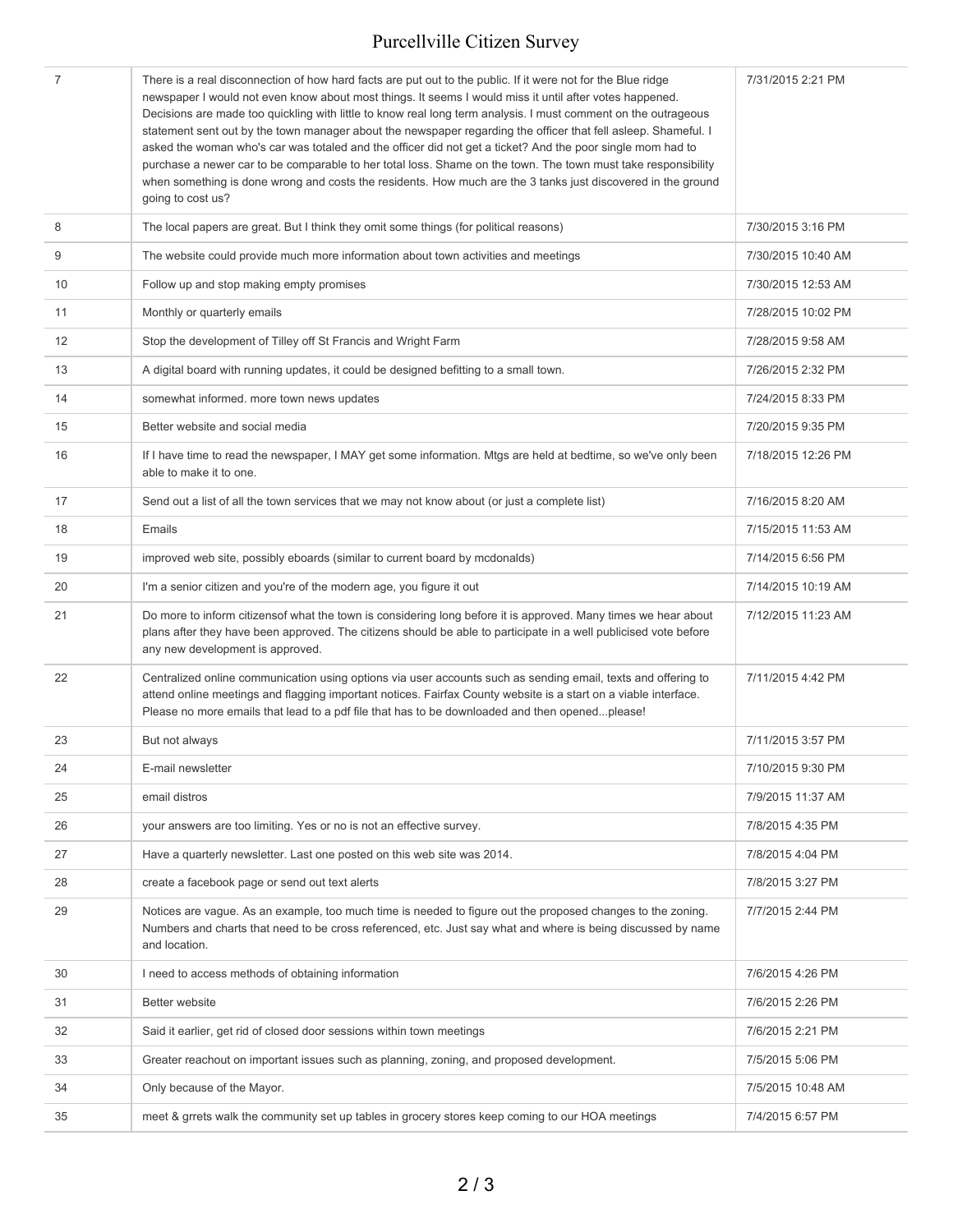| 36 | The Town does a great job--the Mayor does not. This is a deceptive survey because the Mayor will take credit for<br>a longstanding great managemnent staff in the town and the employees who are first responders to residents.<br>The mayor needs to stop pontificating and get some work done. | 7/4/2015 11:14 AM  |
|----|--------------------------------------------------------------------------------------------------------------------------------------------------------------------------------------------------------------------------------------------------------------------------------------------------|--------------------|
| 37 | email, twitter, and/or a town app                                                                                                                                                                                                                                                                | 7/3/2015 10:55 AM  |
| 38 | Email distribution of information                                                                                                                                                                                                                                                                | 7/2/2015 5:56 PM   |
| 39 | Send emails that we do not have to open attachments or or applications to view what th content is.                                                                                                                                                                                               | 7/2/2015 5:05 PM   |
| 40 | add voluntary email of monthly calendar                                                                                                                                                                                                                                                          | 7/2/2015 3:53 PM   |
| 41 | Newsletter and information whenmoving into town                                                                                                                                                                                                                                                  | 7/1/2015 8:12 PM   |
| 42 | newsletters, separate mailings                                                                                                                                                                                                                                                                   | 7/1/2015 3:27 PM   |
| 43 | Mayor Fraser's newsletters are a godsend! Never knew with old regimes what the town was up to.                                                                                                                                                                                                   | 7/1/2015 3:18 PM   |
| 44 | Text messages                                                                                                                                                                                                                                                                                    | 6/30/2015 7:36 PM  |
| 45 | Sort of; I am link to Bob Lazarro's Facebook page                                                                                                                                                                                                                                                | 6/30/2015 5:42 PM  |
| 46 | I like it that you had me complete this survey, as it links me to Purcellville's website.                                                                                                                                                                                                        | 6/30/2015 2:03 PM  |
| 47 | <b>MORE CLARITY</b>                                                                                                                                                                                                                                                                              | 6/30/2015 1:45 PM  |
| 48 | I'm informed, but don't feel I'm heard.                                                                                                                                                                                                                                                          | 6/30/2015 1:21 PM  |
| 49 | A monthly newsletter? The local papers seem to have their own agenda and it is hard to know exactly what is<br>going on.                                                                                                                                                                         | 6/30/2015 8:45 AM  |
| 50 | Start the regular emails on the town like Bob used to do.                                                                                                                                                                                                                                        | 6/29/2015 8:17 PM  |
| 51 | It seems like they are not transparent                                                                                                                                                                                                                                                           | 6/29/2015 8:08 PM  |
| 52 | Already written above.                                                                                                                                                                                                                                                                           | 6/29/2015 11:38 AM |
| 53 | Not always getting advanced notice about changes in town                                                                                                                                                                                                                                         | 6/28/2015 10:31 PM |
| 54 | Yes, but more explanation of downtown improvements would be good.                                                                                                                                                                                                                                | 6/28/2015 5:56 PM  |
| 55 | My yes answer does not apply to BZA matters                                                                                                                                                                                                                                                      | 6/28/2015 12:12 PM |
| 56 | be more transperant                                                                                                                                                                                                                                                                              | 6/27/2015 6:31 PM  |
| 57 | open governemnt                                                                                                                                                                                                                                                                                  | 6/25/2015 10:10 PM |
| 58 | <b>NA</b>                                                                                                                                                                                                                                                                                        | 6/24/2015 3:01 PM  |
| 59 | bring back the announcement board.                                                                                                                                                                                                                                                               | 6/23/2015 1:15 PM  |
| 60 | Stop having deals under the table and pocketing money in local developers pockets                                                                                                                                                                                                                | 6/23/2015 11:40 AM |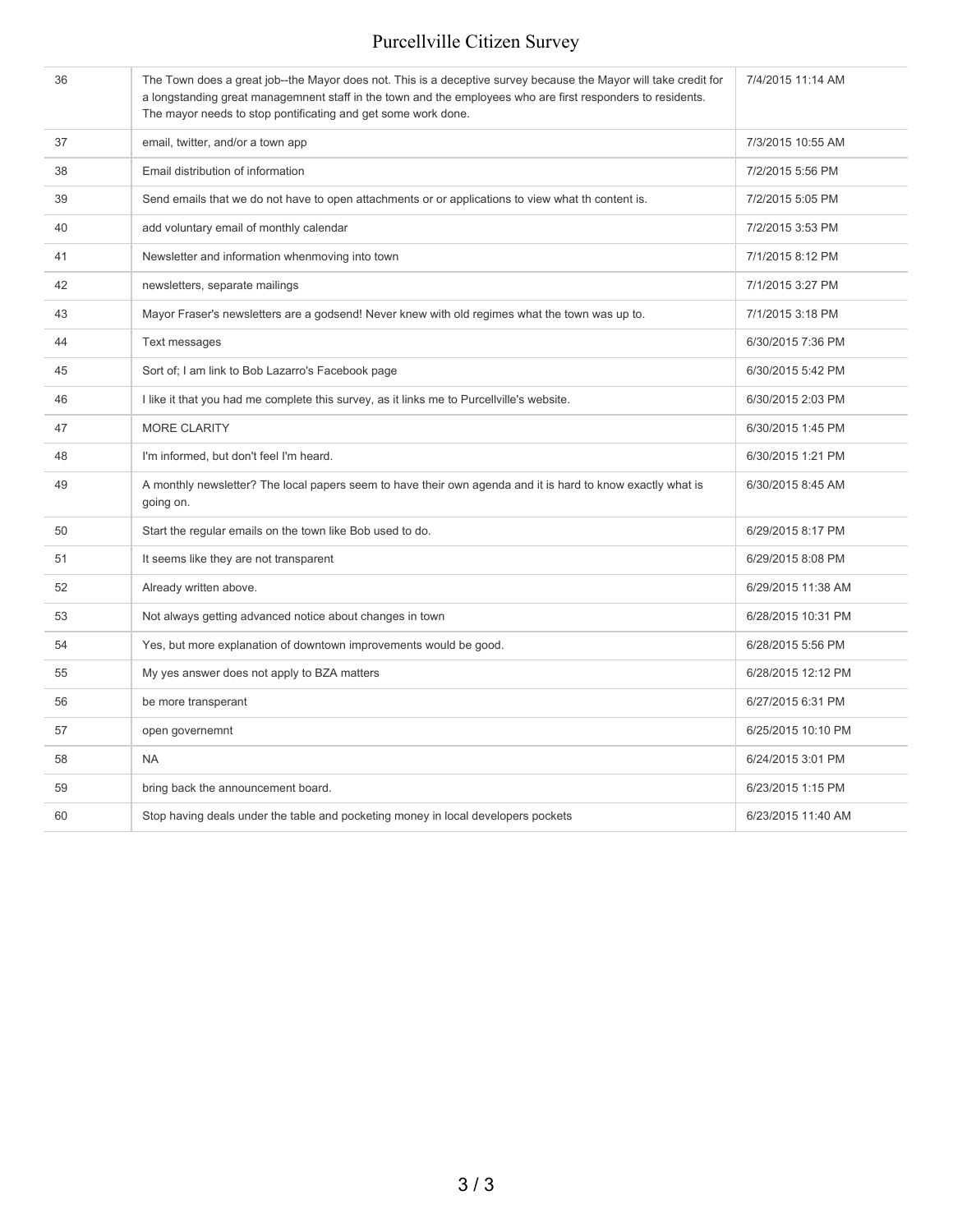#### **Q16 The Town's website is user friendly and easily navigated.**



| <b>Answer Choices</b> | <b>Responses</b> |
|-----------------------|------------------|
| Yes                   | 243<br>78.14%    |
| No                    | 68<br>21.86%     |
| Total                 | 311              |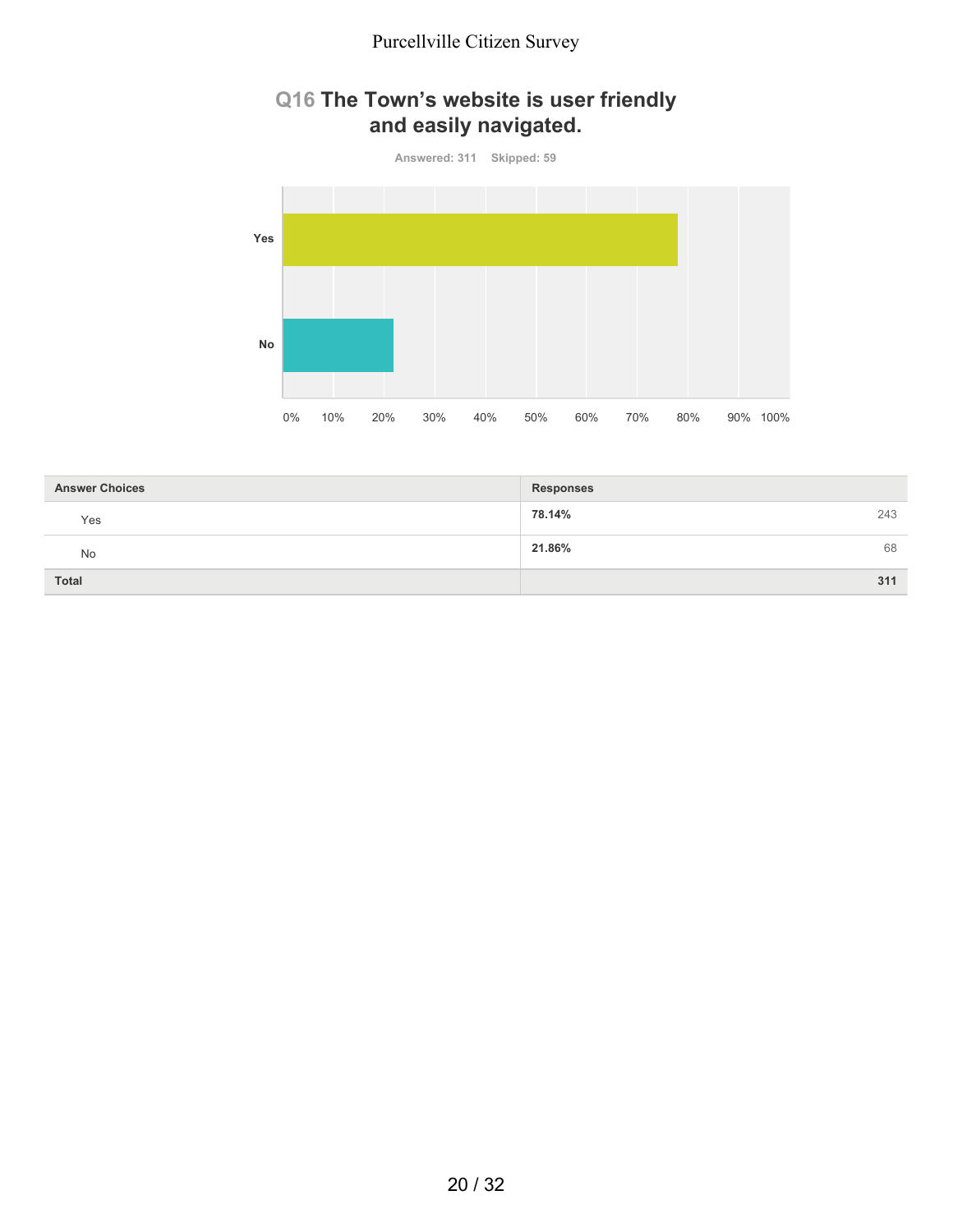#### **Q17 What do you believe are the biggest issues facing Purcellville**

**Answered: 269 Skipped: 101**

| #  | <b>Responses</b>                                                                                                                                                                                                                                                                                                                                                                                                                                                                                                                                                                                                                                                                                                                                                                                                                                                                                     | <b>Date</b>        |
|----|------------------------------------------------------------------------------------------------------------------------------------------------------------------------------------------------------------------------------------------------------------------------------------------------------------------------------------------------------------------------------------------------------------------------------------------------------------------------------------------------------------------------------------------------------------------------------------------------------------------------------------------------------------------------------------------------------------------------------------------------------------------------------------------------------------------------------------------------------------------------------------------------------|--------------------|
|    |                                                                                                                                                                                                                                                                                                                                                                                                                                                                                                                                                                                                                                                                                                                                                                                                                                                                                                      |                    |
| 1  | Smart growth                                                                                                                                                                                                                                                                                                                                                                                                                                                                                                                                                                                                                                                                                                                                                                                                                                                                                         | 8/2/2015 11:11 AM  |
| 2  | Too many residences and not enough of new business to off set the costs of running the town.                                                                                                                                                                                                                                                                                                                                                                                                                                                                                                                                                                                                                                                                                                                                                                                                         | 8/2/2015 11:05 AM  |
| 3  | Dealing with growth.                                                                                                                                                                                                                                                                                                                                                                                                                                                                                                                                                                                                                                                                                                                                                                                                                                                                                 | 8/1/2015 10:13 PM  |
| 4  | Incursion of developers, loss of town character                                                                                                                                                                                                                                                                                                                                                                                                                                                                                                                                                                                                                                                                                                                                                                                                                                                      | 8/1/2015 10:00 PM  |
| 5  | Citizens need to adjust to change.                                                                                                                                                                                                                                                                                                                                                                                                                                                                                                                                                                                                                                                                                                                                                                                                                                                                   | 8/1/2015 9:53 PM   |
| 6  | More people are coming to live hear and we need to think about putting more stores, and restaurants close by. A<br>movie theatre would be nice.                                                                                                                                                                                                                                                                                                                                                                                                                                                                                                                                                                                                                                                                                                                                                      | 8/1/2015 4:39 PM   |
| 7  | Supporting growth while still keeping a small town vibe.                                                                                                                                                                                                                                                                                                                                                                                                                                                                                                                                                                                                                                                                                                                                                                                                                                             | 8/1/2015 4:17 PM   |
| 8  | Debt especially in the Sewer Fund.                                                                                                                                                                                                                                                                                                                                                                                                                                                                                                                                                                                                                                                                                                                                                                                                                                                                   | 8/1/2015 3:22 PM   |
| 9  | town council out of touch from it's citizens.                                                                                                                                                                                                                                                                                                                                                                                                                                                                                                                                                                                                                                                                                                                                                                                                                                                        | 8/1/2015 1:40 PM   |
| 10 | Replacing farmland with more housing and commercial developments. Residents need to appreciate what they<br>have here. The Los Angelization of the DC area has gone along enough. Western Loudoun could be providing<br>healthy food for the area.                                                                                                                                                                                                                                                                                                                                                                                                                                                                                                                                                                                                                                                   | 8/1/2015 11:44 AM  |
| 11 | We don't need the Northern connector route, but rather an interchange at RT 690 at 7. We should turn N 21st<br>street into a walking mall and push the "Monstrosity" to north of the train station to the industrial park. I think the<br>water bill rates are too high.                                                                                                                                                                                                                                                                                                                                                                                                                                                                                                                                                                                                                             | 8/1/2015 9:22 AM   |
| 12 | Commercial development not in character with the town                                                                                                                                                                                                                                                                                                                                                                                                                                                                                                                                                                                                                                                                                                                                                                                                                                                | 8/1/2015 9:16 AM   |
| 13 | Growth and development. I feel the developers still have too much leeway. It is slowly getting better. Ten - twenty<br>years ago, developers got away with murder and the town, both Town Council and Town staff, enabled them.                                                                                                                                                                                                                                                                                                                                                                                                                                                                                                                                                                                                                                                                      | 7/31/2015 10:50 PM |
| 14 | Keeping retail here. The price of rent is too high for most places to stay in business. Two many of the same<br>stores. Need more variety and more attractions for the youth.                                                                                                                                                                                                                                                                                                                                                                                                                                                                                                                                                                                                                                                                                                                        | 7/31/2015 2:44 PM  |
| 15 | Integrity, honesty, full disclosure, and conflicts of interest are an important place to start. The growth beyond our<br>current borders is wrong and even to annex, it must be at very low density. There is too much happening, and so<br>it is only mediocre. There must be reforms to bring excellence in the performance and expenditure standards of<br>how the town is run. Being a small town is no excuse, the town attempts too many things and does not do them<br>efficiently. But it will take real analysis with resident involvement to change things. Efficiency review/audit,<br>financial review/audit, Risks and Threats review/audit. Trust is earned, the town must do better with what we<br>already have. Protecting and preservation is lacking in the rules and codes that affect development. We are<br>missing the mark on many historic, environment, and fiscal issues. | 7/31/2015 2:21 PM  |
| 16 | Development across from Nichols Hardware will be out of character. Too touristy. But what I say doesn't matter<br>because it seems it's going to go through and tower over the surrounding structures anyway.                                                                                                                                                                                                                                                                                                                                                                                                                                                                                                                                                                                                                                                                                        | 7/30/2015 3:16 PM  |
| 17 | Anonymous, sterile, ugly developments; Concrete and ugly architecture paving over green space                                                                                                                                                                                                                                                                                                                                                                                                                                                                                                                                                                                                                                                                                                                                                                                                        | 7/30/2015 10:40 AM |
| 18 | Interest groups                                                                                                                                                                                                                                                                                                                                                                                                                                                                                                                                                                                                                                                                                                                                                                                                                                                                                      | 7/30/2015 12:53 AM |
| 19 | Decisions about growth                                                                                                                                                                                                                                                                                                                                                                                                                                                                                                                                                                                                                                                                                                                                                                                                                                                                               | 7/29/2015 7:30 PM  |
| 20 | Developers out to make Purcellville more like Ashburn and South Riding. We need to keep the small town feel!                                                                                                                                                                                                                                                                                                                                                                                                                                                                                                                                                                                                                                                                                                                                                                                         | 7/28/2015 10:02 PM |
| 21 | Fear of Change Planned development of 21st street area to me looks to be responsible and well thought at, as<br>well as visually appealing which I think will improve the draw of Purcellville as a tourist location for at least day<br>trips, but perhaps other visitors. We have few events like the Babe Ruth World Series which would be nice to<br>keep here, but are lacking at least on decent hotel space which I think is an addition Purcellville really would<br>benefit from. There is however such resistance to growth of any sort.                                                                                                                                                                                                                                                                                                                                                   | 7/28/2015 12:43 PM |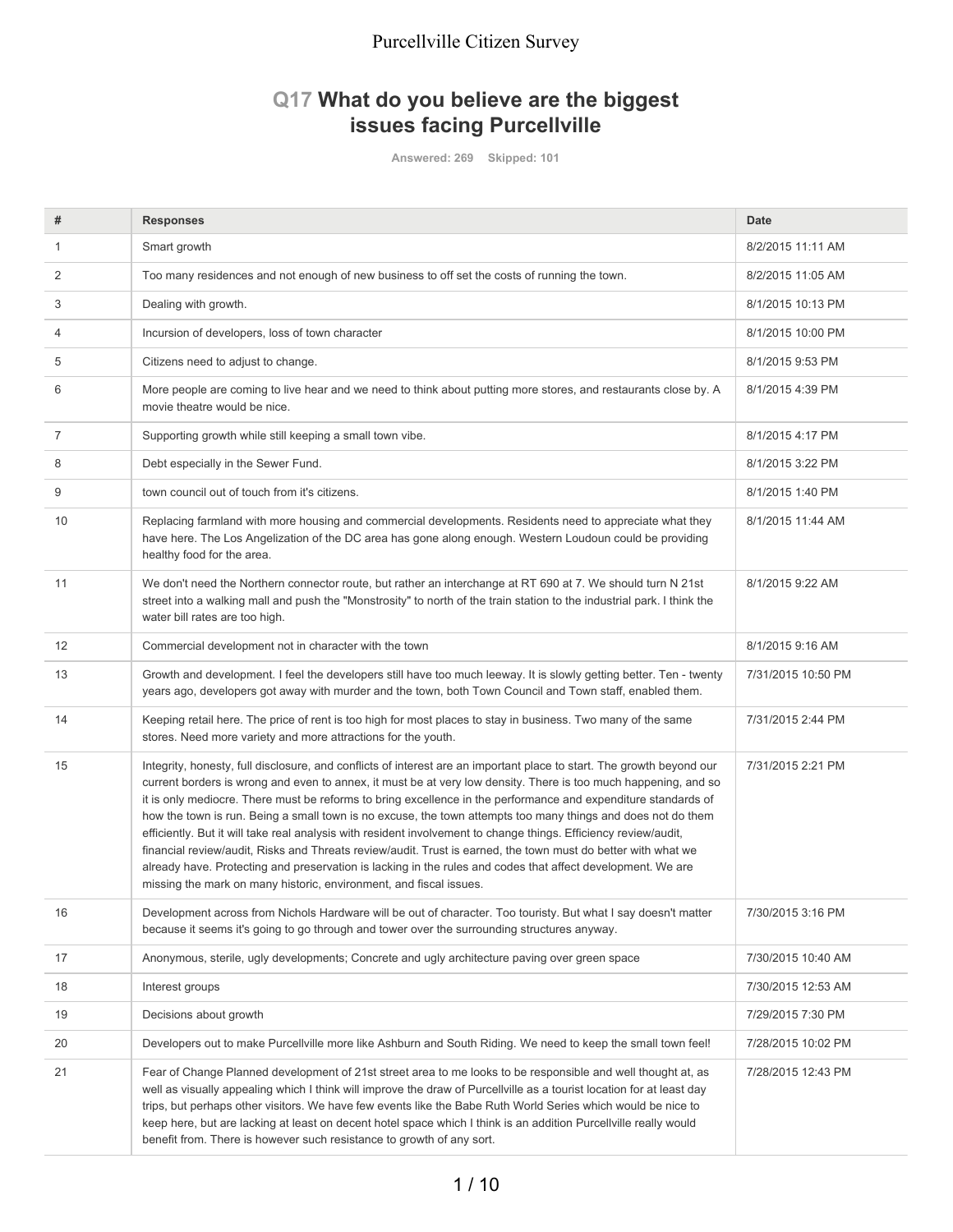| Tilley Entertainment coming.                                                                                                                                                                                                                                                                                                                                                                                                                                                                                                                                                                                                                                                                                                                                                                                                                                                                                                                                                                                        | 7/28/2015 9:58 AM  |
|---------------------------------------------------------------------------------------------------------------------------------------------------------------------------------------------------------------------------------------------------------------------------------------------------------------------------------------------------------------------------------------------------------------------------------------------------------------------------------------------------------------------------------------------------------------------------------------------------------------------------------------------------------------------------------------------------------------------------------------------------------------------------------------------------------------------------------------------------------------------------------------------------------------------------------------------------------------------------------------------------------------------|--------------------|
| DEVELOPERS WITH NO VISION NOT ENOUGH SENOIR HOUSING TOO MANY TOWNHOUSES NEED<br>MORE GARDENS CHILDPLAY AREAS CORRUPT OFFICIALS DEVELOPERS HAVING TOO MUCH<br>CONTROLL NOT LISTENING TO THE PEOPLE WHO LIVE HERE STOP BEFORE ITS TOO LATE/NEEDS<br>SENOIR LIVING HOUSING/ONE STORY TOWNHOMES                                                                                                                                                                                                                                                                                                                                                                                                                                                                                                                                                                                                                                                                                                                         | 7/28/2015 8:38 AM  |
| Developers and rising taxes!!                                                                                                                                                                                                                                                                                                                                                                                                                                                                                                                                                                                                                                                                                                                                                                                                                                                                                                                                                                                       | 7/27/2015 2:58 PM  |
| Ensuring the town can continue to grow and develop but not loose the charm of our small town.                                                                                                                                                                                                                                                                                                                                                                                                                                                                                                                                                                                                                                                                                                                                                                                                                                                                                                                       | 7/27/2015 1:15 PM  |
| The round-a-bout! It should only have one lane like all the ones on route 15. Too confusing for citizens not<br>familiar with it.                                                                                                                                                                                                                                                                                                                                                                                                                                                                                                                                                                                                                                                                                                                                                                                                                                                                                   | 7/27/2015 9:20 AM  |
| Lack of quality restaurants/businesses Lighted athletic fields and playing fields in general Multipurpose indoor<br>athletic facility (YMCA)                                                                                                                                                                                                                                                                                                                                                                                                                                                                                                                                                                                                                                                                                                                                                                                                                                                                        | 7/26/2015 4:32 PM  |
| Traffic, high cost of water                                                                                                                                                                                                                                                                                                                                                                                                                                                                                                                                                                                                                                                                                                                                                                                                                                                                                                                                                                                         | 7/26/2015 2:32 PM  |
| Being over developed. Losing our uniqueness.                                                                                                                                                                                                                                                                                                                                                                                                                                                                                                                                                                                                                                                                                                                                                                                                                                                                                                                                                                        | 7/25/2015 8:27 PM  |
| Crime & overdevelopment                                                                                                                                                                                                                                                                                                                                                                                                                                                                                                                                                                                                                                                                                                                                                                                                                                                                                                                                                                                             | 7/24/2015 8:33 PM  |
| Maintaining the small town environment that I believe drive most of us to live here. If we wanted<br>ashburn/leesburg style development we would live there and not commute so far. Keep giant housing complexes<br>and entertainment complexes out of western LoCo!                                                                                                                                                                                                                                                                                                                                                                                                                                                                                                                                                                                                                                                                                                                                                | 7/24/2015 8:14 PM  |
| Thoughtless development that serves nothing more than lining the pockets of developers, strange desire by<br>some to lure low income people to town                                                                                                                                                                                                                                                                                                                                                                                                                                                                                                                                                                                                                                                                                                                                                                                                                                                                 | 7/24/2015 2:35 PM  |
| to much building!!!! bringing to much traffic.                                                                                                                                                                                                                                                                                                                                                                                                                                                                                                                                                                                                                                                                                                                                                                                                                                                                                                                                                                      | 7/24/2015 2:33 PM  |
| Growth while maintaining small-town identity                                                                                                                                                                                                                                                                                                                                                                                                                                                                                                                                                                                                                                                                                                                                                                                                                                                                                                                                                                        | 7/24/2015 11:57 AM |
| Increased development which leads to over crowding and homes that all look alike in a close proximity to each<br>other.                                                                                                                                                                                                                                                                                                                                                                                                                                                                                                                                                                                                                                                                                                                                                                                                                                                                                             | 7/23/2015 6:29 PM  |
| growth - too many new homes and people just like the rest of Loudoun Cty                                                                                                                                                                                                                                                                                                                                                                                                                                                                                                                                                                                                                                                                                                                                                                                                                                                                                                                                            | 7/23/2015 10:34 AM |
| Over development of the east side of town                                                                                                                                                                                                                                                                                                                                                                                                                                                                                                                                                                                                                                                                                                                                                                                                                                                                                                                                                                           | 7/23/2015 10:14 AM |
| Sprawl; for services and roads [narrow and not built for the current traffic, let alone what is to come.]                                                                                                                                                                                                                                                                                                                                                                                                                                                                                                                                                                                                                                                                                                                                                                                                                                                                                                           | 7/22/2015 11:49 AM |
| Extremely high water bills. High food tax. Lack of necessity stores.                                                                                                                                                                                                                                                                                                                                                                                                                                                                                                                                                                                                                                                                                                                                                                                                                                                                                                                                                | 7/21/2015 8:44 PM  |
| Debt                                                                                                                                                                                                                                                                                                                                                                                                                                                                                                                                                                                                                                                                                                                                                                                                                                                                                                                                                                                                                | 7/21/2015 4:19 PM  |
| proper growth plan for downtown business and residential.                                                                                                                                                                                                                                                                                                                                                                                                                                                                                                                                                                                                                                                                                                                                                                                                                                                                                                                                                           | 7/21/2015 10:10 AM |
| High Debt and AAA rating that says we can borrow more what a joke. High water and sewer bills High Taxes -<br>Meals and Property Poor planning - developer dream citizens nightmare                                                                                                                                                                                                                                                                                                                                                                                                                                                                                                                                                                                                                                                                                                                                                                                                                                 | 7/20/2015 9:35 PM  |
| Water/Sewer rates are too high. We are in jeopardy of adding new development that don't fit in with the style and<br>vision of our community. I am concerned that we are changing zoning uses without fully reviewing the<br>comprehensive plan. What were the outcomes of the 2011 review of the plan? I have not seen anything<br>documented. Thus, I believe a complete review of the Comprehensive plan was not done since 2006. The town<br>council seems divided. If the Mayor has a newsletter, why do we also need a newsletter from another council<br>member? This divisive tactic comes across as if there is a group of council members that refuse to accept that<br>there are new members with vastly different ideas than that of the previous council. Thus, the main concern of<br>this group is to make sure that nothing happens with hopes that the new members will get blamed for lack of<br>momentum. It is a shame that the concerns of the people are not in the forefront of their minds. | 7/20/2015 1:33 PM  |
| Growth. It's out of control.                                                                                                                                                                                                                                                                                                                                                                                                                                                                                                                                                                                                                                                                                                                                                                                                                                                                                                                                                                                        | 7/20/2015 12:04 AM |
| <b>Growth Traffic Taxes</b>                                                                                                                                                                                                                                                                                                                                                                                                                                                                                                                                                                                                                                                                                                                                                                                                                                                                                                                                                                                         | 7/19/2015 8:50 AM  |
| Growth and lack of schools or lack of size of schools to support the growth                                                                                                                                                                                                                                                                                                                                                                                                                                                                                                                                                                                                                                                                                                                                                                                                                                                                                                                                         | 7/18/2015 3:57 PM  |
| Too Big .Do not need 21 street buildings. No big box stores.                                                                                                                                                                                                                                                                                                                                                                                                                                                                                                                                                                                                                                                                                                                                                                                                                                                                                                                                                        | 7/18/2015 12:53 PM |
|                                                                                                                                                                                                                                                                                                                                                                                                                                                                                                                                                                                                                                                                                                                                                                                                                                                                                                                                                                                                                     |                    |
|                                                                                                                                                                                                                                                                                                                                                                                                                                                                                                                                                                                                                                                                                                                                                                                                                                                                                                                                                                                                                     |                    |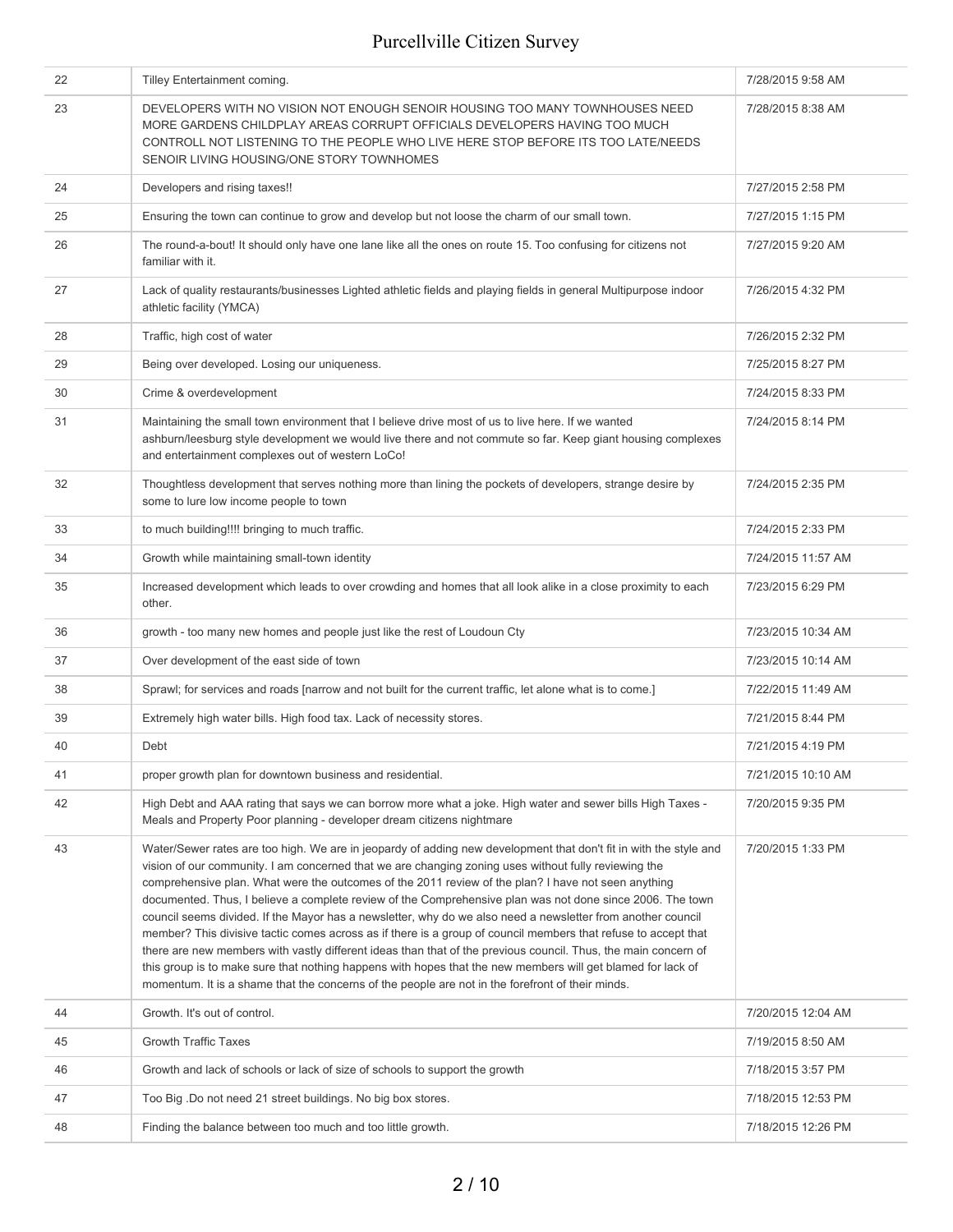| 49 | 1. Not affordable housing, driving people out of area. I make \$120k and cannot buy a home between \$280-300k.<br>Need smaller single family homes. 2. Not enough drive through restaurants, losing significant tax revenue.                                                    | 7/18/2015 11:01 AM |
|----|---------------------------------------------------------------------------------------------------------------------------------------------------------------------------------------------------------------------------------------------------------------------------------|--------------------|
| 50 | Managing growth, traffic                                                                                                                                                                                                                                                        | 7/18/2015 9:50 AM  |
| 51 | Overbuilding in commercial and residential                                                                                                                                                                                                                                      | 7/17/2015 3:06 PM  |
| 52 | Out of control growth which has impacted the small town feel and has increased traffic as the developers seem<br>to be in control and get pretty much what they want.                                                                                                           | 7/16/2015 4:03 PM  |
| 53 | Debt level and controlling expenses                                                                                                                                                                                                                                             | 7/16/2015 3:21 PM  |
| 54 | The ruining of a small town town with the absurd changes to 21st. WATER RATES!                                                                                                                                                                                                  | 7/16/2015 11:04 AM |
| 55 | No private schools options in the city                                                                                                                                                                                                                                          | 7/16/2015 8:20 AM  |
| 56 | Growth, potential for becoming just another suburb, loss of sense of community, rapid residential growth and<br>commercial enterprises that detract from local businesses and the character of the town that attracted so many of<br>us.                                        | 7/15/2015 9:29 PM  |
| 57 | growth, water and sewage costs, taxes                                                                                                                                                                                                                                           | 7/15/2015 9:20 PM  |
| 58 | N/A                                                                                                                                                                                                                                                                             | 7/15/2015 5:14 PM  |
| 59 | Traffic, taxes and unmanaged growth                                                                                                                                                                                                                                             | 7/15/2015 11:53 AM |
| 60 | Taxes & Water Traffic patterns - We need a new exit/entrance point to the bypass. The traffic lights are not timed<br>well, especially on 287.                                                                                                                                  | 7/15/2015 8:30 AM  |
| 61 | Greedy developers who don't even live here. Too few people with too much power. Town Government officials<br>with private agendas. High water & sewer costs. Too much focus on alcohol (breweries, wineries, enough<br>already!)                                                | 7/14/2015 6:56 PM  |
| 62 | budget                                                                                                                                                                                                                                                                          | 7/14/2015 12:38 PM |
| 63 | How to spend tax dollars in a productive manner and keeping the amount at a reasonable rate for the people of<br>our town.                                                                                                                                                      | 7/14/2015 10:49 AM |
| 64 | growth and traffic congestion.                                                                                                                                                                                                                                                  | 7/14/2015 10:19 AM |
| 65 | invigorating businesses / restaurants to give residents a reason to shop / dine in purcellville. Keep a lid on<br>vandalism / crime with increased police presence.                                                                                                             | 7/13/2015 10:36 PM |
| 66 | Debt which should not have happened.                                                                                                                                                                                                                                            | 7/13/2015 3:36 PM  |
| 67 | New development; taxes/cost control; maintenance of infrastructure                                                                                                                                                                                                              | 7/13/2015 1:59 PM  |
| 68 | high rates                                                                                                                                                                                                                                                                      | 7/13/2015 12:33 PM |
| 69 | to much contruction                                                                                                                                                                                                                                                             | 7/13/2015 9:41 AM  |
| 70 | Not sure yet.                                                                                                                                                                                                                                                                   | 7/13/2015 9:24 AM  |
| 71 | Traffic and managing growth, doing it intelligently so that we keep our sense of community and our character.<br>Let's not become another Ashburn.                                                                                                                              | 7/12/2015 8:01 PM  |
| 72 | Illegal substances.                                                                                                                                                                                                                                                             | 7/12/2015 2:12 PM  |
| 73 | land use                                                                                                                                                                                                                                                                        | 7/12/2015 1:20 PM  |
| 74 | Over development, annexation, previous administrations' spend and borrow mentality and the resultant bond<br>servicing                                                                                                                                                          | 7/12/2015 12:33 PM |
| 75 | Over crowding, terrible traffic, to much building and the town council that is more interested in bringing in more<br>revenue then keeping the small town feel of Purcellville. Lets stop trying to compete with Leesburg for business<br>and get back on the small town track. | 7/12/2015 11:23 AM |
| 76 | lack of historical protections to our existing buildings and the addition of buildings that look out of place in our<br>town.                                                                                                                                                   | 7/12/2015 11:02 AM |
| 77 | cost of taxes AND land development-moved here from Ashburn to get away from crowding                                                                                                                                                                                            | 7/12/2015 10:16 AM |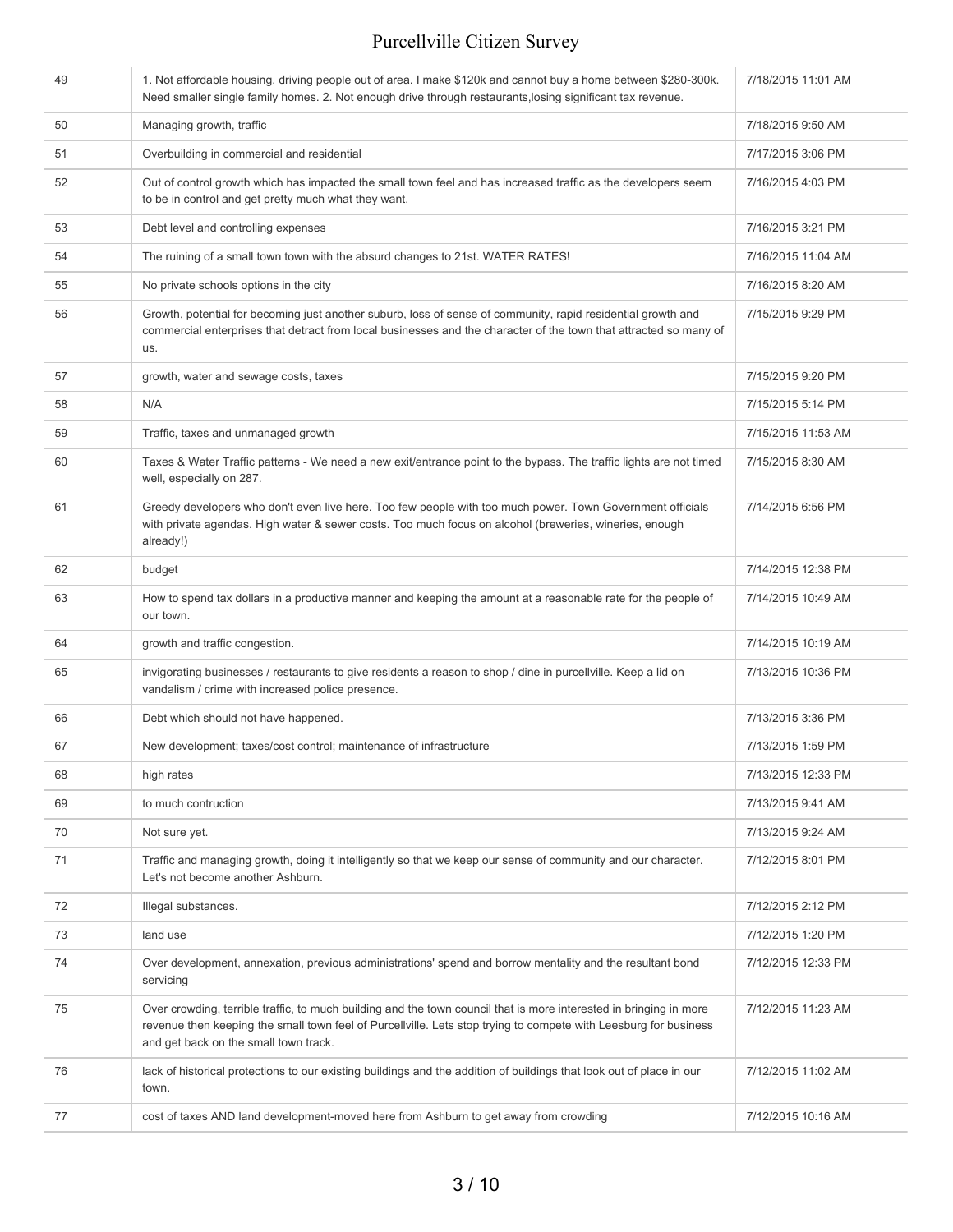| 78  | 1--Land Use 2--Taxes for homeowners 3--Lack of career jobs (i.e. technology, medical, law) 4--Town staff<br>engagement with citizens 5--Transparency in financials and in town direction/goals.                                                                                                                                                                       | 7/11/2015 4:42 PM  |
|-----|-----------------------------------------------------------------------------------------------------------------------------------------------------------------------------------------------------------------------------------------------------------------------------------------------------------------------------------------------------------------------|--------------------|
| 79  | balancing development and keeping a small town atmosphere, we need to limit chain businesses and support<br>local business. have many town events                                                                                                                                                                                                                     | 7/11/2015 4:32 PM  |
| 80  | Loss of small town character and quaintness, including congestion (e.g. traffic) overcrowding (e.g. density of<br>housing), and opening of big-box stores/shopping centers over support for small businesses. Need to address<br>significant traffic congestion through Main Street as present during weekday "rush hours" and any given<br>weekend.                  | 7/11/2015 3:57 PM  |
| 81  | Money management                                                                                                                                                                                                                                                                                                                                                      | 7/11/2015 2:05 PM  |
| 82  | Town caving into developers demands and making Purcellville look like any other sprawling U.S. town. Perfect<br>example is the issue with Wright Farm neighborhood. Not sure how anyone thinks putting bumper boats looks<br>great near a church and 3 acre housing units.                                                                                            | 7/11/2015 9:38 AM  |
| 83  | Improve affordability of water/sewer services. They are ridiculous compared to other places I have lived.                                                                                                                                                                                                                                                             | 7/11/2015 9:04 AM  |
| 84  | Crime - I have read a lot of rumors about drugs.                                                                                                                                                                                                                                                                                                                      | 7/10/2015 9:30 PM  |
| 85  | CAN'T CONTROL SPENDING. CAN'T ADDRESS OUTRAGEOUS WATER BILLS.                                                                                                                                                                                                                                                                                                         | 7/10/2015 5:52 PM  |
| 86  | water rates                                                                                                                                                                                                                                                                                                                                                           | 7/10/2015 3:03 PM  |
| 87  | Uncontrolled development. Plans and zoning should only support businesses that better the town. We shouldn't<br>be a destination of convenience. Businesses that setup in Purcellville should have long-term plans to stay and<br>provide a service to the community. Purcellville should not be a "use and and loose it" locale. It is a destination for<br>decades. | 7/10/2015 12:26 PM |
| 88  | Continued commercial development and development that doesn't fit the nature of our "rural" town. We are not<br>and don't want to be another Leesburg!                                                                                                                                                                                                                | 7/9/2015 10:35 PM  |
| 89  | overdevelopment and traffic control                                                                                                                                                                                                                                                                                                                                   | 7/9/2015 5:12 PM   |
| 90  | The town water supply.                                                                                                                                                                                                                                                                                                                                                | 7/9/2015 4:57 PM   |
| 91  | The same problem that has crippled us nationally - too many citizens have "dug in" with their viewpoint on<br>particular issues and would rather "fight to win" than look for compromises. It is especially disappointing when<br>debates get personal, which is never constructive. This behavior is not the "small town" Purcellville of my<br>childhood.           | 7/9/2015 3:32 PM   |
| 92  | Expansion and how it is handled.                                                                                                                                                                                                                                                                                                                                      | 7/9/2015 1:44 PM   |
| 93  | 1. How to control sprawl and corresponding tax rates. 2. How to to provide the great level of customer service<br>while containing cost that is past on via tax rates                                                                                                                                                                                                 | 7/9/2015 11:37 AM  |
| 94  | spending and overdevelopment. Staff belongs to developers and does not have touch with residential citizens                                                                                                                                                                                                                                                           | 7/9/2015 9:43 AM   |
| 95  | Developers trying to develop land without getting town input.                                                                                                                                                                                                                                                                                                         | 7/9/2015 8:47 AM   |
| 96  | Maintaining a small town feel while allowing for economic growth                                                                                                                                                                                                                                                                                                      | 7/8/2015 9:23 PM   |
| 97  | your answers are too limiting. Yes or no is not an effective survey.                                                                                                                                                                                                                                                                                                  | 7/8/2015 4:35 PM   |
| 98  | The growth and development.                                                                                                                                                                                                                                                                                                                                           | 7/8/2015 4:05 PM   |
| 99  | Managed growth, preservation of the "old town" feel on Main and 21st streets and in the town hall/fireman's field<br>areas of town.                                                                                                                                                                                                                                   | 7/8/2015 4:04 PM   |
| 100 | addition of a hotel, low income apartments or sport racing center                                                                                                                                                                                                                                                                                                     | 7/8/2015 3:27 PM   |
| 101 | Too much growth happening too fast                                                                                                                                                                                                                                                                                                                                    | 7/8/2015 3:25 PM   |
| 102 | Urban growth                                                                                                                                                                                                                                                                                                                                                          | 7/8/2015 12:13 PM  |
| 103 | Over development. Increasing taxes and water/sewer bills.                                                                                                                                                                                                                                                                                                             | 7/8/2015 11:59 AM  |
| 104 | Sprawl                                                                                                                                                                                                                                                                                                                                                                | 7/8/2015 9:51 AM   |
| 105 | 1. Rising water bills 2. Growth in town limits and major construction projects by private developers that do not add<br>to our towns quality of life.                                                                                                                                                                                                                 | 7/8/2015 7:18 AM   |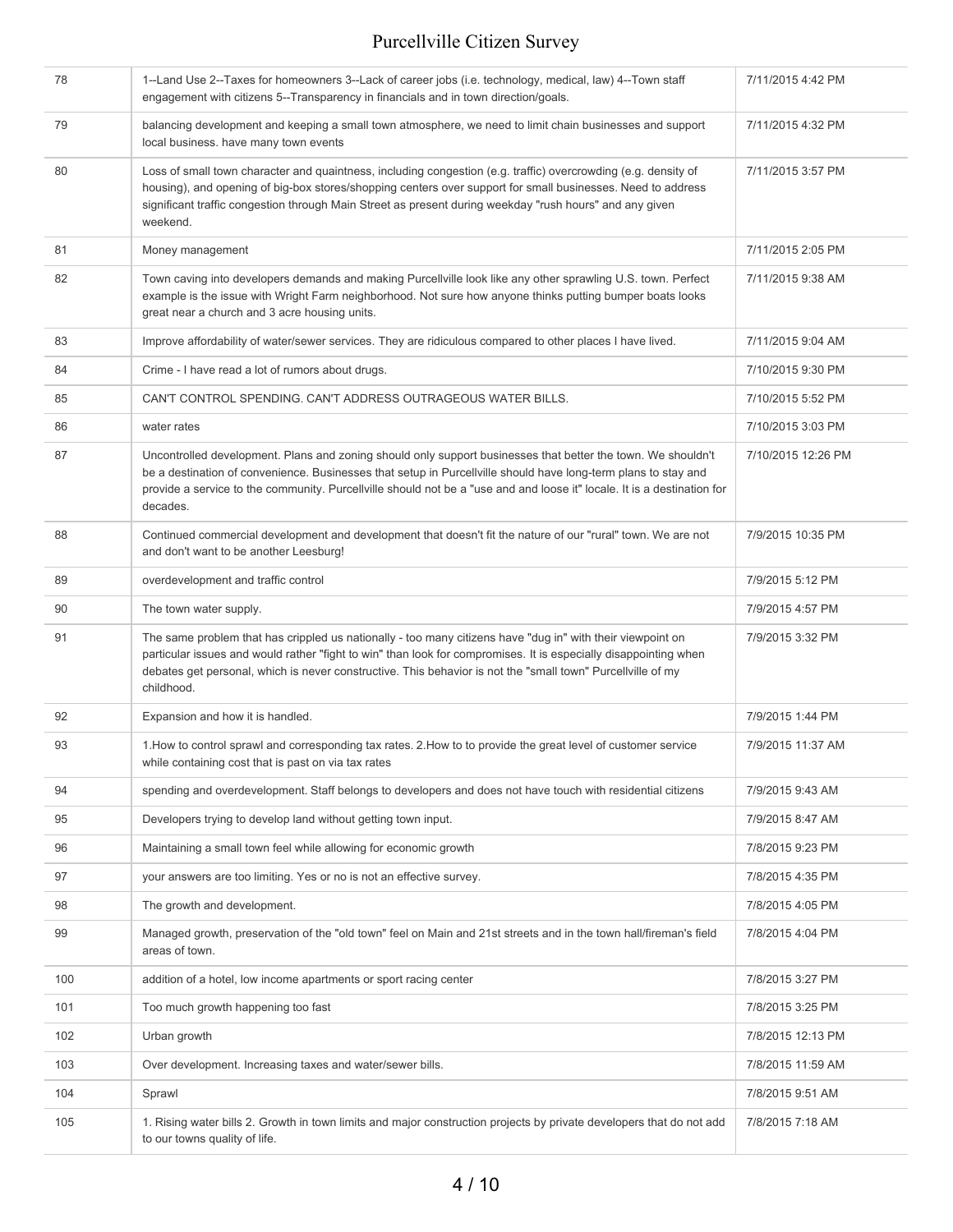| 106 | Short-sighted pressures for commercial/residential development, national economic problems, today's alienated<br>culture.                                                                                                                                                                                                                                            | 7/7/2015 7:06 PM  |
|-----|----------------------------------------------------------------------------------------------------------------------------------------------------------------------------------------------------------------------------------------------------------------------------------------------------------------------------------------------------------------------|-------------------|
| 107 | Lack of civility, Town Council bickering, lack of ability to work together, "smart growth" (use common sense as<br>opposed to digging in heels, not all growth is bad, nor is it all good), social arrogance of most council members,<br>cost of water/sewer services.                                                                                               | 7/7/2015 2:44 PM  |
| 108 | Water cost and internet availability                                                                                                                                                                                                                                                                                                                                 | 7/7/2015 10:29 AM |
| 109 | Seems like some people are trying to over develop the town, don't ruin a great thing. Let Purcellville be the small<br>town that everyone loves. Don't turn it into Leesburg.                                                                                                                                                                                        | 7/7/2015 9:25 AM  |
| 110 | The development of downtown Purcellville, the plan presented is not going to work and will only increase town<br>taxes. This plan in no way fits the character of this town. We are for change and development but not something<br>like this. Purcellville at night and in the summer cannot support what is proposed now or even 10 years from now.                | 7/6/2015 7:42 PM  |
| 111 | crime                                                                                                                                                                                                                                                                                                                                                                | 7/6/2015 6:20 PM  |
| 112 | Growth management                                                                                                                                                                                                                                                                                                                                                    | 7/6/2015 4:51 PM  |
| 113 | Tax relief for new businesses at expense of homeowners; increasing traffic; capitulation to developers; losing<br>small-town environment                                                                                                                                                                                                                             | 7/6/2015 4:26 PM  |
| 114 | Extremely high utility rates.                                                                                                                                                                                                                                                                                                                                        | 7/6/2015 4:21 PM  |
| 115 | Big Debt high water and sewer fee piss poor planning                                                                                                                                                                                                                                                                                                                 | 7/6/2015 2:26 PM  |
| 116 | Growth and the lawlessness in trying to make the town bigger at the cost of its citizens.                                                                                                                                                                                                                                                                            | 7/6/2015 2:21 PM  |
| 117 | Water rates.                                                                                                                                                                                                                                                                                                                                                         | 7/6/2015 1:14 PM  |
| 118 | Changing the look of downtown i.e.building high modern looking structures on 21st St. and nearby streets.                                                                                                                                                                                                                                                            | 7/6/2015 12:16 PM |
| 119 | Too much traffic. Development everywhere. Hirst Road, an alternative route to Main Street, is proposed for<br>development, adding to traffic woes. Have to add extra time to travel time just to get out of town!                                                                                                                                                    | 7/6/2015 11:45 AM |
| 120 | water and sewer, Tax rate                                                                                                                                                                                                                                                                                                                                            | 7/6/2015 11:33 AM |
| 121 | overdevelopment of new areas rather than renovating existing areas (ie, OldTown Pville could use work)                                                                                                                                                                                                                                                               | 7/6/2015 10:27 AM |
| 122 | Water & sewer rates are very high                                                                                                                                                                                                                                                                                                                                    | 7/6/2015 9:35 AM  |
| 123 | Infill and traffic                                                                                                                                                                                                                                                                                                                                                   | 7/6/2015 9:24 AM  |
| 124 | Poor town planning - how can you allow Walgreens and Rite aid next to each other !!!!!! Trash removal is very<br>poor. Purcellville is slowly turning into ashburn - property being built everywhere - commercial interests being put<br>first wont be long until Purcellville is as built up and developed as the rest of LoCo                                      | 7/6/2015 9:09 AM  |
| 125 | deciding what kind of growth to have -- hopefully, it won't be all residential, we need more entertainment and jobs                                                                                                                                                                                                                                                  | 7/6/2015 8:34 AM  |
| 126 | Purcellville appears to be going the route of Reston and Ashville and allowing developers to come in to<br>fundamentally change the character of our town. There is no need for major development in this townwe don't<br>need or want big box stores, data centers, amusement parks or major dense housing projects.                                                | 7/5/2015 5:06 PM  |
| 127 | POPULATION & traffic increase                                                                                                                                                                                                                                                                                                                                        | 7/5/2015 1:02 PM  |
| 128 | UNCONTROLLED CONSTRUCTION AND EXPENSIVE TAXES I HAVE LIVED AROUND PURCELLVILLE<br>FOR ABOUT 40 YEARS AND I NO LONGER RECOGNIZE THE TOWN.                                                                                                                                                                                                                             | 7/5/2015 12:34 PM |
| 129 | Managing the growth. When I first moved here in 1998, most people were pretending the growth was not going to<br>happen, even though it had already begun. Our town leaders and county leaders, not just in government, but<br>leaders of all kinds, have over the years tried to pretend it wasn't going to happen, even though it was happening<br>at a fast pace. | 7/5/2015 12:13 PM |
| 130 | growth and keeping taxes and water/sewer rates low enough to maintain a stable residency - if the w/s rates go<br>up as the Mayor threatens to \$600 I will have to leave esp with increasing property taxes                                                                                                                                                         | 7/5/2015 12:05 PM |
| 131 | traffic                                                                                                                                                                                                                                                                                                                                                              | 7/5/2015 11:51 AM |
| 132 | Overspending and the destruction of 21st street.                                                                                                                                                                                                                                                                                                                     | 7/5/2015 10:48 AM |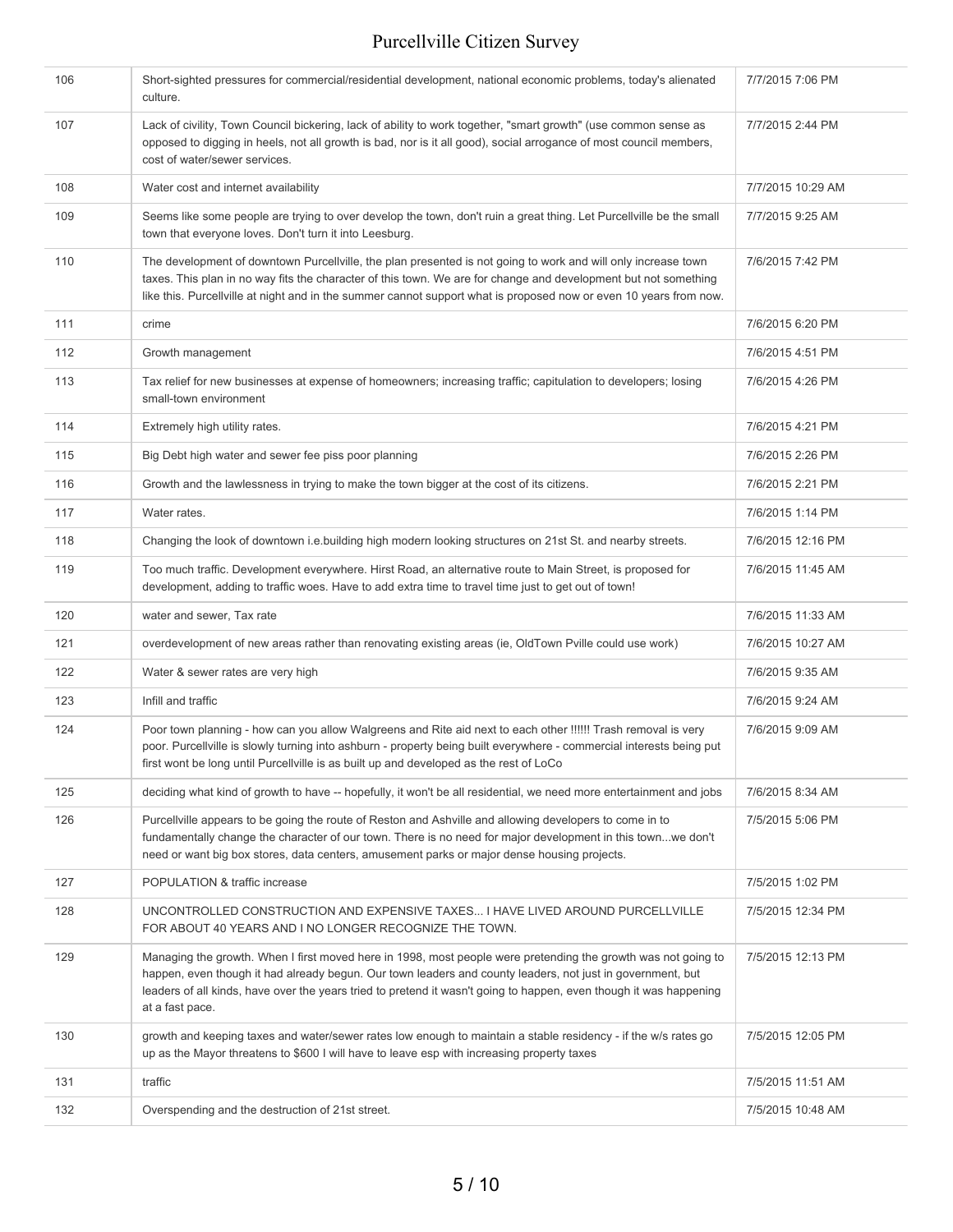| 133 | Too much development High water bills & taxes Better use of technology by the town overall. workers & their<br>equipment & skill sets are archaic!                                                                                                                                                                                                                                                                                                                                                                                                                                                                                                                                                                                                                                            | 7/4/2015 6:57 PM  |
|-----|-----------------------------------------------------------------------------------------------------------------------------------------------------------------------------------------------------------------------------------------------------------------------------------------------------------------------------------------------------------------------------------------------------------------------------------------------------------------------------------------------------------------------------------------------------------------------------------------------------------------------------------------------------------------------------------------------------------------------------------------------------------------------------------------------|-------------------|
| 134 | Quality and quantity of water supply, taxes high, population growing less rural feel, crowded roads, park for<br>children                                                                                                                                                                                                                                                                                                                                                                                                                                                                                                                                                                                                                                                                     | 7/4/2015 3:31 PM  |
| 135 | taxes                                                                                                                                                                                                                                                                                                                                                                                                                                                                                                                                                                                                                                                                                                                                                                                         | 7/4/2015 2:44 PM  |
| 136 | Impeach the Mayor---get rid of Jimmerman. My distaste for her service and need to say one thing and do another<br>has crossed into my feelings about her husband who is running for office. Cut the fat--get riid of these people!!!                                                                                                                                                                                                                                                                                                                                                                                                                                                                                                                                                          | 7/4/2015 11:14 AM |
| 137 | Too much development and big box stores.                                                                                                                                                                                                                                                                                                                                                                                                                                                                                                                                                                                                                                                                                                                                                      | 7/4/2015 10:15 AM |
| 138 | Cost of living and growth                                                                                                                                                                                                                                                                                                                                                                                                                                                                                                                                                                                                                                                                                                                                                                     | 7/4/2015 9:30 AM  |
| 139 | Growth management                                                                                                                                                                                                                                                                                                                                                                                                                                                                                                                                                                                                                                                                                                                                                                             | 7/3/2015 11:12 PM |
| 140 | Water pricing. Managing growth. I moved here for a small town feel 6 years ago and that is all but gone.                                                                                                                                                                                                                                                                                                                                                                                                                                                                                                                                                                                                                                                                                      | 7/3/2015 8:21 PM  |
| 141 | The pull for growth.                                                                                                                                                                                                                                                                                                                                                                                                                                                                                                                                                                                                                                                                                                                                                                          | 7/3/2015 7:13 PM  |
| 142 | Traffic congestion on route 7.                                                                                                                                                                                                                                                                                                                                                                                                                                                                                                                                                                                                                                                                                                                                                                | 7/3/2015 4:49 PM  |
| 143 | making sure we control growth so we don't ruin what we've got. that doesn't mean no-growth. it means smart<br>growth.                                                                                                                                                                                                                                                                                                                                                                                                                                                                                                                                                                                                                                                                         | 7/3/2015 2:41 PM  |
| 144 | high taxes. extremely high sewer fees.                                                                                                                                                                                                                                                                                                                                                                                                                                                                                                                                                                                                                                                                                                                                                        | 7/3/2015 10:55 AM |
| 145 | managing growth I appreciate the town police, however we citizens don't need to be annoyed about tickets and<br>associated fines for minor things that the police don't obey. Why ticket and fine immediately in cul-de-sacs for<br>parking on wrong side of street in front of our own homes? Can they provide a warning first? We/others didn't<br>know the rule but we are fined almost immediately and upon first incident. We don't mind the blatant speeding<br>violations that police may or may not provide unecessary warnings for - fine THEM without warnings. But<br>bothering innocent citizens and visitors in town who don't know the rule? Then to see the Purcellville police<br>always parking on the wrong side of the road at their own facilities really makes us upset. | 7/3/2015 10:54 AM |
| 146 | cost of water/waste water figuring out future growth                                                                                                                                                                                                                                                                                                                                                                                                                                                                                                                                                                                                                                                                                                                                          | 7/3/2015 8:27 AM  |
| 147 | Taxes and unchecked commercial growth.                                                                                                                                                                                                                                                                                                                                                                                                                                                                                                                                                                                                                                                                                                                                                        | 7/2/2015 5:56 PM  |
| 148 | ZONING DEBATES AND WATER RATES !!!!!!!!                                                                                                                                                                                                                                                                                                                                                                                                                                                                                                                                                                                                                                                                                                                                                       | 7/2/2015 5:05 PM  |
| 149 | cost control responsive to citizen input (survey is an excellent start) totally transparent decision making on all<br>zoning decisions                                                                                                                                                                                                                                                                                                                                                                                                                                                                                                                                                                                                                                                        | 7/2/2015 3:53 PM  |
| 150 | Adequately responding to growth with respect to services, roads and resources.                                                                                                                                                                                                                                                                                                                                                                                                                                                                                                                                                                                                                                                                                                                | 7/2/2015 1:56 PM  |
| 151 | Developing town to keep the special feel of Purcellville                                                                                                                                                                                                                                                                                                                                                                                                                                                                                                                                                                                                                                                                                                                                      | 7/2/2015 9:49 AM  |
| 152 | Grouth and spending.                                                                                                                                                                                                                                                                                                                                                                                                                                                                                                                                                                                                                                                                                                                                                                          | 7/1/2015 11:38 PM |
| 153 | Keeping our small town heritage and the feel of a small town. Electing a cohesive council that will be realistic<br>about the needs of the town. Even though as resident, I don't like to pay higher taxes, sometimes you get what<br>you pay for.                                                                                                                                                                                                                                                                                                                                                                                                                                                                                                                                            | 7/1/2015 10:18 PM |
| 154 | Lowering the tax rate.                                                                                                                                                                                                                                                                                                                                                                                                                                                                                                                                                                                                                                                                                                                                                                        | 7/1/2015 9:11 PM  |
| 155 | Cost of water. Lack of developement of business                                                                                                                                                                                                                                                                                                                                                                                                                                                                                                                                                                                                                                                                                                                                               | 7/1/2015 8:12 PM  |
| 156 | growth while maintaining the small town/local feel that people love about the town.                                                                                                                                                                                                                                                                                                                                                                                                                                                                                                                                                                                                                                                                                                           | 7/1/2015 5:57 PM  |
| 157 | Cost of water, over influence of developers on Town staff and Council, and backroom deals                                                                                                                                                                                                                                                                                                                                                                                                                                                                                                                                                                                                                                                                                                     | 7/1/2015 5:38 PM  |
| 158 | Development. Big box stores. Loss of any reason to want to be here.                                                                                                                                                                                                                                                                                                                                                                                                                                                                                                                                                                                                                                                                                                                           | 7/1/2015 4:28 PM  |
| 159 | Losing "small town" reality with recent rapid growth and rezoning. Greatest issue is the potential of allowing<br>rezoning in historic areas such as 32nd street which would "commercialize"the area in a way that is not<br>neighborhood friendly.                                                                                                                                                                                                                                                                                                                                                                                                                                                                                                                                           | 7/1/2015 3:18 PM  |
| 160 | The building. Am Not for the re-zoning on the Ball property and put the brakes on Chapman and Nellis. Preserve<br>our downtown -                                                                                                                                                                                                                                                                                                                                                                                                                                                                                                                                                                                                                                                              | 7/1/2015 2:33 PM  |
| 161 | too much building and development taking away green space.                                                                                                                                                                                                                                                                                                                                                                                                                                                                                                                                                                                                                                                                                                                                    | 7/1/2015 2:01 PM  |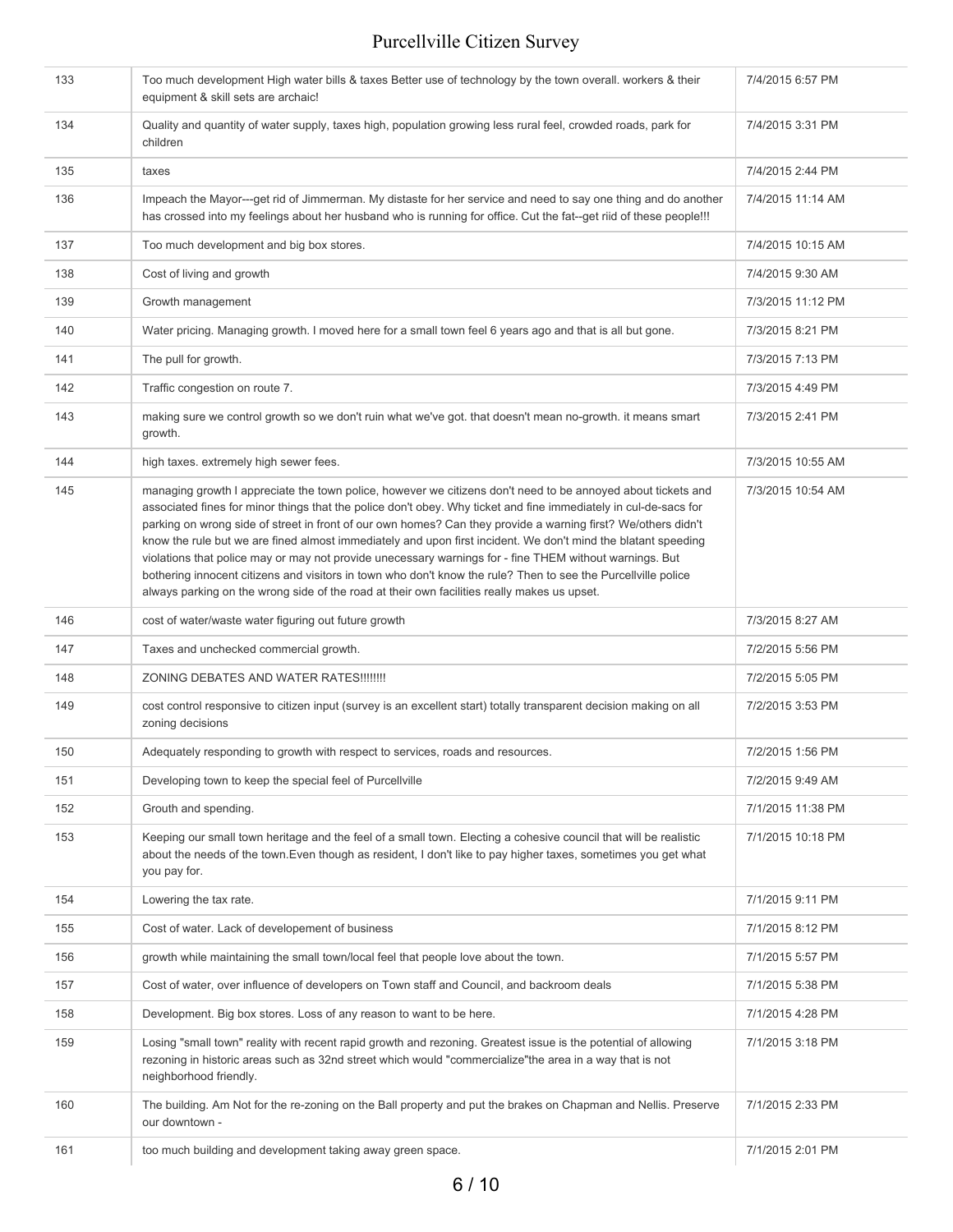| 162 | Growth and the Planning issues blended with the need to grow.                                                                                                                                                                                                                                                                                                                                                                                                                    | 7/1/2015 10:49 AM  |
|-----|----------------------------------------------------------------------------------------------------------------------------------------------------------------------------------------------------------------------------------------------------------------------------------------------------------------------------------------------------------------------------------------------------------------------------------------------------------------------------------|--------------------|
| 163 | 1. Maintaining small town atmosphere/managing population/commercial growth while refreshing/updating existing<br>aging infrastructure. 2. Relocating ugly industrial businesses within downtown/oldtown to bring in more restaurants<br>(NOT FAST FOOD!) and shops. 3.Screwy zoning laws that seemingly allow for mostly drugstores and banks to<br>be built: WHY build 2 new drugstores adjacent to each other??!!! WHY build a CLARKE County bank??!!<br>4.AFFORDABLE housing. | 7/1/2015 10:43 AM  |
| 164 | Water and the flow of traffic down our main streets during rush hours. I don't know what can be done about the<br>traffic though.                                                                                                                                                                                                                                                                                                                                                | 7/1/2015 10:37 AM  |
| 165 | the increase in population and the increase in businesses                                                                                                                                                                                                                                                                                                                                                                                                                        | 7/1/2015 10:09 AM  |
| 166 | growth, taxes, and maintaining a sense of community whereby we are looking out for one another.                                                                                                                                                                                                                                                                                                                                                                                  | 7/1/2015 10:02 AM  |
| 167 | Traffic congestion, development                                                                                                                                                                                                                                                                                                                                                                                                                                                  | 7/1/2015 10:00 AM  |
| 168 | Too-rapid growth that threatens a sense of human-scale community, especially cookie-cutter tract housing and<br>commercial development outside a walkable core.                                                                                                                                                                                                                                                                                                                  | 7/1/2015 9:59 AM   |
| 169 | growing to fast                                                                                                                                                                                                                                                                                                                                                                                                                                                                  | 7/1/2015 9:52 AM   |
| 170 | Debt service and future taxes                                                                                                                                                                                                                                                                                                                                                                                                                                                    | 7/1/2015 9:42 AM   |
| 171 | Water & Sewer Rates and responsible development                                                                                                                                                                                                                                                                                                                                                                                                                                  | 7/1/2015 8:42 AM   |
| 172 | You can get a lot done when folks can work together. Doing OK now but way too much political posturing. Blame<br>this on the Mayor's side. I welcomed the change in the mayoral office but quickly becoming bitter.                                                                                                                                                                                                                                                              | 7/1/2015 6:13 AM   |
| 173 | water rates, debt, restaurant tax, managing development and desire for services.                                                                                                                                                                                                                                                                                                                                                                                                 | 7/1/2015 1:38 AM   |
| 174 | $\overline{\phantom{a}}$                                                                                                                                                                                                                                                                                                                                                                                                                                                         | 6/30/2015 10:04 PM |
| 175 | slow the growth. I don't need a town center in the old town. I walked with my kids and told them what all of the<br>buildings used to be. I really don't want a town center in old town. If you build it, they will come, and it will benefit<br>the developers from out of town. and I will leave.                                                                                                                                                                              | 6/30/2015 9:35 PM  |
| 176 | Growth at a cost to current residents                                                                                                                                                                                                                                                                                                                                                                                                                                            | 6/30/2015 9:32 PM  |
| 177 | Growth Management                                                                                                                                                                                                                                                                                                                                                                                                                                                                | 6/30/2015 7:51 PM  |
| 178 | Growth and school growth. Including roads etc.                                                                                                                                                                                                                                                                                                                                                                                                                                   | 6/30/2015 7:45 PM  |
| 179 | A few but vocal people who wish to see the heart of the town change. We aren't Ashburn and should do all that<br>we can to avoid becoming it.                                                                                                                                                                                                                                                                                                                                    | 6/30/2015 7:36 PM  |
| 180 | Development. We are risking the character of the town. I would like to bring in more businesses but only those<br>that fit the town (ie NOT batting cages and go-karts or 3+ story buildings in old town). Also we need to limit<br>additional residential development to avoid overcrowding the schools and roads.                                                                                                                                                              | 6/30/2015 6:19 PM  |
| 181 | Downtown growth, managed exspansion and traffic management.                                                                                                                                                                                                                                                                                                                                                                                                                      | 6/30/2015 6:18 PM  |
| 182 | While I agree with our town mayor and most of the agendas he is working on for the town, I am highly dissatisfied<br>with the town council as previously stated. I believe that the biggest issue facing Purcellville is its corrupt town<br>council who are pro-development.                                                                                                                                                                                                    | 6/30/2015 5:43 PM  |
| 183 | Growth                                                                                                                                                                                                                                                                                                                                                                                                                                                                           | 6/30/2015 5:42 PM  |
| 184 | Main Street project & 32 Street                                                                                                                                                                                                                                                                                                                                                                                                                                                  | 6/30/2015 5:38 PM  |
| 185 | Development                                                                                                                                                                                                                                                                                                                                                                                                                                                                      | 6/30/2015 3:49 PM  |
| 186 | Sewer and water cost too much! I'm paying about 3 times the cost of Fairfax.                                                                                                                                                                                                                                                                                                                                                                                                     | 6/30/2015 3:37 PM  |
| 187 | Unfettered growth and loss of the town's character; Town Counsel member's personal interest trumping the best<br>interests of the town                                                                                                                                                                                                                                                                                                                                           | 6/30/2015 2:49 PM  |
| 188 | water                                                                                                                                                                                                                                                                                                                                                                                                                                                                            | 6/30/2015 2:38 PM  |
| 189 | I think Purcellville risks what every small town faces - being taken advantage of by developers, who do not care<br>about preserving a small town, and who only care about lining their pockets!!!                                                                                                                                                                                                                                                                               | 6/30/2015 2:03 PM  |
|     |                                                                                                                                                                                                                                                                                                                                                                                                                                                                                  |                    |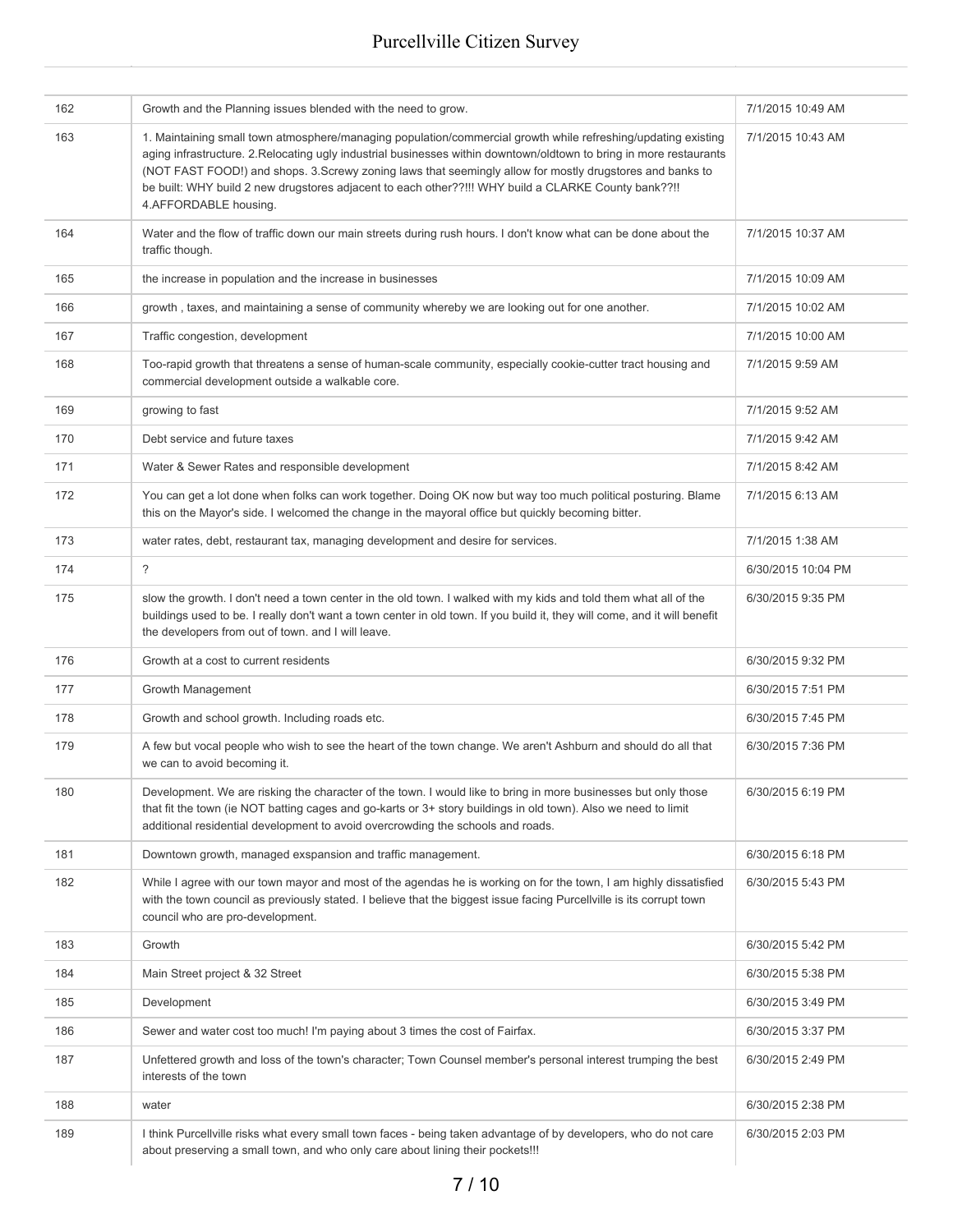| 190 | DEVELOPEMENT, TRAFFIC - WE NEED A LIGHT AT 32ND AND MAIN, HIGH COST OF LIVING IN TOWN<br>VERSUS LIVING OUTSIDE TOWN. MEALS TAX IS TO HIGH.                                                                                                                                                                                      | 6/30/2015 1:45 PM  |
|-----|---------------------------------------------------------------------------------------------------------------------------------------------------------------------------------------------------------------------------------------------------------------------------------------------------------------------------------|--------------------|
| 191 | Water and traffic. Good luck making a left off of 690 onto Main by the west end 7/11. Saturday morning in<br>Purcellville is a nightmare trying to get anywhere in town. Are two farmers markets really necessary? Would it kill<br>us to have a Police Officer on duty each weekend at Main and Hatcher to move traffic along? | 6/30/2015 1:25 PM  |
| 192 | I think the City Council and its various committees are not that concerned about spending money. Want to make<br>Purcellville another Leesburg, Sterling, Ashburn, Falls Church, etc. There are plenty of bigger cities in the DC<br>metro area, let's keep Purcellville an alternative.                                        | 6/30/2015 1:21 PM  |
| 193 | Development pressures, annexations that place additional burdens on water and sewer, increased Main Street<br>traffic                                                                                                                                                                                                           | 6/30/2015 1:12 PM  |
| 194 | Not allowing any more high density and or low income housing getting cost of water down                                                                                                                                                                                                                                         | 6/30/2015 1:00 PM  |
| 195 | Overgrowthmoved from Sterling for that reason.                                                                                                                                                                                                                                                                                  | 6/30/2015 12:50 PM |
| 196 | Growth                                                                                                                                                                                                                                                                                                                          | 6/30/2015 9:55 AM  |
| 197 | Pace of growth and not keeping up with infrastructure and services                                                                                                                                                                                                                                                              | 6/30/2015 9:26 AM  |
| 198 | lack of acknowledgement of established zoning, aggressive developers and roads that cannot handle the rush<br>hour capacities. Can't get on to Rt 7 in the mornings no matter which way I gocan't get through town at evening<br>rush hour                                                                                      | 6/30/2015 9:12 AM  |
| 199 | tax                                                                                                                                                                                                                                                                                                                             | 6/30/2015 9:03 AM  |
| 200 | sewer rates!                                                                                                                                                                                                                                                                                                                    | 6/30/2015 8:51 AM  |
| 201 | The divide between keeping Purcellville a small, mostly residential town and the perceived need to build more<br>commercial sites to aid the tax base and additionally the tension between the town and county to build outside the<br>town limits.                                                                             | 6/30/2015 8:45 AM  |
| 202 | Water\Sewage\PP Taxes                                                                                                                                                                                                                                                                                                           | 6/30/2015 8:06 AM  |
| 203 | keeping the small town effect                                                                                                                                                                                                                                                                                                   | 6/30/2015 7:43 AM  |
| 204 | Managing controlled and appropriate growth.                                                                                                                                                                                                                                                                                     | 6/30/2015 7:06 AM  |
| 205 | Overdevelopment, water prices, and lack of natural gas                                                                                                                                                                                                                                                                          | 6/30/2015 5:38 AM  |
| 206 | Impending growth, which is inevitable. Making wise decisions about how it is executed.                                                                                                                                                                                                                                          | 6/29/2015 11:47 PM |
| 207 | lack of trash and recycling collection times                                                                                                                                                                                                                                                                                    | 6/29/2015 11:13 PM |
| 208 | Expensive water that sounds like it will be getting more expensive, and taxes that are getting out of control                                                                                                                                                                                                                   | 6/29/2015 11:08 PM |
| 209 | Financial - keeping expenses in line with lower taxes                                                                                                                                                                                                                                                                           | 6/29/2015 10:26 PM |
| 210 | ????? I hope Purcellville stays small and Mayberry-like for years to come!                                                                                                                                                                                                                                                      | 6/29/2015 10:07 PM |
| 211 | Water                                                                                                                                                                                                                                                                                                                           | 6/29/2015 9:50 PM  |
| 212 | maintaining small town feel will maintaining growth.                                                                                                                                                                                                                                                                            | 6/29/2015 9:02 PM  |
| 213 | Big town wanted by some                                                                                                                                                                                                                                                                                                         | 6/29/2015 8:50 PM  |
| 214 | Things for entertainment. There is nothing to do here if you are not involved with children/schools/sports. Also,<br>please do something about attracting a small, modern hardware store such as TruValue or Service Star. Nichols<br>is horrible -- dirty and unbelievably slow. Leesburg is inconvenient.                     | 6/29/2015 8:45 PM  |
| 215 | Taxes are high, water is high, and the threat to 32nd street.                                                                                                                                                                                                                                                                   | 6/29/2015 8:37 PM  |
| 216 | Controlled expansion and cost of living                                                                                                                                                                                                                                                                                         | 6/29/2015 8:33 PM  |
| 217 | Keeping it affordable for families to continue living in Purcellville. Water/Sewer rates, meals tax, and increased<br>real estate taxes are making Purcellville one of the most expensive localities in which to live in Loudoun.                                                                                               | 6/29/2015 8:27 PM  |
| 218 | Town debt and safety with sidewalks.                                                                                                                                                                                                                                                                                            | 6/29/2015 8:17 PM  |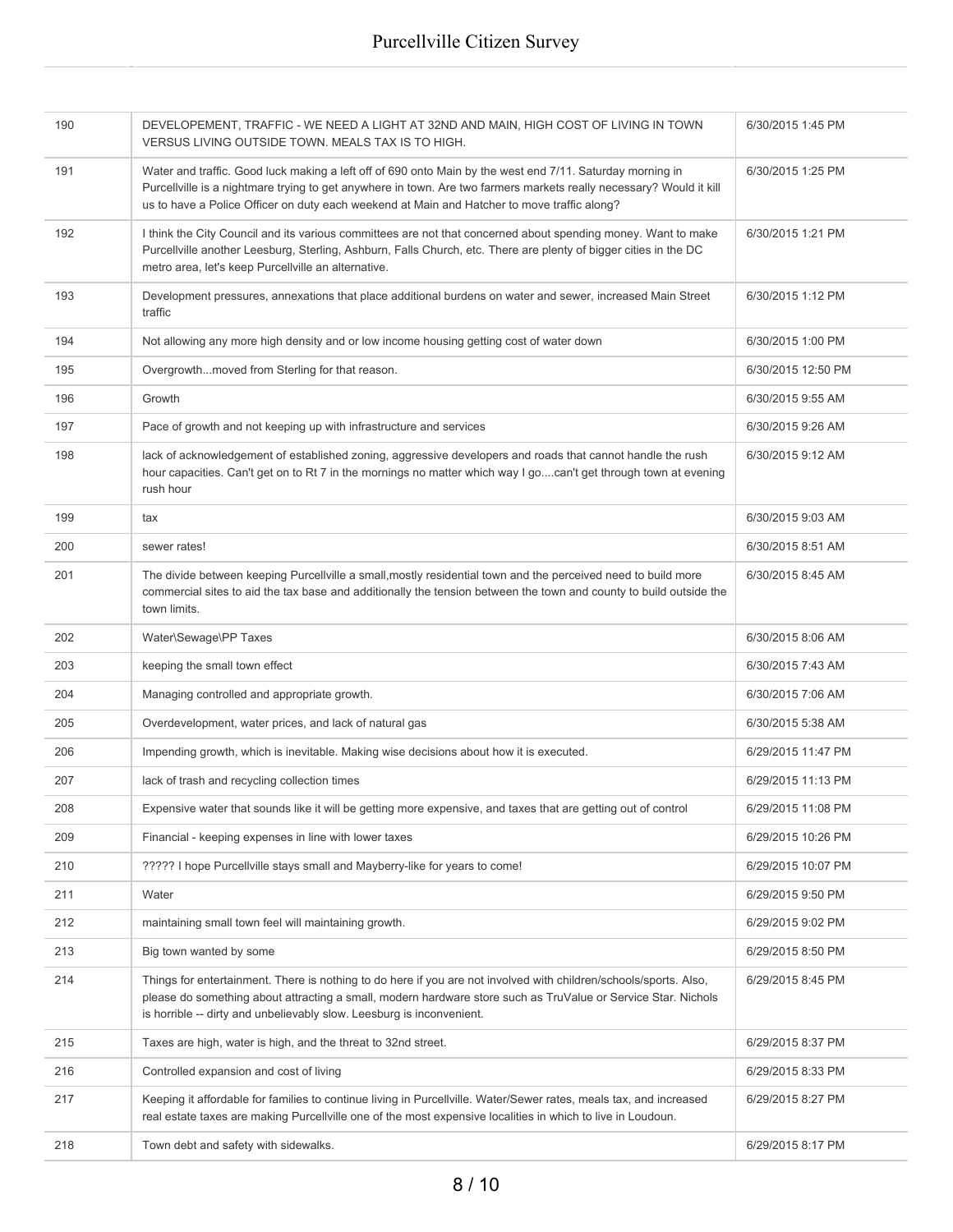| 219 | Congestion. More people coming in/out of town                                                                                                                                                                                                                                                                                                                                                                                                                                                                                                                                                                                                                                                                                                                                                                                                                                                                                                                                                                                                                                                                                                                                                                                                                                                                                                                                                                                                                                                                                                                                                                                                                                                                                                                                                                                                                                                                                                                                                                                                                                                                                                                                                                                                                                                                     | 6/29/2015 8:14 PM  |
|-----|-------------------------------------------------------------------------------------------------------------------------------------------------------------------------------------------------------------------------------------------------------------------------------------------------------------------------------------------------------------------------------------------------------------------------------------------------------------------------------------------------------------------------------------------------------------------------------------------------------------------------------------------------------------------------------------------------------------------------------------------------------------------------------------------------------------------------------------------------------------------------------------------------------------------------------------------------------------------------------------------------------------------------------------------------------------------------------------------------------------------------------------------------------------------------------------------------------------------------------------------------------------------------------------------------------------------------------------------------------------------------------------------------------------------------------------------------------------------------------------------------------------------------------------------------------------------------------------------------------------------------------------------------------------------------------------------------------------------------------------------------------------------------------------------------------------------------------------------------------------------------------------------------------------------------------------------------------------------------------------------------------------------------------------------------------------------------------------------------------------------------------------------------------------------------------------------------------------------------------------------------------------------------------------------------------------------|--------------------|
| 220 | Taxes                                                                                                                                                                                                                                                                                                                                                                                                                                                                                                                                                                                                                                                                                                                                                                                                                                                                                                                                                                                                                                                                                                                                                                                                                                                                                                                                                                                                                                                                                                                                                                                                                                                                                                                                                                                                                                                                                                                                                                                                                                                                                                                                                                                                                                                                                                             | 6/29/2015 8:08 PM  |
| 221 | Water/Sewer rates and fee and lowering taxes                                                                                                                                                                                                                                                                                                                                                                                                                                                                                                                                                                                                                                                                                                                                                                                                                                                                                                                                                                                                                                                                                                                                                                                                                                                                                                                                                                                                                                                                                                                                                                                                                                                                                                                                                                                                                                                                                                                                                                                                                                                                                                                                                                                                                                                                      | 6/29/2015 8:00 PM  |
| 222 | Too much growth - over populated.                                                                                                                                                                                                                                                                                                                                                                                                                                                                                                                                                                                                                                                                                                                                                                                                                                                                                                                                                                                                                                                                                                                                                                                                                                                                                                                                                                                                                                                                                                                                                                                                                                                                                                                                                                                                                                                                                                                                                                                                                                                                                                                                                                                                                                                                                 | 6/29/2015 7:43 PM  |
| 223 | Political scare-tactics (mostly the over-emphasis on debt reduction) and whiney, negative, angry minorities who<br>complain at council meetings and seem to be taken seriously.                                                                                                                                                                                                                                                                                                                                                                                                                                                                                                                                                                                                                                                                                                                                                                                                                                                                                                                                                                                                                                                                                                                                                                                                                                                                                                                                                                                                                                                                                                                                                                                                                                                                                                                                                                                                                                                                                                                                                                                                                                                                                                                                   | 6/29/2015 7:36 PM  |
| 224 | Growth                                                                                                                                                                                                                                                                                                                                                                                                                                                                                                                                                                                                                                                                                                                                                                                                                                                                                                                                                                                                                                                                                                                                                                                                                                                                                                                                                                                                                                                                                                                                                                                                                                                                                                                                                                                                                                                                                                                                                                                                                                                                                                                                                                                                                                                                                                            | 6/29/2015 7:09 PM  |
| 225 | commercial development on 21st street - high cost of water                                                                                                                                                                                                                                                                                                                                                                                                                                                                                                                                                                                                                                                                                                                                                                                                                                                                                                                                                                                                                                                                                                                                                                                                                                                                                                                                                                                                                                                                                                                                                                                                                                                                                                                                                                                                                                                                                                                                                                                                                                                                                                                                                                                                                                                        | 6/29/2015 12:16 PM |
| 226 | 1) Outsized willingness of Town officials to bow to development interests 2) The poor decision to build excessive<br>water/sewer plant 3) Lack of transparency & integrity inside Town Hall                                                                                                                                                                                                                                                                                                                                                                                                                                                                                                                                                                                                                                                                                                                                                                                                                                                                                                                                                                                                                                                                                                                                                                                                                                                                                                                                                                                                                                                                                                                                                                                                                                                                                                                                                                                                                                                                                                                                                                                                                                                                                                                       | 6/29/2015 11:38 AM |
| 227 | Growth!!!! Lack of affordable senior housing. Streets without sidewalks. Lack of frequent public transportation<br>within town.                                                                                                                                                                                                                                                                                                                                                                                                                                                                                                                                                                                                                                                                                                                                                                                                                                                                                                                                                                                                                                                                                                                                                                                                                                                                                                                                                                                                                                                                                                                                                                                                                                                                                                                                                                                                                                                                                                                                                                                                                                                                                                                                                                                   | 6/29/2015 11:38 AM |
| 228 | Growth and congestion.                                                                                                                                                                                                                                                                                                                                                                                                                                                                                                                                                                                                                                                                                                                                                                                                                                                                                                                                                                                                                                                                                                                                                                                                                                                                                                                                                                                                                                                                                                                                                                                                                                                                                                                                                                                                                                                                                                                                                                                                                                                                                                                                                                                                                                                                                            | 6/29/2015 11:15 AM |
| 229 | growth & develpoment                                                                                                                                                                                                                                                                                                                                                                                                                                                                                                                                                                                                                                                                                                                                                                                                                                                                                                                                                                                                                                                                                                                                                                                                                                                                                                                                                                                                                                                                                                                                                                                                                                                                                                                                                                                                                                                                                                                                                                                                                                                                                                                                                                                                                                                                                              | 6/29/2015 9:08 AM  |
| 230 | The unnecessary pressure to grow. People didn't move here because they wanted to see Purcellville grow. The<br>only ones who want that are contractors.                                                                                                                                                                                                                                                                                                                                                                                                                                                                                                                                                                                                                                                                                                                                                                                                                                                                                                                                                                                                                                                                                                                                                                                                                                                                                                                                                                                                                                                                                                                                                                                                                                                                                                                                                                                                                                                                                                                                                                                                                                                                                                                                                           | 6/29/2015 8:45 AM  |
| 231 | Over population and over businesses                                                                                                                                                                                                                                                                                                                                                                                                                                                                                                                                                                                                                                                                                                                                                                                                                                                                                                                                                                                                                                                                                                                                                                                                                                                                                                                                                                                                                                                                                                                                                                                                                                                                                                                                                                                                                                                                                                                                                                                                                                                                                                                                                                                                                                                                               | 6/28/2015 10:31 PM |
| 232 | lack of more quality restaurants and in need of a small clothing/multi purpose store.                                                                                                                                                                                                                                                                                                                                                                                                                                                                                                                                                                                                                                                                                                                                                                                                                                                                                                                                                                                                                                                                                                                                                                                                                                                                                                                                                                                                                                                                                                                                                                                                                                                                                                                                                                                                                                                                                                                                                                                                                                                                                                                                                                                                                             | 6/28/2015 9:15 PM  |
| 233 | Taxes and water rates                                                                                                                                                                                                                                                                                                                                                                                                                                                                                                                                                                                                                                                                                                                                                                                                                                                                                                                                                                                                                                                                                                                                                                                                                                                                                                                                                                                                                                                                                                                                                                                                                                                                                                                                                                                                                                                                                                                                                                                                                                                                                                                                                                                                                                                                                             | 6/28/2015 6:43 PM  |
| 234 | affordable rental apts.                                                                                                                                                                                                                                                                                                                                                                                                                                                                                                                                                                                                                                                                                                                                                                                                                                                                                                                                                                                                                                                                                                                                                                                                                                                                                                                                                                                                                                                                                                                                                                                                                                                                                                                                                                                                                                                                                                                                                                                                                                                                                                                                                                                                                                                                                           | 6/28/2015 6:26 PM  |
| 235 | Huge overdevelopments are being planned and implemented everywhere. People move here to escape this. It<br>serves no purpose except to enrich a very few people. Do not make Purcellville like Ashburn or Reston.                                                                                                                                                                                                                                                                                                                                                                                                                                                                                                                                                                                                                                                                                                                                                                                                                                                                                                                                                                                                                                                                                                                                                                                                                                                                                                                                                                                                                                                                                                                                                                                                                                                                                                                                                                                                                                                                                                                                                                                                                                                                                                 | 6/28/2015 6:12 PM  |
| 236 | Maintaining small-town quality; controlling residential growth near town.                                                                                                                                                                                                                                                                                                                                                                                                                                                                                                                                                                                                                                                                                                                                                                                                                                                                                                                                                                                                                                                                                                                                                                                                                                                                                                                                                                                                                                                                                                                                                                                                                                                                                                                                                                                                                                                                                                                                                                                                                                                                                                                                                                                                                                         | 6/28/2015 5:56 PM  |
| 237 | Inappropriate dvelopment planned for 21st Street.                                                                                                                                                                                                                                                                                                                                                                                                                                                                                                                                                                                                                                                                                                                                                                                                                                                                                                                                                                                                                                                                                                                                                                                                                                                                                                                                                                                                                                                                                                                                                                                                                                                                                                                                                                                                                                                                                                                                                                                                                                                                                                                                                                                                                                                                 | 6/28/2015 4:00 PM  |
| 238 | <b>WATER</b>                                                                                                                                                                                                                                                                                                                                                                                                                                                                                                                                                                                                                                                                                                                                                                                                                                                                                                                                                                                                                                                                                                                                                                                                                                                                                                                                                                                                                                                                                                                                                                                                                                                                                                                                                                                                                                                                                                                                                                                                                                                                                                                                                                                                                                                                                                      | 6/28/2015 3:33 PM  |
| 239 | Please watch the water supply. How to develope over the next 5-10 years                                                                                                                                                                                                                                                                                                                                                                                                                                                                                                                                                                                                                                                                                                                                                                                                                                                                                                                                                                                                                                                                                                                                                                                                                                                                                                                                                                                                                                                                                                                                                                                                                                                                                                                                                                                                                                                                                                                                                                                                                                                                                                                                                                                                                                           | 6/28/2015 2:10 PM  |
| 240 | As I'm sure you can tell from reading my other answers above, I am extremely concerned about the development<br>already approved to take place in the Town, especially the extremely inappropriate 5-6 story "Vineyard Square"<br>monstrosity planned for Old Town Purcellville (which I believe will ultimately destroy the unique and authentic<br>historical character of this wonderful part of town and drive the existing small business owners out of business). I<br>am in agreement with my neighbors who say that if they wanted to live in an environment akin to Reston Town<br>Center, Fairfax Corners, etc., they would not have moved to Purcellville. I believe there are other ways to bring in<br>revenue (and maintain the AAA Bond rating that seems so important to the Town) without approving and<br>encouraging large scale and high density development, any of which will be done AT THE EXPENSE OF THE<br>EXISTING UNIQUE QUALITY OF LIFE ENJOYED BY THE MAJORITY OF THE TOWN RESIDENTS. I cannot<br>emphasize this point enough - once large scale development takes priority over the small-town quality and style<br>of life that the majority of residents came to Purcellville for in the first place, then Purcellville will become a much<br>less desirable place to call home and I don't believe that Purcellville will then be able to honestly make the claim<br>that its citizens come first. That being said, I sincerely appreciate this survey and the Town's interest in hearing<br>what citizens have to say (outside of the open Town Council meetings) - thank you for doing this survey! One<br>other big concern because of the very successful revitalization of the Old Town "downtown" area, parking has<br>become a problem now, even after the construction of the sizeable free parking lot located between 21st & 23rd<br>Street. Would the Town consider constructing a parking garage if development of the downtown area (and this<br>unfortunate Vineyard Square) continues? There is honestly little or no parking available, on weekends especially,<br>due to the volume of visitors to the downtown area, to Magnolia's and all of the cyclists that park in Purcellville to<br>use the W&OD trail or to ride their bicycles on the roadways here. | 6/28/2015 12:12 PM |
| 241 | Population growth and high taxes.                                                                                                                                                                                                                                                                                                                                                                                                                                                                                                                                                                                                                                                                                                                                                                                                                                                                                                                                                                                                                                                                                                                                                                                                                                                                                                                                                                                                                                                                                                                                                                                                                                                                                                                                                                                                                                                                                                                                                                                                                                                                                                                                                                                                                                                                                 | 6/28/2015 9:41 AM  |
| 242 | controlling development                                                                                                                                                                                                                                                                                                                                                                                                                                                                                                                                                                                                                                                                                                                                                                                                                                                                                                                                                                                                                                                                                                                                                                                                                                                                                                                                                                                                                                                                                                                                                                                                                                                                                                                                                                                                                                                                                                                                                                                                                                                                                                                                                                                                                                                                                           | 6/28/2015 9:34 AM  |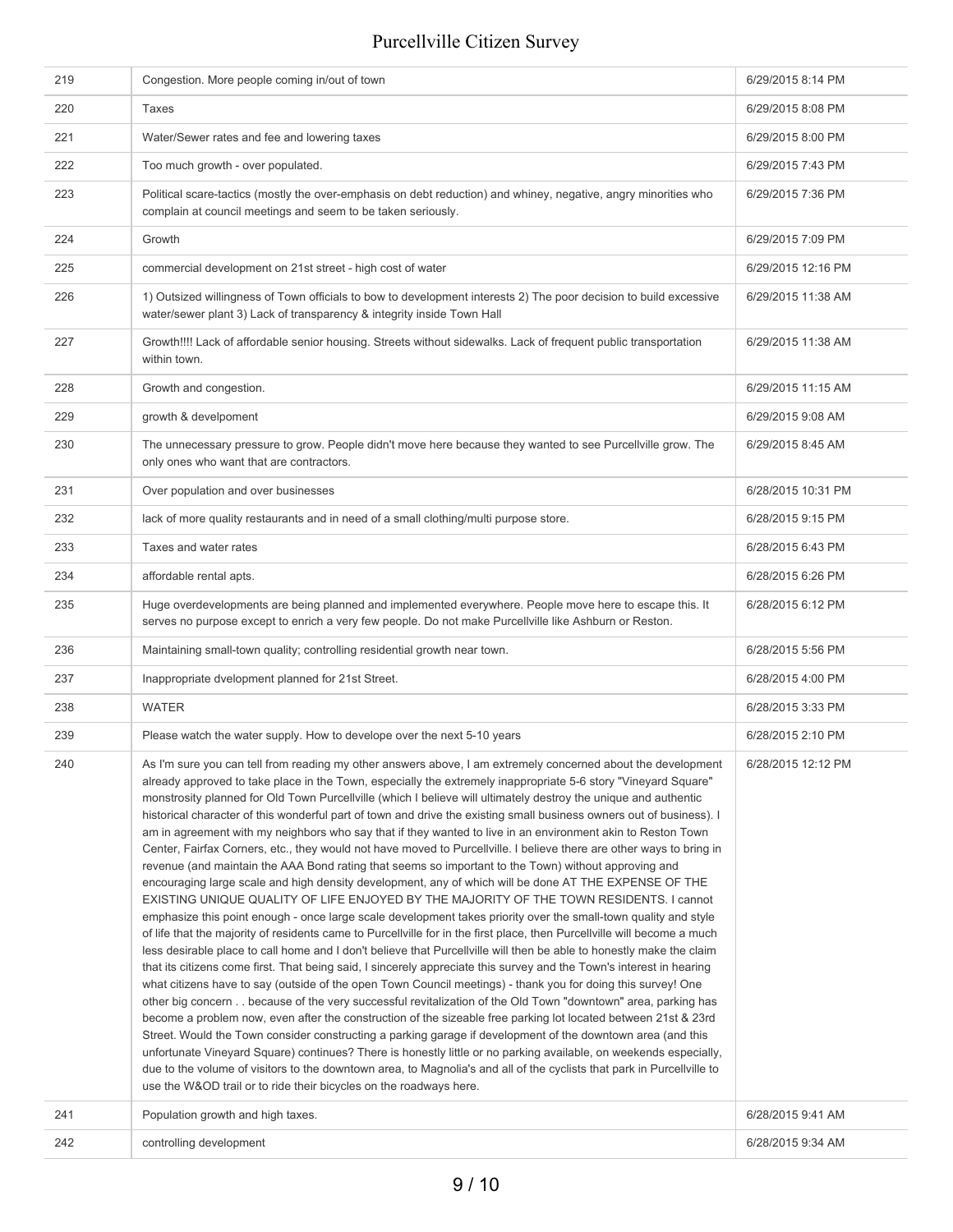| 243 | Fast growth and transportation, traffic; DEVELOPMENT out of control in downtown Pville!!                                                                                                                                                                                                                                                                                                                                                                                                      | 6/28/2015 8:20 AM  |
|-----|-----------------------------------------------------------------------------------------------------------------------------------------------------------------------------------------------------------------------------------------------------------------------------------------------------------------------------------------------------------------------------------------------------------------------------------------------------------------------------------------------|--------------------|
| 244 | Too much new construction                                                                                                                                                                                                                                                                                                                                                                                                                                                                     | 6/27/2015 6:31 PM  |
| 245 | Facing the fact the this is not the small town it was in 1990. It never will be again and embrace the growth.                                                                                                                                                                                                                                                                                                                                                                                 | 6/27/2015 2:09 PM  |
| 246 | water resources and new unnecessary building Our town will look like Springfield, va if we don't stop now                                                                                                                                                                                                                                                                                                                                                                                     | 6/26/2015 6:59 PM  |
| 247 | Lack of traffic lights when making a left handed turn onto Main Street from a side street.                                                                                                                                                                                                                                                                                                                                                                                                    | 6/26/2015 1:41 PM  |
| 248 | Water and increasing tax                                                                                                                                                                                                                                                                                                                                                                                                                                                                      | 6/25/2015 10:10 PM |
| 249 | Residential growth                                                                                                                                                                                                                                                                                                                                                                                                                                                                            | 6/24/2015 6:33 PM  |
| 250 | Crime, substance abuse, high taxes at all levels Federal, State, County and Local.                                                                                                                                                                                                                                                                                                                                                                                                            | 6/24/2015 3:01 PM  |
| 251 | traffic congestion                                                                                                                                                                                                                                                                                                                                                                                                                                                                            | 6/24/2015 1:42 PM  |
| 252 | Growth. This has been and will continue to be an issue. It is hard knowing what the town was like 40 years ago<br>and seeing it today. So many wrong decisions were made. I'm also not sure if any of the council members grew<br>up in western Loudoun. Same goes for school board and supervisors too. There is one main street. On a<br>saturday, it takes me 30 minutes to get from one side of town to another. There is your growth! There are too<br>many people already. Please stop. | 6/24/2015 12:05 PM |
| 253 | I appreciate the police presence in Purcellville. I believe it has helped in many ways and I am very grateful for<br>them. But the lights on the new vehicles are extremely obnoxious and distracting. I believe they are dangerous<br>and blinding to people driving by them.                                                                                                                                                                                                                | 6/24/2015 11:08 AM |
| 254 | Taxes                                                                                                                                                                                                                                                                                                                                                                                                                                                                                         | 6/24/2015 10:15 AM |
| 255 | controlling commercial growth                                                                                                                                                                                                                                                                                                                                                                                                                                                                 | 6/24/2015 9:44 AM  |
| 256 | <b>GROWING TOO FAST</b>                                                                                                                                                                                                                                                                                                                                                                                                                                                                       | 6/24/2015 8:25 AM  |
| 257 | Managing traffic                                                                                                                                                                                                                                                                                                                                                                                                                                                                              | 6/23/2015 10:20 PM |
| 258 | Traffic, debt, better shopping facilities, and a vision for managed growth,                                                                                                                                                                                                                                                                                                                                                                                                                   | 6/23/2015 6:39 PM  |
| 259 | Growth                                                                                                                                                                                                                                                                                                                                                                                                                                                                                        | 6/23/2015 6:26 PM  |
| 260 | Empty storefronts. Development planning us a disaster. Purcellville seems to be more geared towards the needs<br>of its tourists rather than the needs of its residents                                                                                                                                                                                                                                                                                                                       | 6/23/2015 4:07 PM  |
| 261 | Debt                                                                                                                                                                                                                                                                                                                                                                                                                                                                                          | 6/23/2015 1:15 PM  |
| 262 | Growth. Too much and the wrong kind.                                                                                                                                                                                                                                                                                                                                                                                                                                                          | 6/23/2015 12:15 PM |
| 263 | Water rates                                                                                                                                                                                                                                                                                                                                                                                                                                                                                   | 6/23/2015 12:13 PM |
| 264 | Water prices/shortage                                                                                                                                                                                                                                                                                                                                                                                                                                                                         | 6/23/2015 12:12 PM |
| 265 | growing faster than town can manage the needs of the citzens.                                                                                                                                                                                                                                                                                                                                                                                                                                 | 6/23/2015 11:40 AM |
| 266 | Local Developer and Real Estate Attorney making money off of the residence. They do not live in the town yet<br>they making money off our taxes.                                                                                                                                                                                                                                                                                                                                              | 6/23/2015 11:40 AM |
| 267 | Loosing the small town feel and close community                                                                                                                                                                                                                                                                                                                                                                                                                                               | 6/23/2015 11:33 AM |
| 268 | Growth                                                                                                                                                                                                                                                                                                                                                                                                                                                                                        | 6/23/2015 11:29 AM |
| 269 | Stuff                                                                                                                                                                                                                                                                                                                                                                                                                                                                                         | 4/9/2015 10:02 AM  |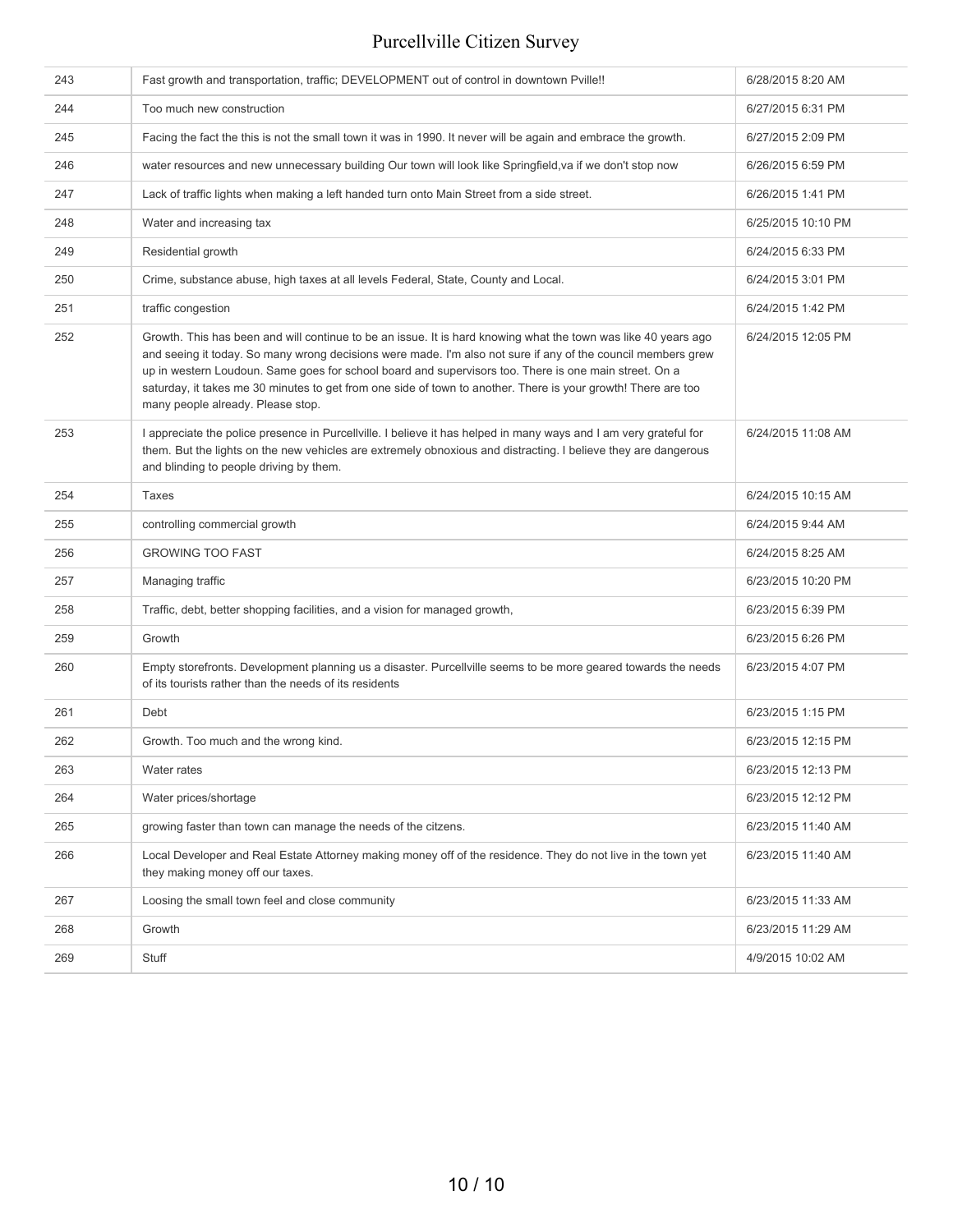#### **Q18 How would you prefer to get your information about the town? Check all that apply - list any that we have not listed in the Other field.**

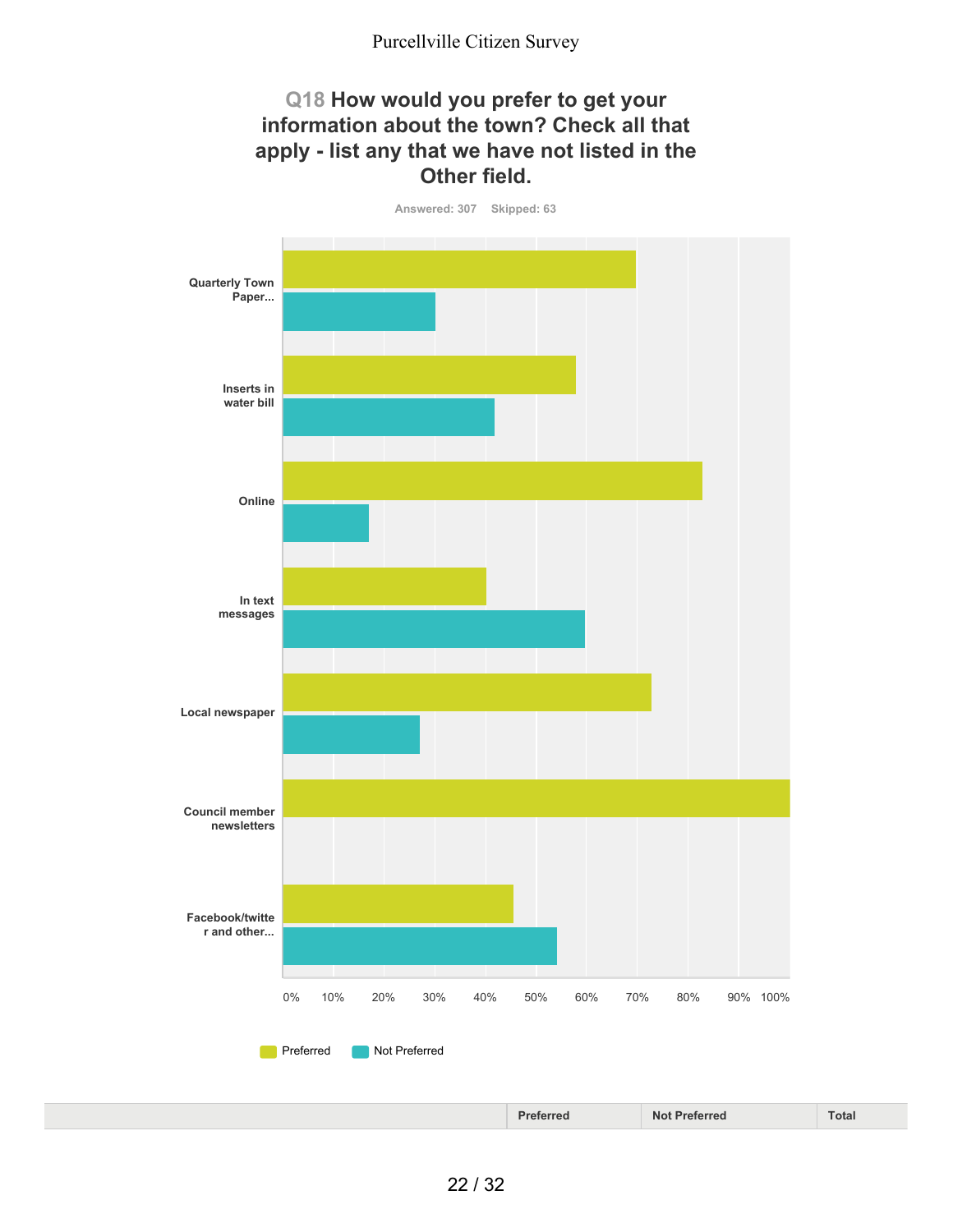|         |               | 265          |
|---------|---------------|--------------|
| 57.95%  | 42.05%        |              |
| 153     | 111           | 264          |
|         |               |              |
| 82.90%  | 17.10%        |              |
| 223     | 46            | 269          |
| 40.26%  | 59.74%        |              |
| 93      | 138           | 231          |
| 72.80%  | 27.20%        |              |
| 190     | 71            | 261          |
| 100.00% | $0.00\%$      |              |
| 1       | $\Omega$      |              |
| 45.76%  | 54.24%        |              |
| 108     | 128           | 236          |
|         | 69.81%<br>185 | 30.19%<br>80 |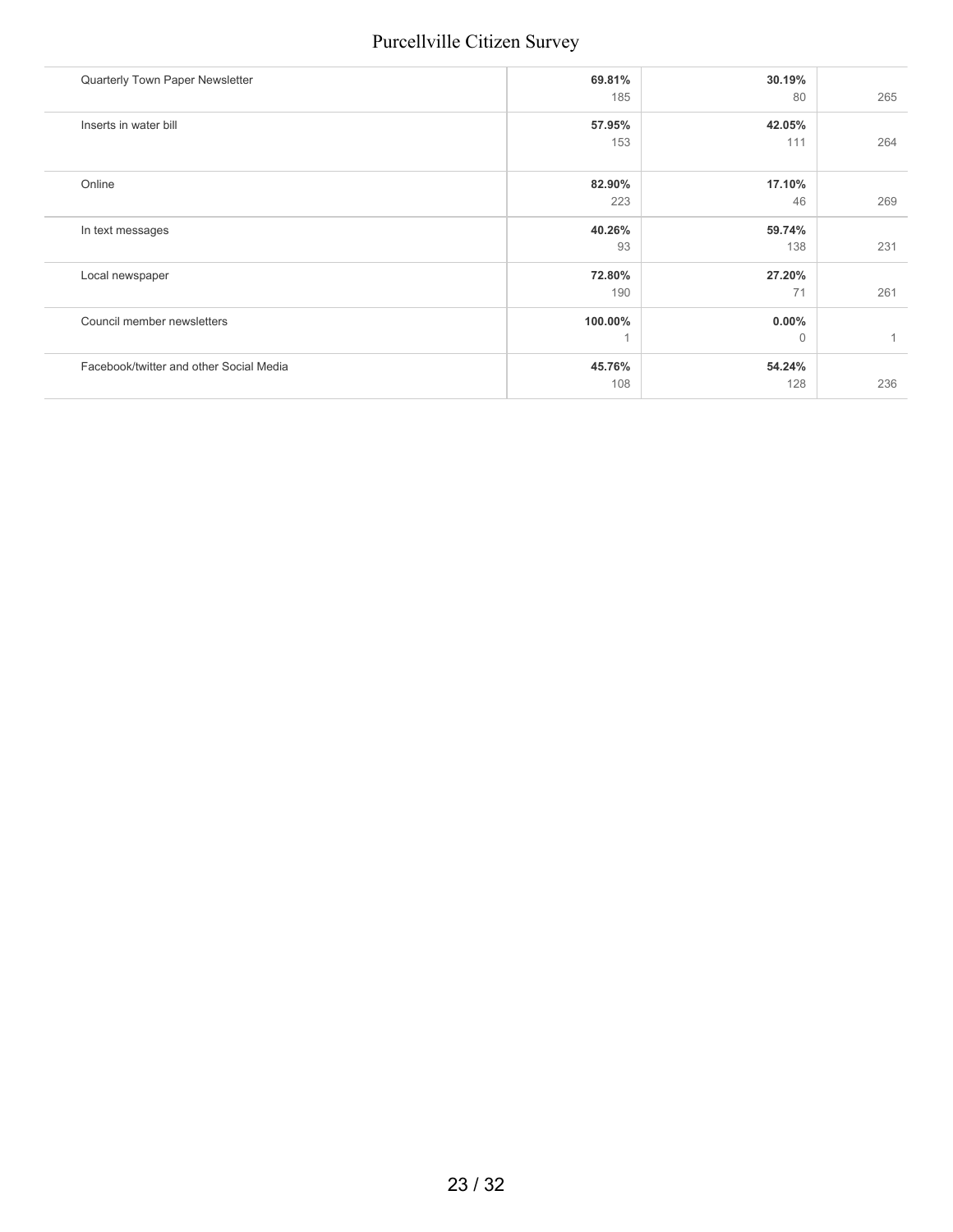

# **Q19 What type of information do you look**

**Check As Appropiate** Does Not Look Forward to Receiving

|                   | <b>Check As Appropiate</b> | Does Not Look Forward to Receiving | <b>Total</b> |
|-------------------|----------------------------|------------------------------------|--------------|
| Financial         | 99.53%                     | 0.47%                              |              |
|                   | 212                        |                                    | 213          |
| Events            | 100.00%                    | $0.00\%$                           |              |
|                   | 269                        | 0                                  | 269          |
| Sports            | 100.00%                    | $0.00\%$                           |              |
|                   | 108                        | $\mathbf 0$                        | 108          |
| Council decisions | 100.00%                    | $0.00\%$                           |              |
|                   | 258                        | 0                                  | 258          |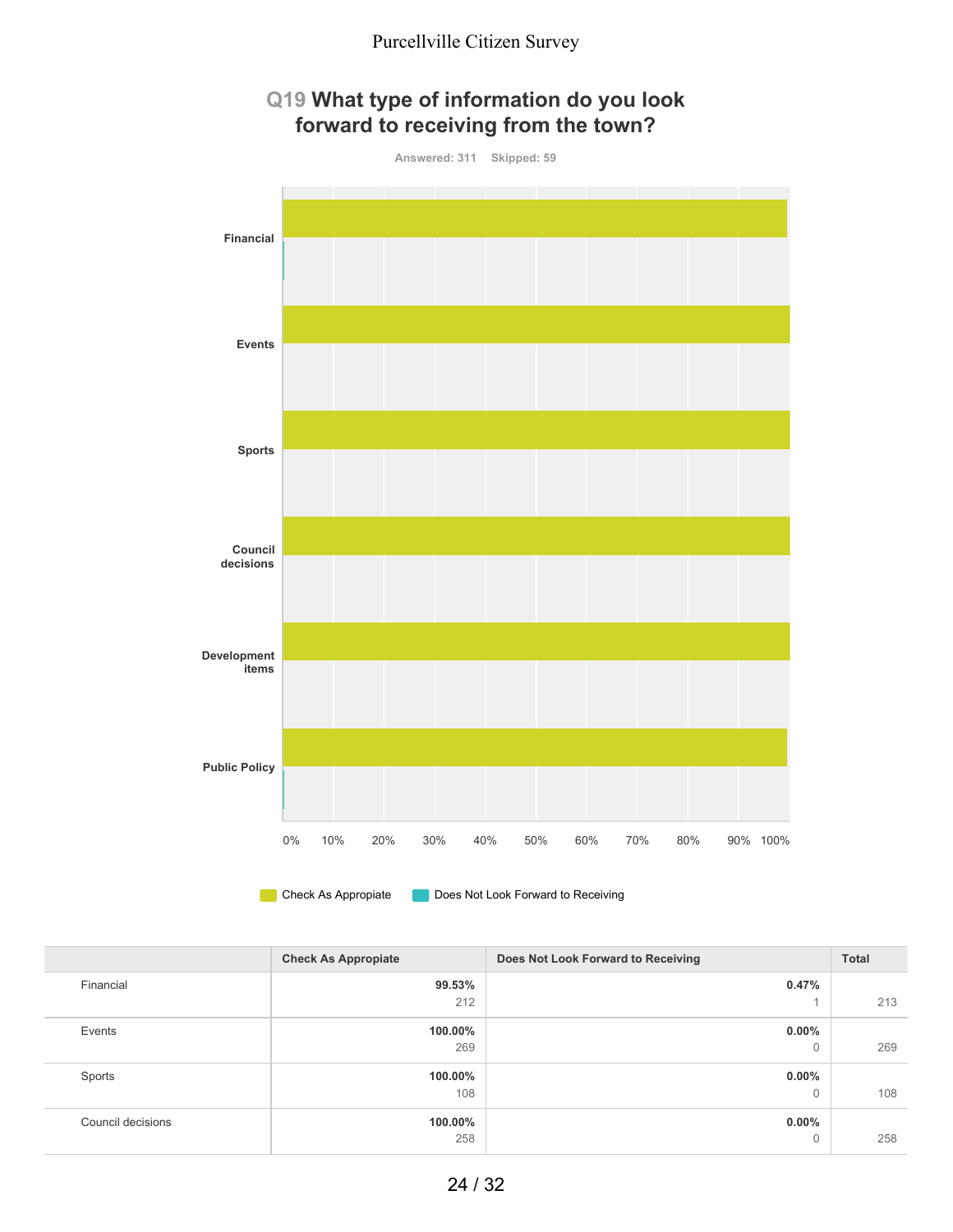| Development items    | 100.00% | $0.00\%$ |     |
|----------------------|---------|----------|-----|
|                      | 277     | ື        | 277 |
| <b>Public Policy</b> | 99.57%  | 0.43%    |     |
|                      | 229     |          | 230 |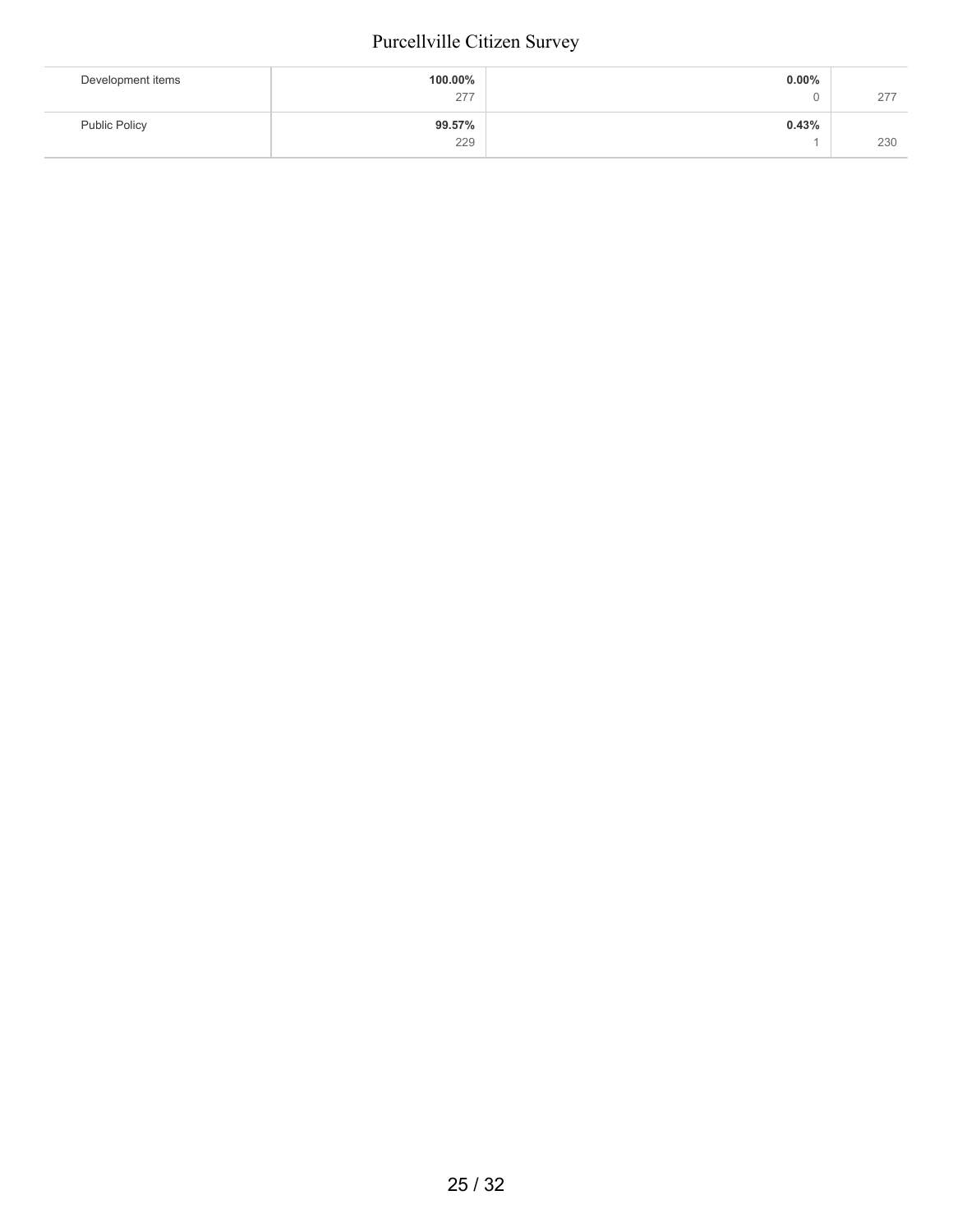#### **Q20 What information would you like to see on the Town's website or government access communications that is not provided currently?**

**Answered: 105 Skipped: 265**

| #              | <b>Responses</b>                                                                                                                                                                                                                                                                                                                                                                                                                                                                                                                                                                                                                                                                                                                                | Date               |
|----------------|-------------------------------------------------------------------------------------------------------------------------------------------------------------------------------------------------------------------------------------------------------------------------------------------------------------------------------------------------------------------------------------------------------------------------------------------------------------------------------------------------------------------------------------------------------------------------------------------------------------------------------------------------------------------------------------------------------------------------------------------------|--------------------|
| 1              | Optional tabs with less pictures and just details.                                                                                                                                                                                                                                                                                                                                                                                                                                                                                                                                                                                                                                                                                              | 8/1/2015 10:13 PM  |
| 2              | Drawings, renderings of projects, purchase price and layout of condos on 21st street, condo fees, purchase price,<br>layout of development on 32nd Street; Hirst Street project particulars, all proposed projects                                                                                                                                                                                                                                                                                                                                                                                                                                                                                                                              | 8/1/2015 10:00 PM  |
| 3              | I would like financial data to be formatted so that it can be EASILY extracted in Excel                                                                                                                                                                                                                                                                                                                                                                                                                                                                                                                                                                                                                                                         | 8/1/2015 9:53 PM   |
| 4              | Schedule and agenda for upcoming planning commission and town council meetings                                                                                                                                                                                                                                                                                                                                                                                                                                                                                                                                                                                                                                                                  | 8/1/2015 9:22 AM   |
| 5              | All in question 19                                                                                                                                                                                                                                                                                                                                                                                                                                                                                                                                                                                                                                                                                                                              | 8/1/2015 9:16 AM   |
| 6              | the website is fractured, it does not make it easy to locate information, and it certainly is not user friendly. It does<br>not serve a good purpose of telling the citizens what is really happening. And for so long it had been just<br>information just thrown into a website. how about having residents come together and do research, and make real<br>suggestions about how it could be improved. there are plenty of citys and towns that do a much better job. why<br>re-invent the wheel? research others that are already doing it better and capture the resource. the town staff is<br>not qualified to make such decisions, besides most of them do not live here anyway, and those that do, well some<br>have their own agenda. | 7/31/2015 2:21 PM  |
| $\overline{7}$ | meeting transcripts; improved audio recording of meetings and navigation of same; less mining for online<br>information; more budget information; development timelines and status (truthful reports)                                                                                                                                                                                                                                                                                                                                                                                                                                                                                                                                           | 7/30/2015 10:40 AM |
| 8              | Links to restaurants, businesses, churches, schools, even a phone list of important numbers - dominion power,<br>the town office, after hours, the schools                                                                                                                                                                                                                                                                                                                                                                                                                                                                                                                                                                                      | 7/29/2015 7:30 PM  |
| 9              | Town business and votes                                                                                                                                                                                                                                                                                                                                                                                                                                                                                                                                                                                                                                                                                                                         | 7/28/2015 10:02 PM |
| 10             | HOW MUCH MONEY DEVELOPERS GIVE TO COINCIL MEMBERS / SPECIAL INTEREST GROUPS/                                                                                                                                                                                                                                                                                                                                                                                                                                                                                                                                                                                                                                                                    | 7/28/2015 8:38 AM  |
| 11             | More transparency                                                                                                                                                                                                                                                                                                                                                                                                                                                                                                                                                                                                                                                                                                                               | 7/27/2015 2:58 PM  |
| 12             | More information regarding the town structure/employees and what each position does.                                                                                                                                                                                                                                                                                                                                                                                                                                                                                                                                                                                                                                                            | 7/27/2015 1:15 PM  |
| 13             | Not sure at the moment                                                                                                                                                                                                                                                                                                                                                                                                                                                                                                                                                                                                                                                                                                                          | 7/26/2015 2:32 PM  |
| 14             | <b>UNK</b>                                                                                                                                                                                                                                                                                                                                                                                                                                                                                                                                                                                                                                                                                                                                      | 7/24/2015 11:57 AM |
| 15             | Unknown                                                                                                                                                                                                                                                                                                                                                                                                                                                                                                                                                                                                                                                                                                                                         | 7/23/2015 6:29 PM  |
| 16             | town debt, budget, expenses, and income Restaurants and other local business links Events and plan<br>development                                                                                                                                                                                                                                                                                                                                                                                                                                                                                                                                                                                                                               | 7/20/2015 9:35 PM  |
| 17             | I would like to see the outcomes of the latest Comprehensive plan review. We need minutes, at the vary least,<br>from the Comprehensive plan review. Easy access to the financials. I'd like to see something that is simple<br>enough for the common citizen.                                                                                                                                                                                                                                                                                                                                                                                                                                                                                  | 7/20/2015 1:33 PM  |
| 18             | It's hard to navigate. Plus the emails from the town require downloading a PDF to my phone. Please make them<br>HTML so I can read without the download.                                                                                                                                                                                                                                                                                                                                                                                                                                                                                                                                                                                        | 7/20/2015 12:04 AM |
| 19             | Don't Know                                                                                                                                                                                                                                                                                                                                                                                                                                                                                                                                                                                                                                                                                                                                      | 7/18/2015 12:53 PM |
| 20             | n/a                                                                                                                                                                                                                                                                                                                                                                                                                                                                                                                                                                                                                                                                                                                                             | 7/18/2015 9:50 AM  |
| 21             | Maybe a section on rules/regulations that effect people-IE what issues the town will fix (issues with roads and<br>driveways where they meet, freezing water service in the winter), fire pits in yards, etc.                                                                                                                                                                                                                                                                                                                                                                                                                                                                                                                                   | 7/16/2015 8:20 AM  |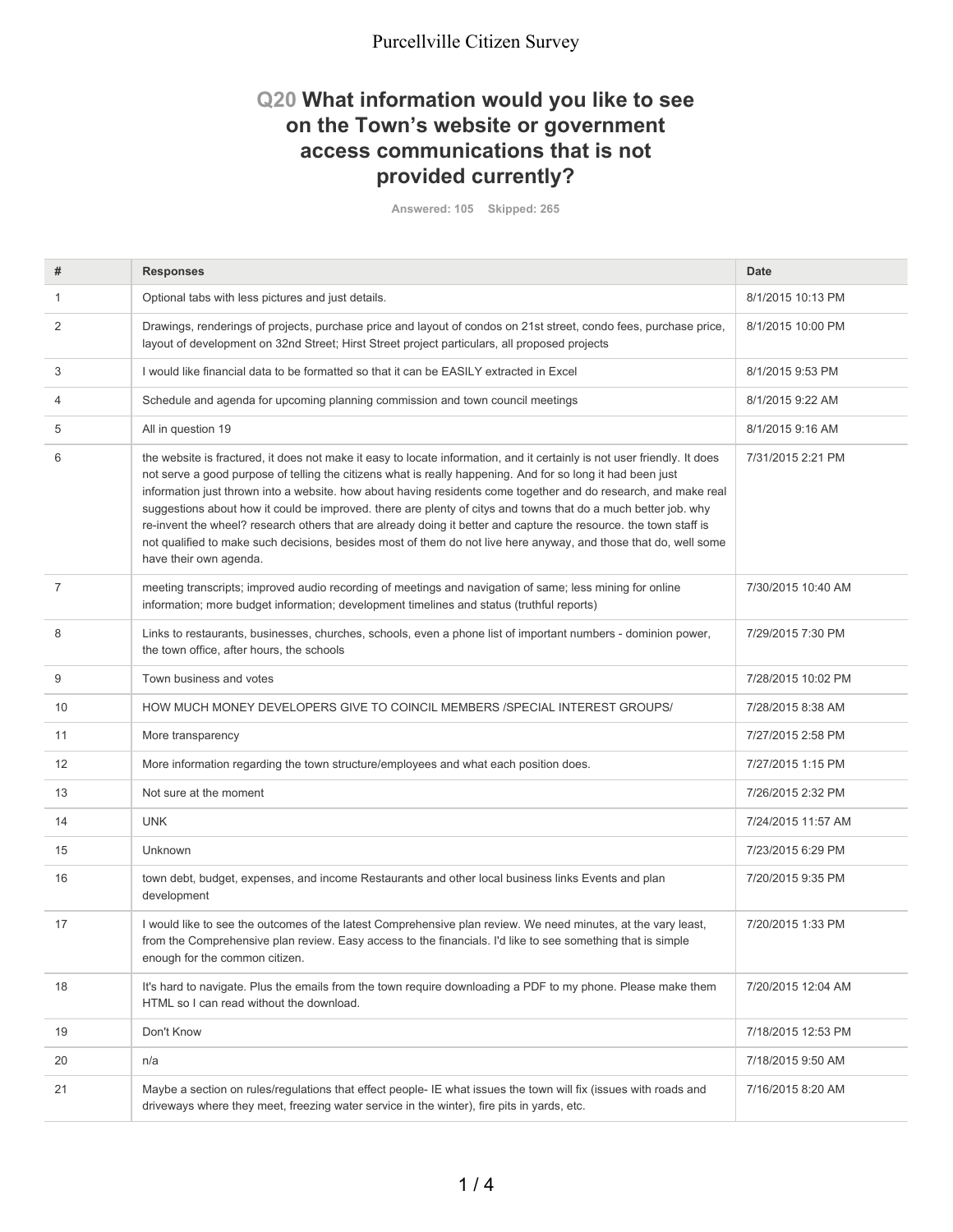| 22 | Perhaps I've missed the links, but all documents pertaining to meetings, such as agendas, supporting<br>documentation                                                                                                             | 7/15/2015 9:29 PM  |
|----|-----------------------------------------------------------------------------------------------------------------------------------------------------------------------------------------------------------------------------------|--------------------|
| 23 | N/A                                                                                                                                                                                                                               | 7/15/2015 5:14 PM  |
| 24 | Public opinion polls                                                                                                                                                                                                              | 7/15/2015 11:53 AM |
| 25 | I would actually prefer a more intuitive website. The information I need may be there, but it's difficult to find. Also,<br>a chat type feature where we could ask questions regarding certain topics such as payments, services. | 7/14/2015 6:56 PM  |
| 26 | You all are pretty thorough                                                                                                                                                                                                       | 7/14/2015 10:49 AM |
| 27 | Easier access to info on town events                                                                                                                                                                                              | 7/12/2015 8:01 PM  |
| 28 | currently, the message from town does not work. I used to get messages, but now I get the email, but cannot get<br>the actual message. There is a glich in your system.                                                           | 7/12/2015 1:20 PM  |
| 29 | Financials that the average person can understand.                                                                                                                                                                                | 7/12/2015 12:33 PM |
| 30 | detailed land development                                                                                                                                                                                                         | 7/12/2015 10:16 AM |
| 31 | Redesigning the website would be the first step for me. Then I can look it over and decide from there.                                                                                                                            | 7/11/2015 4:42 PM  |
| 32 | Honesty about spending                                                                                                                                                                                                            | 7/11/2015 2:05 PM  |
| 33 | I think the town website provides the necessary information                                                                                                                                                                       | 7/11/2015 9:38 AM  |
| 34 | HOW WATER AND SEWER RATES ARE GOING TO BE ADDRESSED                                                                                                                                                                               | 7/10/2015 5:52 PM  |
| 35 | Easy access to financial information. Must dig too much to find Town financials and budget info.                                                                                                                                  | 7/9/2015 10:35 PM  |
| 36 | short notice cancellations or delays of local events                                                                                                                                                                              | 7/9/2015 5:12 PM   |
| 37 | fairly informative as it is, i should start using it more                                                                                                                                                                         | 7/9/2015 11:37 AM  |
| 38 | Realistic tracking of expenses against budget, info on reprogramming and diversions for starting new programs                                                                                                                     | 7/9/2015 9:43 AM   |
| 39 | N/A                                                                                                                                                                                                                               | 7/8/2015 9:23 PM   |
| 40 | Easier ways to get information. I'd also like to see more what the council and committes have under consideration<br>and not have to wait on a "decision."                                                                        | 7/8/2015 4:35 PM   |
| 41 | Links to B&B's, wineries and other fun things to do in our area.                                                                                                                                                                  | 7/8/2015 4:04 PM   |
| 42 | formatted using social media                                                                                                                                                                                                      | 7/8/2015 3:27 PM   |
| 43 | cannot think of anything at this time.                                                                                                                                                                                            | 7/8/2015 3:25 PM   |
| 44 | no comment, but wasting time/money on budget junk is useless except to those who like to nitpick.                                                                                                                                 | 7/7/2015 2:44 PM   |
| 45 | More transparent financial information.                                                                                                                                                                                           | 7/7/2015 9:25 AM   |
| 46 | Something that tells outsiders what is going on in town.                                                                                                                                                                          | 7/6/2015 4:51 PM   |
| 47 | I am not sufficiently familiar with website to comment.                                                                                                                                                                           | 7/6/2015 4:26 PM   |
| 48 | Finance how my tax \$\$ is spent - accountable and transparent                                                                                                                                                                    | 7/6/2015 2:26 PM   |
| 49 | The individual budget for each agency so you do not have to go through the entire budget                                                                                                                                          | 7/6/2015 9:35 AM   |
| 50 | I'm happy with all that is provided - The website could use a sprucing up but the information provided is sufficient                                                                                                              | 7/6/2015 9:24 AM   |
| 51 | not sure                                                                                                                                                                                                                          | 7/5/2015 1:02 PM   |
| 52 | HISTORY OF PRCELLVILLE                                                                                                                                                                                                            | 7/5/2015 12:34 PM  |
| 53 | it's ok                                                                                                                                                                                                                           | 7/5/2015 12:05 PM  |
| 54 | Financials                                                                                                                                                                                                                        | 7/5/2015 10:48 AM  |
| 55 | future plans for building businesses, townhomes, housing developments                                                                                                                                                             | 7/4/2015 3:31 PM   |
| 56 | Council agenda, votes by members and minutes                                                                                                                                                                                      | 7/4/2015 11:14 AM  |
| 57 | Vision for the town - out years                                                                                                                                                                                                   | 7/4/2015 7:33 AM   |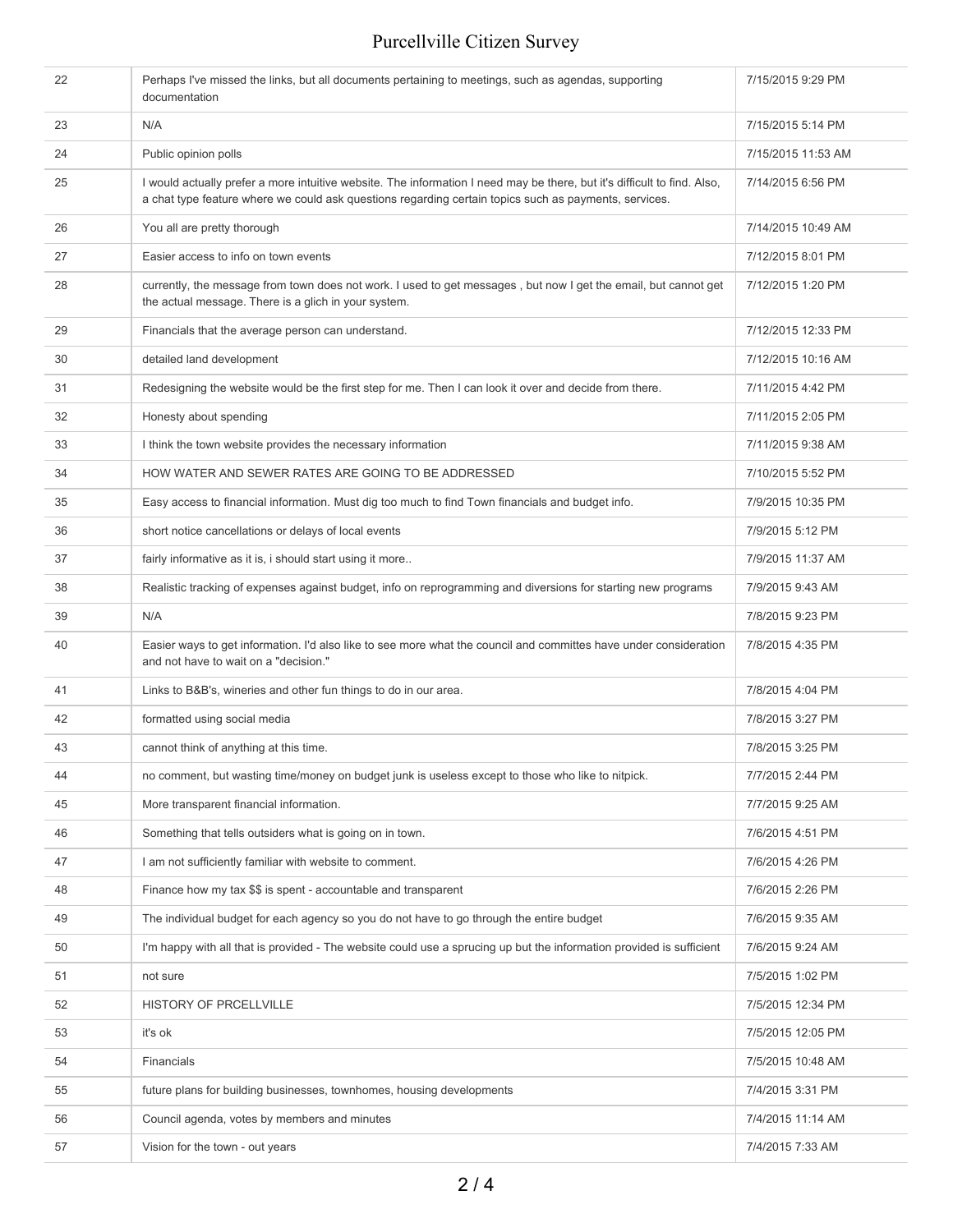| 58 | N/A                                                                                                                                                                                                                    | 7/3/2015 11:12 PM  |
|----|------------------------------------------------------------------------------------------------------------------------------------------------------------------------------------------------------------------------|--------------------|
| 59 | None that we can think of                                                                                                                                                                                              | 7/3/2015 4:49 PM   |
| 60 | Easy to read summary of future development plans or other key issuesAND not after the decision has<br>been made.                                                                                                       | 7/2/2015 5:56 PM   |
| 61 | Make it easy to find out who is in charge of what, and how to contact them.                                                                                                                                            | 7/2/2015 5:05 PM   |
| 62 | <b>NA</b>                                                                                                                                                                                                              | 7/2/2015 3:53 PM   |
| 63 | Changes or proposed changes to the Master Plan or current zoning.                                                                                                                                                      | 7/1/2015 11:38 PM  |
| 64 | Cat videos. Just kidding - the website is fine.                                                                                                                                                                        | 7/1/2015 9:11 PM   |
| 65 | information on website is good and always timely                                                                                                                                                                       | 7/1/2015 5:57 PM   |
| 66 | More details in plain language on the impact of proposed zoning changes or proposed Council actions                                                                                                                    | 7/1/2015 5:38 PM   |
| 67 | Neighborhood projected projects                                                                                                                                                                                        | 7/1/2015 4:28 PM   |
| 68 | More detailed information of who does what with contact information more easy to find.                                                                                                                                 | 7/1/2015 3:18 PM   |
| 69 | None                                                                                                                                                                                                                   | 7/1/2015 10:49 AM  |
| 70 | The current website is sufficient                                                                                                                                                                                      | 7/1/2015 10:37 AM  |
| 71 | I'd like a better list of projects, both private and public, with expected timelines                                                                                                                                   | 7/1/2015 9:42 AM   |
| 72 | financials                                                                                                                                                                                                             | 7/1/2015 1:38 AM   |
| 73 | The website is just hard to navigate, it's not intuitive and could use a look at how to make it more user friendly.                                                                                                    | 6/30/2015 7:36 PM  |
| 74 | Clearly list any connections town officials in any capacity have to people bringing development items before the<br>town.                                                                                              | 6/30/2015 6:19 PM  |
| 75 | I want to know when town council meetings are and when towns people have the ability to influence the decisions<br>on town growth.                                                                                     | 6/30/2015 5:43 PM  |
| 76 | Advance information about key proposals up for Counsel vote to enable an opportunity to voice concerns                                                                                                                 | 6/30/2015 2:49 PM  |
| 77 | I'm sorry, but this is the first time I've used the website. I did not even know it existed!                                                                                                                           | 6/30/2015 2:03 PM  |
| 78 | I think it's sufficient                                                                                                                                                                                                | 6/30/2015 1:25 PM  |
| 79 | More long range planning                                                                                                                                                                                               | 6/30/2015 9:12 AM  |
| 80 | I would love to see a change in the email alerts so that the headline and the text of the message are in the email<br>instead of having to open a PDF.                                                                 | 6/30/2015 7:06 AM  |
| 81 | I think the information could be organized a bit easier for a more logical flow in and out of the data trees                                                                                                           | 6/29/2015 11:13 PM |
| 82 | Nothing                                                                                                                                                                                                                | 6/29/2015 11:08 PM |
| 83 | No suggestions, communication is awesome!                                                                                                                                                                              | 6/29/2015 10:07 PM |
| 84 | None, I don't view the website                                                                                                                                                                                         | 6/29/2015 9:50 PM  |
| 85 | N/A I have never looked at site until today.                                                                                                                                                                           | 6/29/2015 8:37 PM  |
| 86 | Details on events,                                                                                                                                                                                                     | 6/29/2015 8:17 PM  |
| 87 | Town business, counsel upcoming business                                                                                                                                                                               | 6/29/2015 8:08 PM  |
| 88 | none                                                                                                                                                                                                                   | 6/29/2015 7:47 PM  |
| 89 | 1) Information about volunteering opportunities in town 2) In-depth details on the business health of the town (e.g.<br>commercial vacancy rates; openings vs. closings)                                               | 6/29/2015 11:38 AM |
| 90 | demonstrate transparency regarding council members relationships w/ development                                                                                                                                        | 6/29/2015 9:08 AM  |
| 91 | I would like to see the site stop using PDF links to press information and town communications. It isn't mobile<br>friendly and makes it so that I cannot just get the info in my email, I have to download something. | 6/29/2015 8:45 AM  |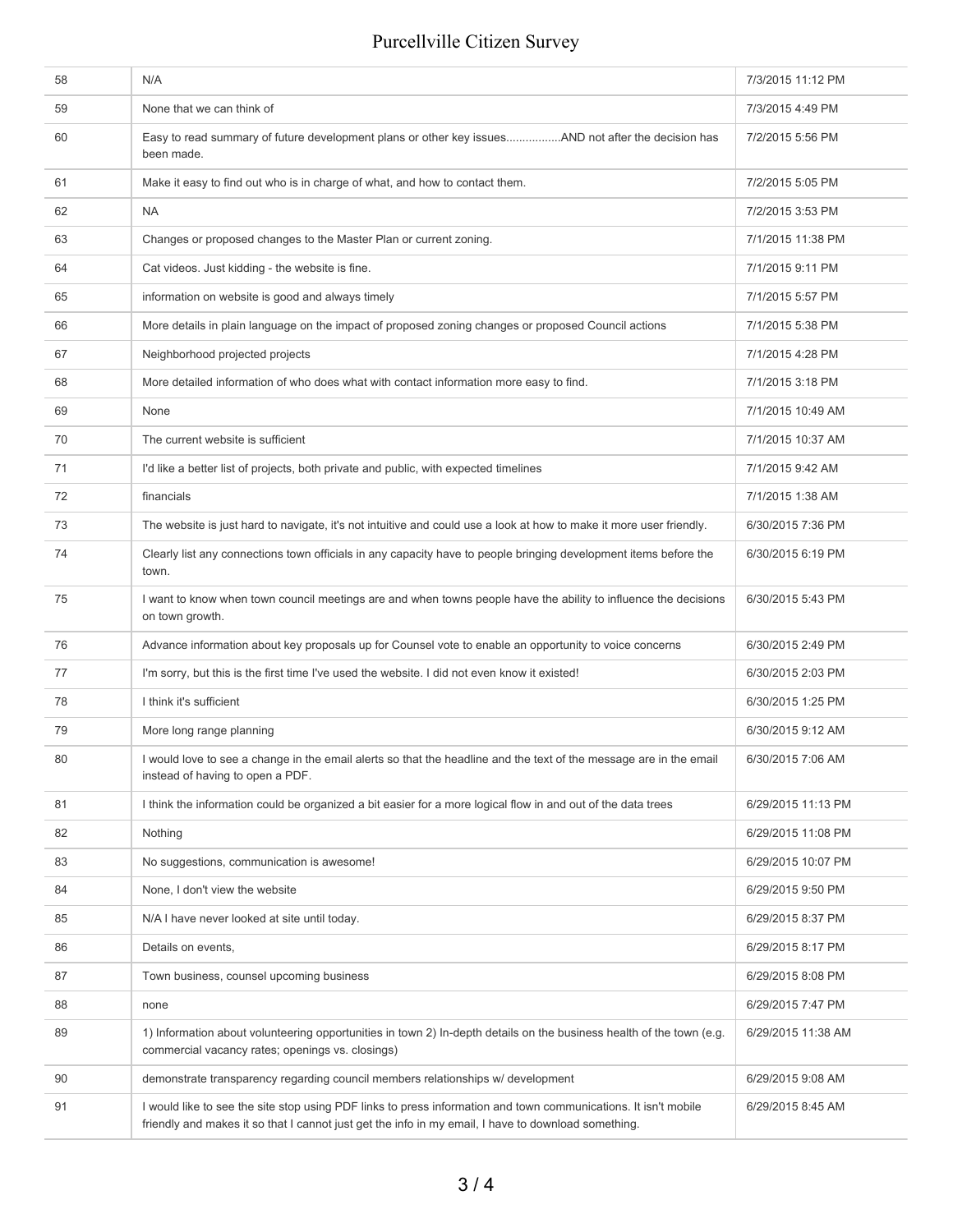| 92  | nothing                                                                                                                                                                                                                                            | 6/28/2015 10:31 PM |
|-----|----------------------------------------------------------------------------------------------------------------------------------------------------------------------------------------------------------------------------------------------------|--------------------|
| 93  | N/A                                                                                                                                                                                                                                                | 6/28/2015 6:43 PM  |
| 94  | Sorry, have to pass on this one. We're too new here to know what is and isn't provided.                                                                                                                                                            | 6/28/2015 6:12 PM  |
| 95  | More explanation about downtown improvements.                                                                                                                                                                                                      | 6/28/2015 5:56 PM  |
| 96  | I am not a good one to consult here                                                                                                                                                                                                                | 6/28/2015 2:10 PM  |
| 97  | I believe the Town does a rather good job of posting information on their website, or of providing information of<br>the correct person to contact at the Town Office if one is having trouble finding out specific information on the<br>website. | 6/28/2015 12:12 PM |
| 98  | I don't really use the website much.                                                                                                                                                                                                               | 6/28/2015 9:41 AM  |
| 99  | preposed building of new facilities                                                                                                                                                                                                                | 6/26/2015 6:59 PM  |
| 100 | open access to city meeting and session                                                                                                                                                                                                            | 6/25/2015 10:10 PM |
| 101 | <b>NA</b>                                                                                                                                                                                                                                          | 6/24/2015 3:01 PM  |
| 102 | A weekly Police report summary.                                                                                                                                                                                                                    | 6/23/2015 6:39 PM  |
| 103 | Details of projects. Photos of staff so I know who I'm talking with                                                                                                                                                                                | 6/23/2015 1:15 PM  |
| 104 | Upcoming agenda items that effect the town and its residence.                                                                                                                                                                                      | 6/23/2015 11:40 AM |
| 105 | Stuff                                                                                                                                                                                                                                              | 4/9/2015 10:02 AM  |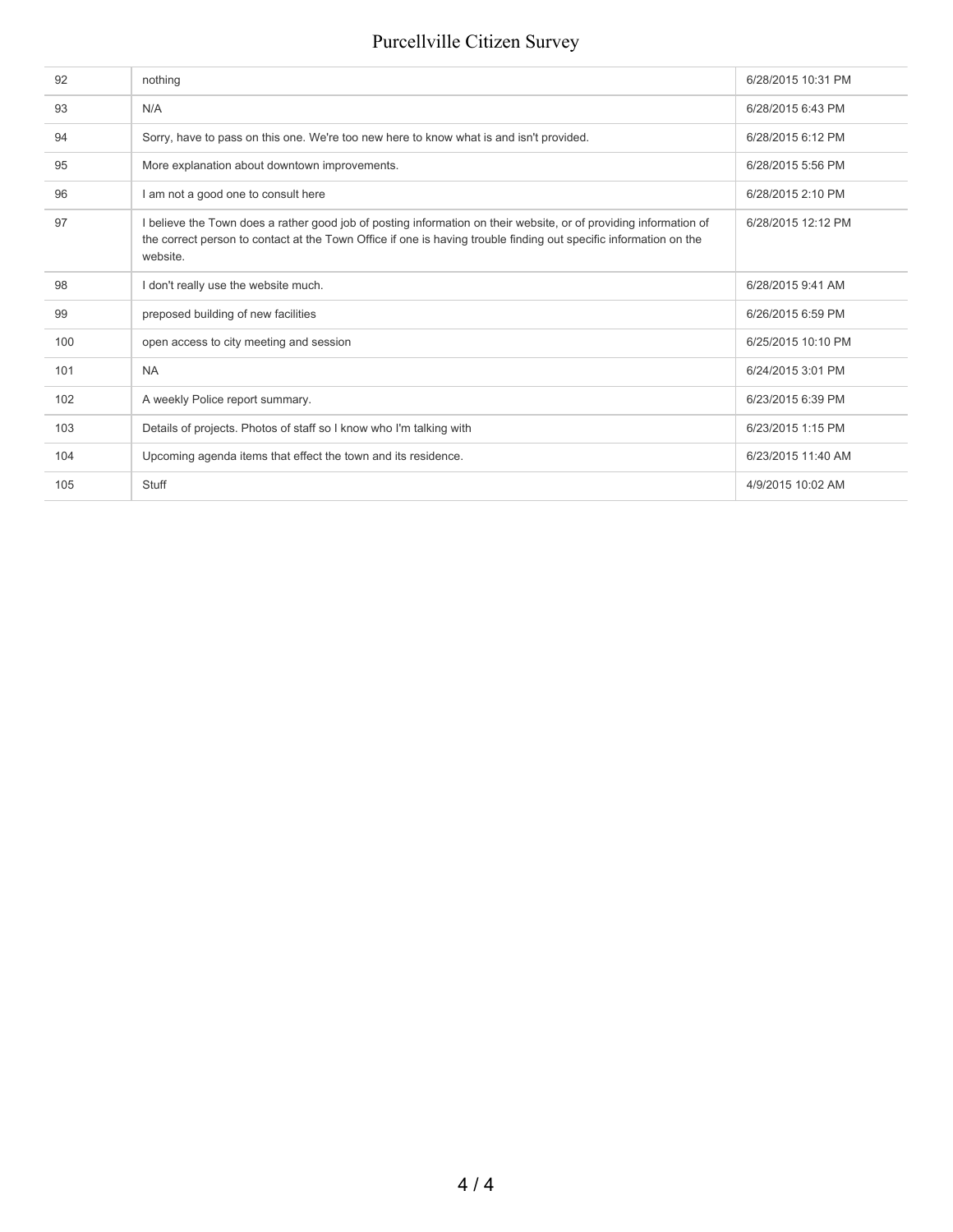### **Q21 What is or are your priority or priorities for the Council to address during 2015-2016 and beyond ?**

**Answered: 223 Skipped: 147**

| <b>Answer Choices</b> | <b>Responses</b> |     |
|-----------------------|------------------|-----|
|                       | 100.00%          | 223 |
| 2)                    | 84.75%           | 189 |
| 3)                    | 62.33%           | 139 |

| #              | 1)                                                                                                                                         | <b>Date</b>        |
|----------------|--------------------------------------------------------------------------------------------------------------------------------------------|--------------------|
| 1              | Smart growth                                                                                                                               | 8/2/2015 11:11 AM  |
| 2              | Get things done in a timely manner                                                                                                         | 8/1/2015 10:13 PM  |
| 3              | Curbing mega projects                                                                                                                      | 8/1/2015 10:00 PM  |
| $\overline{4}$ | Sell off excess inventory if possible                                                                                                      | 8/1/2015 9:53 PM   |
| 5              | Understanding we can't stop Purcellville from growing. Do it in a smart way!                                                               | 8/1/2015 4:17 PM   |
| 6              | Approve annexation of properties                                                                                                           | 8/1/2015 3:22 PM   |
| $\overline{7}$ | trails and natural recreation areas                                                                                                        | 8/1/2015 1:40 PM   |
| 8              | More indoor recreation space for sports; make new construction builders pay for it                                                         | 8/1/2015 11:44 AM  |
| 9              | R3-A should not require a SUP for a bed & Breakfast                                                                                        | 8/1/2015 9:22 AM   |
| 10             | Commercial development to be kept in line with town character                                                                              | 8/1/2015 9:16 AM   |
| 11             | Develop a vision for the town, implement zoning to guide development                                                                       | 7/31/2015 10:50 PM |
| 12             | Better listening to the residents                                                                                                          | 7/31/2015 2:44 PM  |
| 13             | Full detailed disclosure well in advance of issues coming forward                                                                          | 7/31/2015 2:21 PM  |
| 14             | Sensible development retaining character of the town                                                                                       | 7/30/2015 10:40 AM |
| 15             | Speeding on 12th Street as a through street                                                                                                | 7/30/2015 12:53 AM |
| 16             | Q                                                                                                                                          | 7/29/2015 7:30 PM  |
| 17             | Light at west end 7-11 and Rt 7 on 32nd st.                                                                                                | 7/28/2015 10:02 PM |
| 18             | Smart Growth                                                                                                                               | 7/28/2015 12:43 PM |
| 19             | KEEP DEVELOPERS IN CHECK/KEEP ZONING LAWS DON'T CAHANGE TO WHAT THE DEVELPERS WANT<br><b>/THEY UNDERMINE BEST INTEREST OF PURCELLVILLE</b> | 7/28/2015 8:38 AM  |
| 20             | <b>Taxes</b>                                                                                                                               | 7/27/2015 2:58 PM  |
| 21             | Managed growth properly                                                                                                                    | 7/27/2015 1:15 PM  |
| 22             | Reduction in taxes and water bill                                                                                                          | 7/26/2015 4:32 PM  |
| 23             | Traffic                                                                                                                                    | 7/26/2015 2:32 PM  |
| 24             | Development                                                                                                                                | 7/25/2015 8:27 PM  |
| 25             | Keep development consistent w small town                                                                                                   | 7/24/2015 8:14 PM  |
| 26             | Town commercial and residential development                                                                                                | 7/24/2015 2:35 PM  |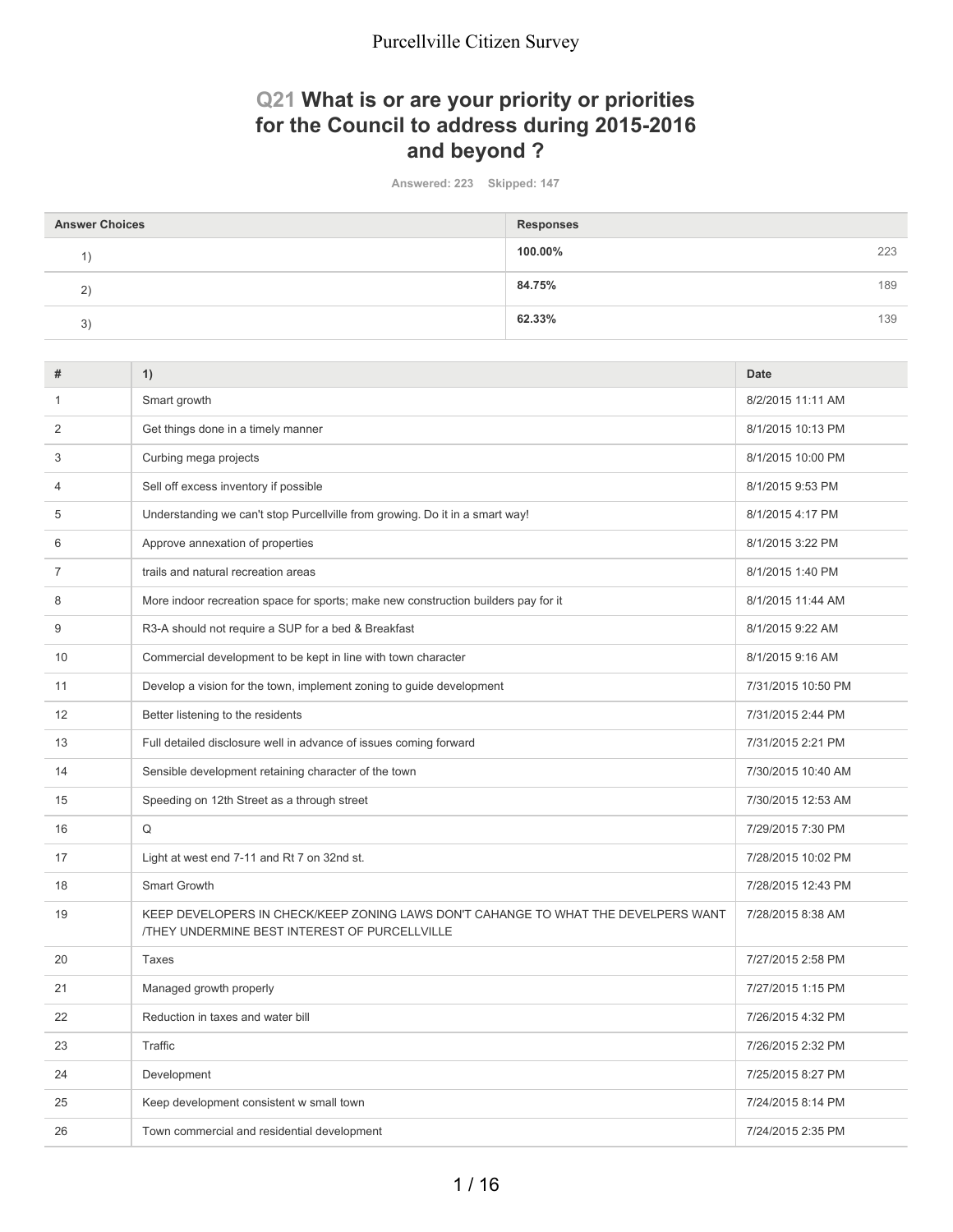| 27 | teach people how to drive the traffic circle.                                                                                                                      | 7/24/2015 2:33 PM  |
|----|--------------------------------------------------------------------------------------------------------------------------------------------------------------------|--------------------|
| 28 | Smart fiscal policies                                                                                                                                              | 7/24/2015 11:57 AM |
| 29 | Over delopment concerns                                                                                                                                            | 7/23/2015 6:29 PM  |
| 30 | Slow development of east side of town                                                                                                                              | 7/23/2015 10:14 AM |
| 31 | Keeping "Town" in the name Town of Purcellville                                                                                                                    | 7/22/2015 11:49 AM |
| 32 | water rates                                                                                                                                                        | 7/21/2015 8:44 PM  |
| 33 | Water & Sewer Rates                                                                                                                                                | 7/21/2015 4:19 PM  |
| 34 | High debt - Stop the spending                                                                                                                                      | 7/20/2015 9:35 PM  |
| 35 | Reducing the water rates                                                                                                                                           | 7/20/2015 1:33 PM  |
| 36 | Water rate                                                                                                                                                         | 7/20/2015 12:04 AM |
| 37 | Limit Growth- make Purcellville the new NAPA                                                                                                                       | 7/19/2015 8:50 AM  |
| 38 | Building of schools or updating current schools                                                                                                                    | 7/18/2015 3:57 PM  |
| 39 | Growth                                                                                                                                                             | 7/18/2015 12:53 PM |
| 40 | zoning & infrastructure rules for developers                                                                                                                       | 7/18/2015 12:26 PM |
| 41 | Affordable housing                                                                                                                                                 | 7/18/2015 11:01 AM |
| 42 | town growth                                                                                                                                                        | 7/18/2015 9:50 AM  |
| 43 | Development control                                                                                                                                                | 7/17/2015 3:06 PM  |
| 44 | Traffic control at 31st Street, Main Street and 32nd Street intersection                                                                                           | 7/16/2015 4:03 PM  |
| 45 | Water & Sewer Costs                                                                                                                                                | 7/16/2015 3:21 PM  |
| 46 | Water/ASewer rates                                                                                                                                                 | 7/16/2015 11:04 AM |
| 47 | Planning activities and actions to address zoning that is consistent with current zoning districts and overlays and<br>does not "grease the skids" for development | 7/15/2015 9:29 PM  |
| 48 | path to Franklin Park                                                                                                                                              | 7/15/2015 9:20 PM  |
| 49 | water quality making it consumable for drinking                                                                                                                    | 7/15/2015 5:14 PM  |
| 50 | Growth and expansion issues                                                                                                                                        | 7/15/2015 11:53 AM |
| 51 | <b>Taxes</b>                                                                                                                                                       | 7/15/2015 8:30 AM  |
| 52 | Halt this ridiculous re-zoning agenda and focus on SMART growth, NOT big box or development that essentialy<br>destroys a neighborhood or natural resource         | 7/14/2015 6:56 PM  |
| 53 | improve roads                                                                                                                                                      | 7/14/2015 5:24 PM  |
| 54 | Lowering water and sewer prices                                                                                                                                    | 7/14/2015 10:49 AM |
| 55 | stop growth, especially on main street                                                                                                                             | 7/14/2015 10:19 AM |
| 56 | Crime prevention                                                                                                                                                   | 7/13/2015 10:36 PM |
| 57 | attract diverse businesses - not more beer/wine/whiskey                                                                                                            | 7/13/2015 1:59 PM  |
| 58 | water rates                                                                                                                                                        | 7/13/2015 12:33 PM |
| 59 | water bills                                                                                                                                                        | 7/13/2015 9:41 AM  |
| 60 | Commercial development                                                                                                                                             | 7/13/2015 9:24 AM  |
| 61 | Traffic                                                                                                                                                            | 7/12/2015 8:01 PM  |
|    |                                                                                                                                                                    |                    |
| 62 | financial responsibility                                                                                                                                           | 7/12/2015 1:20 PM  |
| 63 | Developers running roughshod over Purcellville's citizens                                                                                                          | 7/12/2015 12:33 PM |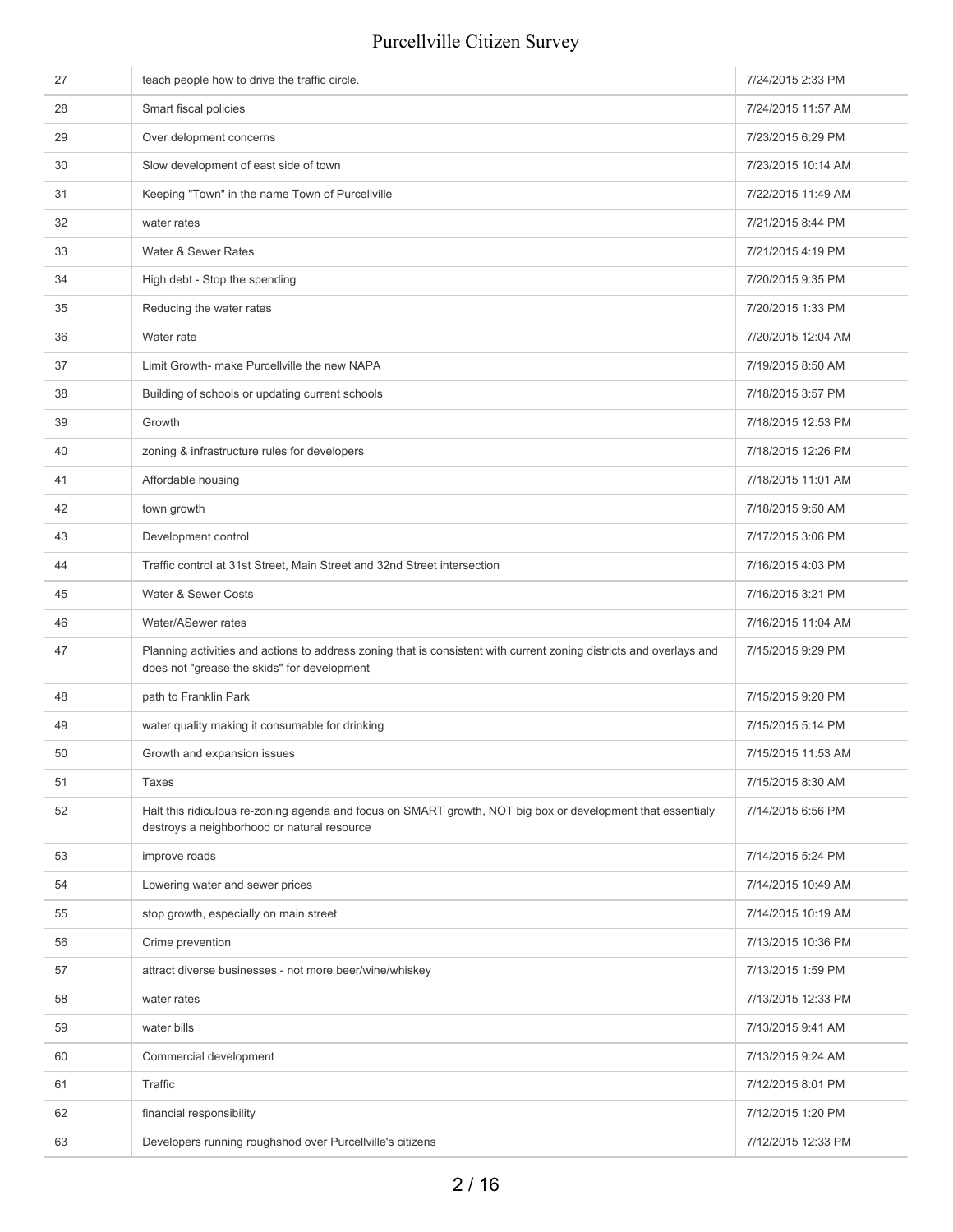| 64  | Stop tearing our beautiful town down so we can bring in more greedy business men. | 7/12/2015 11:23 AM |
|-----|-----------------------------------------------------------------------------------|--------------------|
| 65  | don't allow historic district to be ruined                                        | 7/12/2015 11:02 AM |
| 66  | maintaining small town feeling                                                    | 7/12/2015 10:16 AM |
| 67  | Land Use                                                                          | 7/11/2015 4:42 PM  |
| 68  | Traffic congestion                                                                | 7/11/2015 3:57 PM  |
| 69  | Infrastructure                                                                    | 7/11/2015 2:05 PM  |
| 70  | Hold Developers accountable on bond maintenance on residential neighborhoods      | 7/11/2015 9:38 AM  |
| 71  | sewer/water                                                                       | 7/11/2015 9:04 AM  |
| 72  | WATER AND SEWER RATES                                                             | 7/10/2015 5:52 PM  |
| 73  | water rates                                                                       | 7/10/2015 3:03 PM  |
| 74  | A properly reviewed comprehensive plan                                            | 7/10/2015 12:26 PM |
| 75  | Slow developement                                                                 | 7/9/2015 10:35 PM  |
| 76  | limit growth                                                                      | 7/9/2015 5:12 PM   |
| 77  | The Watershed                                                                     | 7/9/2015 4:57 PM   |
| 78  | <b>Control of Water Rates</b>                                                     | 7/9/2015 1:44 PM   |
| 79  | traffic control thru town                                                         | 7/9/2015 11:37 AM  |
| 80  | Stop spending so much of my money                                                 | 7/9/2015 9:43 AM   |
| 81  | Development                                                                       | 7/9/2015 8:47 AM   |
| 82  | <b>Water Costs</b>                                                                | 7/8/2015 9:23 PM   |
| 83  | Clean up zoning board!                                                            | 7/8/2015 4:35 PM   |
| 84  | The development that seems to be taking over our town.                            | 7/8/2015 4:05 PM   |
| 85  | Sidewalks and street clean-up                                                     | 7/8/2015 4:04 PM   |
| 86  | re-align long term plan to meet community interests                               | 7/8/2015 3:27 PM   |
| 87  | lowering sewer rates                                                              | 7/8/2015 3:25 PM   |
| 88  | lowering water rates                                                              | 7/8/2015 12:13 PM  |
| 89  | Smart development plan                                                            | 7/8/2015 11:59 AM  |
| 90  | Lower utility taxes                                                               | 7/8/2015 9:51 AM   |
| 91  | Lower water bills for residents                                                   | 7/8/2015 7:18 AM   |
| 92  | Planning of the town's future                                                     | 7/7/2015 7:06 PM   |
| 93  | Getting along.                                                                    | 7/7/2015 2:44 PM   |
| 94  | Reducing the cost of water                                                        | 7/7/2015 10:29 AM  |
| 95  | Lower water rates                                                                 | 7/7/2015 9:25 AM   |
| 96  | keeping budgets tight and reducing if possible taxes                              | 7/6/2015 7:42 PM   |
| 97  | Make sure infrastruction is in place for the coming growth                        | 7/6/2015 4:51 PM   |
| 98  | Development                                                                       | 7/6/2015 4:26 PM   |
| 99  | Debt                                                                              | 7/6/2015 2:26 PM   |
| 100 | Growth                                                                            | 7/6/2015 2:21 PM   |
| 101 | Meeting places - time and place                                                   | 7/6/2015 12:16 PM  |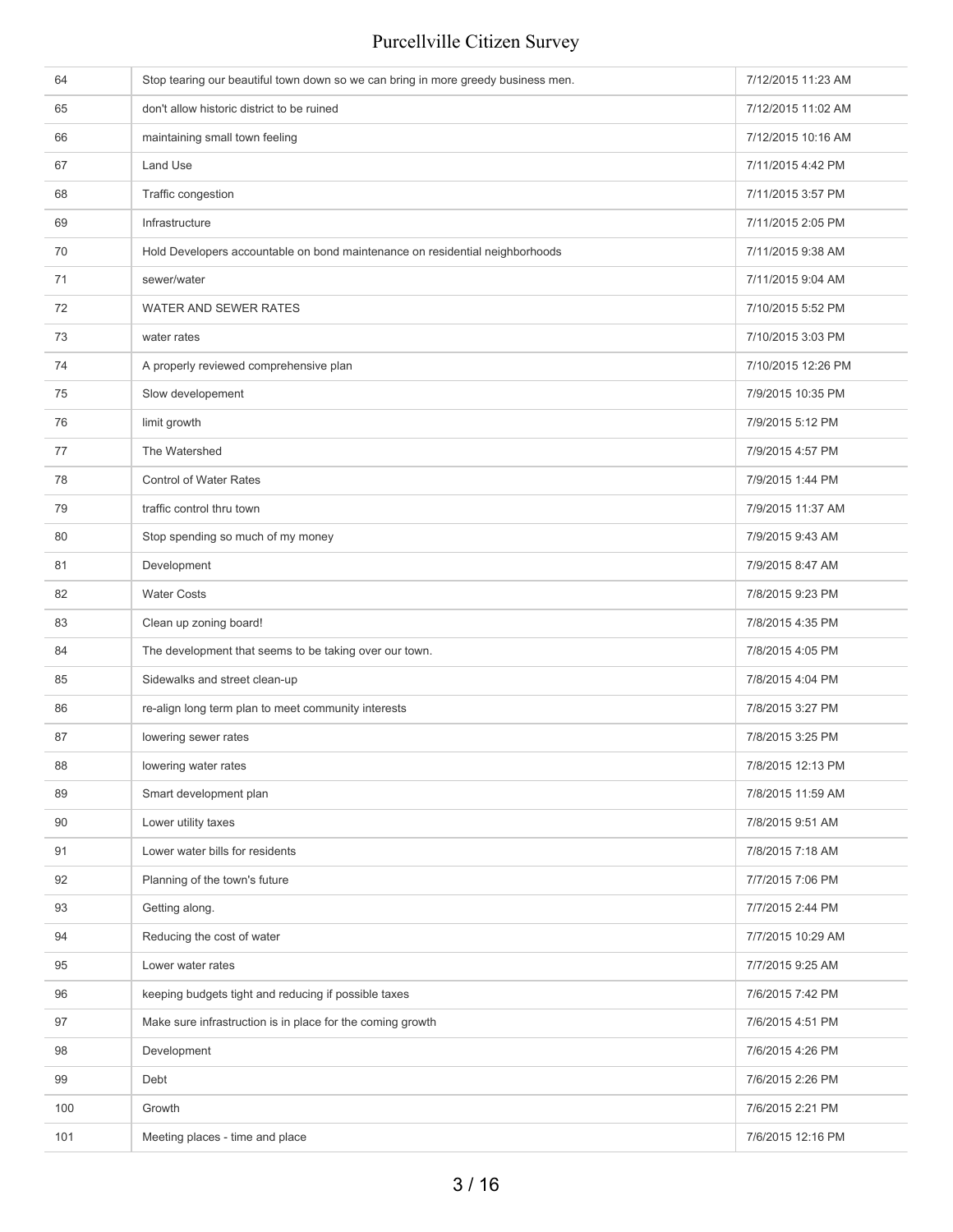| 102 | Slow down Annexation--developers want town services so they can make more money                       | 7/6/2015 11:45 AM |
|-----|-------------------------------------------------------------------------------------------------------|-------------------|
| 103 | water and sewer                                                                                       | 7/6/2015 11:33 AM |
| 104 | <b>Water Sewer</b>                                                                                    | 7/6/2015 9:35 AM  |
| 105 | Keeping long term staff members that are knowledgeable of the Town                                    | 7/6/2015 9:24 AM  |
| 106 | Improve trash service                                                                                 | 7/6/2015 9:09 AM  |
| 107 | development                                                                                           | 7/6/2015 8:34 AM  |
| 108 | preserving the small town character of Purcellville                                                   | 7/5/2015 5:06 PM  |
| 109 | Traffic                                                                                               | 7/5/2015 1:02 PM  |
| 110 | <b>TAXES</b>                                                                                          | 7/5/2015 12:34 PM |
| 111 | Reducing water bill                                                                                   | 7/5/2015 12:13 PM |
| 112 | Taxes                                                                                                 | 7/5/2015 12:05 PM |
| 113 | traffic                                                                                               | 7/5/2015 11:51 AM |
| 114 | Water and sewer rates                                                                                 | 7/5/2015 10:48 AM |
| 115 | tax reduction                                                                                         | 7/4/2015 6:57 PM  |
| 116 | pot holes at the post office near mailbox                                                             | 7/4/2015 3:31 PM  |
| 117 | Old Town development--get it going                                                                    | 7/4/2015 11:14 AM |
| 118 | Very high water waste prices                                                                          | 7/4/2015 10:22 AM |
| 119 | Slow down development of low income housing and big box stores                                        | 7/4/2015 10:15 AM |
| 120 | Lowering the cost of living in the town--taxes, water                                                 | 7/4/2015 9:30 AM  |
| 121 | high water bills                                                                                      | 7/4/2015 7:33 AM  |
| 122 | Growth/planning                                                                                       | 7/3/2015 11:12 PM |
| 123 | I was shocked at how much each home owner pays for fireman's field given that we don't use it at all! | 7/3/2015 8:21 PM  |
| 124 | More neighborhood pools                                                                               | 7/3/2015 4:49 PM  |
| 125 | water/sewer rates                                                                                     | 7/3/2015 2:41 PM  |
| 126 | Sewer Fees                                                                                            | 7/3/2015 10:55 AM |
| 127 | manage growth - keeping small town however plan for supporting public tourism (parking, stores, etc)  | 7/3/2015 10:54 AM |
| 128 | cost to operate/spend                                                                                 | 7/3/2015 8:27 AM  |
| 129 | Taxes                                                                                                 | 7/2/2015 5:56 PM  |
| 130 | Town Council members need to be more in-touch with what is going on.                                  | 7/2/2015 5:05 PM  |
| 131 | cost control                                                                                          | 7/2/2015 3:53 PM  |
| 132 | Develop Town according to Comprehensive Plan                                                          | 7/2/2015 9:49 AM  |
| 133 | Budget (there are ways it could be cut)                                                               | 7/1/2015 11:38 PM |
| 134 | Get along and be professional                                                                         | 7/1/2015 10:18 PM |
| 135 | Northern Collector Road                                                                               | 7/1/2015 9:11 PM  |
| 136 | Water cost                                                                                            | 7/1/2015 8:12 PM  |
| 137 | town development                                                                                      | 7/1/2015 5:57 PM  |
| 138 | Deal with water cost problem                                                                          | 7/1/2015 5:38 PM  |
| 139 | Traffic                                                                                               | 7/1/2015 4:28 PM  |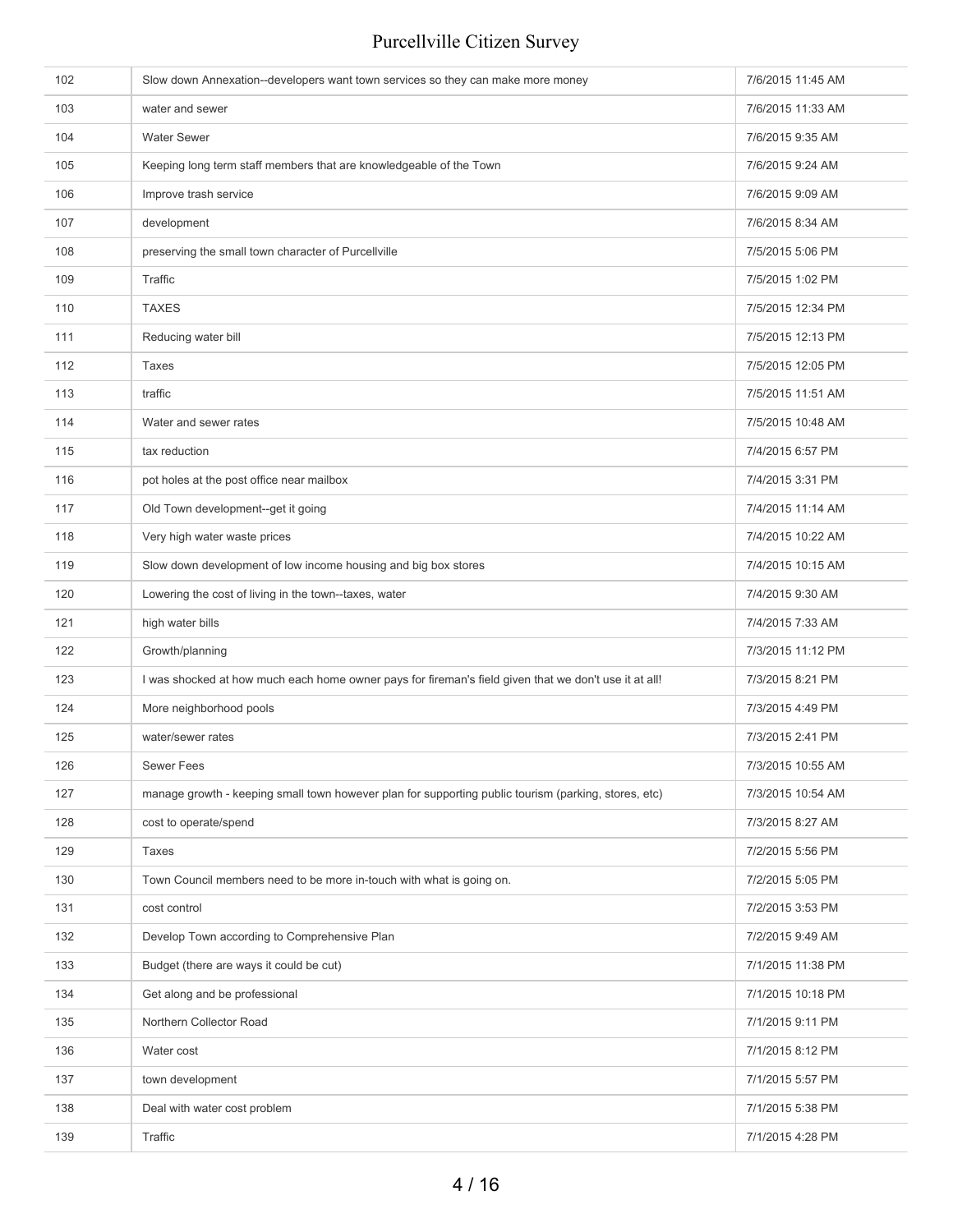| 140 | water/sewage costs                                                                                                                        | 7/1/2015 3:27 PM   |
|-----|-------------------------------------------------------------------------------------------------------------------------------------------|--------------------|
| 141 | Set guidelines for what zoming is permissable in the hostoric areas and neigghborhoods with citizen approval.                             | 7/1/2015 3:18 PM   |
| 142 | <b>Building</b>                                                                                                                           | 7/1/2015 2:33 PM   |
| 143 | How bought a olympic size swimming pool.                                                                                                  | 7/1/2015 2:01 PM   |
| 144 | Water costs                                                                                                                               | 7/1/2015 10:49 AM  |
| 145 | WALKABILITY/SIDEWALKS for pedestrian safety.                                                                                              | 7/1/2015 10:43 AM  |
| 146 | Quality and cost of water                                                                                                                 | 7/1/2015 10:37 AM  |
| 147 | high tax rates                                                                                                                            | 7/1/2015 10:09 AM  |
| 148 | changes in zoning                                                                                                                         | 7/1/2015 10:02 AM  |
| 149 | Traffic and Rt690/Rt7 interchange                                                                                                         | 7/1/2015 10:00 AM  |
| 150 | Heading off speculative commercial and residential projects that destroy Purceville's sense of a walkable<br>community and assure sprawl. | 7/1/2015 9:59 AM   |
| 151 | debt service                                                                                                                              | 7/1/2015 9:42 AM   |
| 152 | Stabilize Water & Sewer Rates without increasing taxes                                                                                    | 7/1/2015 8:42 AM   |
| 153 | development issues                                                                                                                        | 7/1/2015 1:38 AM   |
| 154 | limit/slow growth                                                                                                                         | 6/30/2015 9:35 PM  |
| 155 | HOw to keep citizens from continuing to pay more and more for services                                                                    | 6/30/2015 9:32 PM  |
| 156 | Hotel                                                                                                                                     | 6/30/2015 7:51 PM  |
| 157 | Reduce growth                                                                                                                             | 6/30/2015 7:45 PM  |
| 158 | Controlled and slow development                                                                                                           | 6/30/2015 7:36 PM  |
| 159 | Development                                                                                                                               | 6/30/2015 6:19 PM  |
| 160 | Runaway growth and development                                                                                                            | 6/30/2015 5:43 PM  |
| 161 | Lower taxes                                                                                                                               | 6/30/2015 5:38 PM  |
| 162 | The cost of sewer and water.                                                                                                              | 6/30/2015 3:37 PM  |
| 163 | Decline rezoning requests for added density; town zoning was put in place for a reason                                                    | 6/30/2015 2:49 PM  |
| 164 | <b>Water Costs</b>                                                                                                                        | 6/30/2015 2:38 PM  |
| 165 | Contain the growth of the town/maintain small town in all areas.                                                                          | 6/30/2015 2:03 PM  |
| 166 | REDUCE DEBT BY CUTTING TOWN EXPENSES                                                                                                      | 6/30/2015 1:45 PM  |
| 167 | Water rates                                                                                                                               | 6/30/2015 1:25 PM  |
| 168 | Reduced further development until it can be afforded                                                                                      | 6/30/2015 1:21 PM  |
| 169 | Historical preservation vs. developers                                                                                                    | 6/30/2015 1:12 PM  |
| 170 | Curb development; save 32nd street                                                                                                        | 6/30/2015 12:50 PM |
| 171 | Bring in more restaurants, not many choices except driving to Leesburg or farther east.                                                   | 6/30/2015 9:26 AM  |
| 172 | The development of Vineyard Square                                                                                                        | 6/30/2015 9:12 AM  |
| 173 | stop fighting with each other                                                                                                             | 6/30/2015 8:45 AM  |
| 174 | Decreasing the water\sewage bill                                                                                                          | 6/30/2015 8:06 AM  |
| 175 | Controlled and appropriate growth.                                                                                                        | 6/30/2015 7:06 AM  |
| 176 | water prices                                                                                                                              | 6/30/2015 5:38 AM  |
|     |                                                                                                                                           |                    |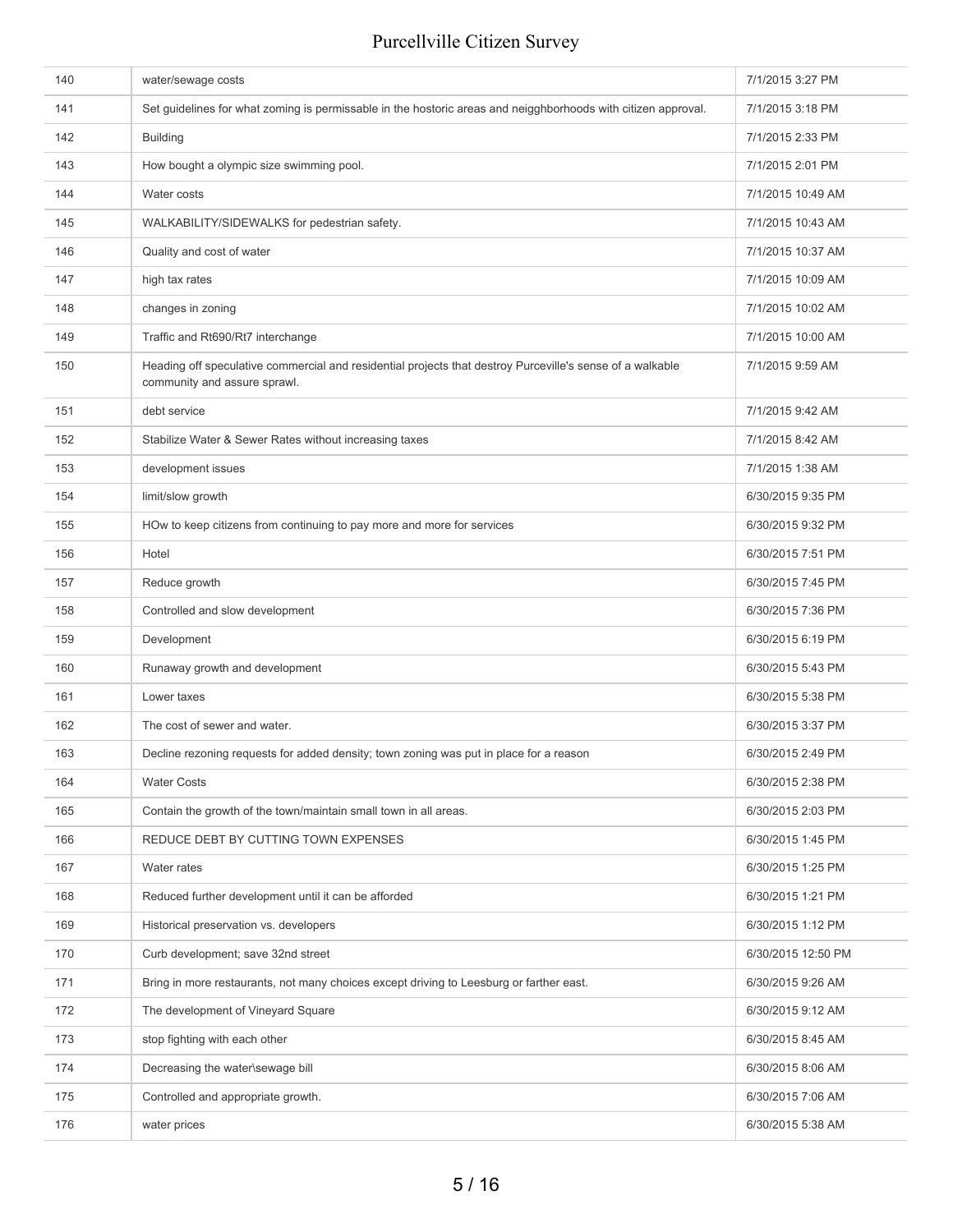| 177 | Downtown improvements/enhancements                                                                                                                                                    | 6/29/2015 11:47 PM |
|-----|---------------------------------------------------------------------------------------------------------------------------------------------------------------------------------------|--------------------|
| 178 | Added trash collection                                                                                                                                                                | 6/29/2015 11:13 PM |
| 179 | Reduce Firemans Field and (highest in the county) Meals Tax                                                                                                                           | 6/29/2015 11:08 PM |
| 180 | n/a                                                                                                                                                                                   | 6/29/2015 10:07 PM |
| 181 | <b>WATER</b>                                                                                                                                                                          | 6/29/2015 9:50 PM  |
| 182 | 32nd street                                                                                                                                                                           | 6/29/2015 8:37 PM  |
| 183 | Access to more than one Broadband internet service providers.                                                                                                                         | 6/29/2015 8:34 PM  |
| 184 | Lowering Water/Sewer Rates                                                                                                                                                            | 6/29/2015 8:27 PM  |
| 185 | Reduce out debt!                                                                                                                                                                      | 6/29/2015 8:17 PM  |
| 186 | Keep tax rate low                                                                                                                                                                     | 6/29/2015 8:08 PM  |
| 187 | water/sewer rates lowered                                                                                                                                                             | 6/29/2015 8:00 PM  |
| 188 | growth                                                                                                                                                                                | 6/29/2015 7:43 PM  |
| 189 | Path to Franklin Park                                                                                                                                                                 | 6/29/2015 7:36 PM  |
| 190 | Plan development intelligently and generally restrict it                                                                                                                              | 6/29/2015 12:16 PM |
| 191 | Restore the dominance of residents at the planning table                                                                                                                              | 6/29/2015 11:38 AM |
| 192 | Groth                                                                                                                                                                                 | 6/29/2015 11:38 AM |
| 193 | growth                                                                                                                                                                                | 6/29/2015 9:08 AM  |
| 194 | Limit Growth                                                                                                                                                                          | 6/29/2015 8:45 AM  |
| 195 | .no more housing developments                                                                                                                                                         | 6/28/2015 10:31 PM |
| 196 | population control                                                                                                                                                                    | 6/28/2015 9:15 PM  |
| 197 | Lowering water rates                                                                                                                                                                  | 6/28/2015 6:43 PM  |
| 198 | affordable housing (seniors)                                                                                                                                                          | 6/28/2015 6:26 PM  |
| 199 | STOP NEEDLESS OVERDEVELOPMENT!!                                                                                                                                                       | 6/28/2015 6:12 PM  |
| 200 | Development of downtown.                                                                                                                                                              | 6/28/2015 5:56 PM  |
| 201 | land use planning                                                                                                                                                                     | 6/28/2015 4:00 PM  |
| 202 | lower cost of water                                                                                                                                                                   | 6/28/2015 3:33 PM  |
| 203 | Water                                                                                                                                                                                 | 6/28/2015 2:10 PM  |
| 204 | Demands from developers to change existing town zoning regulations (we citizens do NOT want this!! 5-yr.<br>review must be completed first before any zoning changes are considered!) | 6/28/2015 12:12 PM |
| 205 | 7/690 interchange                                                                                                                                                                     | 6/28/2015 9:41 AM  |
| 206 | development                                                                                                                                                                           | 6/28/2015 9:34 AM  |
| 207 | DEVELOPMENT IN DOWNTOWN -- too much too fast too big                                                                                                                                  | 6/28/2015 8:20 AM  |
| 208 | disapprove new construction projects                                                                                                                                                  | 6/27/2015 6:31 PM  |
| 209 | stop over building                                                                                                                                                                    | 6/26/2015 6:59 PM  |
| 210 | More Traffic Lights when making left hand turns onto Main Street.                                                                                                                     | 6/26/2015 1:41 PM  |
| 211 | reduce water bill                                                                                                                                                                     | 6/25/2015 10:10 PM |
| 212 | Manage growth (Keep Purcellville small)!                                                                                                                                              | 6/24/2015 3:01 PM  |
| 213 | strategic growth - not just to make money                                                                                                                                             | 6/24/2015 12:05 PM |
|     |                                                                                                                                                                                       |                    |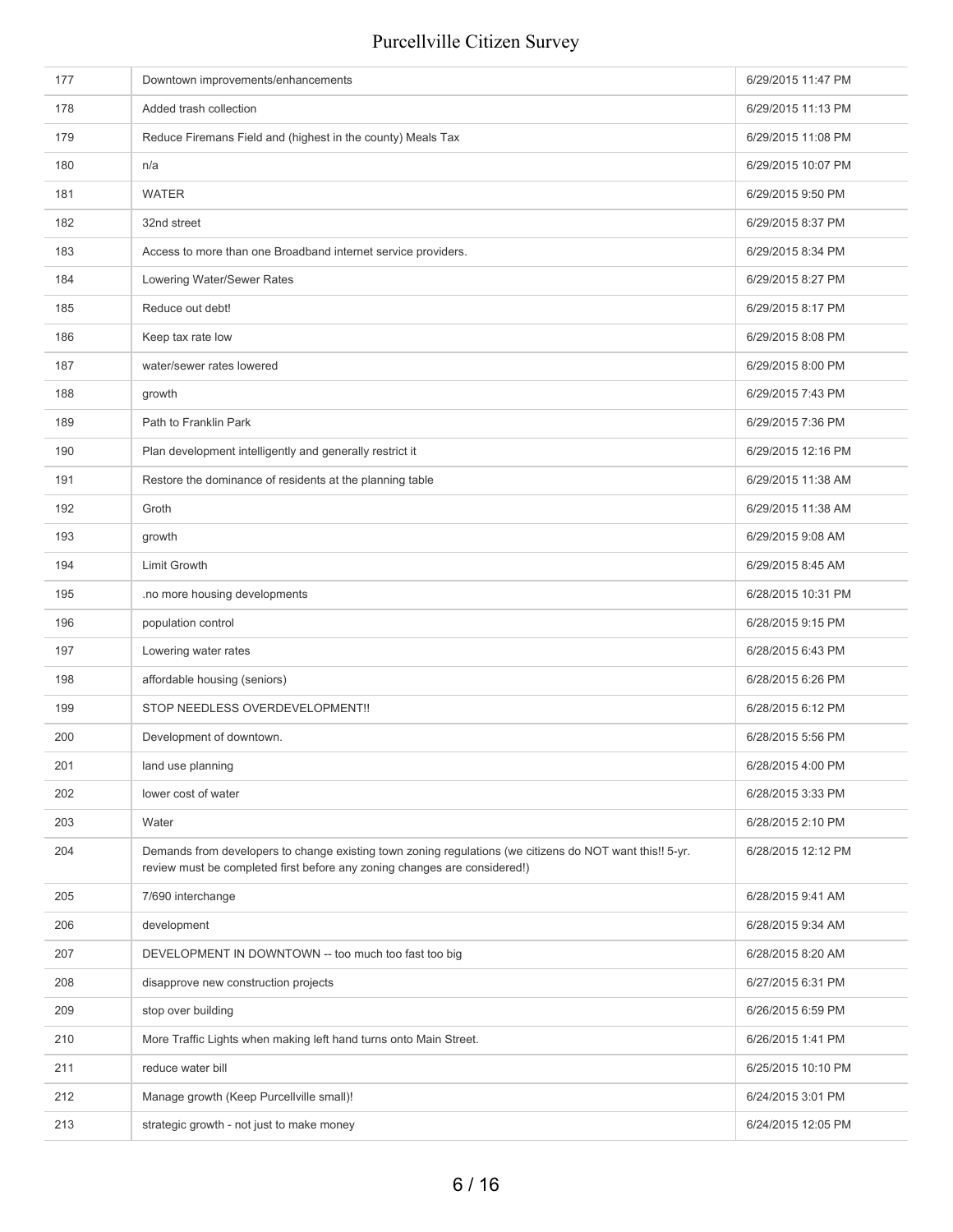| 214            | Water rates                                                                                                                                                                                                  | 6/24/2015 10:15 AM |
|----------------|--------------------------------------------------------------------------------------------------------------------------------------------------------------------------------------------------------------|--------------------|
| 215            | Traffic                                                                                                                                                                                                      | 6/23/2015 6:39 PM  |
| 216            | Limiting growth                                                                                                                                                                                              | 6/23/2015 6:26 PM  |
| 217            | pay down debt                                                                                                                                                                                                | 6/23/2015 1:15 PM  |
| 218            | Growth                                                                                                                                                                                                       | 6/23/2015 12:15 PM |
| 219            | Water rates                                                                                                                                                                                                  | 6/23/2015 12:13 PM |
| 220            | Water prices                                                                                                                                                                                                 | 6/23/2015 12:12 PM |
| 221            | Growth and infrastructure                                                                                                                                                                                    | 6/23/2015 11:40 AM |
| 222            | Reduce spending                                                                                                                                                                                              | 6/23/2015 11:40 AM |
| 223            | Yada                                                                                                                                                                                                         | 4/9/2015 10:02 AM  |
| #              | 2)                                                                                                                                                                                                           | <b>Date</b>        |
| 1              | 21st street improvements                                                                                                                                                                                     | 8/2/2015 11:11 AM  |
| 2              | Actually sell off some of the excess inventory                                                                                                                                                               | 8/1/2015 10:13 PM  |
| 3              | Lowering water & sewer rates                                                                                                                                                                                 | 8/1/2015 10:00 PM  |
| $\overline{4}$ | Adding more users to help lower water and sewer costs                                                                                                                                                        | 8/1/2015 3:22 PM   |
| 5              | cheaper water bills                                                                                                                                                                                          | 8/1/2015 11:44 AM  |
| 6              | Make the process to apply for rezoning applications easier. If it is in the Town's interest that a particular property<br>change zoning as the home owner request, then there should be some considerations. | 8/1/2015 9:22 AM   |
| $\overline{7}$ | Reduce or maintain taxes paid by residents                                                                                                                                                                   | 8/1/2015 9:16 AM   |
| 8              | Restrain developers by implementing and enforcing firm rules of engagement                                                                                                                                   | 7/31/2015 10:50 PM |
| 9              | better maintenance to roads and snow removal                                                                                                                                                                 | 7/31/2015 2:44 PM  |
| 10             | Growth that is going beyond our existing borders, when is it enough?                                                                                                                                         | 7/31/2015 2:21 PM  |
| 11             | preservation of green space                                                                                                                                                                                  | 7/30/2015 10:40 AM |
| 12             | Water drainage on 12th Street                                                                                                                                                                                | 7/30/2015 12:53 AM |
| 13             | Q                                                                                                                                                                                                            | 7/29/2015 7:30 PM  |
| 14             | Snow removal and walk way maintenance                                                                                                                                                                        | 7/28/2015 10:02 PM |
| 15             | Responsible Policing Trained to address mental health crisis                                                                                                                                                 | 7/28/2015 12:43 PM |
| 16             | DON'T MOVE LEESBURG COURTHOUSE                                                                                                                                                                               | 7/28/2015 8:38 AM  |
| 17             | Growth                                                                                                                                                                                                       | 7/27/2015 2:58 PM  |
| 18             | Reducing water costs for residents                                                                                                                                                                           | 7/27/2015 1:15 PM  |
| 19             | Improved snow removal                                                                                                                                                                                        | 7/26/2015 4:32 PM  |
| 20             | Need for traffic lights                                                                                                                                                                                      | 7/26/2015 2:32 PM  |
| 21             | Lowering water/sewer bills                                                                                                                                                                                   | 7/25/2015 8:27 PM  |
| 22             | Manage rising water costs                                                                                                                                                                                    | 7/24/2015 8:14 PM  |
| 23             | Cronyism with developers                                                                                                                                                                                     | 7/24/2015 2:35 PM  |
| 24             | no more shopping centers.                                                                                                                                                                                    | 7/24/2015 2:33 PM  |
| 25             | Slow growth                                                                                                                                                                                                  | 7/24/2015 11:57 AM |
| 26             | Over crowding                                                                                                                                                                                                | 7/23/2015 6:29 PM  |
| 27             | continue expansion of walking paths                                                                                                                                                                          | 7/23/2015 10:14 AM |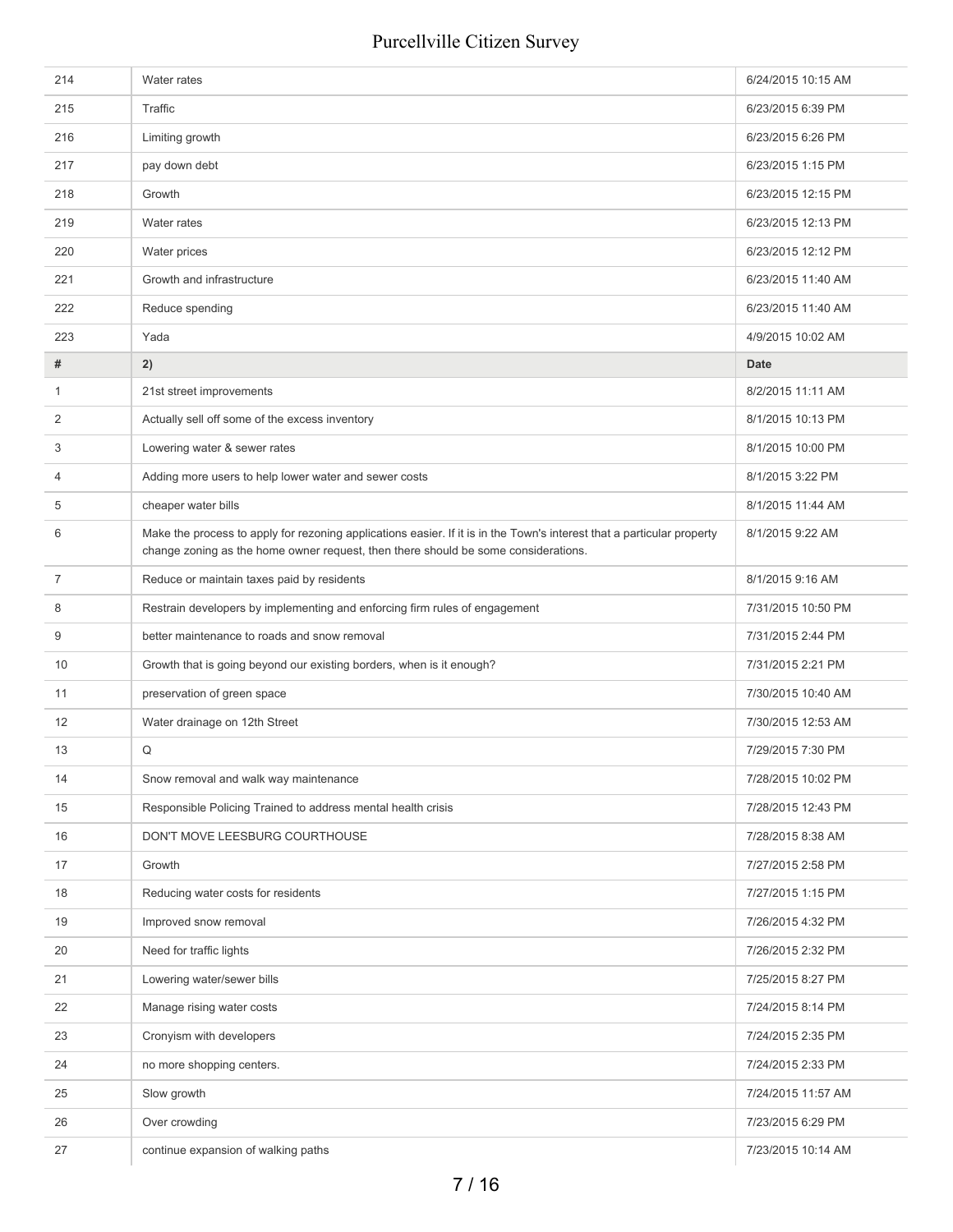| 28 | meal tax                                                                                                                                                                                                               | 7/21/2015 8:44 PM  |
|----|------------------------------------------------------------------------------------------------------------------------------------------------------------------------------------------------------------------------|--------------------|
| 29 | Sidewalks in town on secondary street                                                                                                                                                                                  | 7/21/2015 4:19 PM  |
| 30 | Comprehensive Plan - Don't leave planning to the developers                                                                                                                                                            | 7/20/2015 9:35 PM  |
| 31 | Justifying the need for the Fireman's Field tax                                                                                                                                                                        | 7/20/2015 1:33 PM  |
| 32 | The growth rate                                                                                                                                                                                                        | 7/20/2015 12:04 AM |
| 33 | Don't become a Sterling                                                                                                                                                                                                | 7/19/2015 8:50 AM  |
| 34 | Taxes                                                                                                                                                                                                                  | 7/18/2015 12:53 PM |
| 35 | 21st street development                                                                                                                                                                                                | 7/18/2015 12:26 PM |
| 36 | Relevant retail growth                                                                                                                                                                                                 | 7/18/2015 11:01 AM |
| 37 | traffic patterns                                                                                                                                                                                                       | 7/18/2015 9:50 AM  |
| 38 | Water/sewer pricing                                                                                                                                                                                                    | 7/17/2015 3:06 PM  |
| 39 | slow growth                                                                                                                                                                                                            | 7/16/2015 4:03 PM  |
| 40 | Continuing Connecting Walking Paths & Sidewalks                                                                                                                                                                        | 7/16/2015 3:21 PM  |
| 41 | Town food tax                                                                                                                                                                                                          | 7/16/2015 11:04 AM |
| 42 | Preparing for the impacts of increased development by increasing law enforcement personnel and working with<br>the state to make major improvements to primary and secondary arteries serving the communities impacted | 7/15/2015 9:29 PM  |
| 43 | finish sidewalks on Main St at roundabout                                                                                                                                                                              | 7/15/2015 9:20 PM  |
| 44 | Snow removal on sidewalks in time for students to return back to school                                                                                                                                                | 7/15/2015 5:14 PM  |
| 45 | Water bill costs                                                                                                                                                                                                       | 7/15/2015 11:53 AM |
| 46 | Water                                                                                                                                                                                                                  | 7/15/2015 8:30 AM  |
| 47 | Elect a more balanced town council                                                                                                                                                                                     | 7/14/2015 6:56 PM  |
| 48 | reduce traffic congestion                                                                                                                                                                                              | 7/14/2015 10:19 AM |
| 49 | water and sewer rates                                                                                                                                                                                                  | 7/13/2015 10:36 PM |
| 50 | find ways to cut cost of water/sewerage                                                                                                                                                                                | 7/13/2015 1:59 PM  |
| 51 | zoning that allows development                                                                                                                                                                                         | 7/13/2015 12:33 PM |
| 52 | constuction                                                                                                                                                                                                            | 7/13/2015 9:41 AM  |
| 53 | Road repair                                                                                                                                                                                                            | 7/13/2015 9:24 AM  |
| 54 | Managing smart growth                                                                                                                                                                                                  | 7/12/2015 8:01 PM  |
| 55 | Make a master plan for land use and stick to it                                                                                                                                                                        | 7/12/2015 1:20 PM  |
| 56 | Rampantly out of control water/sewer rates                                                                                                                                                                             | 7/12/2015 12:33 PM |
| 57 | bring water rates down                                                                                                                                                                                                 | 7/12/2015 11:02 AM |
| 58 | vote against development                                                                                                                                                                                               | 7/12/2015 10:16 AM |
| 59 | Comprehensive plan                                                                                                                                                                                                     | 7/11/2015 4:42 PM  |
| 60 | Small business support and increase in tax base                                                                                                                                                                        | 7/11/2015 3:57 PM  |
| 61 | Police                                                                                                                                                                                                                 | 7/11/2015 2:05 PM  |
| 62 | Promote the use of existing retail space before building yet another strip mall                                                                                                                                        | 7/11/2015 9:38 AM  |
| 63 | CONTROL OVERALL SPENDING                                                                                                                                                                                               | 7/10/2015 5:52 PM  |
|    |                                                                                                                                                                                                                        |                    |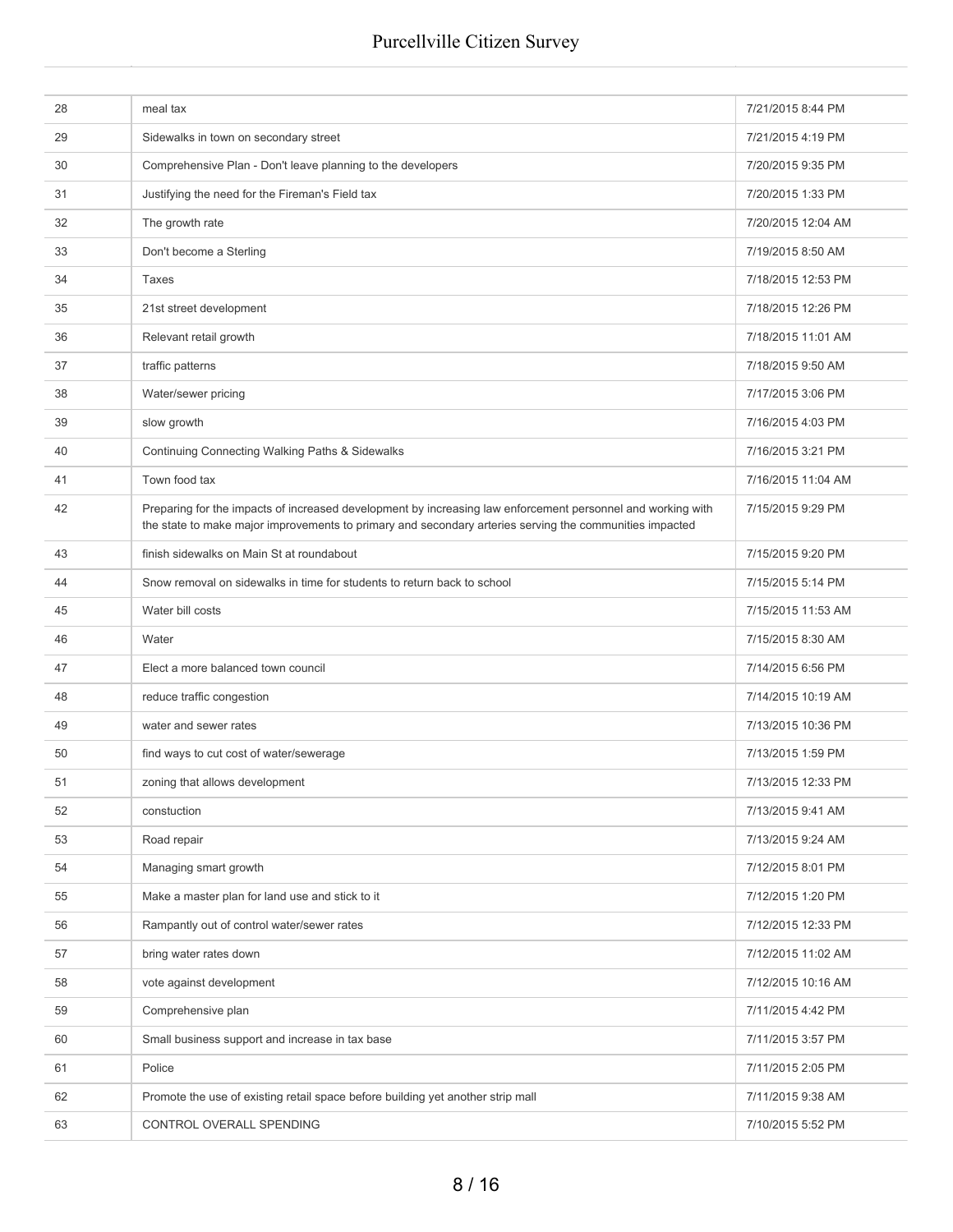| 64  | A well established zoning agreement                                                                 | 7/10/2015 12:26 PM |
|-----|-----------------------------------------------------------------------------------------------------|--------------------|
| 65  | Stop bowing to developers will                                                                      | 7/9/2015 10:35 PM  |
| 66  | transparency in town council decisions (no closed door sessions)                                    | 7/9/2015 5:12 PM   |
| 67  | Street maintenance                                                                                  | 7/9/2015 4:57 PM   |
| 68  | <b>Efficient Expansion</b>                                                                          | 7/9/2015 1:44 PM   |
| 69  | how to reduce tax rates                                                                             | 7/9/2015 11:37 AM  |
| 70  | Stop letting developers control everything                                                          | 7/9/2015 9:43 AM   |
| 71  | water                                                                                               | 7/9/2015 8:47 AM   |
| 72  | Taxes                                                                                               | 7/8/2015 9:23 PM   |
| 73  | Get the new attorney with conflict of interest off of zoning board.                                 | 7/8/2015 4:35 PM   |
| 74  | For the town council members to be honest, not crooks and not to be in any developers back pockets. | 7/8/2015 4:05 PM   |
| 75  | Updated and easy-to-use website                                                                     | 7/8/2015 4:04 PM   |
| 76  | listen to the community, open social network to gather more resident feedback                       | 7/8/2015 3:27 PM   |
| 77  | working better together                                                                             | 7/8/2015 3:25 PM   |
| 78  | slowing urban growth and development                                                                | 7/8/2015 12:13 PM  |
| 79  | Maintaining small town status                                                                       | 7/8/2015 11:59 AM  |
| 80  | Small business growth and retention                                                                 | 7/8/2015 9:51 AM   |
| 81  | Minimize commercial development                                                                     | 7/8/2015 7:18 AM   |
| 82  | Getting along!                                                                                      | 7/7/2015 2:44 PM   |
| 83  | Expanding internet providers to the town                                                            | 7/7/2015 10:29 AM  |
| 84  | Less Developement                                                                                   | 7/7/2015 9:25 AM   |
| 85  | Make sure the volunteers know how government works.                                                 | 7/6/2015 4:51 PM   |
| 86  | Traffic                                                                                             | 7/6/2015 4:26 PM   |
| 87  | Sewer and Water Fee                                                                                 | 7/6/2015 2:26 PM   |
| 88  | Taxes                                                                                               | 7/6/2015 2:21 PM   |
| 89  | Agenda for upcoming meetings                                                                        | 7/6/2015 12:16 PM  |
| 90  | Slow down development within town                                                                   | 7/6/2015 11:45 AM  |
| 91  | real and property tax rate                                                                          | 7/6/2015 11:33 AM  |
| 92  | Having Fireman's Field support itself not through taxes                                             | 7/6/2015 9:35 AM   |
| 93  | Heavy traffic issues in Town                                                                        | 7/6/2015 9:24 AM   |
| 94  | Eliminate restraunt tax                                                                             | 7/6/2015 9:09 AM   |
| 95  | water                                                                                               | 7/6/2015 8:34 AM   |
| 96  | Not allowing big box, data center, amusement park, dense housing development.                       | 7/5/2015 5:06 PM   |
| 97  | population increase                                                                                 | 7/5/2015 1:02 PM   |
| 98  | CONSTRUCTION                                                                                        | 7/5/2015 12:34 PM  |
| 99  | Getting cars off main street.                                                                       | 7/5/2015 12:13 PM  |
| 100 | <b>Water/Sewer Rates</b>                                                                            | 7/5/2015 12:05 PM  |
| 101 | rate of growth                                                                                      | 7/5/2015 11:51 AM  |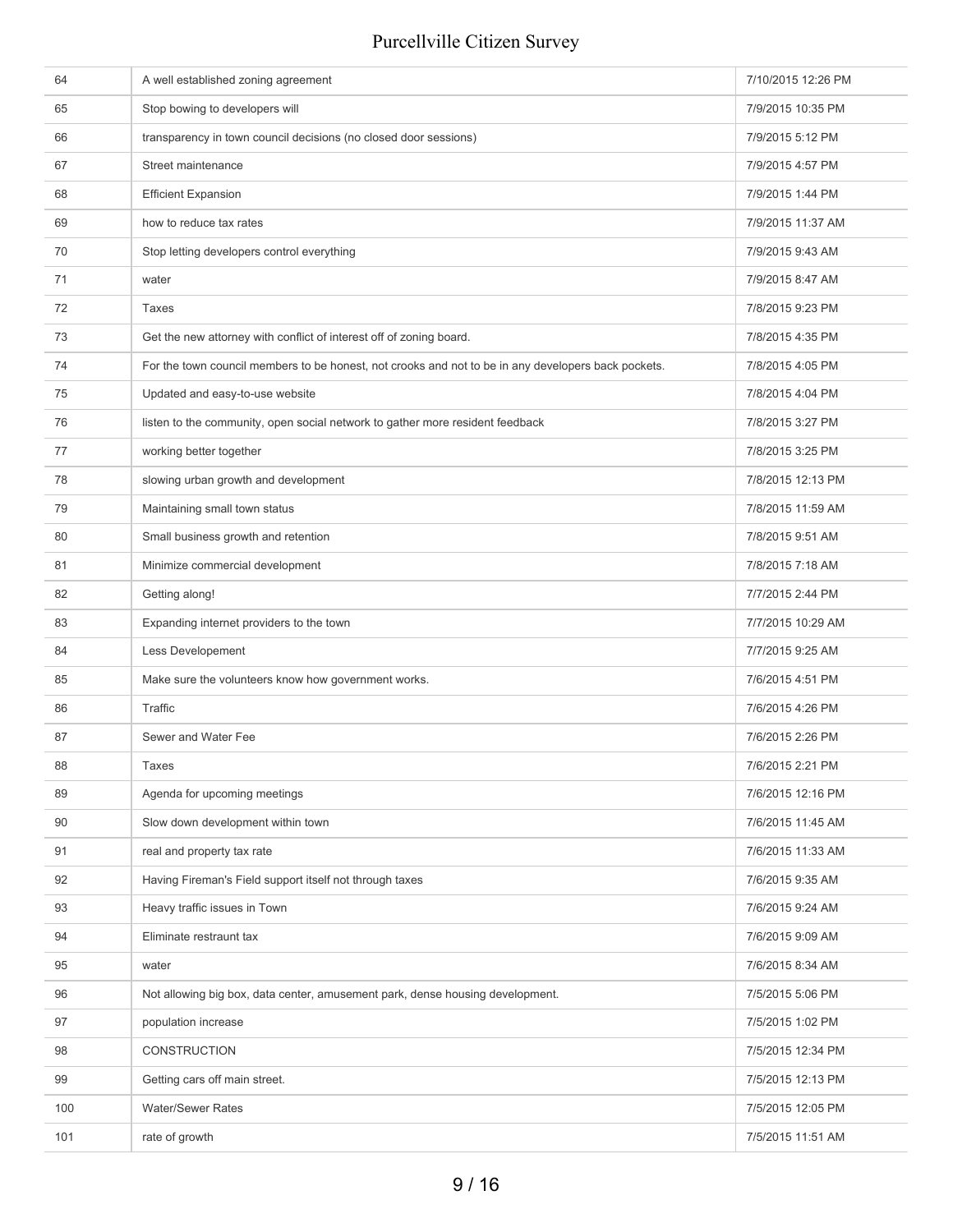| 102 | Tax rates                                                                                                                                                                                                     | 7/5/2015 10:48 AM |
|-----|---------------------------------------------------------------------------------------------------------------------------------------------------------------------------------------------------------------|-------------------|
| 103 | too high water & sewage rates                                                                                                                                                                                 | 7/4/2015 6:57 PM  |
| 104 | full time police presence at station                                                                                                                                                                          | 7/4/2015 3:31 PM  |
| 105 | Lead--do something. Talk is cheap. We are not idiots                                                                                                                                                          | 7/4/2015 11:14 AM |
| 106 | Street and traffic flow                                                                                                                                                                                       | 7/4/2015 10:15 AM |
| 107 | Good plan for growth and development                                                                                                                                                                          | 7/4/2015 9:30 AM  |
| 108 | growing population and town's ability to support                                                                                                                                                              | 7/4/2015 7:33 AM  |
| 109 | Zoning                                                                                                                                                                                                        | 7/3/2015 11:12 PM |
| 110 | More side walks                                                                                                                                                                                               | 7/3/2015 4:49 PM  |
| 111 | tax rates                                                                                                                                                                                                     | 7/3/2015 2:41 PM  |
| 112 | <b>High Taxes</b>                                                                                                                                                                                             | 7/3/2015 10:55 AM |
| 113 | growth control                                                                                                                                                                                                | 7/3/2015 8:27 AM  |
| 114 | Commercial growth                                                                                                                                                                                             | 7/2/2015 5:56 PM  |
| 115 | Town Council members need to reply back to questions with a solid answer, not one that changes many, many<br>times. Pat Sullivan is an example where he has not provided a straight forward answer for years. | 7/2/2015 5:05 PM  |
| 116 | support and promotion of local businesses                                                                                                                                                                     | 7/2/2015 3:53 PM  |
| 117 | Reduce debt                                                                                                                                                                                                   | 7/2/2015 9:49 AM  |
| 118 | Improved Biking and Walking paths                                                                                                                                                                             | 7/1/2015 11:38 PM |
| 119 | Don't spend money on frivolous projects when infrastructure improvements needs to be done                                                                                                                     | 7/1/2015 10:18 PM |
| 120 | Personal, property taxes                                                                                                                                                                                      | 7/1/2015 8:12 PM  |
| 121 | <b>Reduce Town Debt</b>                                                                                                                                                                                       | 7/1/2015 5:38 PM  |
| 122 | 21st St. Development                                                                                                                                                                                          | 7/1/2015 4:28 PM  |
| 123 | Find a way to build an infrastructure fund with priorities.                                                                                                                                                   | 7/1/2015 3:18 PM  |
| 124 | Re-zoning                                                                                                                                                                                                     | 7/1/2015 2:33 PM  |
| 125 | Planning                                                                                                                                                                                                      | 7/1/2015 10:49 AM |
| 126 | REVISE ZONING to secure more VARIETY of businesses.                                                                                                                                                           | 7/1/2015 10:43 AM |
| 127 | Consider having a movie theater and bowling alley. Why should Leesburg have everything?                                                                                                                       | 7/1/2015 10:37 AM |
| 128 | 32nd street                                                                                                                                                                                                   | 7/1/2015 10:02 AM |
| 129 | control water bills                                                                                                                                                                                           | 7/1/2015 9:42 AM  |
| 130 | Provide necessary infrastructure before approving new projects                                                                                                                                                | 7/1/2015 8:42 AM  |
| 131 | debt management/water rates                                                                                                                                                                                   | 7/1/2015 1:38 AM  |
| 132 | Sr housing                                                                                                                                                                                                    | 6/30/2015 7:51 PM |
| 133 | Reduce taxes                                                                                                                                                                                                  | 6/30/2015 7:45 PM |
| 134 | Financial disclosure                                                                                                                                                                                          | 6/30/2015 7:36 PM |
| 135 | Development                                                                                                                                                                                                   | 6/30/2015 6:19 PM |
| 136 | Moritorium on town rezoning/expansion                                                                                                                                                                         | 6/30/2015 5:43 PM |
| 137 | Water & sewer                                                                                                                                                                                                 | 6/30/2015 5:38 PM |
| 138 | Architectural design; maintain the small town charm and historical feeing of the town                                                                                                                         | 6/30/2015 2:49 PM |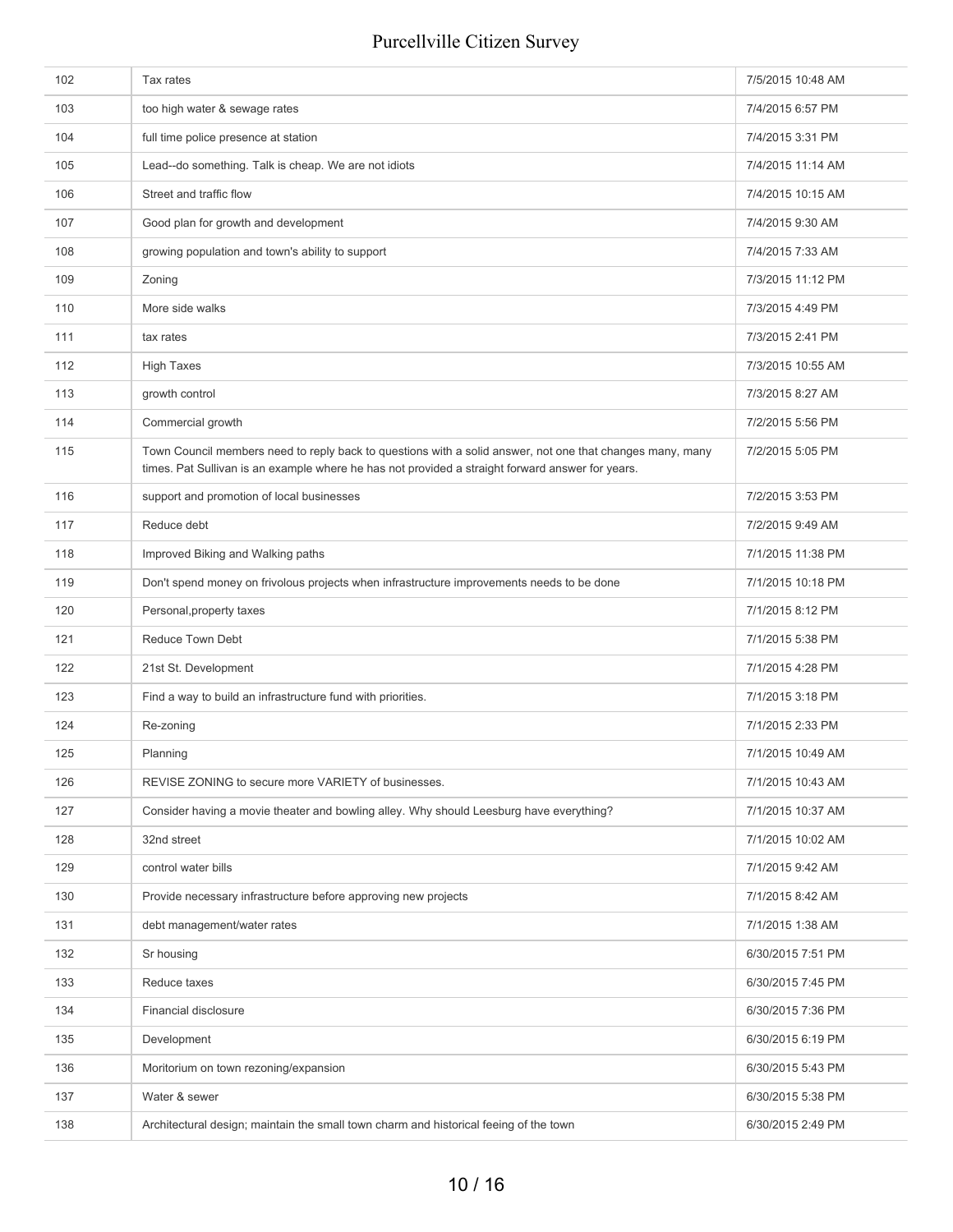| 139 | Development Plans, Downtown                                                                                                      | 6/30/2015 2:38 PM  |
|-----|----------------------------------------------------------------------------------------------------------------------------------|--------------------|
| 140 | Continue to keep Purcellville safe.                                                                                              | 6/30/2015 2:03 PM  |
| 141 | GET CONTROL OF WATER AND SEWER EXPENSE                                                                                           | 6/30/2015 1:45 PM  |
| 142 | Sewer rates                                                                                                                      | 6/30/2015 1:25 PM  |
| 143 | Water and sewer rates                                                                                                            | 6/30/2015 1:12 PM  |
| 144 | Build a modern swim park                                                                                                         | 6/30/2015 9:26 AM  |
| 145 | The development of the properties along Hirst                                                                                    | 6/30/2015 9:12 AM  |
| 146 | keep the charm of the historic district intact - cookie cutter buildings have no charm                                           | 6/30/2015 8:45 AM  |
| 147 | Decreasing the town tax.                                                                                                         | 6/30/2015 8:06 AM  |
| 148 | Realistic and affordable water rates or some option that keeps water rates realistic for citizens.                               | 6/30/2015 7:06 AM  |
| 149 | natural gas access                                                                                                               | 6/30/2015 5:38 AM  |
| 150 | bring a wegmans to town                                                                                                          | 6/29/2015 11:13 PM |
| 151 | Continue to attract new businesses to the town - such as a much needed gas station on the east end of town                       | 6/29/2015 11:08 PM |
| 152 | <b>WATER</b>                                                                                                                     | 6/29/2015 9:50 PM  |
| 153 | water cost                                                                                                                       | 6/29/2015 8:37 PM  |
| 154 | Access to more than one Broadband internet service providers.                                                                    | 6/29/2015 8:34 PM  |
| 155 | Lowering Meals Tax                                                                                                               | 6/29/2015 8:27 PM  |
| 156 | Limit new housing and traffic                                                                                                    | 6/29/2015 8:17 PM  |
| 157 | Lower food tax                                                                                                                   | 6/29/2015 8:08 PM  |
| 158 | taxes lowered                                                                                                                    | 6/29/2015 8:00 PM  |
| 159 | police presence                                                                                                                  | 6/29/2015 7:43 PM  |
| 160 | Sidewalk or path on 32nd street                                                                                                  | 6/29/2015 7:36 PM  |
| 161 | Encourage businesses to buy vs. build                                                                                            | 6/29/2015 11:38 AM |
| 162 | Groth                                                                                                                            | 6/29/2015 11:38 AM |
| 163 | development                                                                                                                      | 6/29/2015 9:08 AM  |
| 164 | Reign in spending                                                                                                                | 6/29/2015 8:45 AM  |
| 165 | keep businesses small                                                                                                            | 6/28/2015 10:31 PM |
| 166 | down town construction                                                                                                           | 6/28/2015 9:15 PM  |
| 167 | lowering personal property taxes                                                                                                 | 6/28/2015 6:43 PM  |
| 168 | Be more aggressive in soliciting input from citizens, especially on development issues.                                          | 6/28/2015 6:12 PM  |
| 169 | Controlling residential growth.                                                                                                  | 6/28/2015 5:56 PM  |
| 170 | parking                                                                                                                          | 6/28/2015 4:00 PM  |
| 171 | lower cost of taxes                                                                                                              | 6/28/2015 3:33 PM  |
| 172 | Debt                                                                                                                             | 6/28/2015 2:10 PM  |
| 173 | More public parking needed in Old Town (downtown) area - this is causing problems for residents who live right<br>near downtown. | 6/28/2015 12:12 PM |
| 174 | town taxes                                                                                                                       | 6/28/2015 9:41 AM  |
| 175 | Traffic                                                                                                                          | 6/28/2015 9:34 AM  |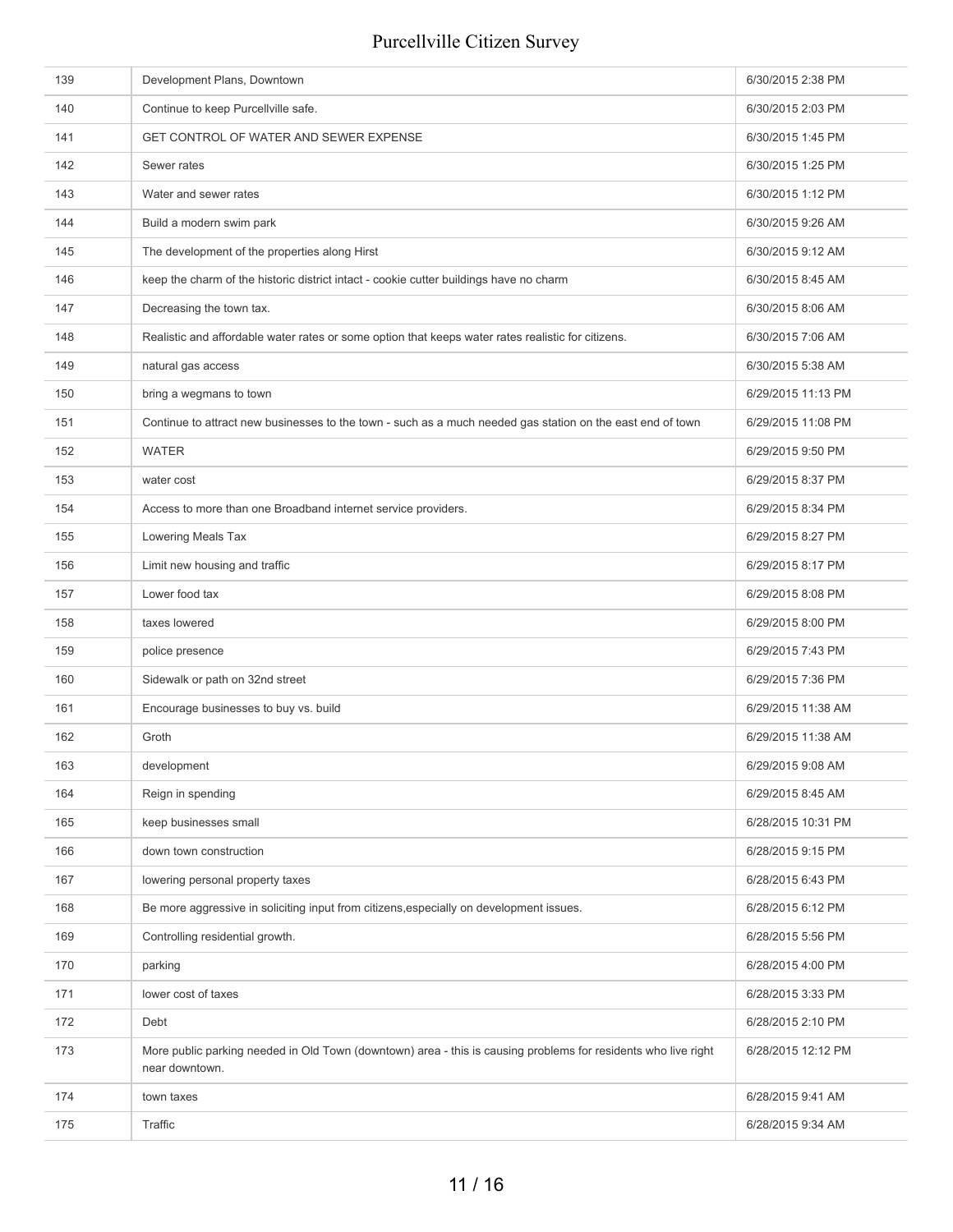| 176            | Traffic control;                                                                                                                                                                                                                                                        | 6/28/2015 8:20 AM  |
|----------------|-------------------------------------------------------------------------------------------------------------------------------------------------------------------------------------------------------------------------------------------------------------------------|--------------------|
| 177            | our availability of water to support this town                                                                                                                                                                                                                          | 6/26/2015 6:59 PM  |
| 178            | reduce tax                                                                                                                                                                                                                                                              | 6/25/2015 10:10 PM |
| 179            | Refuse to accept additional debt                                                                                                                                                                                                                                        | 6/24/2015 3:01 PM  |
| 180            | water - too high cost                                                                                                                                                                                                                                                   | 6/24/2015 12:05 PM |
| 181            | <b>Taxes</b>                                                                                                                                                                                                                                                            | 6/24/2015 10:15 AM |
| 182            | Debt management                                                                                                                                                                                                                                                         | 6/23/2015 6:39 PM  |
| 183            | use of town resources - biking hiking trsail at reservoir                                                                                                                                                                                                               | 6/23/2015 1:15 PM  |
| 184            | Taxes                                                                                                                                                                                                                                                                   | 6/23/2015 12:15 PM |
| 185            | Water rates                                                                                                                                                                                                                                                             | 6/23/2015 12:13 PM |
| 186            | Slow down growth                                                                                                                                                                                                                                                        | 6/23/2015 12:12 PM |
| 187            | Equally across all social economic neighborhoods                                                                                                                                                                                                                        | 6/23/2015 11:40 AM |
| 188            | Stop helping special interest groups                                                                                                                                                                                                                                    | 6/23/2015 11:40 AM |
| 189            | Yada                                                                                                                                                                                                                                                                    | 4/9/2015 10:02 AM  |
| #              | 3)                                                                                                                                                                                                                                                                      | Date               |
| $\mathbf{1}$   | Keeping taxes from increasing                                                                                                                                                                                                                                           | 8/1/2015 10:00 PM  |
| 2              | DO NOT LOWER MEALS TAX                                                                                                                                                                                                                                                  | 8/1/2015 3:22 PM   |
| 3              | STOP selling of farmland to developers                                                                                                                                                                                                                                  | 8/1/2015 11:44 AM  |
| $\overline{4}$ | I think Chick-Fil-A is a great addition to our community, but it will cause grid-lock at the Harris Teeter interchange.<br>In the future, we need better planning for traffic control.                                                                                  | 8/1/2015 9:22 AM   |
| 5              | Do a thorough review of the budget, prioritize, and slash programs. We pay far too much in taxes. There is too<br>much waste and irrelevant programs.                                                                                                                   | 7/31/2015 10:50 PM |
| 6              | more construction for activities for the children that reside here. Not more pizza places, banks, or wine places.                                                                                                                                                       | 7/31/2015 2:44 PM  |
| 7              | A citizen team, appointed by mayor (not staff, not council, not developers or insiders!) to review efficiency, fiscal<br>benefits and impacts of what is happening in the town; past, present, and future possibility/suggestions for<br>changes. Suggestions to review | 7/31/2015 2:21 PM  |
| 8              | less disdain for citizens from council and planning staff                                                                                                                                                                                                               | 7/30/2015 10:40 AM |
| 9              | Pedestrian walk way on 12th Street                                                                                                                                                                                                                                      | 7/30/2015 12:53 AM |
| 10             | Q                                                                                                                                                                                                                                                                       | 7/29/2015 7:30 PM  |
| 11             | Dog park                                                                                                                                                                                                                                                                | 7/28/2015 10:02 PM |
| 12             | Invest in public health inititive to encourage walking/biking and reduce need for parking by encouraging a cultural<br>paradigm shift as many cities have done                                                                                                          | 7/28/2015 12:43 PM |
| 13             | KEEP THE HISTORICAL QUALITY OLD HOUSES                                                                                                                                                                                                                                  | 7/28/2015 8:38 AM  |
| 14             | Water/sewer                                                                                                                                                                                                                                                             | 7/27/2015 2:58 PM  |
| 15             | Athletic fields                                                                                                                                                                                                                                                         | 7/26/2015 4:32 PM  |
| 16             | Cost of water                                                                                                                                                                                                                                                           | 7/26/2015 2:32 PM  |
| 17             | Coming together and listening to the citizens                                                                                                                                                                                                                           | 7/25/2015 8:27 PM  |
| 18             | More reliable trash collection                                                                                                                                                                                                                                          | 7/24/2015 8:14 PM  |
| 19             | Cutting the meals tax                                                                                                                                                                                                                                                   | 7/24/2015 2:35 PM  |
|                |                                                                                                                                                                                                                                                                         |                    |
| 20             | a boston market in one of the existing shopping centers                                                                                                                                                                                                                 | 7/24/2015 2:33 PM  |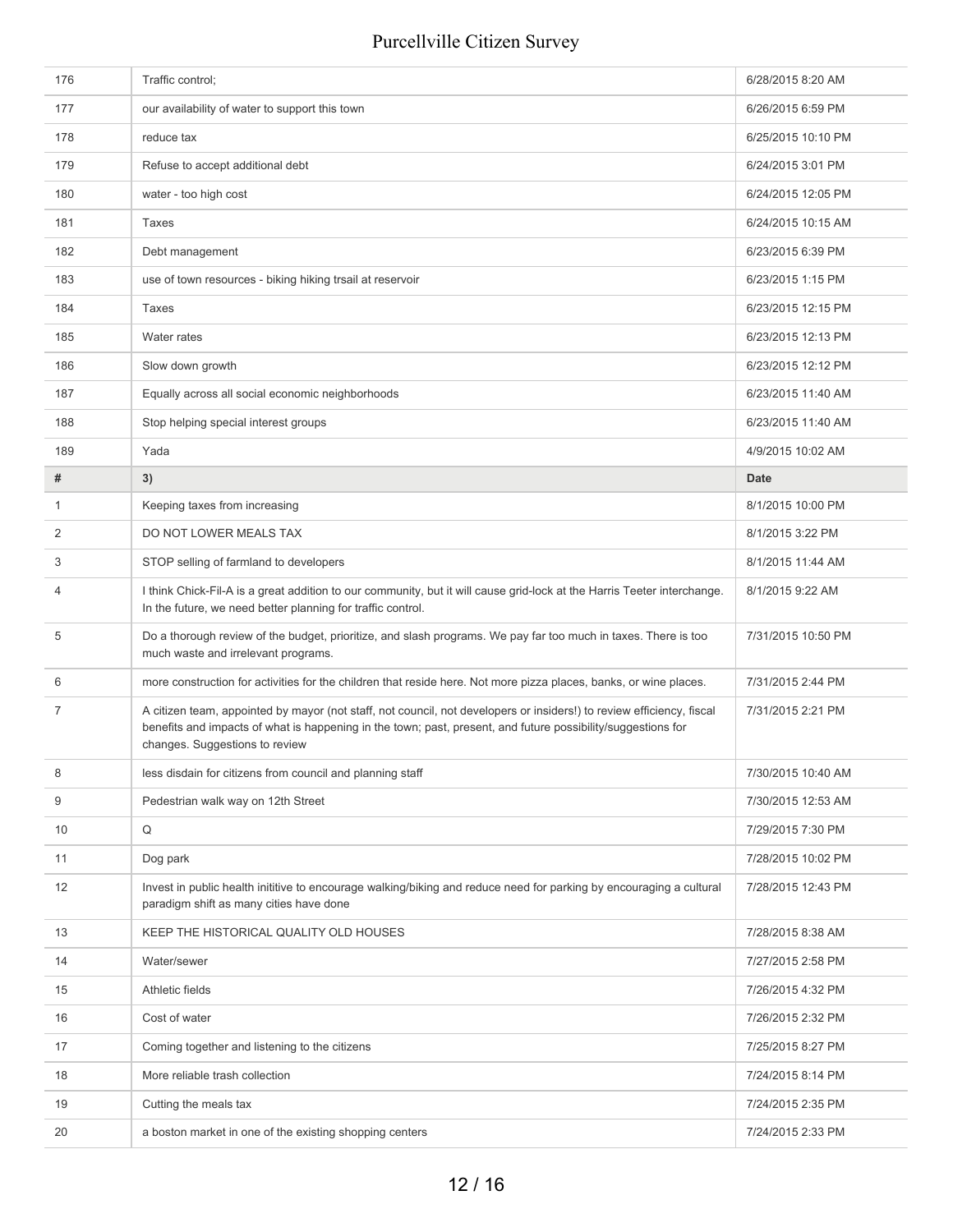| 21 | Loss of farm land, wooded areas, and aesthetic beauty.                                                      | 7/23/2015 6:29 PM  |
|----|-------------------------------------------------------------------------------------------------------------|--------------------|
| 22 | A Balanced budget                                                                                           | 7/21/2015 4:19 PM  |
| 23 | Lower taxes and fees - Fireman Fields tax is a rip-off                                                      | 7/20/2015 9:35 PM  |
| 24 | Find new ways to generate revenue                                                                           | 7/20/2015 1:33 PM  |
| 25 | Keep taxes level                                                                                            | 7/19/2015 8:50 AM  |
| 26 | Water AND sewer                                                                                             | 7/18/2015 12:53 PM |
| 27 | water prices                                                                                                | 7/18/2015 12:26 PM |
| 28 | water expense/quality                                                                                       | 7/18/2015 9:50 AM  |
| 29 | Traffic control downtown                                                                                    | 7/17/2015 3:06 PM  |
| 30 | budget control                                                                                              | 7/16/2015 4:03 PM  |
| 31 | Controlled, But Not Limiting Growth                                                                         | 7/16/2015 3:21 PM  |
| 32 | Traffic congestion                                                                                          | 7/15/2015 11:53 AM |
| 33 | Traffic                                                                                                     | 7/15/2015 8:30 AM  |
| 34 | More transparency such as who voted, how they voted, why they voted the way they did                        | 7/14/2015 6:56 PM  |
| 35 | updating intersections and signaling for continued growth                                                   | 7/13/2015 10:36 PM |
| 36 | carefully manage new development while preserving what makes Purcellville great                             | 7/13/2015 1:59 PM  |
| 37 | the parking lot and flag at the post office                                                                 | 7/13/2015 12:33 PM |
| 38 | merchants people can afford                                                                                 | 7/13/2015 9:41 AM  |
| 39 | Get the zoning laws to a useful # of laws                                                                   | 7/12/2015 1:20 PM  |
| 40 | Bring down costs of running town; privatization where it makes sense                                        | 7/12/2015 12:33 PM |
| 41 | improve sidewalks and streets                                                                               | 7/12/2015 11:02 AM |
| 42 | Town engagement/transparency with citizens (keeping them in the loop)                                       | 7/11/2015 4:42 PM  |
| 43 | Local businesses                                                                                            | 7/11/2015 2:05 PM  |
| 44 | Promote and utilized undeveloped land around the downtown area                                              | 7/11/2015 9:38 AM  |
| 45 | CUT THE MEALS TAX                                                                                           | 7/10/2015 5:52 PM  |
| 46 | A well established annexation plan                                                                          | 7/10/2015 12:26 PM |
| 47 | Clean up the water - ours tastes like chlorine                                                              | 7/9/2015 10:35 PM  |
| 48 | more consistent enforcement of cut through traffic in country club hills especially during the school year. | 7/9/2015 5:12 PM   |
| 49 | Sidewalk maintenance                                                                                        | 7/9/2015 4:57 PM   |
| 50 | minimize sprawl                                                                                             | 7/9/2015 11:37 AM  |
| 51 | Take Responsibility for effects of tree mandates (town should tke care pof them)                            | 7/9/2015 9:43 AM   |
| 52 | Try to lower the water bills.                                                                               | 7/8/2015 4:05 PM   |
| 53 | Managed growth                                                                                              | 7/8/2015 4:04 PM   |
| 54 | cut the fat, no more tax increases                                                                          | 7/8/2015 3:27 PM   |
| 55 | traffic control                                                                                             | 7/8/2015 3:25 PM   |
| 56 | preserving small town/rural quality                                                                         | 7/8/2015 12:13 PM  |
| 57 | Reducing water/sewer rates                                                                                  | 7/8/2015 11:59 AM  |
| 58 | Smart development growth                                                                                    | 7/8/2015 9:51 AM   |
|    |                                                                                                             |                    |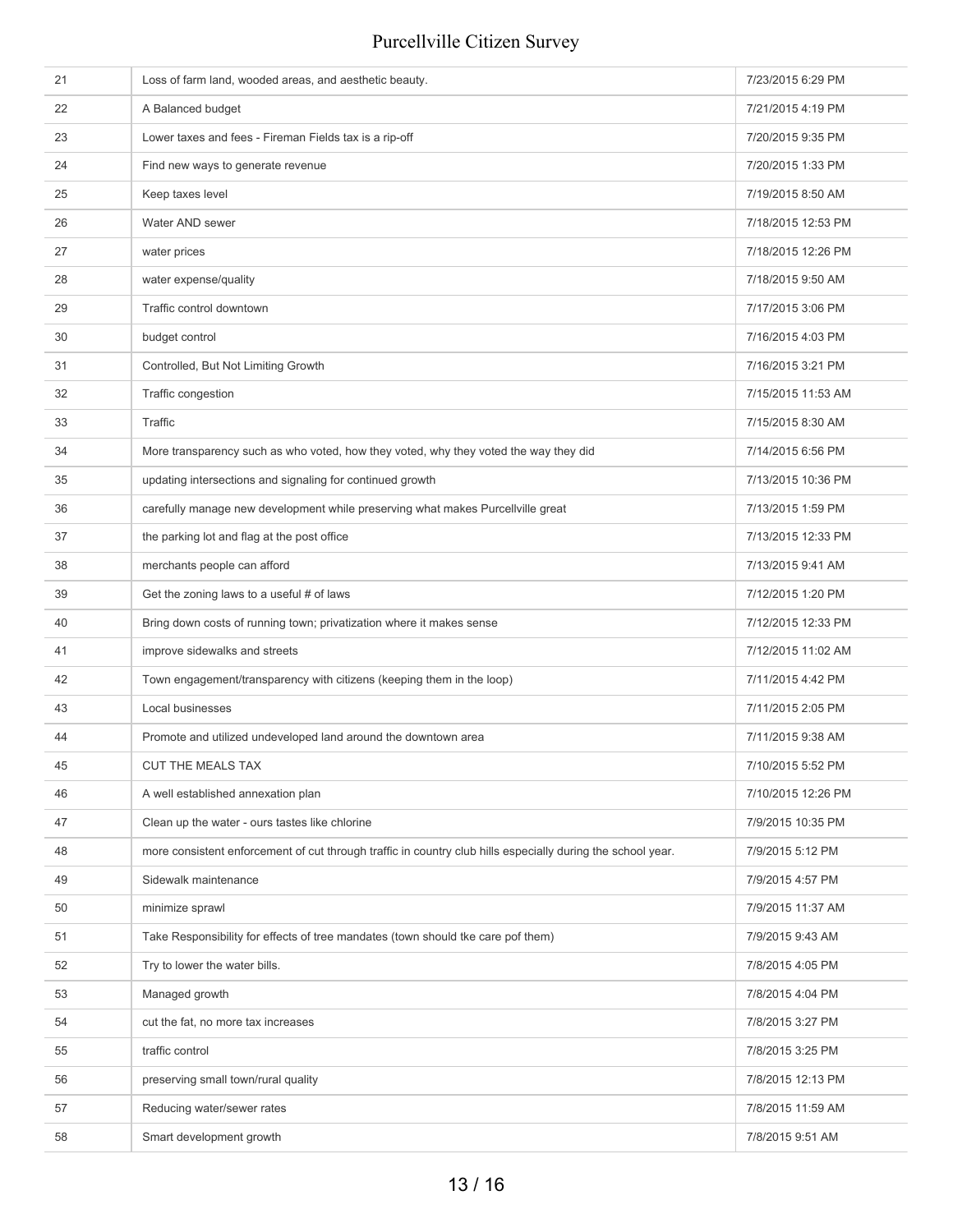| 59 | convert land across from the firestation into a town park                                                                                                                                                         | 7/8/2015 7:18 AM  |
|----|-------------------------------------------------------------------------------------------------------------------------------------------------------------------------------------------------------------------|-------------------|
| 60 | <b>GETTING ALONG!!!</b>                                                                                                                                                                                           | 7/7/2015 2:44 PM  |
| 61 | Transparency                                                                                                                                                                                                      | 7/7/2015 9:25 AM  |
| 62 | Find consensus between the old and the new                                                                                                                                                                        | 7/6/2015 4:51 PM  |
| 63 | High Taxes - Fireman Field, Meal, Property                                                                                                                                                                        | 7/6/2015 2:26 PM  |
| 64 | Water/Sewer rates                                                                                                                                                                                                 | 7/6/2015 2:21 PM  |
| 65 | Control increasing traffic within town                                                                                                                                                                            | 7/6/2015 11:45 AM |
| 66 | tax revenue                                                                                                                                                                                                       | 7/6/2015 11:33 AM |
| 67 | planning and development of the Town                                                                                                                                                                              | 7/6/2015 9:24 AM  |
| 68 | Reduce town tax                                                                                                                                                                                                   | 7/6/2015 9:09 AM  |
| 69 | continuing to build more sidewalks                                                                                                                                                                                | 7/6/2015 8:34 AM  |
| 70 | Reducing the water bill.                                                                                                                                                                                          | 7/5/2015 5:06 PM  |
| 71 | protection of property                                                                                                                                                                                            | 7/5/2015 1:02 PM  |
| 72 | MOWING OF TOWN PROPERTY                                                                                                                                                                                           | 7/5/2015 12:34 PM |
| 73 | controlling development                                                                                                                                                                                           | 7/5/2015 12:05 PM |
| 74 | no big box stores                                                                                                                                                                                                 | 7/5/2015 11:51 AM |
| 75 | Town growth.                                                                                                                                                                                                      | 7/5/2015 10:48 AM |
| 76 | limit development                                                                                                                                                                                                 | 7/4/2015 6:57 PM  |
| 77 | Save Firemans Field--Sidewalks throughout the town                                                                                                                                                                | 7/4/2015 11:14 AM |
| 78 | Lower taxes                                                                                                                                                                                                       | 7/4/2015 10:15 AM |
| 79 | Get high speed Internet access to this part of the county                                                                                                                                                         | 7/4/2015 9:30 AM  |
| 80 | re-think the round-a-bout (circle)                                                                                                                                                                                | 7/4/2015 7:33 AM  |
| 81 | Maintaining the small town charm                                                                                                                                                                                  | 7/3/2015 11:12 PM |
| 82 | Traffic relief on route 7                                                                                                                                                                                         | 7/3/2015 4:49 PM  |
| 83 | smart growth                                                                                                                                                                                                      | 7/3/2015 2:41 PM  |
| 84 | Police ticketing                                                                                                                                                                                                  | 7/3/2015 10:55 AM |
| 85 | water cost                                                                                                                                                                                                        | 7/3/2015 8:27 AM  |
| 86 | STOP th zoning debates! Have you people lost your mind with some of the zoning requests??? I can only<br>imagine that you will hear what the public has to say, and then ignore our comments and go your own way! | 7/2/2015 5:05 PM  |
| 87 | continuity between information gathering and decision making                                                                                                                                                      | 7/2/2015 3:53 PM  |
| 88 | Annex responsibly and openly                                                                                                                                                                                      | 7/2/2015 9:49 AM  |
| 89 | Keep Old Town Purcellville OLD                                                                                                                                                                                    | 7/1/2015 11:38 PM |
| 90 | Be civil to each other or resign                                                                                                                                                                                  | 7/1/2015 5:38 PM  |
| 91 | Making more Community                                                                                                                                                                                             | 7/1/2015 4:28 PM  |
| 92 | To hire an event planner who works to generate funds for the town.                                                                                                                                                | 7/1/2015 3:18 PM  |
| 93 | Road improvements/traffic                                                                                                                                                                                         | 7/1/2015 10:49 AM |
| 94 | AFFORDABLE housing.                                                                                                                                                                                               | 7/1/2015 10:43 AM |
| 95 | Our downtown could use a little sprucing up.                                                                                                                                                                      | 7/1/2015 10:37 AM |
|    |                                                                                                                                                                                                                   |                   |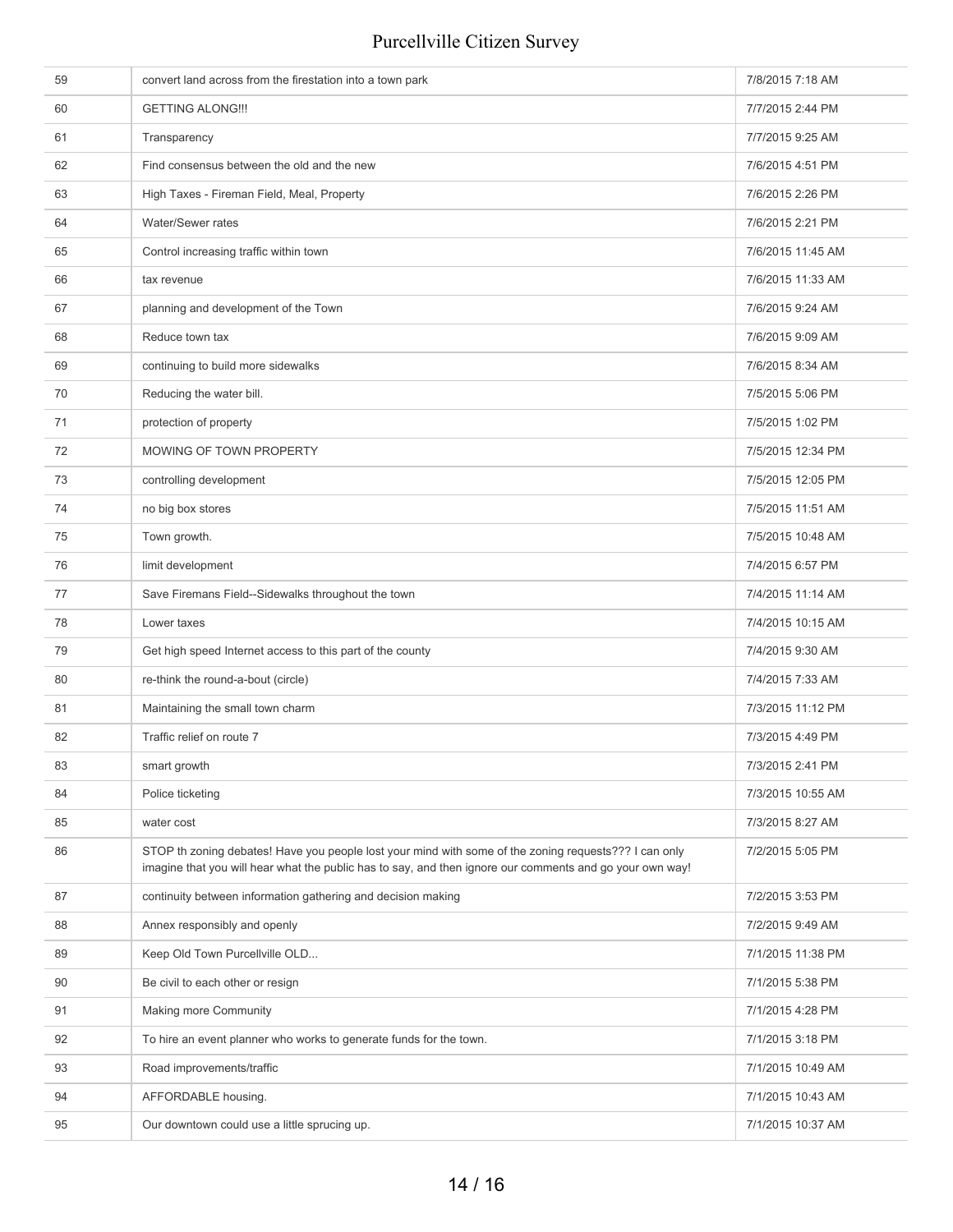| 97<br>maintain events<br>7/1/2015 9:42 AM<br>98<br>restaurant tax<br>7/1/2015 1:38 AM<br>99<br>Reduce traffic<br>6/30/2015 7:45 PM<br>100<br>Water prices<br>6/30/2015 6:19 PM<br>101<br>Loss of small town charm and historic district<br>6/30/2015 5:43 PM<br>102<br>Main Street project<br>6/30/2015 5:38 PM<br>103<br>Traffic -- Main Street is becoming a traffic jam and Hirst Street (the alternate route through town) promises to<br>6/30/2015 2:49 PM<br>become the same given the building going in<br>Opening the watershed<br>104<br>6/30/2015 2:38 PM<br>105<br>Address water issues noted in this survey.<br>6/30/2015 2:03 PM<br>106<br><b>CONTROL DEVELOPEMENT</b><br>6/30/2015 1:45 PM<br>Traffic<br>107<br>6/30/2015 1:25 PM<br>108<br>Rte. 7 exit west of Town to ease Main Street congestion<br>6/30/2015 1:12 PM<br>109<br>crowded roads, crowded roads<br>6/30/2015 9:12 AM<br>concentrate on filling vacant commercial properties before building more<br>110<br>6/30/2015 8:45 AM<br>Consider additional trash/recycling pickup to allow for more than once per week.<br>6/30/2015 7:06 AM<br>111<br>112<br>preventing overdevelopment<br>6/30/2015 5:38 AM<br>113<br>Take steps now to address the water crisis that is coming<br>6/29/2015 11:08 PM<br><b>WATER</b><br>114<br>6/29/2015 9:50 PM<br>115<br>690 widened<br>6/29/2015 8:37 PM<br>116<br>Access to more than one Broadband internet service providers.<br>6/29/2015 8:34 PM<br>117<br>Lowering Real Estate Taxes<br>6/29/2015 8:27 PM<br>118<br>Support businesses<br>6/29/2015 8:17 PM<br>119<br>Low water bill<br>6/29/2015 8:08 PM<br>120<br>Don't allow the Train Station to be reserved by one entitiy for each weekend for the entire summer - it means no<br>6/29/2015 8:00 PM<br>one else can ever use it.<br>121<br>Completion of the 21st street overhaul<br>6/29/2015 7:36 PM<br>Closer relationships with surrounding towns<br>122<br>6/29/2015 11:38 AM<br>Did I mention GROTH?<br>123<br>6/29/2015 11:38 AM<br>124<br>6/29/2015 8:45 AM<br>Lower taxes<br>125<br>no box stores<br>6/28/2015 10:31 PM<br>126<br>Make all developers and other contractors follow all the laws and rules all the time -- no exceptions.<br>6/28/2015 6:12 PM<br>127<br>archictectural review<br>6/28/2015 4:00 PM<br>128<br>Find money by giving tickets to all the drivers that don't stop at crosswalks<br>6/28/2015 3:33 PM<br>129<br>Development<br>6/28/2015 2:10 PM<br>Continue to explore innovative ways to bring in revenue to Town WITHOUT continuously raising town taxes/water<br>130<br>6/28/2015 12:12 PM<br>& sewer rates or allowing large scale & large density development.<br>131<br>Continue to watch water supply and COSTS<br>6/28/2015 8:20 AM | 96 | 10 year plan to lower taxes | 7/1/2015 10:02 AM |
|----------------------------------------------------------------------------------------------------------------------------------------------------------------------------------------------------------------------------------------------------------------------------------------------------------------------------------------------------------------------------------------------------------------------------------------------------------------------------------------------------------------------------------------------------------------------------------------------------------------------------------------------------------------------------------------------------------------------------------------------------------------------------------------------------------------------------------------------------------------------------------------------------------------------------------------------------------------------------------------------------------------------------------------------------------------------------------------------------------------------------------------------------------------------------------------------------------------------------------------------------------------------------------------------------------------------------------------------------------------------------------------------------------------------------------------------------------------------------------------------------------------------------------------------------------------------------------------------------------------------------------------------------------------------------------------------------------------------------------------------------------------------------------------------------------------------------------------------------------------------------------------------------------------------------------------------------------------------------------------------------------------------------------------------------------------------------------------------------------------------------------------------------------------------------------------------------------------------------------------------------------------------------------------------------------------------------------------------------------------------------------------------------------------------------------------------------------------------------------------------------------------------------------------------------------------------------------------------------------------------------------------------------------------------------------------------------------------------------------------------------------|----|-----------------------------|-------------------|
|                                                                                                                                                                                                                                                                                                                                                                                                                                                                                                                                                                                                                                                                                                                                                                                                                                                                                                                                                                                                                                                                                                                                                                                                                                                                                                                                                                                                                                                                                                                                                                                                                                                                                                                                                                                                                                                                                                                                                                                                                                                                                                                                                                                                                                                                                                                                                                                                                                                                                                                                                                                                                                                                                                                                                          |    |                             |                   |
|                                                                                                                                                                                                                                                                                                                                                                                                                                                                                                                                                                                                                                                                                                                                                                                                                                                                                                                                                                                                                                                                                                                                                                                                                                                                                                                                                                                                                                                                                                                                                                                                                                                                                                                                                                                                                                                                                                                                                                                                                                                                                                                                                                                                                                                                                                                                                                                                                                                                                                                                                                                                                                                                                                                                                          |    |                             |                   |
|                                                                                                                                                                                                                                                                                                                                                                                                                                                                                                                                                                                                                                                                                                                                                                                                                                                                                                                                                                                                                                                                                                                                                                                                                                                                                                                                                                                                                                                                                                                                                                                                                                                                                                                                                                                                                                                                                                                                                                                                                                                                                                                                                                                                                                                                                                                                                                                                                                                                                                                                                                                                                                                                                                                                                          |    |                             |                   |
|                                                                                                                                                                                                                                                                                                                                                                                                                                                                                                                                                                                                                                                                                                                                                                                                                                                                                                                                                                                                                                                                                                                                                                                                                                                                                                                                                                                                                                                                                                                                                                                                                                                                                                                                                                                                                                                                                                                                                                                                                                                                                                                                                                                                                                                                                                                                                                                                                                                                                                                                                                                                                                                                                                                                                          |    |                             |                   |
|                                                                                                                                                                                                                                                                                                                                                                                                                                                                                                                                                                                                                                                                                                                                                                                                                                                                                                                                                                                                                                                                                                                                                                                                                                                                                                                                                                                                                                                                                                                                                                                                                                                                                                                                                                                                                                                                                                                                                                                                                                                                                                                                                                                                                                                                                                                                                                                                                                                                                                                                                                                                                                                                                                                                                          |    |                             |                   |
|                                                                                                                                                                                                                                                                                                                                                                                                                                                                                                                                                                                                                                                                                                                                                                                                                                                                                                                                                                                                                                                                                                                                                                                                                                                                                                                                                                                                                                                                                                                                                                                                                                                                                                                                                                                                                                                                                                                                                                                                                                                                                                                                                                                                                                                                                                                                                                                                                                                                                                                                                                                                                                                                                                                                                          |    |                             |                   |
|                                                                                                                                                                                                                                                                                                                                                                                                                                                                                                                                                                                                                                                                                                                                                                                                                                                                                                                                                                                                                                                                                                                                                                                                                                                                                                                                                                                                                                                                                                                                                                                                                                                                                                                                                                                                                                                                                                                                                                                                                                                                                                                                                                                                                                                                                                                                                                                                                                                                                                                                                                                                                                                                                                                                                          |    |                             |                   |
|                                                                                                                                                                                                                                                                                                                                                                                                                                                                                                                                                                                                                                                                                                                                                                                                                                                                                                                                                                                                                                                                                                                                                                                                                                                                                                                                                                                                                                                                                                                                                                                                                                                                                                                                                                                                                                                                                                                                                                                                                                                                                                                                                                                                                                                                                                                                                                                                                                                                                                                                                                                                                                                                                                                                                          |    |                             |                   |
|                                                                                                                                                                                                                                                                                                                                                                                                                                                                                                                                                                                                                                                                                                                                                                                                                                                                                                                                                                                                                                                                                                                                                                                                                                                                                                                                                                                                                                                                                                                                                                                                                                                                                                                                                                                                                                                                                                                                                                                                                                                                                                                                                                                                                                                                                                                                                                                                                                                                                                                                                                                                                                                                                                                                                          |    |                             |                   |
|                                                                                                                                                                                                                                                                                                                                                                                                                                                                                                                                                                                                                                                                                                                                                                                                                                                                                                                                                                                                                                                                                                                                                                                                                                                                                                                                                                                                                                                                                                                                                                                                                                                                                                                                                                                                                                                                                                                                                                                                                                                                                                                                                                                                                                                                                                                                                                                                                                                                                                                                                                                                                                                                                                                                                          |    |                             |                   |
|                                                                                                                                                                                                                                                                                                                                                                                                                                                                                                                                                                                                                                                                                                                                                                                                                                                                                                                                                                                                                                                                                                                                                                                                                                                                                                                                                                                                                                                                                                                                                                                                                                                                                                                                                                                                                                                                                                                                                                                                                                                                                                                                                                                                                                                                                                                                                                                                                                                                                                                                                                                                                                                                                                                                                          |    |                             |                   |
|                                                                                                                                                                                                                                                                                                                                                                                                                                                                                                                                                                                                                                                                                                                                                                                                                                                                                                                                                                                                                                                                                                                                                                                                                                                                                                                                                                                                                                                                                                                                                                                                                                                                                                                                                                                                                                                                                                                                                                                                                                                                                                                                                                                                                                                                                                                                                                                                                                                                                                                                                                                                                                                                                                                                                          |    |                             |                   |
|                                                                                                                                                                                                                                                                                                                                                                                                                                                                                                                                                                                                                                                                                                                                                                                                                                                                                                                                                                                                                                                                                                                                                                                                                                                                                                                                                                                                                                                                                                                                                                                                                                                                                                                                                                                                                                                                                                                                                                                                                                                                                                                                                                                                                                                                                                                                                                                                                                                                                                                                                                                                                                                                                                                                                          |    |                             |                   |
|                                                                                                                                                                                                                                                                                                                                                                                                                                                                                                                                                                                                                                                                                                                                                                                                                                                                                                                                                                                                                                                                                                                                                                                                                                                                                                                                                                                                                                                                                                                                                                                                                                                                                                                                                                                                                                                                                                                                                                                                                                                                                                                                                                                                                                                                                                                                                                                                                                                                                                                                                                                                                                                                                                                                                          |    |                             |                   |
|                                                                                                                                                                                                                                                                                                                                                                                                                                                                                                                                                                                                                                                                                                                                                                                                                                                                                                                                                                                                                                                                                                                                                                                                                                                                                                                                                                                                                                                                                                                                                                                                                                                                                                                                                                                                                                                                                                                                                                                                                                                                                                                                                                                                                                                                                                                                                                                                                                                                                                                                                                                                                                                                                                                                                          |    |                             |                   |
|                                                                                                                                                                                                                                                                                                                                                                                                                                                                                                                                                                                                                                                                                                                                                                                                                                                                                                                                                                                                                                                                                                                                                                                                                                                                                                                                                                                                                                                                                                                                                                                                                                                                                                                                                                                                                                                                                                                                                                                                                                                                                                                                                                                                                                                                                                                                                                                                                                                                                                                                                                                                                                                                                                                                                          |    |                             |                   |
|                                                                                                                                                                                                                                                                                                                                                                                                                                                                                                                                                                                                                                                                                                                                                                                                                                                                                                                                                                                                                                                                                                                                                                                                                                                                                                                                                                                                                                                                                                                                                                                                                                                                                                                                                                                                                                                                                                                                                                                                                                                                                                                                                                                                                                                                                                                                                                                                                                                                                                                                                                                                                                                                                                                                                          |    |                             |                   |
|                                                                                                                                                                                                                                                                                                                                                                                                                                                                                                                                                                                                                                                                                                                                                                                                                                                                                                                                                                                                                                                                                                                                                                                                                                                                                                                                                                                                                                                                                                                                                                                                                                                                                                                                                                                                                                                                                                                                                                                                                                                                                                                                                                                                                                                                                                                                                                                                                                                                                                                                                                                                                                                                                                                                                          |    |                             |                   |
|                                                                                                                                                                                                                                                                                                                                                                                                                                                                                                                                                                                                                                                                                                                                                                                                                                                                                                                                                                                                                                                                                                                                                                                                                                                                                                                                                                                                                                                                                                                                                                                                                                                                                                                                                                                                                                                                                                                                                                                                                                                                                                                                                                                                                                                                                                                                                                                                                                                                                                                                                                                                                                                                                                                                                          |    |                             |                   |
|                                                                                                                                                                                                                                                                                                                                                                                                                                                                                                                                                                                                                                                                                                                                                                                                                                                                                                                                                                                                                                                                                                                                                                                                                                                                                                                                                                                                                                                                                                                                                                                                                                                                                                                                                                                                                                                                                                                                                                                                                                                                                                                                                                                                                                                                                                                                                                                                                                                                                                                                                                                                                                                                                                                                                          |    |                             |                   |
|                                                                                                                                                                                                                                                                                                                                                                                                                                                                                                                                                                                                                                                                                                                                                                                                                                                                                                                                                                                                                                                                                                                                                                                                                                                                                                                                                                                                                                                                                                                                                                                                                                                                                                                                                                                                                                                                                                                                                                                                                                                                                                                                                                                                                                                                                                                                                                                                                                                                                                                                                                                                                                                                                                                                                          |    |                             |                   |
|                                                                                                                                                                                                                                                                                                                                                                                                                                                                                                                                                                                                                                                                                                                                                                                                                                                                                                                                                                                                                                                                                                                                                                                                                                                                                                                                                                                                                                                                                                                                                                                                                                                                                                                                                                                                                                                                                                                                                                                                                                                                                                                                                                                                                                                                                                                                                                                                                                                                                                                                                                                                                                                                                                                                                          |    |                             |                   |
|                                                                                                                                                                                                                                                                                                                                                                                                                                                                                                                                                                                                                                                                                                                                                                                                                                                                                                                                                                                                                                                                                                                                                                                                                                                                                                                                                                                                                                                                                                                                                                                                                                                                                                                                                                                                                                                                                                                                                                                                                                                                                                                                                                                                                                                                                                                                                                                                                                                                                                                                                                                                                                                                                                                                                          |    |                             |                   |
|                                                                                                                                                                                                                                                                                                                                                                                                                                                                                                                                                                                                                                                                                                                                                                                                                                                                                                                                                                                                                                                                                                                                                                                                                                                                                                                                                                                                                                                                                                                                                                                                                                                                                                                                                                                                                                                                                                                                                                                                                                                                                                                                                                                                                                                                                                                                                                                                                                                                                                                                                                                                                                                                                                                                                          |    |                             |                   |
|                                                                                                                                                                                                                                                                                                                                                                                                                                                                                                                                                                                                                                                                                                                                                                                                                                                                                                                                                                                                                                                                                                                                                                                                                                                                                                                                                                                                                                                                                                                                                                                                                                                                                                                                                                                                                                                                                                                                                                                                                                                                                                                                                                                                                                                                                                                                                                                                                                                                                                                                                                                                                                                                                                                                                          |    |                             |                   |
|                                                                                                                                                                                                                                                                                                                                                                                                                                                                                                                                                                                                                                                                                                                                                                                                                                                                                                                                                                                                                                                                                                                                                                                                                                                                                                                                                                                                                                                                                                                                                                                                                                                                                                                                                                                                                                                                                                                                                                                                                                                                                                                                                                                                                                                                                                                                                                                                                                                                                                                                                                                                                                                                                                                                                          |    |                             |                   |
|                                                                                                                                                                                                                                                                                                                                                                                                                                                                                                                                                                                                                                                                                                                                                                                                                                                                                                                                                                                                                                                                                                                                                                                                                                                                                                                                                                                                                                                                                                                                                                                                                                                                                                                                                                                                                                                                                                                                                                                                                                                                                                                                                                                                                                                                                                                                                                                                                                                                                                                                                                                                                                                                                                                                                          |    |                             |                   |
|                                                                                                                                                                                                                                                                                                                                                                                                                                                                                                                                                                                                                                                                                                                                                                                                                                                                                                                                                                                                                                                                                                                                                                                                                                                                                                                                                                                                                                                                                                                                                                                                                                                                                                                                                                                                                                                                                                                                                                                                                                                                                                                                                                                                                                                                                                                                                                                                                                                                                                                                                                                                                                                                                                                                                          |    |                             |                   |
|                                                                                                                                                                                                                                                                                                                                                                                                                                                                                                                                                                                                                                                                                                                                                                                                                                                                                                                                                                                                                                                                                                                                                                                                                                                                                                                                                                                                                                                                                                                                                                                                                                                                                                                                                                                                                                                                                                                                                                                                                                                                                                                                                                                                                                                                                                                                                                                                                                                                                                                                                                                                                                                                                                                                                          |    |                             |                   |
|                                                                                                                                                                                                                                                                                                                                                                                                                                                                                                                                                                                                                                                                                                                                                                                                                                                                                                                                                                                                                                                                                                                                                                                                                                                                                                                                                                                                                                                                                                                                                                                                                                                                                                                                                                                                                                                                                                                                                                                                                                                                                                                                                                                                                                                                                                                                                                                                                                                                                                                                                                                                                                                                                                                                                          |    |                             |                   |
|                                                                                                                                                                                                                                                                                                                                                                                                                                                                                                                                                                                                                                                                                                                                                                                                                                                                                                                                                                                                                                                                                                                                                                                                                                                                                                                                                                                                                                                                                                                                                                                                                                                                                                                                                                                                                                                                                                                                                                                                                                                                                                                                                                                                                                                                                                                                                                                                                                                                                                                                                                                                                                                                                                                                                          |    |                             |                   |
|                                                                                                                                                                                                                                                                                                                                                                                                                                                                                                                                                                                                                                                                                                                                                                                                                                                                                                                                                                                                                                                                                                                                                                                                                                                                                                                                                                                                                                                                                                                                                                                                                                                                                                                                                                                                                                                                                                                                                                                                                                                                                                                                                                                                                                                                                                                                                                                                                                                                                                                                                                                                                                                                                                                                                          |    |                             |                   |
|                                                                                                                                                                                                                                                                                                                                                                                                                                                                                                                                                                                                                                                                                                                                                                                                                                                                                                                                                                                                                                                                                                                                                                                                                                                                                                                                                                                                                                                                                                                                                                                                                                                                                                                                                                                                                                                                                                                                                                                                                                                                                                                                                                                                                                                                                                                                                                                                                                                                                                                                                                                                                                                                                                                                                          |    |                             |                   |
|                                                                                                                                                                                                                                                                                                                                                                                                                                                                                                                                                                                                                                                                                                                                                                                                                                                                                                                                                                                                                                                                                                                                                                                                                                                                                                                                                                                                                                                                                                                                                                                                                                                                                                                                                                                                                                                                                                                                                                                                                                                                                                                                                                                                                                                                                                                                                                                                                                                                                                                                                                                                                                                                                                                                                          |    |                             |                   |
|                                                                                                                                                                                                                                                                                                                                                                                                                                                                                                                                                                                                                                                                                                                                                                                                                                                                                                                                                                                                                                                                                                                                                                                                                                                                                                                                                                                                                                                                                                                                                                                                                                                                                                                                                                                                                                                                                                                                                                                                                                                                                                                                                                                                                                                                                                                                                                                                                                                                                                                                                                                                                                                                                                                                                          |    |                             |                   |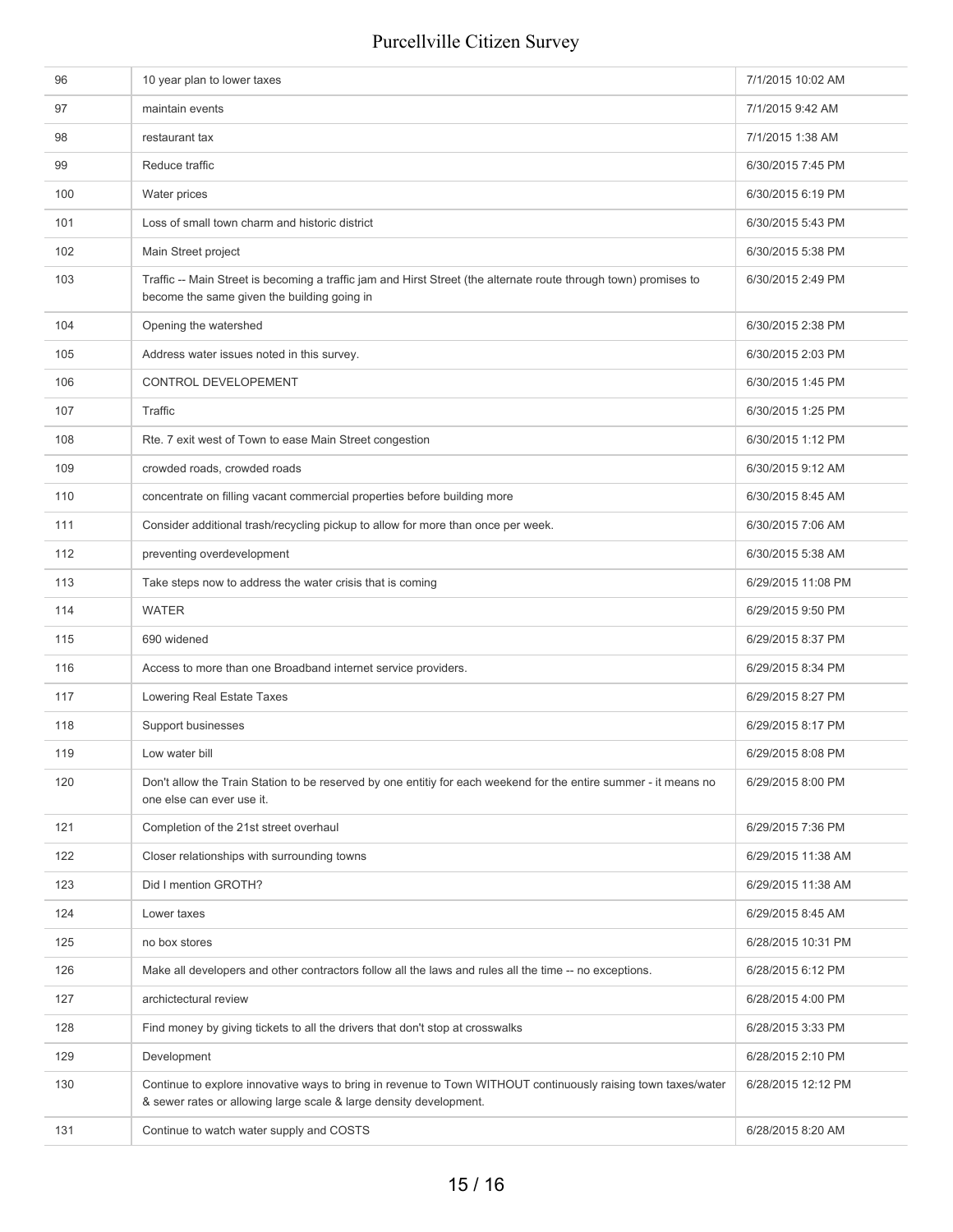| 132 | you are over populating both privet and commercial areas            | 6/26/2015 6:59 PM  |
|-----|---------------------------------------------------------------------|--------------------|
| 133 | reduce meal tax                                                     | 6/25/2015 10:10 PM |
| 134 | Public safety                                                       | 6/23/2015 6:39 PM  |
| 135 | the council's decorum - too much personal attacks toward each other | 6/23/2015 1:15 PM  |
| 136 | Water rates                                                         | 6/23/2015 12:13 PM |
| 137 | security at schools                                                 | 6/23/2015 11:40 AM |
| 138 | Reduce water/sewer cost to residence                                | 6/23/2015 11:40 AM |
| 139 | Yada                                                                | 4/9/2015 10:02 AM  |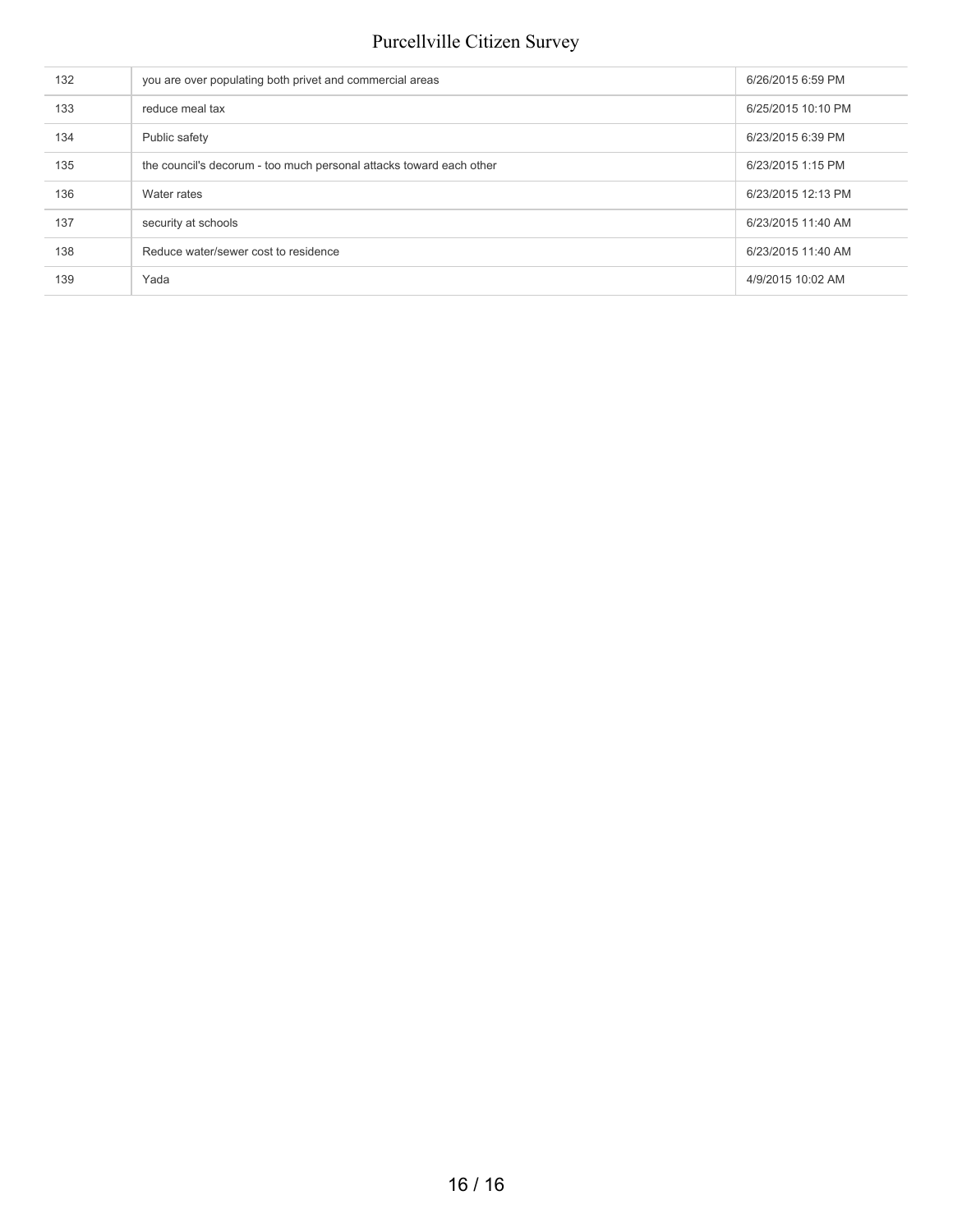### **Q22 What do you think is the best way to fund new projects and services for the Town?**

**Answered: 176 Skipped: 194**

| #              | <b>Responses</b>                                                                                                                                                                                                                                                                                                                                                                                                                                                                                                                                         | <b>Date</b>        |
|----------------|----------------------------------------------------------------------------------------------------------------------------------------------------------------------------------------------------------------------------------------------------------------------------------------------------------------------------------------------------------------------------------------------------------------------------------------------------------------------------------------------------------------------------------------------------------|--------------------|
| 1              | Bond issuance                                                                                                                                                                                                                                                                                                                                                                                                                                                                                                                                            | 8/2/2015 11:11 AM  |
| 2              | new business encouragement.                                                                                                                                                                                                                                                                                                                                                                                                                                                                                                                              | 8/2/2015 11:05 AM  |
| 3              | Partial self funding.                                                                                                                                                                                                                                                                                                                                                                                                                                                                                                                                    | 8/1/2015 10:13 PM  |
| $\overline{4}$ | Not an economist                                                                                                                                                                                                                                                                                                                                                                                                                                                                                                                                         | 8/1/2015 10:00 PM  |
| 5              | Depends on how critical is the project or service.                                                                                                                                                                                                                                                                                                                                                                                                                                                                                                       | 8/1/2015 9:53 PM   |
| 6              | Bake sales! Just kidding, I'm not a finance person.                                                                                                                                                                                                                                                                                                                                                                                                                                                                                                      | 8/1/2015 4:17 PM   |
| $\overline{7}$ | If the project is truly warranted, I am for raising fees and taxes to pay for it. Stop adding unneeded services and<br>events that do not benefit the citizens and are aimed at out of town visitors.                                                                                                                                                                                                                                                                                                                                                    | 8/1/2015 3:22 PM   |
| 8              | this question is too open ended to provide a specific answer, each has to be looked at on a case by case basis.                                                                                                                                                                                                                                                                                                                                                                                                                                          | 8/1/2015 1:40 PM   |
| 9              | Depends on the project or service. I think developers have gotten away for too long to not fund recreational parks<br>in this area or playgrounds for schools.                                                                                                                                                                                                                                                                                                                                                                                           | 8/1/2015 11:44 AM  |
| 10             | Manage the funds to meet the priorities. Do not add taxes. Redistribute the funds to meet important needs.<br>Defund what is not a priority.                                                                                                                                                                                                                                                                                                                                                                                                             | 8/1/2015 9:16 AM   |
| 11             | Bonds. The residents should vote on issuing bonds to ensure it is what the community wants. Why do we have a<br>water system that is 3 times larger than we need?                                                                                                                                                                                                                                                                                                                                                                                        | 7/31/2015 10:50 PM |
| 12             | Begin by becoming more efficient with the money already collected. Stop making things by right. Make the<br>developers that want us to give them the sun moon and stars, pay for their impacts. Why is the council, planning<br>commission, and town so weak, and continues to give away the farm! The council has allowed perception and<br>real actions to be conveyed to developers that they can do whatever they want. And here they keep coming with<br>ridiculously outrageous over the top massive development at 10 times the by right density. | 7/31/2015 2:21 PM  |
| 13             | Bonds. I think they would sell well unless interest rates start going up fast.                                                                                                                                                                                                                                                                                                                                                                                                                                                                           | 7/30/2015 3:16 PM  |
| 14             | Stop the need for new services; stop dense development. These new and proposed developments are poorly<br>built, poorly designed and will be very expensive to maintain.                                                                                                                                                                                                                                                                                                                                                                                 | 7/30/2015 10:40 AM |
| 15             | Cut expenses                                                                                                                                                                                                                                                                                                                                                                                                                                                                                                                                             | 7/30/2015 12:53 AM |
| 16             | Q                                                                                                                                                                                                                                                                                                                                                                                                                                                                                                                                                        | 7/29/2015 7:30 PM  |
| 17             | <b>Bonds</b>                                                                                                                                                                                                                                                                                                                                                                                                                                                                                                                                             | 7/28/2015 10:02 PM |
| 18             | <b>FUND RAISING PRIVATE FUNDS TAXES</b>                                                                                                                                                                                                                                                                                                                                                                                                                                                                                                                  | 7/28/2015 8:38 AM  |
| 19             | Cut budget items                                                                                                                                                                                                                                                                                                                                                                                                                                                                                                                                         | 7/27/2015 2:58 PM  |
| 20             | Attract new businesses to the community and reduce the policy (ordinances) restrictions placed on businesses<br>which prevents business from opening in the Purcellville.                                                                                                                                                                                                                                                                                                                                                                                | 7/26/2015 4:32 PM  |
| 21             | Perhaps vote on what tax dollars are spent on and not spent on.                                                                                                                                                                                                                                                                                                                                                                                                                                                                                          | 7/24/2015 8:33 PM  |
| 22             | Cut budget elsewhere, add non-tax sources of revenue                                                                                                                                                                                                                                                                                                                                                                                                                                                                                                     | 7/24/2015 8:14 PM  |
| 23             | Wait until Firemans Field is paid off and then use those dollars to fund them.                                                                                                                                                                                                                                                                                                                                                                                                                                                                           | 7/24/2015 2:35 PM  |
| 24             | it depends on what they are.                                                                                                                                                                                                                                                                                                                                                                                                                                                                                                                             | 7/24/2015 2:33 PM  |
| 25             | referendum to identify resident input for projects of a specific financial or aesthetic cost                                                                                                                                                                                                                                                                                                                                                                                                                                                             | 7/24/2015 11:57 AM |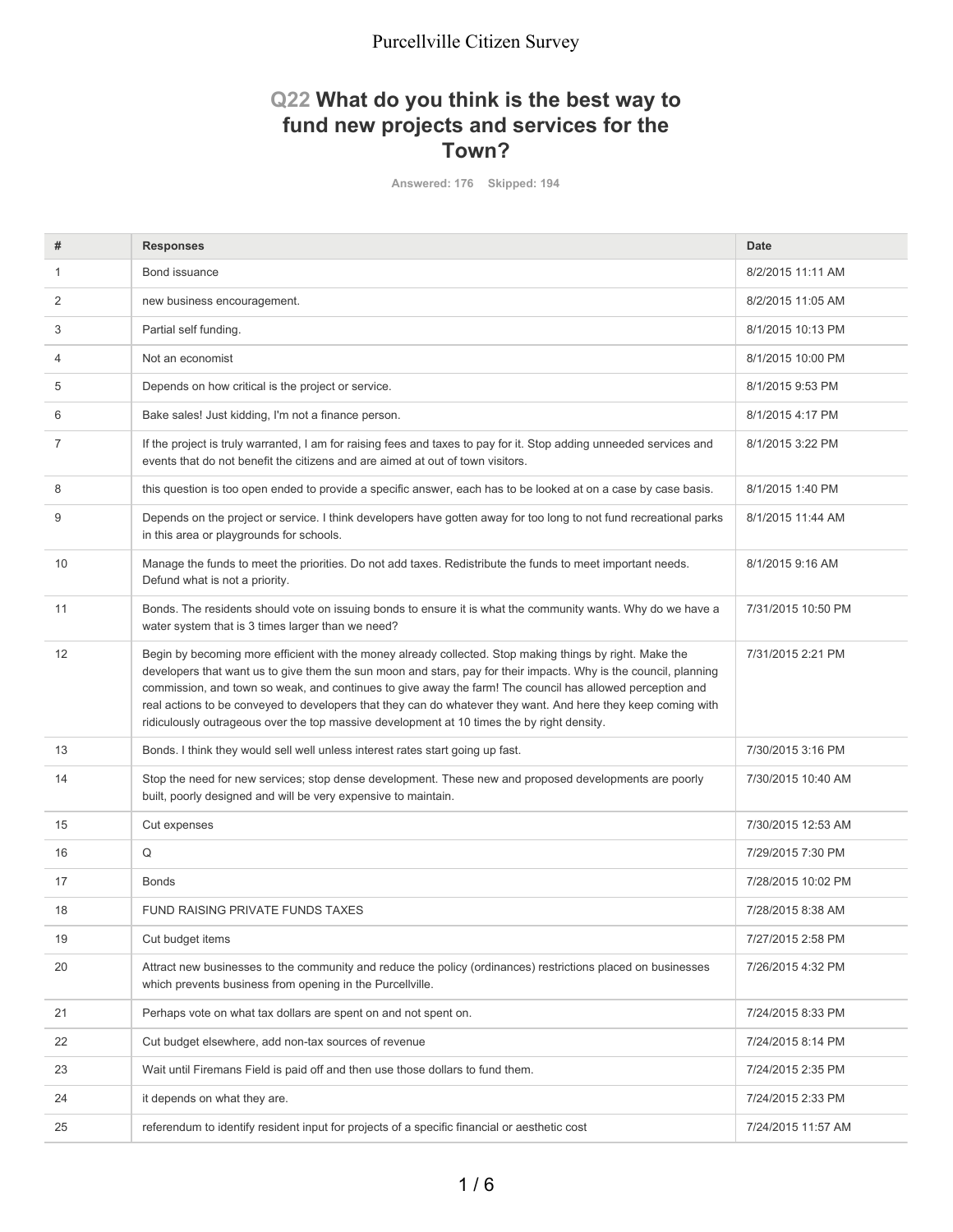| 26 | Draw from current tax rate.                                                                                                                                                                                                                                                                                                                                                                                                                                                                                                        | 7/23/2015 6:29 PM  |
|----|------------------------------------------------------------------------------------------------------------------------------------------------------------------------------------------------------------------------------------------------------------------------------------------------------------------------------------------------------------------------------------------------------------------------------------------------------------------------------------------------------------------------------------|--------------------|
| 27 | 1. Have a realistic budget 2. Adjust from within the budget. It is what we have to do.                                                                                                                                                                                                                                                                                                                                                                                                                                             | 7/22/2015 11:49 AM |
| 28 | <b>Tourism Businesses</b>                                                                                                                                                                                                                                                                                                                                                                                                                                                                                                          | 7/21/2015 4:19 PM  |
| 29 | Do we need new projects and services and if yes let them fund themselves? If they cannot, don't do them.                                                                                                                                                                                                                                                                                                                                                                                                                           | 7/20/2015 9:35 PM  |
| 30 | Let's look beyond taxes and fees. What can you sell? What services can you provide to Franklin Park and other<br>nearby County entities.                                                                                                                                                                                                                                                                                                                                                                                           | 7/20/2015 1:33 PM  |
| 31 | Long term bonds coupled with grants                                                                                                                                                                                                                                                                                                                                                                                                                                                                                                | 7/19/2015 8:50 AM  |
| 32 | Don't Know                                                                                                                                                                                                                                                                                                                                                                                                                                                                                                                         | 7/18/2015 12:53 PM |
| 33 | If people want to come to this great little town to start new projects, then those people need to figure out the<br>funding while also compensating the town for allowing them to build here. No one wants to see Purcellville turn<br>into Reston.                                                                                                                                                                                                                                                                                | 7/18/2015 12:26 PM |
| 34 | More drive through restaurants to support two high schools and significant sport activities in area.                                                                                                                                                                                                                                                                                                                                                                                                                               | 7/18/2015 11:01 AM |
| 35 | Manage spending on other areas. Let's not be the federal government                                                                                                                                                                                                                                                                                                                                                                                                                                                                | 7/17/2015 3:06 PM  |
| 36 | Have the developers pick up the cost for improvements to road, water, sewer, etc. before their project is<br>completed.                                                                                                                                                                                                                                                                                                                                                                                                            | 7/16/2015 4:03 PM  |
| 37 | Proffers should always be considered.                                                                                                                                                                                                                                                                                                                                                                                                                                                                                              | 7/16/2015 3:21 PM  |
| 38 | Fund raiser events                                                                                                                                                                                                                                                                                                                                                                                                                                                                                                                 | 7/16/2015 8:20 AM  |
| 39 | User fees                                                                                                                                                                                                                                                                                                                                                                                                                                                                                                                          | 7/16/2015 7:45 AM  |
| 40 | All growth should support new projects and services; we all bear the costs for services received, and it is<br>reasonable to expect that the cost of living will increase; however, large increases created by new development<br>should be shouldered primarily by that development                                                                                                                                                                                                                                               | 7/15/2015 9:29 PM  |
| 41 | reduce spending                                                                                                                                                                                                                                                                                                                                                                                                                                                                                                                    | 7/15/2015 9:20 PM  |
| 42 | Lower the capital improvements (example: police sports car)                                                                                                                                                                                                                                                                                                                                                                                                                                                                        | 7/15/2015 11:53 AM |
| 43 | Businesses Developer fees Funds collected from special events                                                                                                                                                                                                                                                                                                                                                                                                                                                                      | 7/15/2015 8:30 AM  |
| 44 | State government funds Sell water Use firemans field as an income source Grants                                                                                                                                                                                                                                                                                                                                                                                                                                                    | 7/14/2015 6:56 PM  |
| 45 | Increasing revenue from non-tax sources                                                                                                                                                                                                                                                                                                                                                                                                                                                                                            | 7/14/2015 10:49 AM |
| 46 | stop growing government                                                                                                                                                                                                                                                                                                                                                                                                                                                                                                            | 7/14/2015 10:19 AM |
| 47 | taxes                                                                                                                                                                                                                                                                                                                                                                                                                                                                                                                              | 7/13/2015 10:36 PM |
| 48 | it depends on the project/service, who will benefit, how long it will deliver benefits, etc.                                                                                                                                                                                                                                                                                                                                                                                                                                       | 7/13/2015 1:59 PM  |
| 49 | business revenue                                                                                                                                                                                                                                                                                                                                                                                                                                                                                                                   | 7/13/2015 12:33 PM |
| 50 | Not sure                                                                                                                                                                                                                                                                                                                                                                                                                                                                                                                           | 7/13/2015 9:24 AM  |
| 51 | You spend way too much money on shinny pamphlets and flyers! Use this to fund projects that are useful to<br>youth activity                                                                                                                                                                                                                                                                                                                                                                                                        | 7/12/2015 1:20 PM  |
| 52 | Seek state/federal sources before issuing yet more bonds. Taxation as a last resort                                                                                                                                                                                                                                                                                                                                                                                                                                                | 7/12/2015 12:33 PM |
| 53 | current taxes                                                                                                                                                                                                                                                                                                                                                                                                                                                                                                                      | 7/12/2015 10:16 AM |
| 54 | Develop a plan around the culture of the town. Small town feel, farming community culture, which I would<br>recommend grow a green town. Best way to is concentrated monies, who does the most with little---technology.<br>Get technology jobs here and convert the town into a green town which will fund the town for decades allowing<br>green projects and latitude on new citizen/town initiatives made possible--meaning we have a lot more options.<br>The best bait for this approach--higher education satellite campus. | 7/11/2015 4:42 PM  |
| 55 | do not waste tax dollars, more efficient use of funds                                                                                                                                                                                                                                                                                                                                                                                                                                                                              | 7/11/2015 4:32 PM  |
| 56 | Reduction or elimination of specific services or possibility of raising specific taxes that directly support certain<br>projects                                                                                                                                                                                                                                                                                                                                                                                                   | 7/11/2015 3:57 PM  |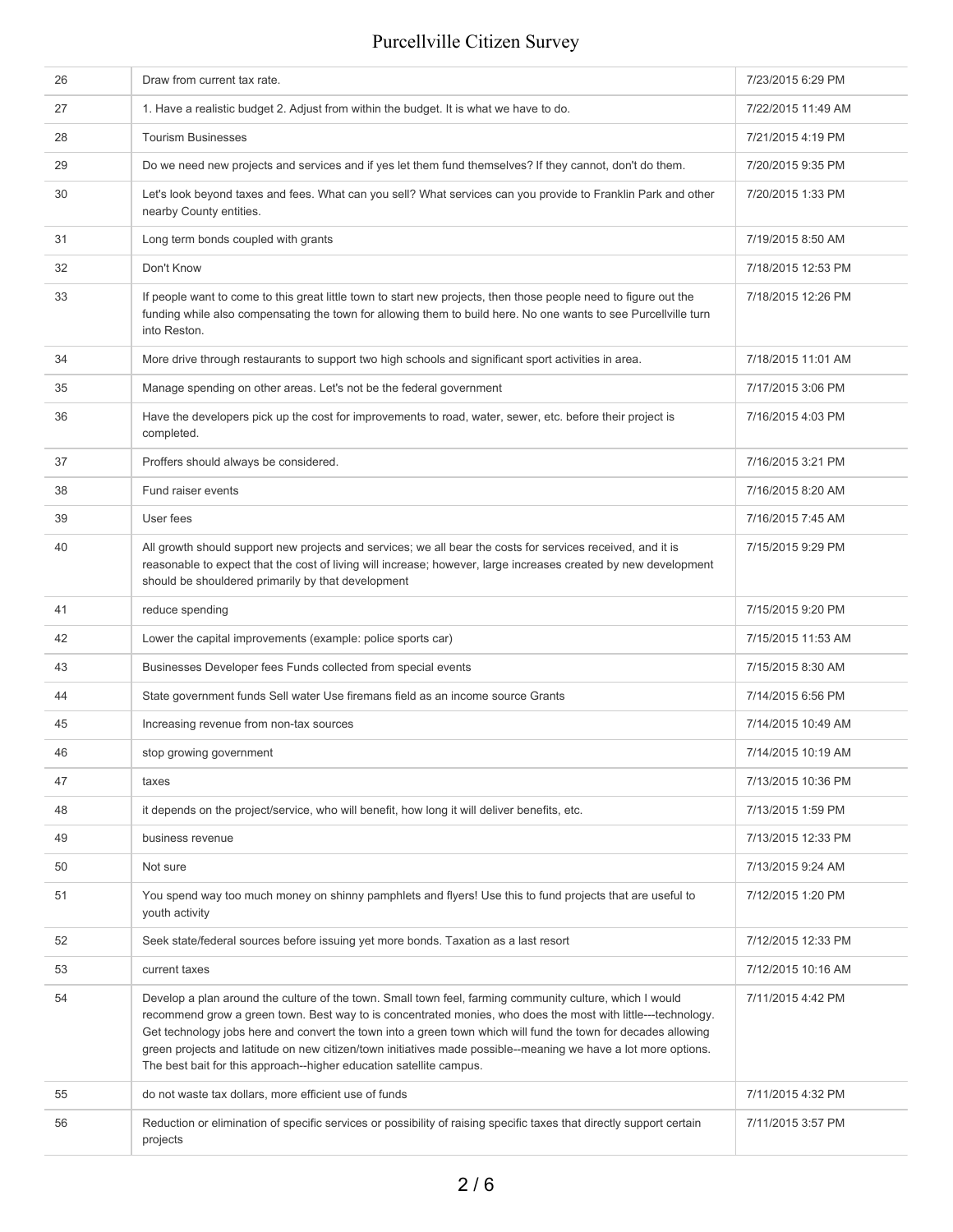| 57 | Grants, increase real estate taxes, stop wasteful spending.                                                                                                                                                                                                                                                                                                                                                                                                                                                                                                                                                                                                                                                                                                                                 | 7/11/2015 2:05 PM  |
|----|---------------------------------------------------------------------------------------------------------------------------------------------------------------------------------------------------------------------------------------------------------------------------------------------------------------------------------------------------------------------------------------------------------------------------------------------------------------------------------------------------------------------------------------------------------------------------------------------------------------------------------------------------------------------------------------------------------------------------------------------------------------------------------------------|--------------------|
| 58 | Mix of public/private funds                                                                                                                                                                                                                                                                                                                                                                                                                                                                                                                                                                                                                                                                                                                                                                 | 7/11/2015 9:38 AM  |
| 59 | within existing tax revenue state/gov't revenues bonds                                                                                                                                                                                                                                                                                                                                                                                                                                                                                                                                                                                                                                                                                                                                      | 7/11/2015 9:04 AM  |
| 60 | LAY OFF EMPLOYEES. LIVE WITHIN PAST BUDGETS. 0% GROWTH EXCEPT FOR MODEST EMPLOYEE<br>INCREASES.                                                                                                                                                                                                                                                                                                                                                                                                                                                                                                                                                                                                                                                                                             | 7/10/2015 5:52 PM  |
| 61 | Firstly, self funding via endowment proceeds. Bond referendums, secondly. Lastly, use taxes on certain items at<br>a reasonable level.                                                                                                                                                                                                                                                                                                                                                                                                                                                                                                                                                                                                                                                      | 7/10/2015 12:26 PM |
| 62 | developer proffers and commercial partnerships                                                                                                                                                                                                                                                                                                                                                                                                                                                                                                                                                                                                                                                                                                                                              | 7/9/2015 5:12 PM   |
| 63 | <b>Bonds</b>                                                                                                                                                                                                                                                                                                                                                                                                                                                                                                                                                                                                                                                                                                                                                                                | 7/9/2015 4:57 PM   |
| 64 | town vote on projects and how they will fund them. Some projects will require additional tax increase to support,<br>others will not.                                                                                                                                                                                                                                                                                                                                                                                                                                                                                                                                                                                                                                                       | 7/9/2015 11:37 AM  |
| 65 | Get rid of old ones and slim the budget down                                                                                                                                                                                                                                                                                                                                                                                                                                                                                                                                                                                                                                                                                                                                                | 7/9/2015 9:43 AM   |
| 66 | No new services needed                                                                                                                                                                                                                                                                                                                                                                                                                                                                                                                                                                                                                                                                                                                                                                      | 7/8/2015 9:23 PM   |
| 67 | Planned capital improvements using debt only to leverage other stakeholder cost share; matching funds; etc.                                                                                                                                                                                                                                                                                                                                                                                                                                                                                                                                                                                                                                                                                 | 7/8/2015 4:35 PM   |
| 68 | Fundraisers and allocating tax dollars.                                                                                                                                                                                                                                                                                                                                                                                                                                                                                                                                                                                                                                                                                                                                                     | 7/8/2015 4:05 PM   |
| 69 | Explore opportunities to lease Aberdeen tract for outdoor recreational activities                                                                                                                                                                                                                                                                                                                                                                                                                                                                                                                                                                                                                                                                                                           | 7/8/2015 4:04 PM   |
| 70 | consolidate some services, where appropriate, to reduce expenses                                                                                                                                                                                                                                                                                                                                                                                                                                                                                                                                                                                                                                                                                                                            | 7/8/2015 3:27 PM   |
| 71 | Fundraisers                                                                                                                                                                                                                                                                                                                                                                                                                                                                                                                                                                                                                                                                                                                                                                                 | 7/8/2015 3:25 PM   |
| 72 | real estate taxes                                                                                                                                                                                                                                                                                                                                                                                                                                                                                                                                                                                                                                                                                                                                                                           | 7/8/2015 12:13 PM  |
| 73 | Trim the budget. Reduce or eliminate services if needed.                                                                                                                                                                                                                                                                                                                                                                                                                                                                                                                                                                                                                                                                                                                                    | 7/8/2015 11:59 AM  |
| 74 | Public events and select food taxes and developer contributions                                                                                                                                                                                                                                                                                                                                                                                                                                                                                                                                                                                                                                                                                                                             | 7/8/2015 9:51 AM   |
| 75 | Bond issuance for new projects Taxes for services                                                                                                                                                                                                                                                                                                                                                                                                                                                                                                                                                                                                                                                                                                                                           | 7/8/2015 7:18 AM   |
| 76 | Sponsorships are not a bad idea. Selling water is not a bad idea.                                                                                                                                                                                                                                                                                                                                                                                                                                                                                                                                                                                                                                                                                                                           | 7/7/2015 2:44 PM   |
| 77 | Embrace tourism. Everyone is always concerned with building more corporate and commercial tax revenue and<br>how long commutes are to work. I don't want to live where I work. Purcellville is a suburb for a reason and it has<br>been successful because it is a suburb. If I wanted to live near commercial/corporate areas/my employer, I would<br>move to Reston. It is already obvious that we could be a major tourist destination for wineries, breweries,<br>restaurants, distilleries, tubing/rafting, biking, hiking. An "oasis" from the city for people who live there and are<br>visiting there. Think "Napa Valley" or "Sausalito, CA." This type of industry keeps the growth under control, is a<br>"premium" industry in terms of reputation, and provides great revenue. | 7/7/2015 10:29 AM  |
| 78 | Meals tax and stop making stupid decisions that result in costly law suits.                                                                                                                                                                                                                                                                                                                                                                                                                                                                                                                                                                                                                                                                                                                 | 7/7/2015 9:25 AM   |
| 79 | town hall meetings first                                                                                                                                                                                                                                                                                                                                                                                                                                                                                                                                                                                                                                                                                                                                                                    | 7/6/2015 7:42 PM   |
| 80 | I believe taxes and user fess are the only options                                                                                                                                                                                                                                                                                                                                                                                                                                                                                                                                                                                                                                                                                                                                          | 7/6/2015 4:51 PM   |
| 81 | Sell water to Round Hill and Hamilton Do we need new projects and services with the debt we are in??                                                                                                                                                                                                                                                                                                                                                                                                                                                                                                                                                                                                                                                                                        | 7/6/2015 2:26 PM   |
| 82 | Surplus the town may carry first. Second would be the county of Loudoun would pay. Third: local businesses &<br>4th, proffers from developers, be it residential or business. Taxes are a last resort.                                                                                                                                                                                                                                                                                                                                                                                                                                                                                                                                                                                      | 7/6/2015 2:21 PM   |
| 83 | better management of current funds. Manager the water facility better instead of increasing rates. Maybe some<br>staff changes would be good.                                                                                                                                                                                                                                                                                                                                                                                                                                                                                                                                                                                                                                               | 7/6/2015 1:14 PM   |
| 84 | Raise taxes, cut expenses but only after as many options as possible have been explored.                                                                                                                                                                                                                                                                                                                                                                                                                                                                                                                                                                                                                                                                                                    | 7/6/2015 12:16 PM  |
| 85 | Special tax districts                                                                                                                                                                                                                                                                                                                                                                                                                                                                                                                                                                                                                                                                                                                                                                       | 7/6/2015 11:45 AM  |
| 86 | not sure at this point. fine balance between taxes, revenue and expenditures.                                                                                                                                                                                                                                                                                                                                                                                                                                                                                                                                                                                                                                                                                                               | 7/6/2015 11:33 AM  |
| 87 | taxes, grants or other VA or Fed funds                                                                                                                                                                                                                                                                                                                                                                                                                                                                                                                                                                                                                                                                                                                                                      | 7/6/2015 10:27 AM  |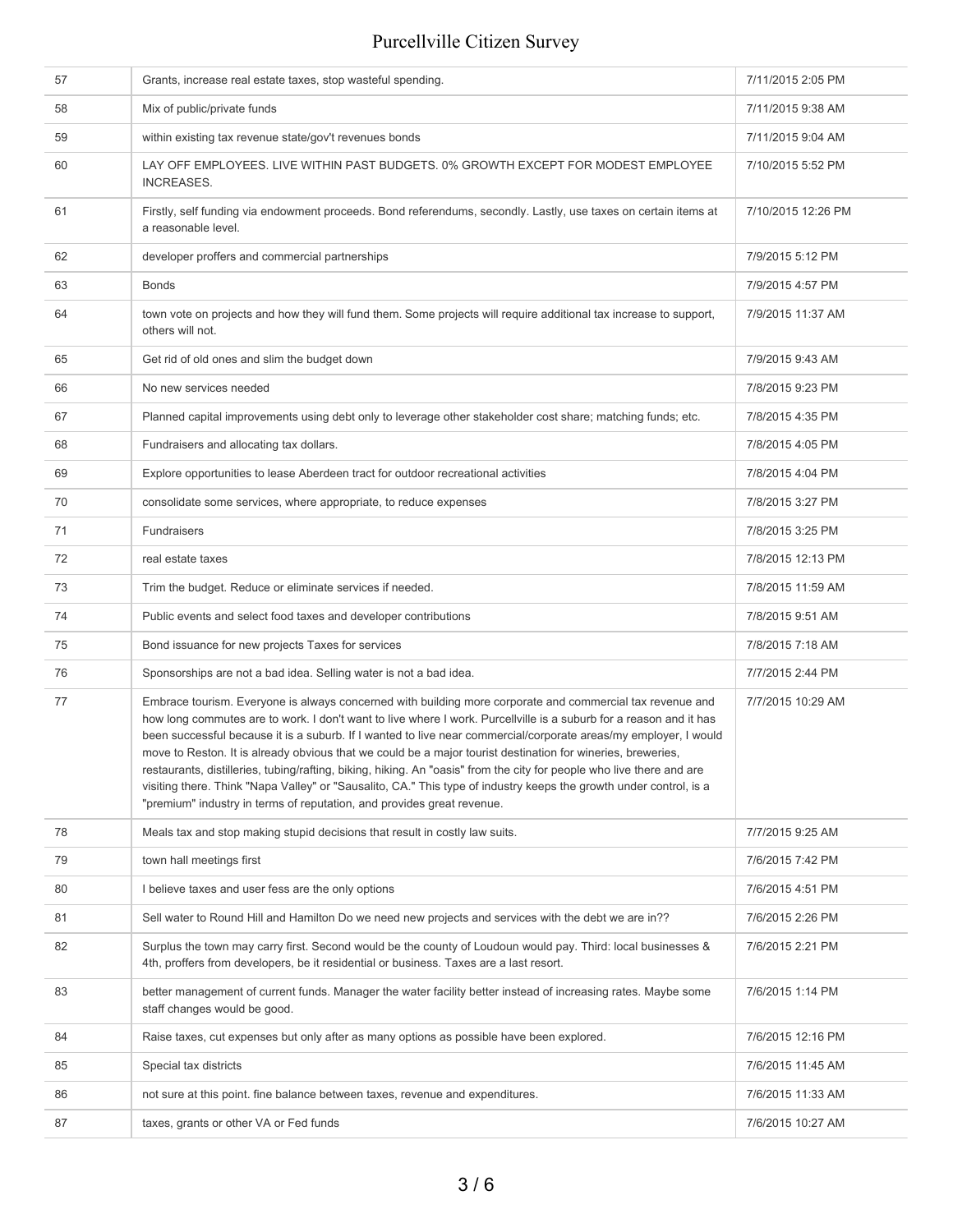| 88  | Pay for them when you have the funds not bonds                                                                                                                                                                                                                                                                                                                                                                                                                                                                            | 7/6/2015 9:35 AM  |
|-----|---------------------------------------------------------------------------------------------------------------------------------------------------------------------------------------------------------------------------------------------------------------------------------------------------------------------------------------------------------------------------------------------------------------------------------------------------------------------------------------------------------------------------|-------------------|
| 89  | From what I can see the projects that the town takes on generally only benefit a few people                                                                                                                                                                                                                                                                                                                                                                                                                               | 7/6/2015 9:09 AM  |
| 90  | carefully budgeting the existing money                                                                                                                                                                                                                                                                                                                                                                                                                                                                                    | 7/6/2015 8:34 AM  |
| 91  | set priorities                                                                                                                                                                                                                                                                                                                                                                                                                                                                                                            | 7/5/2015 1:02 PM  |
| 92  | WHAT NEW PROJECTS? THIS IS MY POINT, THE TOWN COUNCIL IS ASKING RESIDENTS HOW THEY<br>CAN SPEND MORE MONEY                                                                                                                                                                                                                                                                                                                                                                                                                | 7/5/2015 12:34 PM |
| 93  | bonds                                                                                                                                                                                                                                                                                                                                                                                                                                                                                                                     | 7/5/2015 12:05 PM |
| 94  | Sell/share town assets.                                                                                                                                                                                                                                                                                                                                                                                                                                                                                                   | 7/5/2015 10:48 AM |
| 95  | By NOT funding them                                                                                                                                                                                                                                                                                                                                                                                                                                                                                                       | 7/4/2015 6:57 PM  |
| 96  | Downtown tourist tax (small price to pay--I really do not think town people care about this)--we should have huge<br>tourism traffic especially with the changes to old town--Old Town Pville will become a DESTINATION instead of a<br>sidethought--People will pay for value. Right now you have a bunch of delapitated buildings that NO ONE wants<br>to visit and no one wants to bring guests---keep Nichols and that side of the road--make the old town area a place<br>we can gather and spend our money in town. | 7/4/2015 11:14 AM |
| 97  | Development process should be funded by the developer.                                                                                                                                                                                                                                                                                                                                                                                                                                                                    | 7/4/2015 9:30 AM  |
| 98  | re-assess where the current funds are being distributed and re-prioitize spending.                                                                                                                                                                                                                                                                                                                                                                                                                                        | 7/4/2015 7:33 AM  |
| 99  | Ask residents to see what's most important.                                                                                                                                                                                                                                                                                                                                                                                                                                                                               | 7/3/2015 4:49 PM  |
| 100 | fund raisers                                                                                                                                                                                                                                                                                                                                                                                                                                                                                                              | 7/3/2015 2:41 PM  |
| 101 | be frugal do we really need them or are they a want                                                                                                                                                                                                                                                                                                                                                                                                                                                                       | 7/3/2015 8:27 AM  |
| 102 | Finding the available funds within the existing budget. Taxes are too high already. Make tough decisions and shift<br>existing revenue around.                                                                                                                                                                                                                                                                                                                                                                            | 7/2/2015 5:56 PM  |
| 103 | Have the developer pay for everything! If a developer wants to build here, they need to pay for the infsturcture<br>improvements BEFORE they break ground on their own project!                                                                                                                                                                                                                                                                                                                                           | 7/2/2015 5:05 PM  |
| 104 | Derive funding from sources proportionate to the benefit provided.                                                                                                                                                                                                                                                                                                                                                                                                                                                        | 7/2/2015 3:53 PM  |
| 105 | Property taxes                                                                                                                                                                                                                                                                                                                                                                                                                                                                                                            | 7/2/2015 9:49 AM  |
| 106 | Cash, unless the PEOPLE vote to take on more long term debt.                                                                                                                                                                                                                                                                                                                                                                                                                                                              | 7/1/2015 11:38 PM |
| 107 | If we can't pay for it, don't do it.                                                                                                                                                                                                                                                                                                                                                                                                                                                                                      | 7/1/2015 9:11 PM  |
| 108 | Allow new business, hotel etc                                                                                                                                                                                                                                                                                                                                                                                                                                                                                             | 7/1/2015 8:12 PM  |
| 109 | increase revenue from non-tax sources                                                                                                                                                                                                                                                                                                                                                                                                                                                                                     | 7/1/2015 5:57 PM  |
| 110 | Reduce debt servicing and eliminate special tax relief for certain businesses                                                                                                                                                                                                                                                                                                                                                                                                                                             | 7/1/2015 5:38 PM  |
| 111 | Share the burden. Cut back on beautification of your own property, employ part time residents to help those who<br>can't do their own maintainance.                                                                                                                                                                                                                                                                                                                                                                       | 7/1/2015 4:28 PM  |
| 112 | Infrastructure--a reasonable, dedicated tax Events- run them all like a business and make them generate income                                                                                                                                                                                                                                                                                                                                                                                                            | 7/1/2015 3:18 PM  |
| 113 | hate to say it but taxes are about the only way.                                                                                                                                                                                                                                                                                                                                                                                                                                                                          | 7/1/2015 2:01 PM  |
| 114 | Make sure businesses are paying fair share of taxes, dont place it all on reidents. Attract more temporary events<br>which have less cost to residents but provide revenue. eg: Wine Festival.                                                                                                                                                                                                                                                                                                                            | 7/1/2015 10:49 AM |
| 115 | Look for ways to CUT expenses or programs that are not needed or useful anymore, or not working (based on<br>data). (Govts often seem to push growth without assessing the costs/value/viability of existing services.).<br>Consider TAXING based on income: tax the rich, not the poor or middle class.                                                                                                                                                                                                                  | 7/1/2015 10:43 AM |
| 116 | Tax exempt donations from businesses and residents. Raising property taxes will tend to chase residence out of<br>town. Or, drop off some current spending projects and replace them with a newer and better one. Live within our<br>budget.                                                                                                                                                                                                                                                                              | 7/1/2015 10:37 AM |
| 117 | what new services and what new projects and why do we need them                                                                                                                                                                                                                                                                                                                                                                                                                                                           | 7/1/2015 10:02 AM |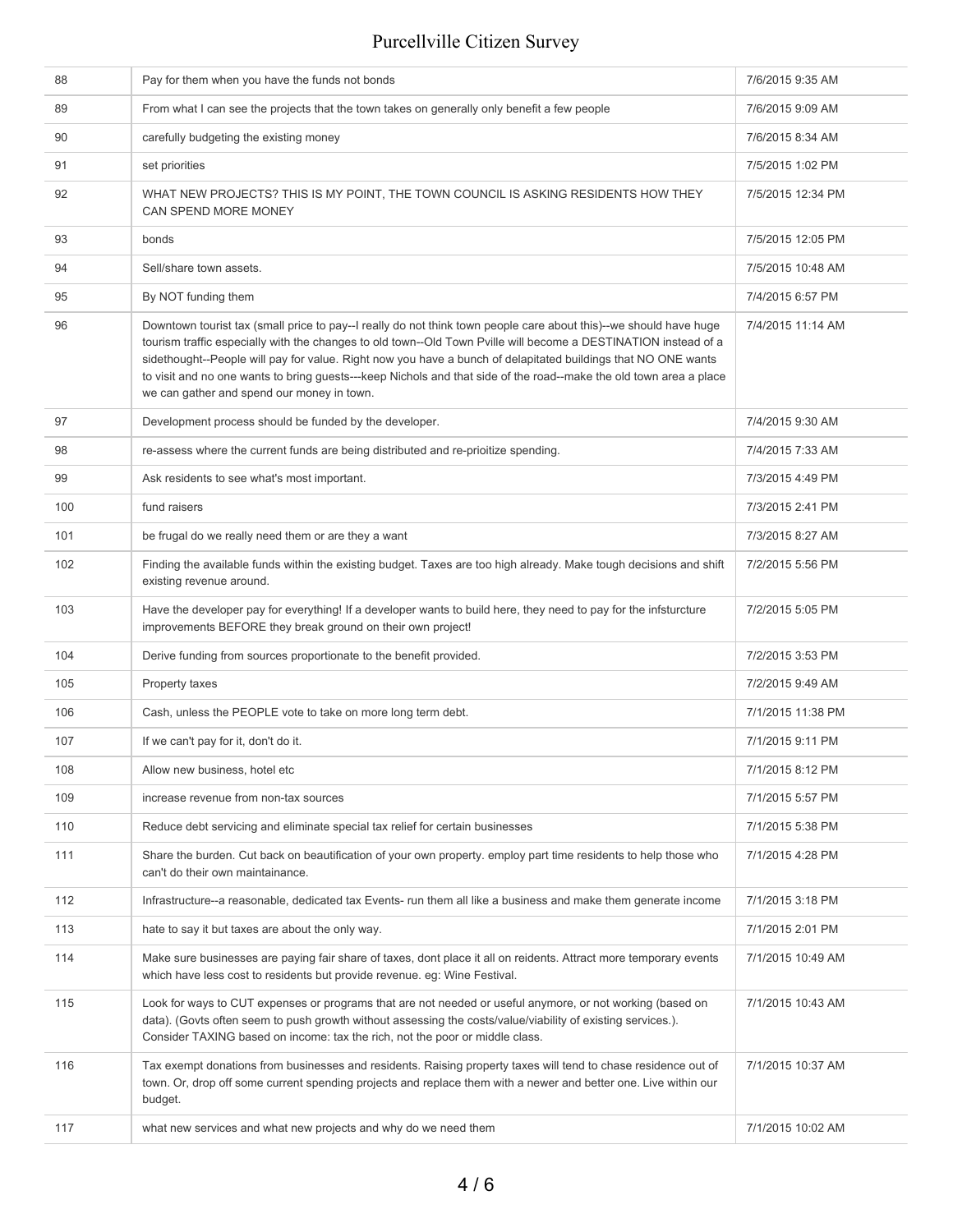| 118 | Tax revenues and public bonds.                                                                                                                                                                                                                                                                                                                                                                 | 7/1/2015 9:59 AM   |
|-----|------------------------------------------------------------------------------------------------------------------------------------------------------------------------------------------------------------------------------------------------------------------------------------------------------------------------------------------------------------------------------------------------|--------------------|
| 119 | state funding                                                                                                                                                                                                                                                                                                                                                                                  | 7/1/2015 9:42 AM   |
| 120 | Eliminate wasteful spending-some examples is the \$1 million settlement to Crooked Run Orchard and useless<br>studies & surveys                                                                                                                                                                                                                                                                | 7/1/2015 8:42 AM   |
| 121 | Bonds - I think that taxes are way overdone - enough already.                                                                                                                                                                                                                                                                                                                                  | 7/1/2015 8:15 AM   |
| 122 | sell some of the excess water                                                                                                                                                                                                                                                                                                                                                                  | 7/1/2015 1:38 AM   |
| 123 | not through taxes. If really needed, then yes, but if it is for the developers pockets, then no new taxes.                                                                                                                                                                                                                                                                                     | 6/30/2015 9:35 PM  |
| 124 | cut back on new projects and services                                                                                                                                                                                                                                                                                                                                                          | 6/30/2015 9:32 PM  |
| 125 | Developers not the taxpayer.                                                                                                                                                                                                                                                                                                                                                                   | 6/30/2015 7:45 PM  |
| 126 | Better tax money management - we pay huge water bills, an in-town tax of 5% on everything, car taxes, extra<br>property taxes what is being done with it all that funding is even an issue? Where does all that money go?                                                                                                                                                                      | 6/30/2015 7:36 PM  |
| 127 | Events, such as the national youth baseball tournament as well as festivals at Fireman's field. Tourism.                                                                                                                                                                                                                                                                                       | 6/30/2015 5:43 PM  |
| 128 | not sure                                                                                                                                                                                                                                                                                                                                                                                       | 6/30/2015 5:38 PM  |
| 129 | Host events at Fireman's Field; sell excess water from town wells;                                                                                                                                                                                                                                                                                                                             | 6/30/2015 2:49 PM  |
| 130 | Is our current tax rate not enough? What are the new projects that need more funding?                                                                                                                                                                                                                                                                                                          | 6/30/2015 2:38 PM  |
| 131 | Perhaps older projects should be defunded to make way for new ones.                                                                                                                                                                                                                                                                                                                            | 6/30/2015 2:03 PM  |
| 132 | NO MORE SPECIAL TAX DISTRICTS - FIREMANS FIELD TAX TO PAY FOR UPDATES WAS DONE AFTER<br>THE FACT. NEVER HEARD ABOUT IT UNTIL IT SHOWED UP ON MY TAX BILL. NEW TOWN HALL WAS<br>THE BIGGEST SWEETHEART DEAL EVER. LAZARO SHOULD GO TO JAIL FOR OVERPAYING PBC SO<br>MUCH OVER MARKET VALUE FOR A BUILDING THAT IS STILL UNHEALTHY (WATER ISSUES IN THE<br>BASEMENT) FOR ALL THE MONEY WE SPENT. | 6/30/2015 1:45 PM  |
| 133 | Well, let's see. You have Town Tax, Town Personal Property, town property, meals tax, fireman's field tax,<br>exorbitant water and sewer rates among others. How could you possibly need more money.                                                                                                                                                                                           | 6/30/2015 1:25 PM  |
| 134 | I think new projects should be shelved until we figure out what we are doing with those projects that are already<br>in the mill. If we don't have the funds we shouldn't consider the projects until we are reasonably out of debt.<br>Otherwise, debts will keep going up and taxes will go up to pay them.                                                                                  | 6/30/2015 1:21 PM  |
| 135 | <b>Bonds</b>                                                                                                                                                                                                                                                                                                                                                                                   | 6/30/2015 1:12 PM  |
| 136 | don't know                                                                                                                                                                                                                                                                                                                                                                                     | 6/30/2015 9:26 AM  |
| 137 | identify what new projects are really needed and eliminate projects that are unnecessary for the benefits of the<br>citizens of Purcellville. Not what the developers need to capitalize on their investments.                                                                                                                                                                                 | 6/30/2015 9:12 AM  |
| 138 | It is not feasible to think you can continue to provide services for an increasing number of residents and not raise<br>taxes. Tax increases are inevitable and something we will need to just accept.                                                                                                                                                                                         | 6/30/2015 8:45 AM  |
| 139 | Meals tax. Most of the people that eat in our town are from outside of the town but use our roadways and facilities<br>that town people pay for.                                                                                                                                                                                                                                               | 6/30/2015 8:06 AM  |
| 140 | increase taxes for private educational institutions                                                                                                                                                                                                                                                                                                                                            | 6/29/2015 11:13 PM |
| 141 | Use current revenue. Think outside the box. Charge user fees at Fireman's Field and other town facilities, and<br>stop funding unnecessary items, such as the annual "sports grant" - sure its a nice thing to offer each year, but<br>using town taxes is not the way to fund it.                                                                                                             | 6/29/2015 11:08 PM |
| 142 | Unsure                                                                                                                                                                                                                                                                                                                                                                                         | 6/29/2015 10:07 PM |
| 143 | We pay enough in taxes now to fund new projects.                                                                                                                                                                                                                                                                                                                                               | 6/29/2015 9:50 PM  |
| 144 | developers                                                                                                                                                                                                                                                                                                                                                                                     | 6/29/2015 9:02 PM  |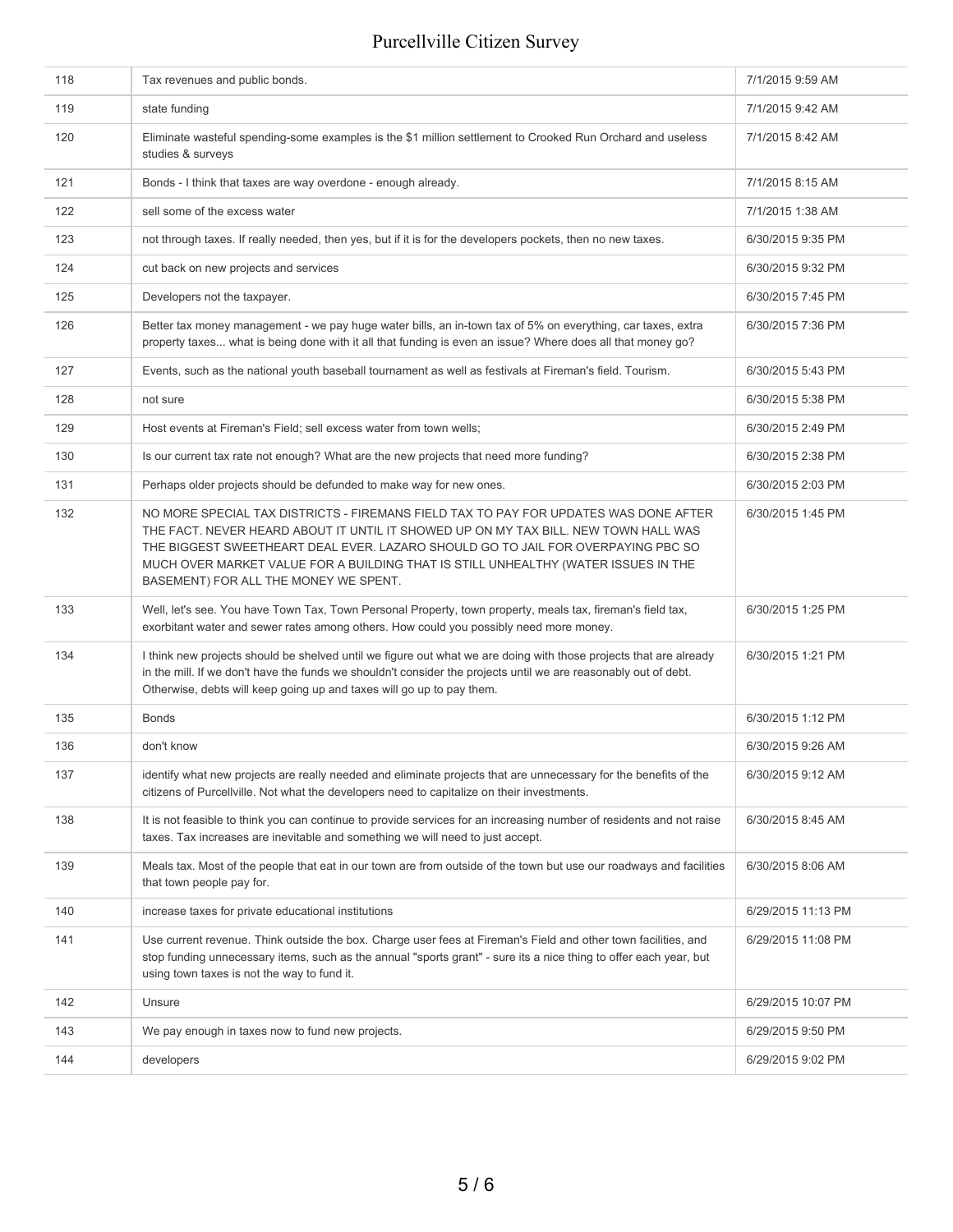| 145 | Since moving here we have two police drive by and light up my African-American husband in our neighborhood.<br>We live in a cul-de-sac in the middle of a neighborhood, obviously they have some extra time on their hands if<br>they have time to hunt our house out twice and then shine a spotlight on my husband while he works in the<br>gargage on one occasion, and while he carried boxes on another. Although we have never seen this done to<br>anyone else, so I am not sure if this normal or not since we just moved here 8 months ago. | 6/29/2015 8:37 PM  |
|-----|------------------------------------------------------------------------------------------------------------------------------------------------------------------------------------------------------------------------------------------------------------------------------------------------------------------------------------------------------------------------------------------------------------------------------------------------------------------------------------------------------------------------------------------------------|--------------------|
| 146 | New Development?                                                                                                                                                                                                                                                                                                                                                                                                                                                                                                                                     | 6/29/2015 8:27 PM  |
| 147 | Have those who use it pay for it or apply for grants from the State or Fed. Lastly bring it before voters thru a vote.                                                                                                                                                                                                                                                                                                                                                                                                                               | 6/29/2015 8:17 PM  |
| 148 | Increase business in town                                                                                                                                                                                                                                                                                                                                                                                                                                                                                                                            | 6/29/2015 8:08 PM  |
| 149 | Allowing residential development allowing for proffers - evidently there is s surplus of water here now since we<br>now sell it to commercial users.                                                                                                                                                                                                                                                                                                                                                                                                 | 6/29/2015 8:00 PM  |
| 150 | taxes                                                                                                                                                                                                                                                                                                                                                                                                                                                                                                                                                | 6/29/2015 7:47 PM  |
| 151 | donations/fundraising/taxes                                                                                                                                                                                                                                                                                                                                                                                                                                                                                                                          | 6/29/2015 7:43 PM  |
| 152 | Taxes. Business and personal.                                                                                                                                                                                                                                                                                                                                                                                                                                                                                                                        | 6/29/2015 7:36 PM  |
| 153 | bonds? taxes are already quite high                                                                                                                                                                                                                                                                                                                                                                                                                                                                                                                  | 6/29/2015 12:16 PM |
| 154 | Reserve fund.                                                                                                                                                                                                                                                                                                                                                                                                                                                                                                                                        | 6/29/2015 11:38 AM |
| 155 | water & land taxes on new residents & developments                                                                                                                                                                                                                                                                                                                                                                                                                                                                                                   | 6/29/2015 9:08 AM  |
| 156 | Have developers and businesses pay for them                                                                                                                                                                                                                                                                                                                                                                                                                                                                                                          | 6/28/2015 10:31 PM |
| 157 | taxes on businesses, increased residences/population                                                                                                                                                                                                                                                                                                                                                                                                                                                                                                 | 6/28/2015 6:43 PM  |
| 158 | Depends on the project or service. Sometimes tax dollars are best (or the only way), sometimes developers<br>should pay.                                                                                                                                                                                                                                                                                                                                                                                                                             | 6/28/2015 6:12 PM  |
| 159 | On the website.                                                                                                                                                                                                                                                                                                                                                                                                                                                                                                                                      | 6/28/2015 5:56 PM  |
| 160 | Property taxes, special assessments                                                                                                                                                                                                                                                                                                                                                                                                                                                                                                                  | 6/28/2015 4:00 PM  |
| 161 | To broad of a question?                                                                                                                                                                                                                                                                                                                                                                                                                                                                                                                              | 6/28/2015 2:10 PM  |
| 162 | I believe our new Mayor, Kwasi Fraser, is on the right track in coming up with creative ideas, such as selling town<br>water to entities outside of the town limits. In my opinion, this more business-like approach to generate funding<br>(and not an approach based on "politics") will prove successful.                                                                                                                                                                                                                                         | 6/28/2015 12:12 PM |
| 163 | Taxes, I quess -- or BONDS                                                                                                                                                                                                                                                                                                                                                                                                                                                                                                                           | 6/28/2015 8:20 AM  |
| 164 | funded by those those most benefiting from the services                                                                                                                                                                                                                                                                                                                                                                                                                                                                                              | 6/27/2015 6:31 PM  |
| 165 | internet                                                                                                                                                                                                                                                                                                                                                                                                                                                                                                                                             | 6/26/2015 6:59 PM  |
| 166 | by other than taxing the resident to death!!!                                                                                                                                                                                                                                                                                                                                                                                                                                                                                                        | 6/25/2015 10:10 PM |
| 167 | <b>Bonds</b>                                                                                                                                                                                                                                                                                                                                                                                                                                                                                                                                         | 6/24/2015 3:01 PM  |
| 168 | That would require looking at the financials, forecasting out for the next 3-5 years and taking into account a<br>strategic plan of action. Isn't that your job?                                                                                                                                                                                                                                                                                                                                                                                     | 6/24/2015 12:05 PM |
| 169 | Why do we need new projects and services?                                                                                                                                                                                                                                                                                                                                                                                                                                                                                                            | 6/23/2015 6:39 PM  |
| 170 | Save for them - follow Dave Ramsey theory                                                                                                                                                                                                                                                                                                                                                                                                                                                                                                            | 6/23/2015 1:15 PM  |
| 171 | Events                                                                                                                                                                                                                                                                                                                                                                                                                                                                                                                                               | 6/23/2015 12:15 PM |
| 172 | Cash flow. No debt. Reduce services as required to do so.                                                                                                                                                                                                                                                                                                                                                                                                                                                                                            | 6/23/2015 12:13 PM |
| 173 | bonds                                                                                                                                                                                                                                                                                                                                                                                                                                                                                                                                                | 6/23/2015 11:40 AM |
| 174 | Tax the businesses and out of town business owners that wish to open establishments in the town.                                                                                                                                                                                                                                                                                                                                                                                                                                                     | 6/23/2015 11:40 AM |
| 175 | developer contributions                                                                                                                                                                                                                                                                                                                                                                                                                                                                                                                              | 6/23/2015 11:33 AM |
| 176 | Planning                                                                                                                                                                                                                                                                                                                                                                                                                                                                                                                                             | 4/9/2015 10:02 AM  |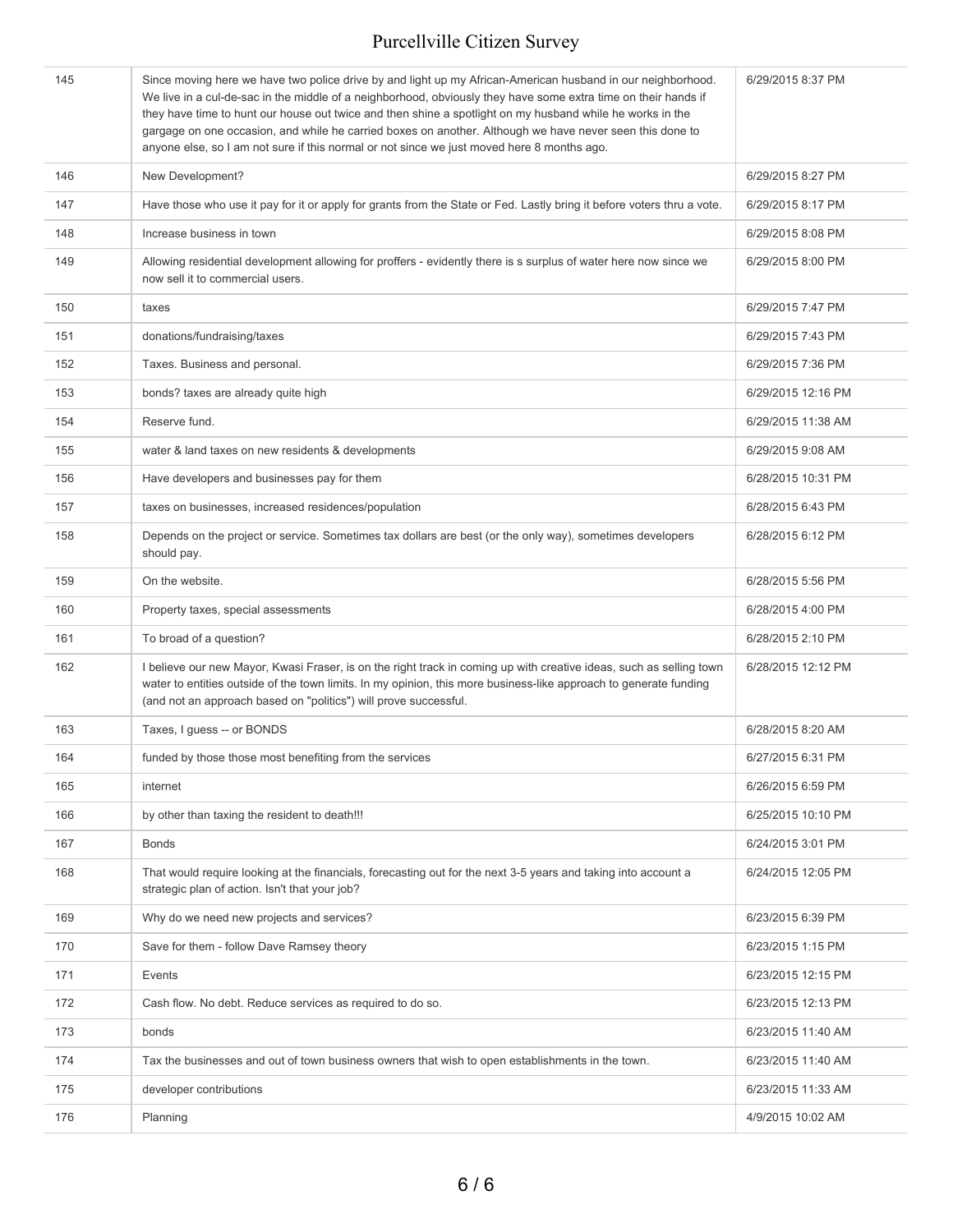#### **Q23 At times the Town will need to either raise revenue or cut expenses to balance our budget. In general which way would you prefer to meet budget challenges?**



**Preferred** Not Preferred

|                                           | Preferred     | <b>Not Preferred</b> | Total |
|-------------------------------------------|---------------|----------------------|-------|
| Raising Taxes                             | 13.17%<br>32  | 86.83%<br>211        | 243   |
| Reducing or eliminating specific services | 63.56%<br>150 | 36.44%<br>86         | 236   |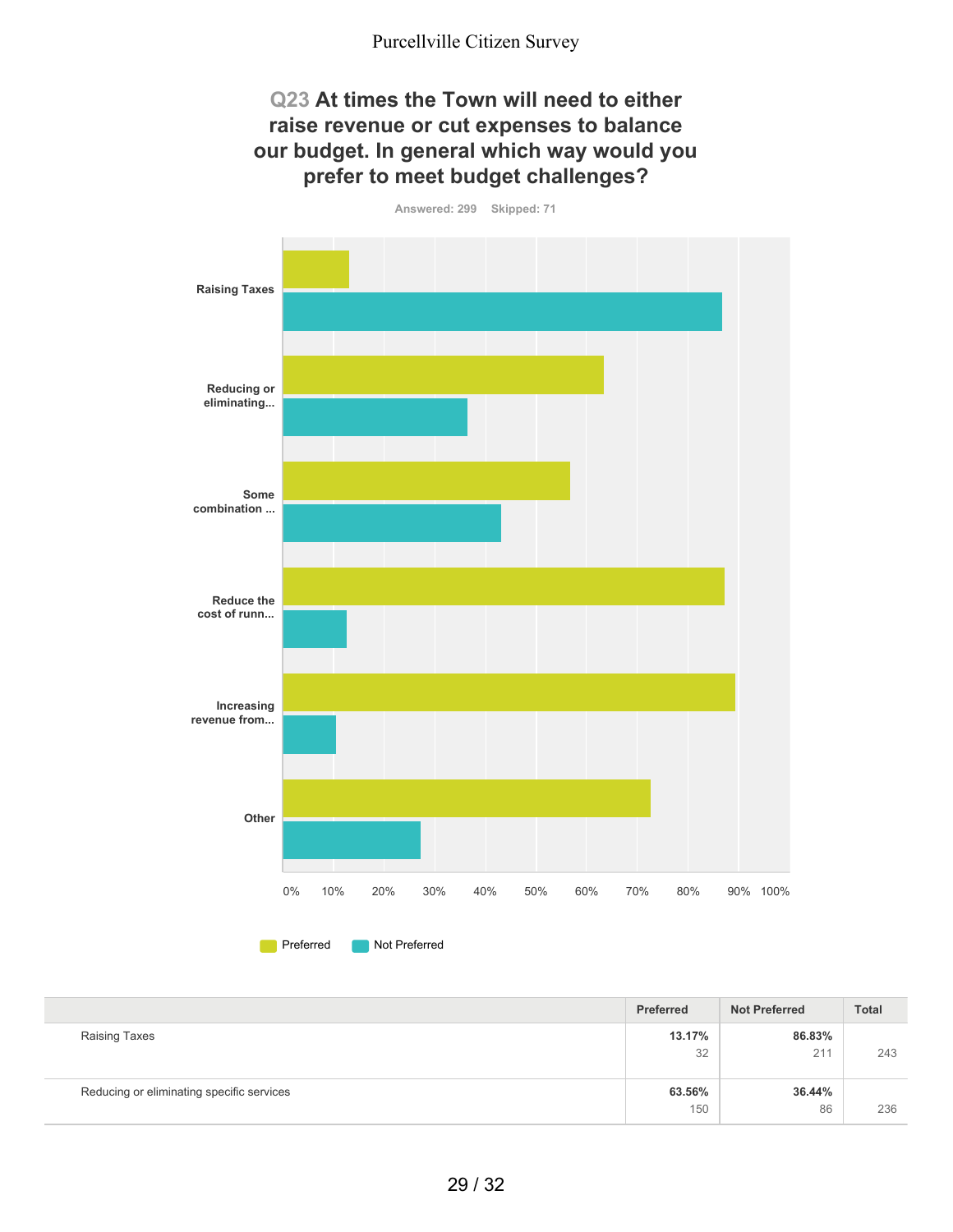| Some combination of reducing or eliminating specific services and raising taxes | 56.80% | 43.20% |     |
|---------------------------------------------------------------------------------|--------|--------|-----|
|                                                                                 | 142    | 108    | 250 |
| Reduce the cost of running operations                                           | 87.30% | 12.70% |     |
|                                                                                 | 213    | 31     | 244 |
| Increasing revenue from non- tax sources                                        | 89.33% | 10.67% |     |
|                                                                                 | 226    | 27     | 253 |
| Other                                                                           | 72.55% | 27.45% |     |
|                                                                                 | 37     | 14     | 51  |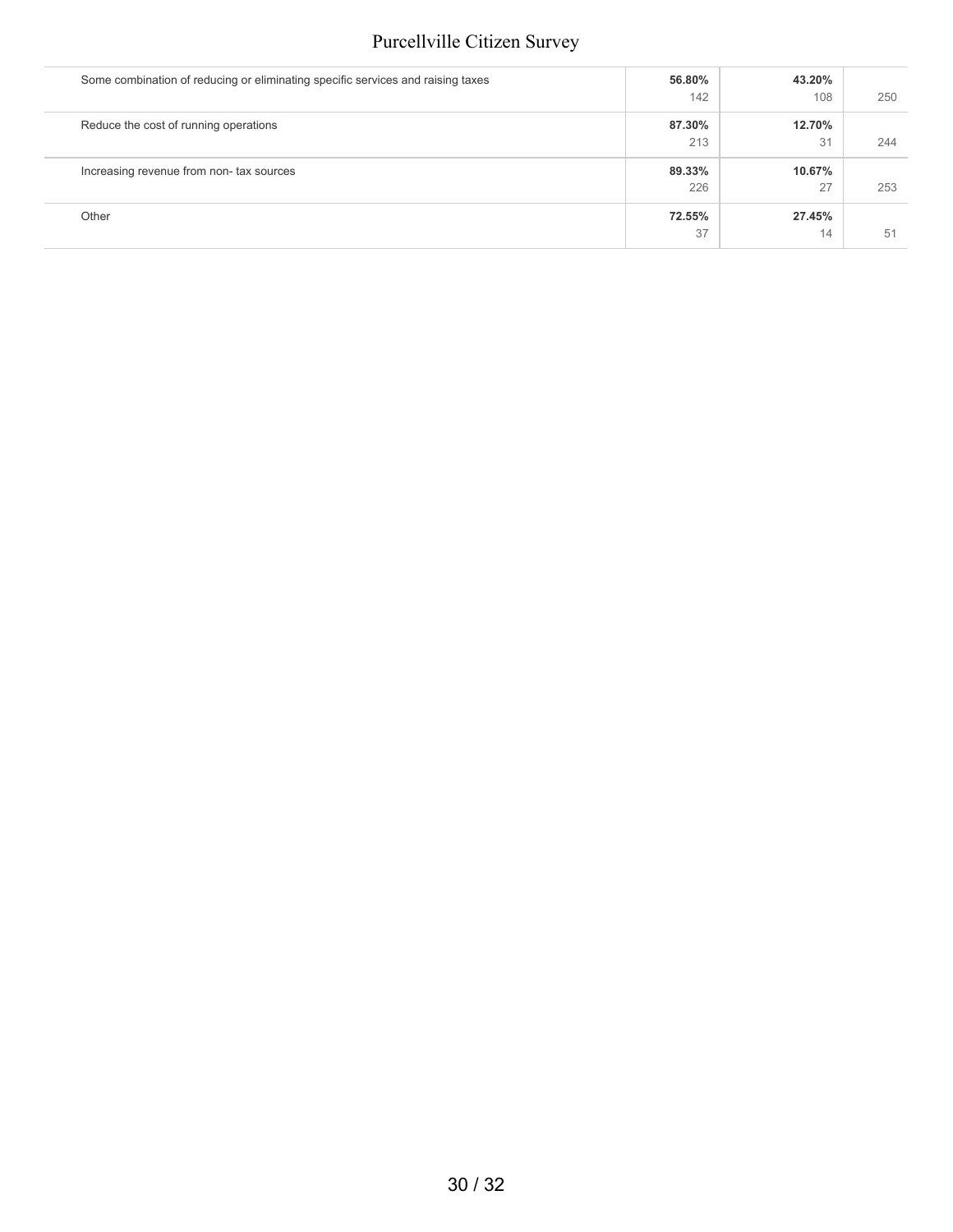#### **Q24 How satisfied are you with the parking accommodations at Fireman's Field and the Purcellville Roller Rink / Bush Tabernacle**



| <b>Answer Choices</b> | <b>Responses</b> |
|-----------------------|------------------|
| Very Satisfied        | 26.05%<br>81     |
| Satisfied             | 61.74%<br>192    |
| <b>Dissatisfied</b>   | 12.22%<br>38     |
| <b>Total</b>          | 311              |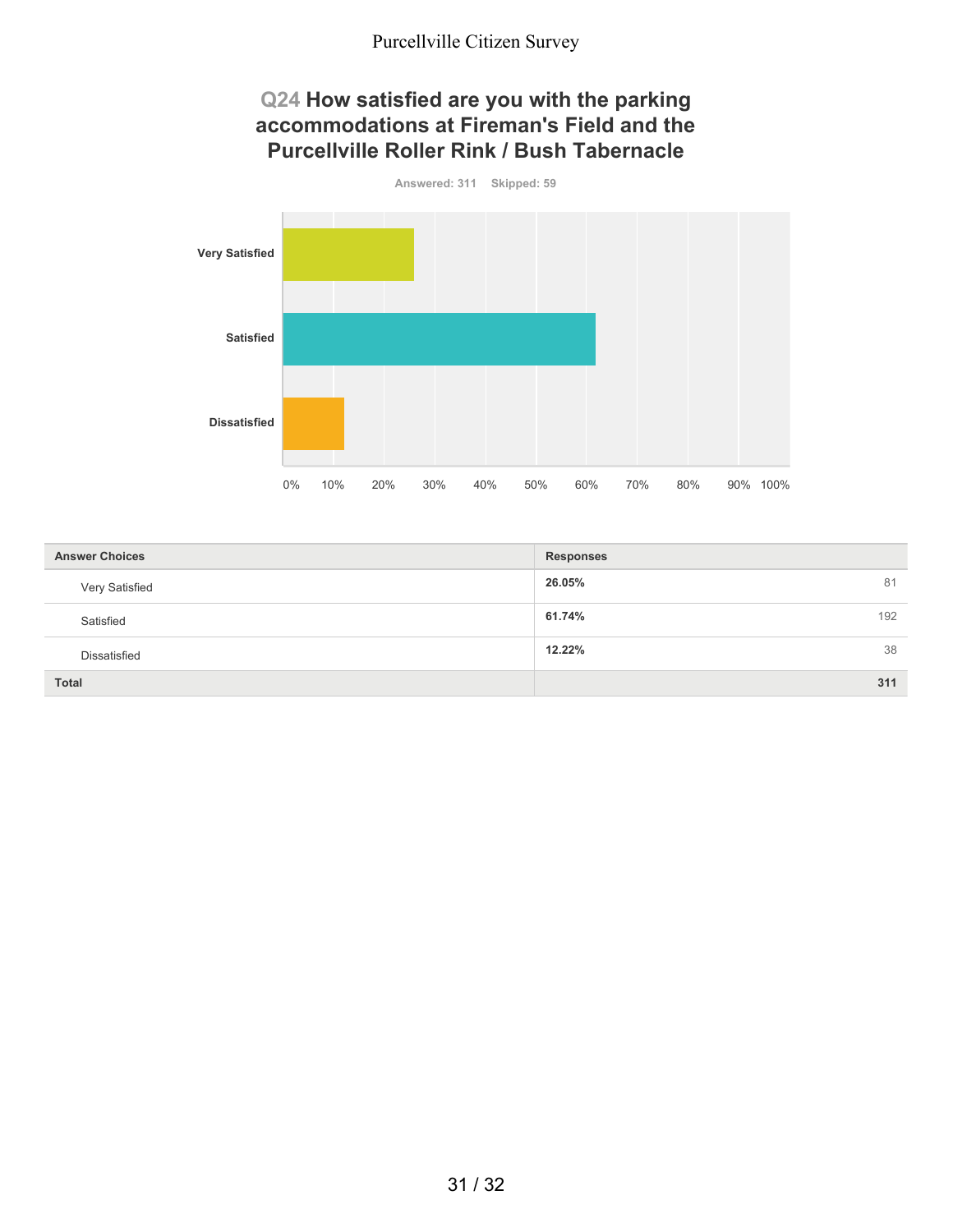### **Q25 Have you ever attended any event at Fireman's Field such as a sport event or attended some event the Fireman's Field?**



| <b>Answer Choices</b> | <b>Responses</b> |
|-----------------------|------------------|
| Yes                   | 79.48%<br>244    |
| <b>No</b>             | 20.52%<br>63     |
| <b>Total</b>          | 307              |

| #              | Which events have you attended?                                                                                                                                                                                                                                                                                 | Date               |
|----------------|-----------------------------------------------------------------------------------------------------------------------------------------------------------------------------------------------------------------------------------------------------------------------------------------------------------------|--------------------|
| 1              | Babe Ruth world series                                                                                                                                                                                                                                                                                          | 8/2/2015 11:11 AM  |
| 2              | baseball                                                                                                                                                                                                                                                                                                        | 8/2/2015 11:05 AM  |
| 3              | Antique shows and Wine and Food Festival etc.                                                                                                                                                                                                                                                                   | 8/1/2015 10:13 PM  |
| 4              | Wine festival                                                                                                                                                                                                                                                                                                   | 8/1/2015 10:00 PM  |
| 5              | Wine & Food and Antique Shows                                                                                                                                                                                                                                                                                   | 8/1/2015 9:53 PM   |
| 6              | Summer Movie's and Roller rink                                                                                                                                                                                                                                                                                  | 8/1/2015 4:39 PM   |
| $\overline{7}$ | Food and wine fest, arts fest, various sporting events.                                                                                                                                                                                                                                                         | 8/1/2015 4:17 PM   |
| 8              | Wine festival                                                                                                                                                                                                                                                                                                   | 8/1/2015 3:22 PM   |
| 9              | Baseball                                                                                                                                                                                                                                                                                                        | 8/1/2015 1:34 PM   |
| 10             | Meetings, food fair, baseball game                                                                                                                                                                                                                                                                              | 8/1/2015 11:44 AM  |
| 11             | Antiques, Wine Festival, Other (need benches or public seating areas)                                                                                                                                                                                                                                           | 8/1/2015 9:22 AM   |
| 12             | Wine and music festival, baseball                                                                                                                                                                                                                                                                               | 8/1/2015 9:16 AM   |
| 13             | Concerts, ULYFL games, LVHS baseball games, etc.                                                                                                                                                                                                                                                                | 7/31/2015 10:50 PM |
| 14             | I try to avoid that area during events because of the lack of parking accommodations                                                                                                                                                                                                                            | 7/31/2015 2:44 PM  |
| 15             | First of all, if you are attempting to garner complaints so you can tear down the historic house purchased and<br>sitting empty, nice try. It was the town hall relocation and the absurd design of the parking lot that took parking<br>spaces. Bad judgement, bad design, excessive cost. Tax dollars-wasted! | 7/31/2015 2:21 PM  |
| 16             | Movie nights                                                                                                                                                                                                                                                                                                    | 7/30/2015 3:16 PM  |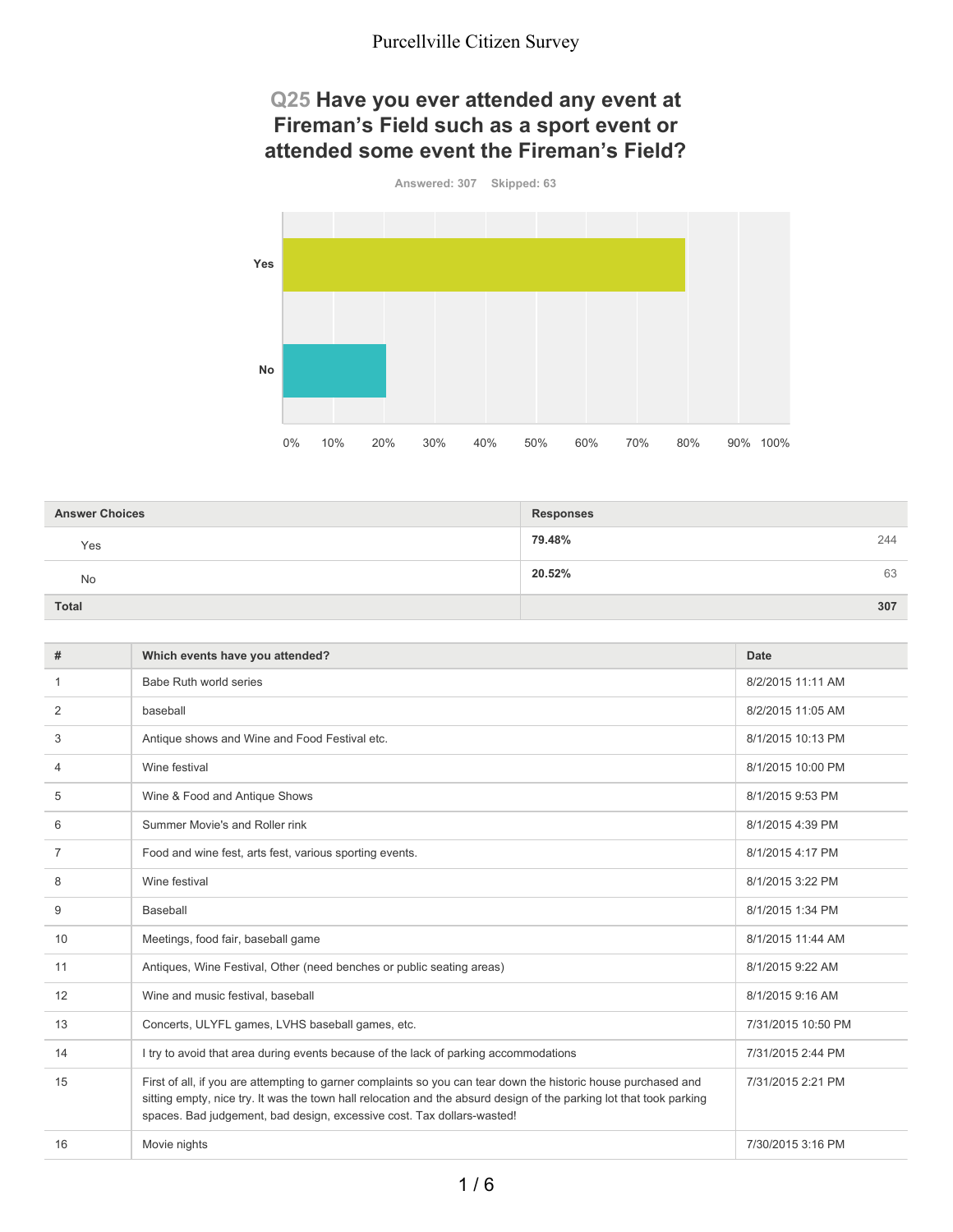| 17 | Baseball games, other events                                                                                                                                                                                                       | 7/30/2015 12:40 PM |
|----|------------------------------------------------------------------------------------------------------------------------------------------------------------------------------------------------------------------------------------|--------------------|
| 18 | baseball games; food and wine festival                                                                                                                                                                                             | 7/30/2015 10:40 AM |
| 19 | 2015 wine Festival                                                                                                                                                                                                                 | 7/30/2015 12:53 AM |
| 20 | Babe Ruth World Series, loudoun grown expo, concerts, private party                                                                                                                                                                | 7/29/2015 7:30 PM  |
| 21 | Baseball games and skating parties                                                                                                                                                                                                 | 7/28/2015 10:02 PM |
| 22 | Various Baseball games, festivals over years * Think more people could walk who drive! Encourage walking and<br>biking by putting in bike racks and do some PR to support and change a mindset rather than create more<br>parking. | 7/28/2015 12:43 PM |
| 23 | <b>ULYFL Games</b>                                                                                                                                                                                                                 | 7/28/2015 8:44 AM  |
| 24 | <b>MUSIC CONCERTS</b>                                                                                                                                                                                                              | 7/28/2015 8:38 AM  |
| 25 | Football                                                                                                                                                                                                                           | 7/27/2015 2:58 PM  |
| 26 | Sporting games                                                                                                                                                                                                                     | 7/27/2015 9:20 AM  |
| 27 | Athletic Games and Wine Festival                                                                                                                                                                                                   | 7/26/2015 4:32 PM  |
| 28 | Skating, crafts etc.                                                                                                                                                                                                               | 7/26/2015 2:32 PM  |
| 29 | football games, passion play                                                                                                                                                                                                       | 7/24/2015 8:33 PM  |
| 30 | Food.and garden festival                                                                                                                                                                                                           | 7/24/2015 8:14 PM  |
| 31 | sports, wine festivals i do not attend much to manny people.                                                                                                                                                                       | 7/24/2015 2:33 PM  |
| 32 | Wine & Food festivals, baseball games                                                                                                                                                                                              | 7/24/2015 11:57 AM |
| 33 | Music and Arts Festival                                                                                                                                                                                                            | 7/23/2015 9:31 PM  |
| 34 | Many                                                                                                                                                                                                                               | 7/23/2015 10:14 AM |
| 35 | <b>LVHS</b>                                                                                                                                                                                                                        | 7/22/2015 11:49 AM |
| 36 | baseball                                                                                                                                                                                                                           | 7/21/2015 8:44 PM  |
| 37 | Special events                                                                                                                                                                                                                     | 7/21/2015 4:19 PM  |
| 38 | Upper Loudoun Youth Football, Wine and Food Festival                                                                                                                                                                               | 7/20/2015 9:35 PM  |
| 39 | Football, Wine & Food festival                                                                                                                                                                                                     | 7/20/2015 1:33 PM  |
| 40 | Not in past 5 years but like the Wine festival                                                                                                                                                                                     | 7/19/2015 8:50 AM  |
| 41 | Baseball                                                                                                                                                                                                                           | 7/18/2015 12:53 PM |
| 42 | Wine and Arts, Loudoun Local thing, a church service other things I can't remember. It's a great space/facility.                                                                                                                   | 7/18/2015 12:26 PM |
| 43 | Arntiques, art, roller skating                                                                                                                                                                                                     | 7/17/2015 3:06 PM  |
| 44 | ULYFL and Babe Ruth World Series                                                                                                                                                                                                   | 7/16/2015 11:04 AM |
| 45 | Babe Ruth World Series, Town Council/Planning Commision meetings during playing seasons                                                                                                                                            | 7/15/2015 9:29 PM  |
| 46 | Purcellville Music & Arts/Rock the Field, Wine and food, Babe Ruth, ULYFL                                                                                                                                                          | 7/15/2015 9:20 PM  |
| 47 | little league football games                                                                                                                                                                                                       | 7/15/2015 5:14 PM  |
| 48 | Wine festival, sports, skating                                                                                                                                                                                                     | 7/15/2015 11:53 AM |
| 49 | ULYFL games                                                                                                                                                                                                                        | 7/14/2015 10:50 AM |
| 50 | Purcellville Wine & Food Festival                                                                                                                                                                                                  | 7/14/2015 10:49 AM |
| 51 | Art and sports                                                                                                                                                                                                                     | 7/13/2015 3:36 PM  |
| 52 | baseball games                                                                                                                                                                                                                     | 7/13/2015 1:59 PM  |
| 53 | baseball games, food festival                                                                                                                                                                                                      | 7/13/2015 12:33 PM |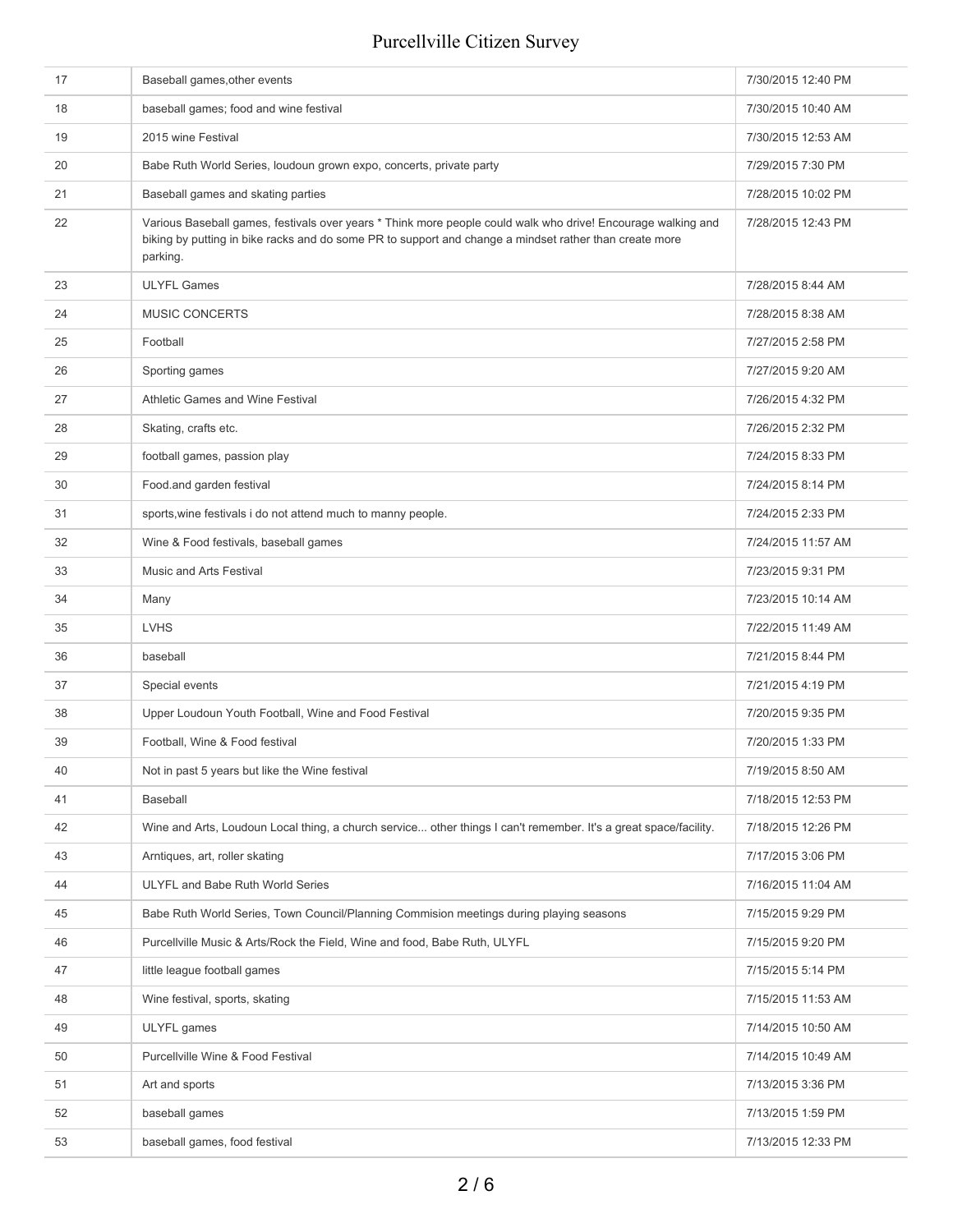| 54 | babe ruth baseball game                                                                         | 7/13/2015 9:41 AM  |
|----|-------------------------------------------------------------------------------------------------|--------------------|
| 55 | Townwide Tag sale                                                                               | 7/13/2015 9:24 AM  |
| 56 | Loudoun grow expo and Christmas lights tour                                                     | 7/12/2015 8:01 PM  |
| 57 | Town Wide Tag Sale                                                                              | 7/12/2015 3:32 PM  |
| 58 | baseball games                                                                                  | 7/12/2015 1:20 PM  |
| 59 | Arts                                                                                            | 7/12/2015 12:33 PM |
| 60 | baseball, festivals                                                                             | 7/12/2015 10:16 AM |
| 61 | Baseball and Bush Tabernacle for roller skating.                                                | 7/11/2015 4:42 PM  |
| 62 | ULYFL football, roller rink skating, roller rink event hosting                                  | 7/11/2015 3:57 PM  |
| 63 | <b>Baseball games</b>                                                                           | 7/11/2015 2:05 PM  |
| 64 | Craft fairs                                                                                     | 7/11/2015 9:38 AM  |
| 65 | <b>WINE</b>                                                                                     | 7/10/2015 5:52 PM  |
| 66 | USA Softball, Loudoun Valley High School Baseball                                               | 7/10/2015 3:03 PM  |
| 67 | Baseball prior to renovations of parking at Fireman's Field. Skating and Town Council meetings. | 7/9/2015 10:35 PM  |
| 68 | food and wine festival, expo loudoun and others                                                 | 7/9/2015 5:12 PM   |
| 69 | ULYFL                                                                                           | 7/9/2015 1:44 PM   |
| 70 | Footbal and baseball game                                                                       | 7/9/2015 11:37 AM  |
| 71 | WEddin g reception,                                                                             | 7/9/2015 9:43 AM   |
| 72 | Football                                                                                        | 7/9/2015 8:47 AM   |
| 73 | Football games                                                                                  | 7/8/2015 4:05 PM   |
| 74 | Loudoun Home-Grown, Arts festival,                                                              | 7/8/2015 4:04 PM   |
| 75 | antique sale, CSA sign-up                                                                       | 7/8/2015 3:27 PM   |
| 76 | baseball games, litle league football, skating rink events                                      | 7/8/2015 3:25 PM   |
| 77 | An annual food/wine event                                                                       | 7/7/2015 7:06 PM   |
| 78 | Babe Ruth Tournament, Wine Festival, Local Growers Event                                        | 7/7/2015 2:44 PM   |
| 79 | townwide tag sale                                                                               | 7/7/2015 10:29 AM  |
| 80 | Wine Festival, baseball game                                                                    | 7/7/2015 9:25 AM   |
| 81 | Football games, art and music fest, wine fest, Loudoun Grown, private events                    | 7/6/2015 4:51 PM   |
| 82 | Purcellville Days; baseball games; reenactment of Passion of Christ hosted by Baptist Church    | 7/6/2015 4:26 PM   |
| 83 | Babe Ruth World Series; Food & Wine Festival; Home Grown Expo                                   | 7/6/2015 4:21 PM   |
| 84 | No Event but I am still paying that rediculous district tax.                                    | 7/6/2015 2:26 PM   |
| 85 | Political meetings                                                                              | 7/6/2015 12:16 PM  |
| 86 | Music Festival, baseball games, Tag Sale                                                        | 7/6/2015 11:45 AM  |
| 87 | Baseball games, Music Festivals, Expo's, years ago there was the movie night which was great    | 7/6/2015 10:27 AM  |
| 88 | All different kinds of events.                                                                  | 7/6/2015 9:24 AM   |
| 89 | But I have never set foot inside the tabernacle                                                 | 7/6/2015 9:09 AM   |
| 90 | antiques show; music show; pet show                                                             | 7/6/2015 8:34 AM   |
| 91 | <b>Taste of Purcellville</b>                                                                    | 7/5/2015 8:04 PM   |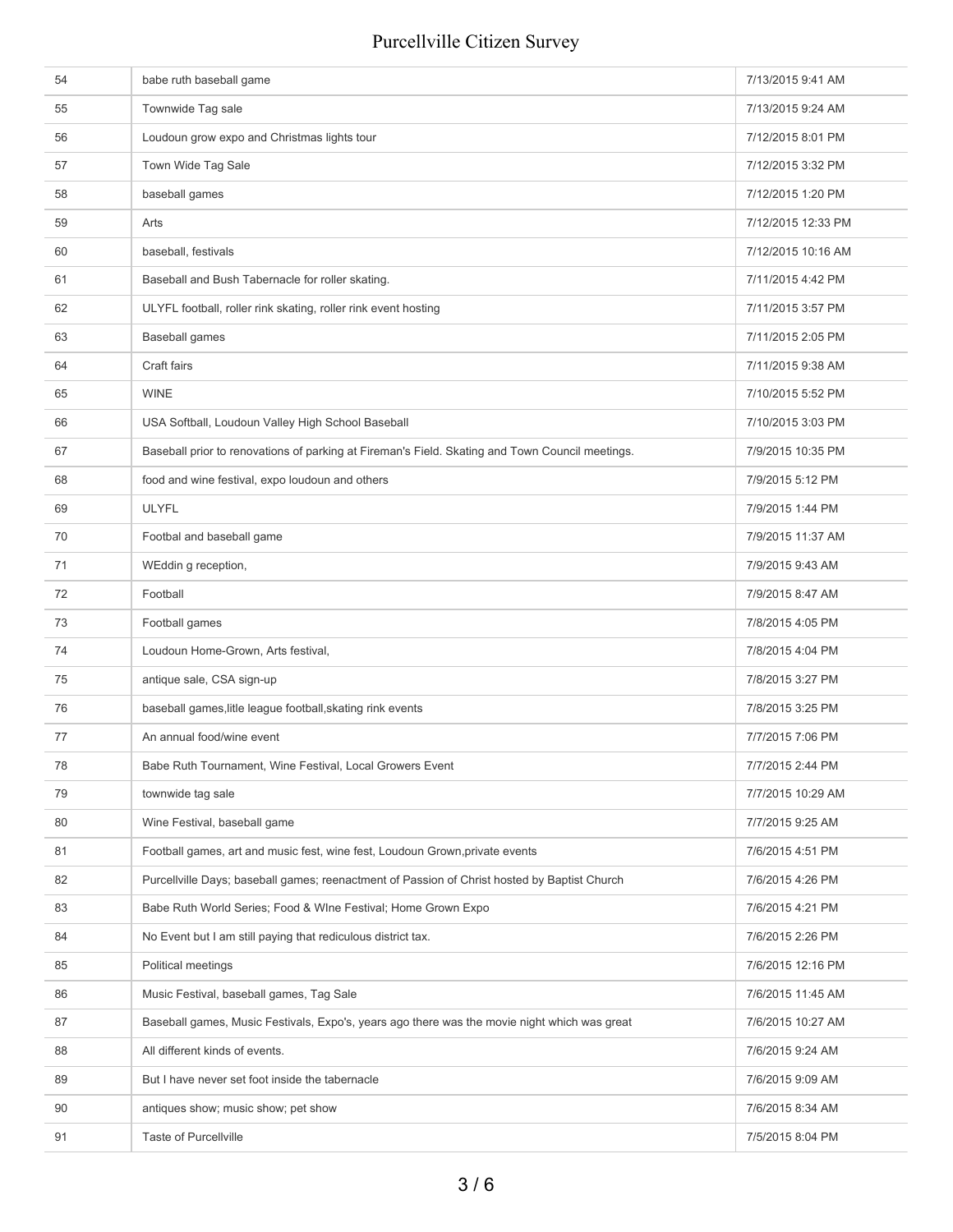| 92  | wine and food fest                                                                                                                            | 7/5/2015 5:06 PM  |
|-----|-----------------------------------------------------------------------------------------------------------------------------------------------|-------------------|
| 93  | football/ skating                                                                                                                             | 7/5/2015 1:02 PM  |
| 94  | baseball games, fairs, football games,                                                                                                        | 7/5/2015 12:13 PM |
| 95  | world series games town events                                                                                                                | 7/5/2015 11:51 AM |
| 96  | Ball games, festivals, craft events, Please DO NOT spend town \$ on the town wide tag sale. It is NOT a town<br>event.                        | 7/5/2015 10:48 AM |
| 97  | yard sale, movie night, skating party                                                                                                         | 7/4/2015 3:31 PM  |
| 98  | baseball games                                                                                                                                | 7/4/2015 2:44 PM  |
| 99  | Fireman's Field should be forever---it is part of every family's memory and it symbolizes Purcellville as a great<br>place to raise a family. | 7/4/2015 11:14 AM |
| 100 | ULYFL games                                                                                                                                   | 7/4/2015 10:15 AM |
| 101 | Music and Arts Festival                                                                                                                       | 7/4/2015 9:30 AM  |
| 102 | Baseball                                                                                                                                      | 7/3/2015 11:12 PM |
| 103 | Wine festival                                                                                                                                 | 7/3/2015 4:49 PM  |
| 104 | <b>Baseball Games for LVHS</b>                                                                                                                | 7/3/2015 4:00 PM  |
| 105 | Baseball game                                                                                                                                 | 7/2/2015 6:00 PM  |
| 106 | $\overline{4}$                                                                                                                                | 7/2/2015 5:05 PM  |
| 107 | Sporting Event                                                                                                                                | 7/2/2015 1:56 PM  |
| 108 | Babe Ruth tourney, Skating, Youth Sports,                                                                                                     | 7/1/2015 11:38 PM |
| 109 | Many baseball games and rollerskating parties at the Taberncale                                                                               | 7/1/2015 10:18 PM |
| 110 | Baseball                                                                                                                                      | 7/1/2015 5:38 PM  |
| 111 | 9-11 Memorial, Purcellville Family Festival, Home Grown Loudoun, Town wide Tag Sale                                                           | 7/1/2015 4:28 PM  |
| 112 | Roller Rink, wine festival                                                                                                                    | 7/1/2015 3:27 PM  |
| 113 | Loudoun youth league football and wine and food festivals, and anything at Bush Tabernacle open to the public                                 | 7/1/2015 3:18 PM  |
| 114 | Baseball games and antique shows                                                                                                              | 7/1/2015 2:33 PM  |
| 115 | sporting events                                                                                                                               | 7/1/2015 2:01 PM  |
| 116 | wine fest, music fest                                                                                                                         | 7/1/2015 11:14 AM |
| 117 | Baseball, football, skating rink, Music festival                                                                                              | 7/1/2015 10:49 AM |
| 118 | Tag sale, art show.                                                                                                                           | 7/1/2015 10:43 AM |
| 119 | football & baseball                                                                                                                           | 7/1/2015 10:09 AM |
| 120 | sports                                                                                                                                        | 7/1/2015 10:02 AM |
| 121 | sports                                                                                                                                        | 7/1/2015 10:00 AM |
| 122 | Arts festivals, food festivals, music events, sporting events                                                                                 | 7/1/2015 9:59 AM  |
| 123 | football events                                                                                                                               | 7/1/2015 9:55 AM  |
| 124 | <b>BASEBALL</b>                                                                                                                               | 7/1/2015 9:52 AM  |
| 125 | most of the festivals, tag sale, etc.                                                                                                         | 7/1/2015 9:42 AM  |
| 126 | Wine & Food Festival                                                                                                                          | 7/1/2015 8:42 AM  |
| 127 | Wine Festival, Babe Ruth World Series, Art Festival                                                                                           | 7/1/2015 6:13 AM  |
| 128 | Babe Ruth Baseball, Town Movie/Skating Nights                                                                                                 | 7/1/2015 1:38 AM  |
|     |                                                                                                                                               |                   |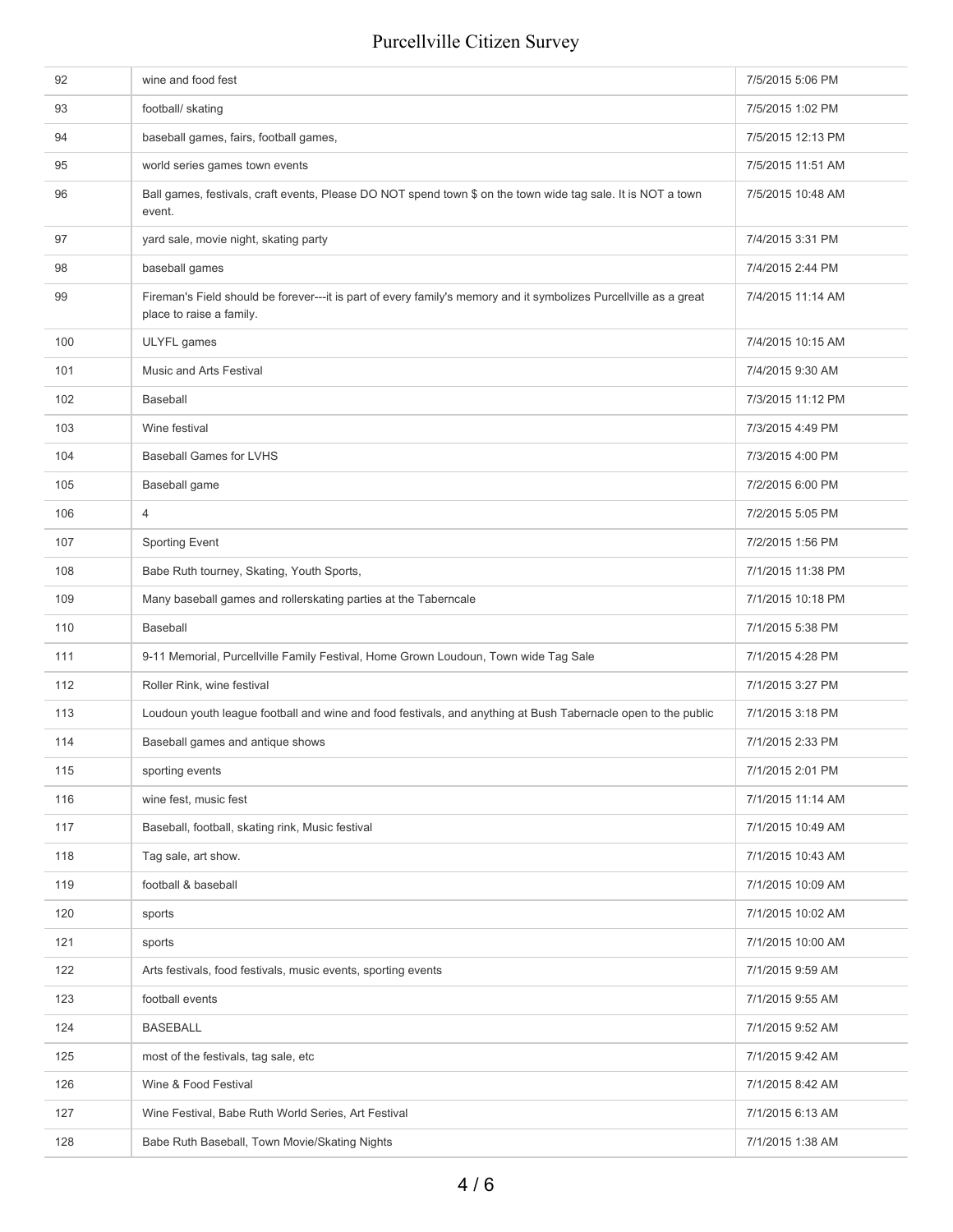| 129 | sporting events, fairs, square dancing (bring this back!) Firemans field and the skating rink are the best parts of<br>Purcellville.                                                                      | 6/30/2015 9:35 PM  |
|-----|-----------------------------------------------------------------------------------------------------------------------------------------------------------------------------------------------------------|--------------------|
| 130 | Too many to write                                                                                                                                                                                         | 6/30/2015 7:51 PM  |
| 131 | Purcellville wine and food festival.                                                                                                                                                                      | 6/30/2015 7:45 PM  |
| 132 | Multiple baseball games, lots of ULYFL games and roller skating as often as we can                                                                                                                        | 6/30/2015 7:36 PM  |
| 133 | Food & Wine Festival                                                                                                                                                                                      | 6/30/2015 7:15 PM  |
| 134 | Baseball games, town events like the food and wine festival                                                                                                                                               | 6/30/2015 6:19 PM  |
| 135 | Wine and Food festivals, music festivals, antique shows, baseball games, church sermons when the tabernacle is<br>used on Sundays                                                                         | 6/30/2015 5:43 PM  |
| 136 | Baseball world series                                                                                                                                                                                     | 6/30/2015 5:42 PM  |
| 137 | Antiques show; baseball games; Food and wine festivals                                                                                                                                                    | 6/30/2015 2:49 PM  |
| 138 | Art Fest, Wine Fest, Babe Ruth                                                                                                                                                                            | 6/30/2015 2:38 PM  |
| 139 | Fall local vendor/farmer event.                                                                                                                                                                           | 6/30/2015 2:03 PM  |
| 140 | LITTLE LEAGUE, FOOTBALL AND MULTIPLE TOWN EVENTS                                                                                                                                                          | 6/30/2015 1:45 PM  |
| 141 | baseball, wine and food festival.                                                                                                                                                                         | 6/30/2015 1:25 PM  |
| 142 | Grandchildren's sports events.                                                                                                                                                                            | 6/30/2015 1:21 PM  |
| 143 | ULYFL games, ULLL (Haske), roller skating, Loudoun Grown                                                                                                                                                  | 6/30/2015 1:12 PM  |
| 144 | Summer music festival                                                                                                                                                                                     | 6/30/2015 12:50 PM |
| 145 | sports                                                                                                                                                                                                    | 6/30/2015 9:12 AM  |
| 146 | All including town events.                                                                                                                                                                                | 6/30/2015 8:51 AM  |
| 147 | baseball and football games, various town events, private events such as funerals and wakes and parties                                                                                                   | 6/30/2015 8:45 AM  |
| 148 | Football and baseball games.                                                                                                                                                                              | 6/30/2015 8:06 AM  |
| 149 | Music and Arts Festival and another Wine/Food type event.                                                                                                                                                 | 6/30/2015 7:06 AM  |
| 150 | <b>Babe Ruth event</b>                                                                                                                                                                                    | 6/30/2015 6:50 AM  |
| 151 | little league                                                                                                                                                                                             | 6/30/2015 5:38 AM  |
| 152 | Wine and arts festival                                                                                                                                                                                    | 6/29/2015 11:47 PM |
| 153 | arts festival                                                                                                                                                                                             | 6/29/2015 11:13 PM |
| 154 | <b>Arts Festival</b>                                                                                                                                                                                      | 6/29/2015 10:07 PM |
| 155 | town wide tag sale, memorial day event,                                                                                                                                                                   | 6/29/2015 9:02 PM  |
| 156 | baseball                                                                                                                                                                                                  | 6/29/2015 8:45 PM  |
| 157 | Little League Baseball                                                                                                                                                                                    | 6/29/2015 8:27 PM  |
| 158 | Dozens of them over the years, skating, LC vendor evets, garage sale day and so on                                                                                                                        | 6/29/2015 8:17 PM  |
| 159 | Youth football games and baseball games                                                                                                                                                                   | 6/29/2015 8:14 PM  |
| 160 | Ulyfl games                                                                                                                                                                                               | 6/29/2015 8:08 PM  |
| 161 | little league games, youth football games                                                                                                                                                                 | 6/29/2015 8:00 PM  |
| 162 | many                                                                                                                                                                                                      | 6/29/2015 7:43 PM  |
| 163 | Music and Arts Festival, Wine and Food Festival, Loudoun Grown, teen night, new years eve, skating birthday<br>parties, baseball games, babe ruth world series, purcellville passion play, games at haske | 6/29/2015 7:36 PM  |
| 164 | Concerts, baseball                                                                                                                                                                                        | 6/29/2015 7:09 PM  |